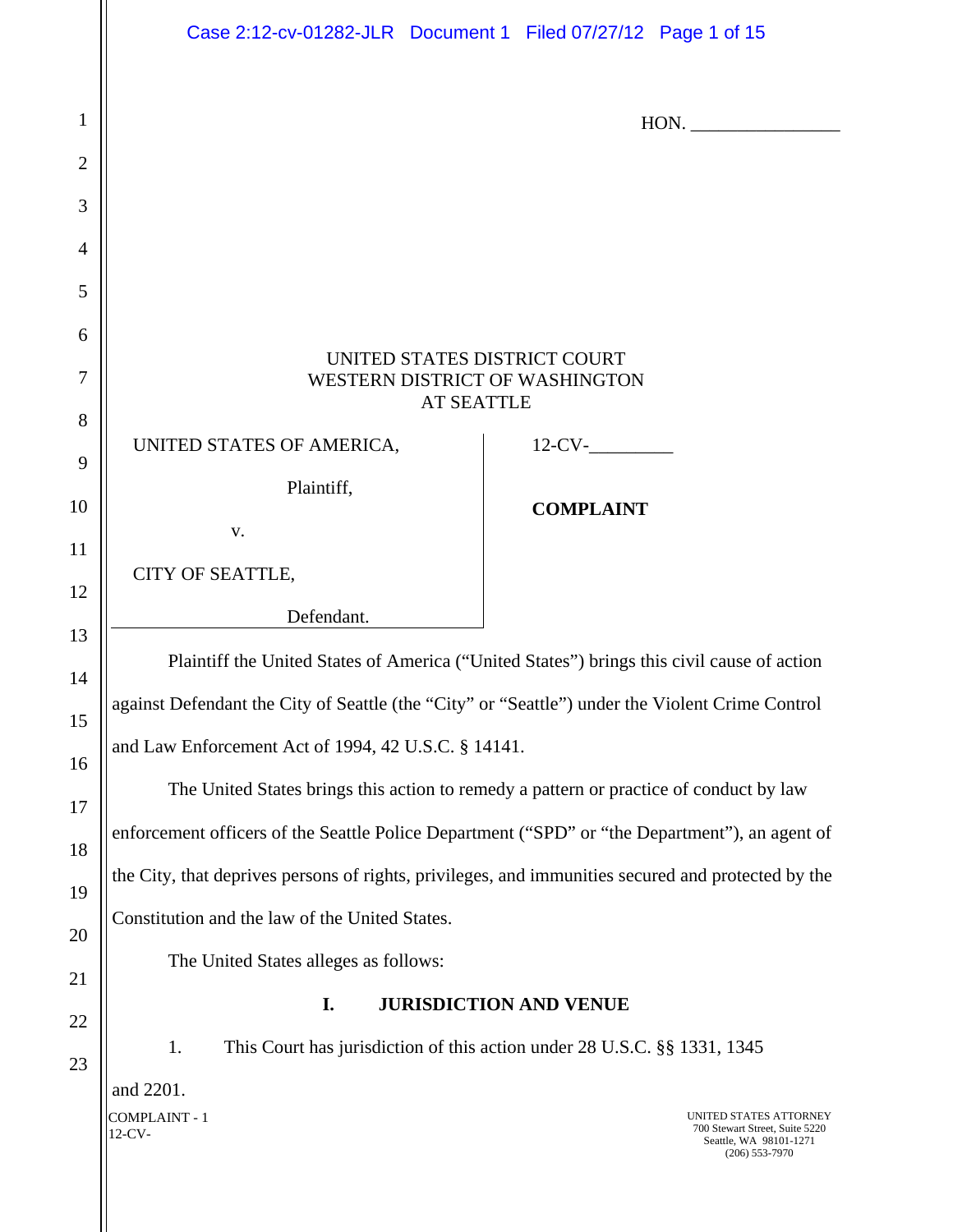#### Case 2:12-cv-01282-JLR Document 1 Filed 07/27/12 Page 2 of 15

1 2 3 4 5 6 7 8 9 10 11 12 2. The United States is authorized to initiate this suit under the Violent Crime Control and Law Enforcement Act of 1994, 42 U.S.C. § 14141 ("§ 14141"). 3. Under § 14141, the United States is authorized to bring suit against a state or local government in order to eliminate a pattern or practice of conduct by law enforcement officers that deprives persons of rights, privileges, or immunities secured or protected by the Constitution or federal law. 4. Declaratory and injunctive relief is sought as authorized by 42 U.S.C. § 14141(b). 5. Venue is proper in the Western District of Washington pursuant to 28 U.S.C. § 1391(b). Defendant is located or resides in the Western District of Washington, and a substantial part of the events giving rise to this claim occurred in Seattle, within the Western District of Washington. **II. PARTIES** 

6. Plaintiff is the United States of America.

7. Defendant the City of Seattle is a municipal corporation located in King County in the Western District of Washington.

#### **III. FACTUAL ALLEGATIONS**

**A. Introduction** 

13

14

15

16

17

18 19 20 21 8. Pursuant to an extensive investigation of the Seattle Police Department conducted by the United States Department of Justice ("DOJ"), the United States has determined that SPD engages in patterns or practices of using unlawful force that systematically deny the people of Seattle their constitutional rights.

22 23 9. Specifically, SPD officers engage in a pattern or practice of subjecting individuals to excessive force in violation of the Fourth Amendment to the Constitution and other laws of the

COMPLAINT - 2 12-CV-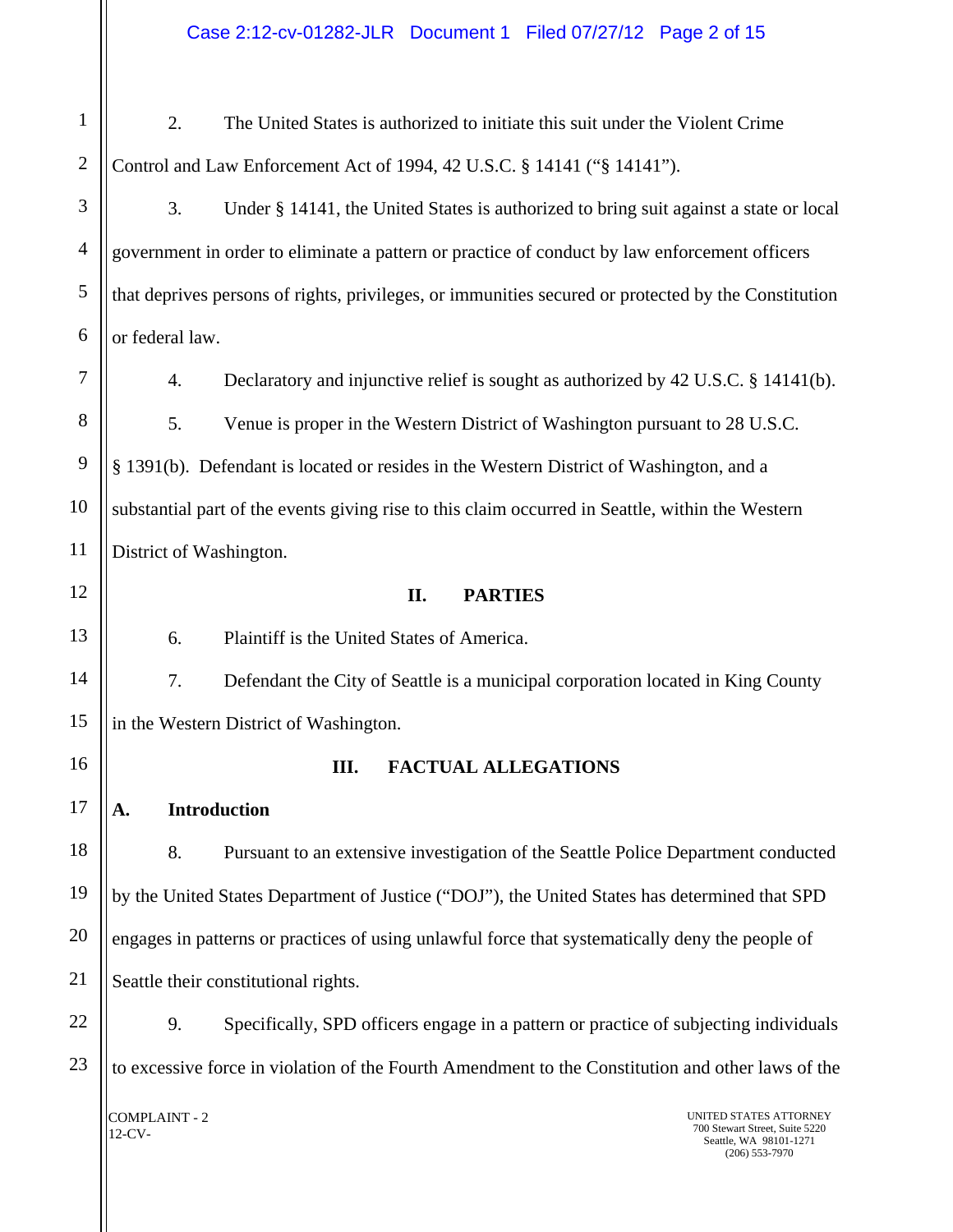#### Case 2:12-cv-01282-JLR Document 1 Filed 07/27/12 Page 3 of 15

United States. This pattern or practice includes, but is not limited to: SPD officers using impact weapons, such as batons and flashlights, when such force is not justified; SPD officers using excessive force on subjects who are already restrained; multiple SPD officers at a time using excessive force together against a single subject; SPD officers using excessive force against persons of color; and SPD officers escalating situations and using excessive force when arresting individuals for minor offenses, particularly during encounters with persons with mental illnesses and those under the influence of alcohol or drugs.

10. The United States' investigation included, but was not limited to, a review of SPD's own use of force statements over a recent two-year period which uncovered this pattern or practice. Analysis by DOJ found that SPD officers frequently use force that exceeds the limits prescribed by the Constitution and inflicts bodily harm on Seattle residents.

11. SPD officers engage in this pattern or practice of constitutional violations while performing law enforcement activities within the scope of their employment. The violations arise from the City's and SPD's systematic failure to provide adequate policies, training and supervision to officers on the proper use, reporting, and investigation of force, despite knowledge of these deficiencies. Thus, SPD and the City of Seattle are vicariously liable for officers' patterns or practices of conduct violating the Fourth Amendments.

12. SPD's routine failure to report and investigate use of force incidents, to hold officers accountable for improper uses of force, or to emphasize the importance of de-escalation facilitates a supervisory culture where excessive force is tolerated. This supervisory culture is exacerbated by the absence of clear and consistent policies, procedures, and practices that appropriately guide and monitor the actions of SPD officers and SPD's oversight of those actions.

COMPLAINT - 3 12-CV-

UNITED STATES ATTORNEY 700 Stewart Street, Suite 5220 Seattle, WA 98101-1271 (206) 553-7970

1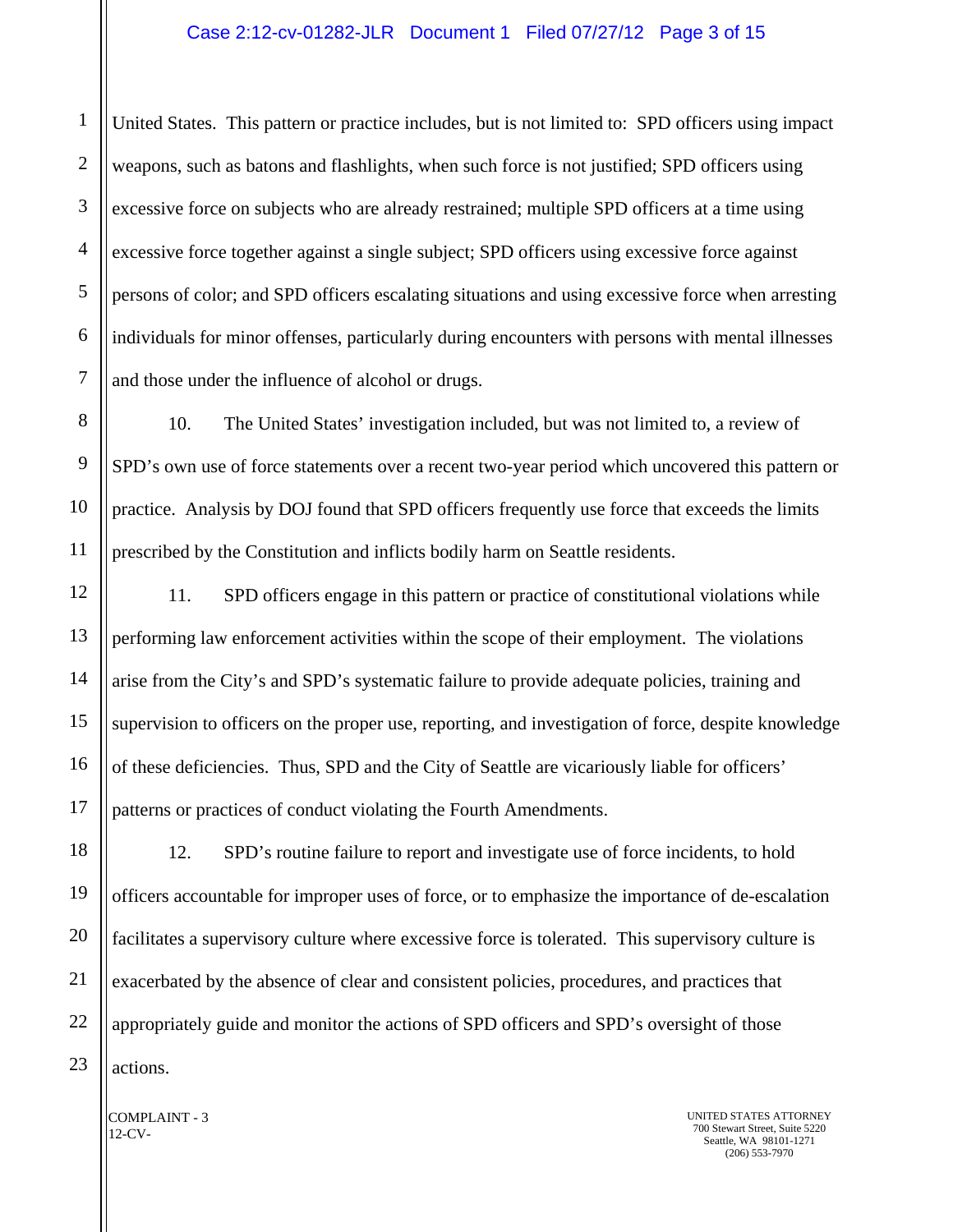1 2 3 4 5 6 13. Tellingly, of the more than 1,200 internal use of force reports DOJ received from SPD prior to bringing this suit, covering a period of more than two years, only five were formally referred for "further review" at any level within SPD. And DOJ's pre-litigation investigation found no case in which a first-line supervisor was held accountable for the inadequate investigation or review of a use of force incident. SPD has a pattern of failing to scrutinize use of force reports even when they plainly describe excessive force.

7 8 14. SPD's inadequate systems of supervision demonstrate the City and SPD's deliberate indifference to the excessive force used by SPD officers.

9 10 11 12 13 14 15. The United States seeks declaratory and injunctive relief to eliminate the Defendant's violations of the law and to ensure that SPD implements sustainable reforms that establish constitutional policing practices. Constitutional policing is an essential element of effective law enforcement. Implementation of constitutional policing practices will enhance public safety for the people of Seattle, enable the police to better ensure public safety, and restore public confidence in SPD.

**B. Background** 

15

16

17

16. Seattle is the largest city in the State of Washington and the Pacific Northwest with a population of 608,660 people as of the 2010 census.

18 19 17. The Seattle Police Department is the largest law enforcement agency in the State of Washington, staffing approximately 1,300 sworn officers.

20 21 22 23 18. For many years, Seattle community members have experienced, documented, and objected to SPD's use of excessive force. Widely publicized incidents in the last several years involving SPD officers' use of force, particularly inflicted upon minorities and persons with mental illnesses, have further deteriorated the public's trust of the Department.

COMPLAINT - 4 12-CV-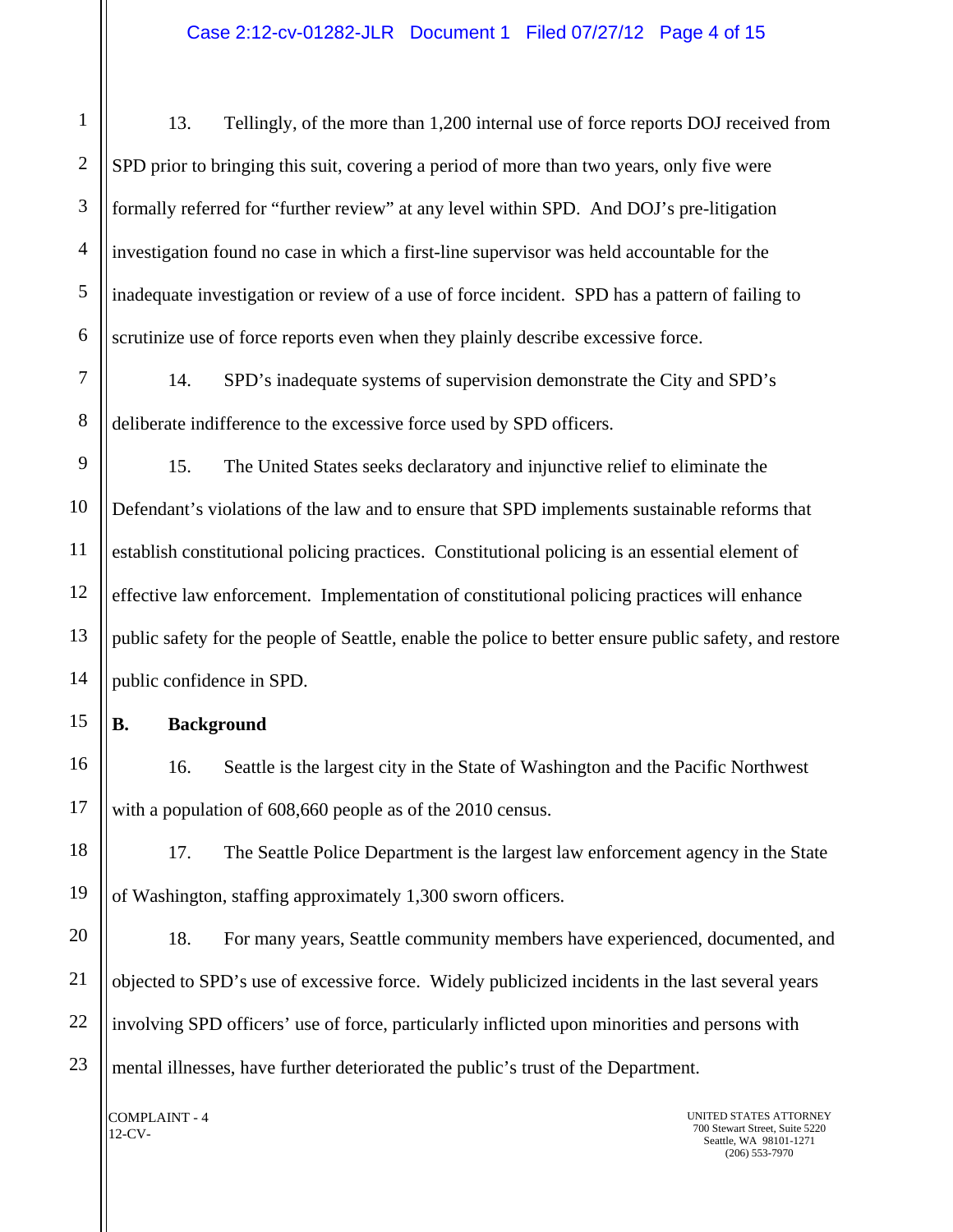1 2 3 4 5 6 7 8 9 10 11 12 13 14 15 16 17 18 19 20 21 22 19. On March 31, 2011, DOJ publicly announced its investigation into allegations of excessive force and discriminatory policing by SPD. As part of this investigation, DOJ reviewed hundreds of thousands of pages of documents, including SPD policies and procedures, training materials, internal use of force reports, public reports, the Office of Professional Accountability's ("OPA") complaints and investigative files, and data generated from SPD and OPA databases. The investigation also included hundreds of interviews and meetings with SPD officers, supervisors and command staff, as well as Seattle City officials and community members. In May and September of 2011, DOJ conducted on-site tours of SPD and hosted six full days of interviews with community members. 20. The City and SPD were fully cooperative throughout the investigation. They provided free access to documents and SPD personnel. 21. On December 16, 2011, DOJ released its report ("DOJ Report") announcing that it had found reasonable cause, under § 14141, to believe that SPD engages in a pattern or practice of excessive force. The 67-page DOJ Report is attached hereto, and incorporated by reference, as **Exhibit 1.** DOJ's investigation also identified serious concerns about certain practices that could have a disparate impact on minority communities and about troublesome patterns in SPD's use of force that tended to support allegations of discriminatory policing, including the fact that over half of the excessive force cases identified by DOJ involved minorities. 22. Many of the issues related to discriminatory policing are both aggravated by and contribute to the issues regarding the excessive use of force.

23

UNITED STATES ATTORNEY 700 Stewart Street, Suite 5220 Seattle, WA 98101-1271 (206) 553-7970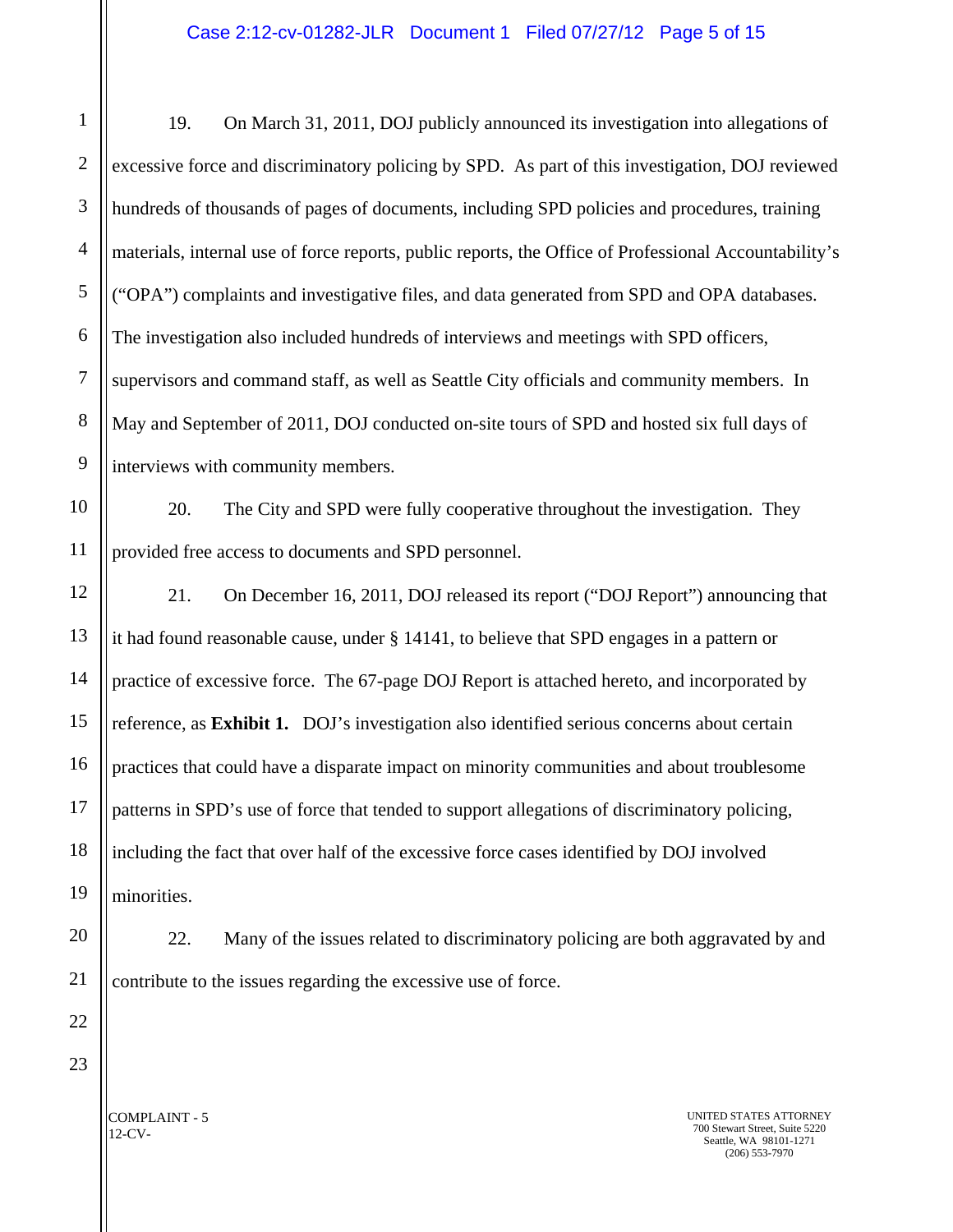# **C. SPD Engages in a Pattern or Practice of Conduct That Violates the Fourth Amendment to the Constitution.**

23. The United States re-alleges and incorporates by reference the allegations set forth above.

24. SPD officers engage in a pattern or practice of deploying excessive force in violation of the Fourth Amendment. This pattern or practice of unconstitutional conduct results directly from the Department's inadequate policies, procedures, training, and oversight.

25. SPD officers engage in a pattern or practice of using force that is objectively unreasonable under the circumstances in which the force is applied, including the threat posed by the suspect and the severity of the alleged underlying crime. This pattern or practice manifests itself through various types of unconstitutional force applied by SPD officers, including:

| 12 | a.            | The unjustified use of impact weapons, such as batons and flashlights.  |
|----|---------------|-------------------------------------------------------------------------|
| 13 |               | SPD officers deploy impact weapons without adequate legal justification |
| 14 |               | and when less intrusive alternatives to these weapons are available,    |
| 15 |               | unnecessarily causing serious bodily harm.                              |
|    | $\mathbf b$ . | The use of excessive force on subjects who are already restrained. SPD  |
| 16 |               | officers use excessive force against individuals who have already been  |
| 17 |               | taken into custody, handcuffed, or otherwise restrained. These uses of  |
| 18 |               |                                                                         |
| 19 |               | force are unjustified based on the diminished threat posed by the       |
| 20 |               | restrained suspects and often inflict significant injuries.             |
| 21 | c.            | The use of excessive force by multiple SPD officers at a time against a |
| 22 |               | single subject. Multiple SPD officers have applied force simultaneously |
|    |               | against a lone subject in a manner that is constitutionally excessive.  |

COMPLAINT - 6 12-CV-

23

1

2

3

4

5

6

7

8

9

10

11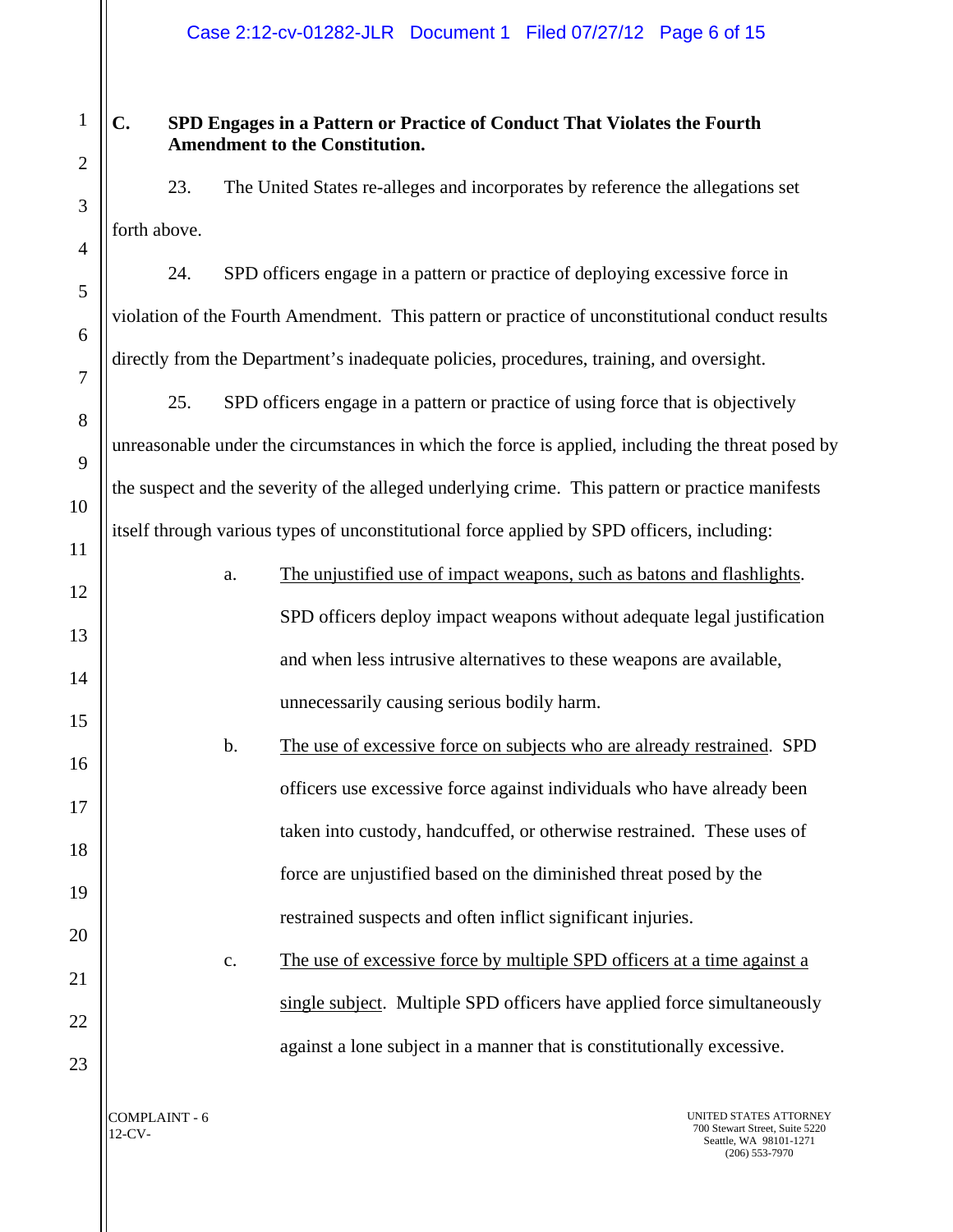|                |               | d. | The escalation of situations leading to the use of excessive force when                          |
|----------------|---------------|----|--------------------------------------------------------------------------------------------------|
| $\mathbf{2}$   |               |    | arresting individuals for minor offenses or during improper investigatory                        |
| 3              |               |    | stops, particularly during encounters with individuals in mental health                          |
| $\overline{4}$ |               |    | crisis, or individuals under the influence of drugs or alcohol. A high                           |
| 5              |               |    | percentage of SPD's uses of force are against individuals with mental                            |
| 6              |               |    | illness and/or under the influence of intoxicants. In many cases, minor                          |
| 7              |               |    | offenses and disturbances involve individuals with mental health or                              |
| 8              |               |    | substance abuse issues – the same individuals who often bear the brunt of                        |
| 9              |               |    | police uses of force when situations escalate. In addition, SPD officers'                        |
| 10             |               |    | improper investigatory stops lead to escalation and unnecessary or                               |
| 11             |               |    | excessive force.                                                                                 |
| 12             |               | e. | The use of excessive force against persons of color. SPD officers                                |
| 13             |               |    | disproportionately apply force against persons of color. Over half of the                        |
| 14             |               |    | subjects of excessive force identified in DOJ's review of a two-year                             |
| 15             |               |    | sample of SPD's use of force reports were non-white. DOJ's analysis of                           |
| 16             |               |    | SPD's Street Check database likewise found that the recorded encounters                          |
| 17             |               |    | disproportionately affect minority and disenfranchised communities.                              |
| 18             |               |    | Consistent with the DOJ Report, the City has acknowledged the need to                            |
| 19             |               |    | provide better and consistent training to officers so they can recognize the                     |
| 20             |               |    | difference between social contacts and custodial stops.                                          |
| 21             | 26.           |    | This pattern or practice of excessive force pervades SPD's law enforcement                       |
| 22             |               |    | operations. DOJ's review of a random, statistically valid, and stratified sample of SPD's own    |
| 23             |               |    | use of force statements from January 1, 2009, through April 4, 2011, revealed that a significant |
|                | COMPLAINT - 7 |    | UNITED STATES ATTORNEY                                                                           |

12-CV-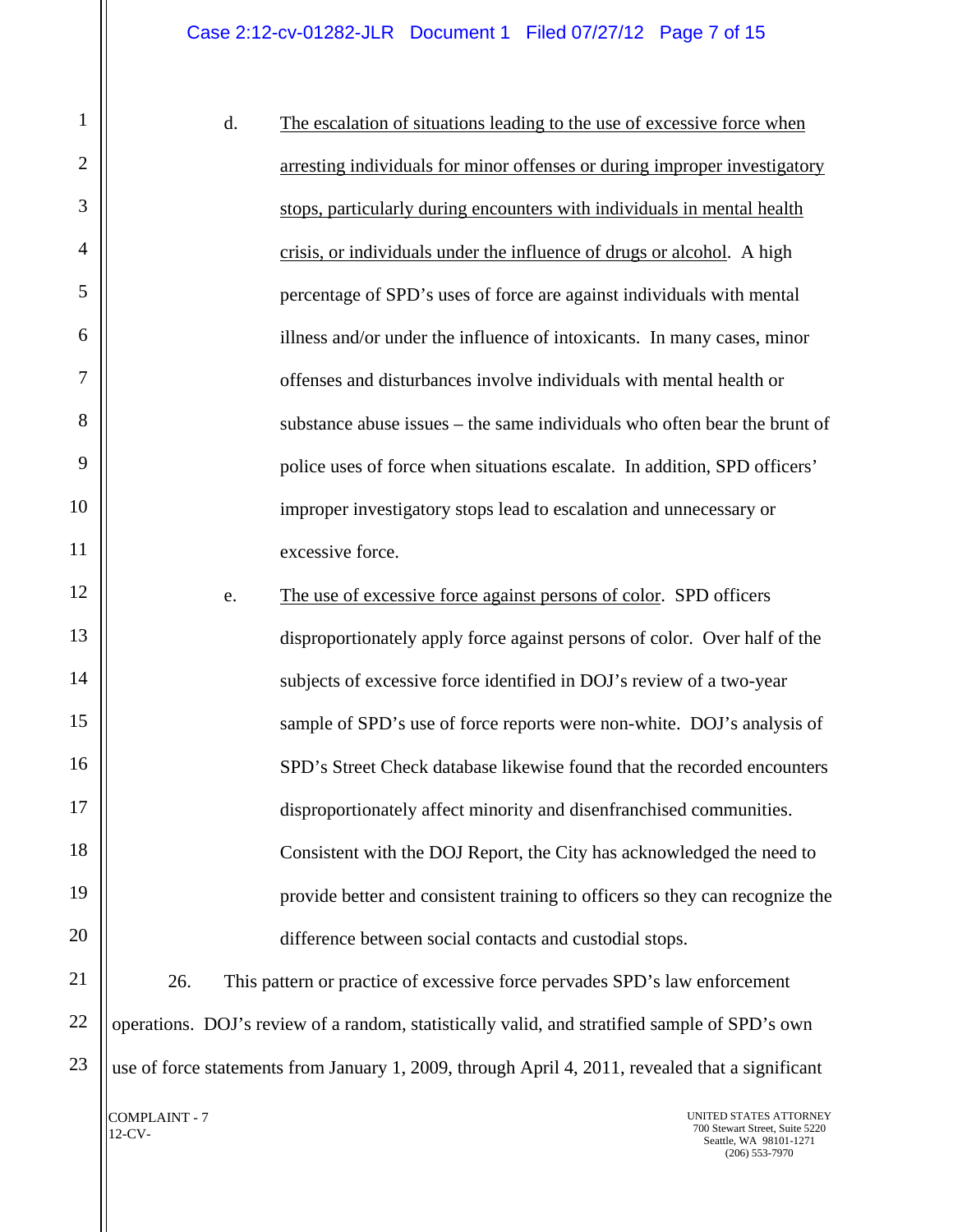1 2 percentage of the sampled incidents involved force exceeding the limits prescribed by the Fourth Amendment.

27. Further evidence of the pattern or practice exists in other records, including accounts of excessive force contained in OPA complaints, community member interviews, and prior settled and pending civil lawsuits.

6 7 28. The cases described below are not exclusive, but rather illustrate this pattern or practice.

8 9 10 11 12 13 14 15 16 17 18 19 20 21 22 29. On August 30, 2010, an SPD officer shot and killed John T. Williams, a Native American woodcarver. SPD's Firearms Review Board ("FRB") concluded that the shooting was "unjustified." While patrolling downtown Seattle in the afternoon, the officer observed Mr. Williams crossing the street with a knife in his right hand, carving a piece of wood held in his left hand. Within seven seconds, the officer shot and killed Mr. Williams, despite the fact that he posed no immediate threat to the public or to the officer. Further, the FRB concluded that the officer did not take reasonable steps to ensure that Mr. Williams received sufficient warning that a Seattle police officer was directing him to put down his knife. In fact, evidence suggested that Mr. Williams was not facing the officer, as four rounds from the officer's firearm struck Mr. Williams's side. SPD's failure to supervise an inexperienced officer on how to make appropriate decisions about when to use deadly force, how to appreciate cultural traditions of Native Americans, and how to determine when to call for supervisory assistance, led to this tragic death. In addition, after Mr. Williams was shot, responding officers lacked sufficient training to determine the degree to which he represented a threat, or whether aid should be called. SPD ultimately settled the claim brought by Mr. Williams's family for \$1.5 million.

23

3

4

5

COMPLAINT - 8 12-CV-

UNITED STATES ATTORNEY 700 Stewart Street, Suite 5220 Seattle, WA 98101-1271 (206) 553-7970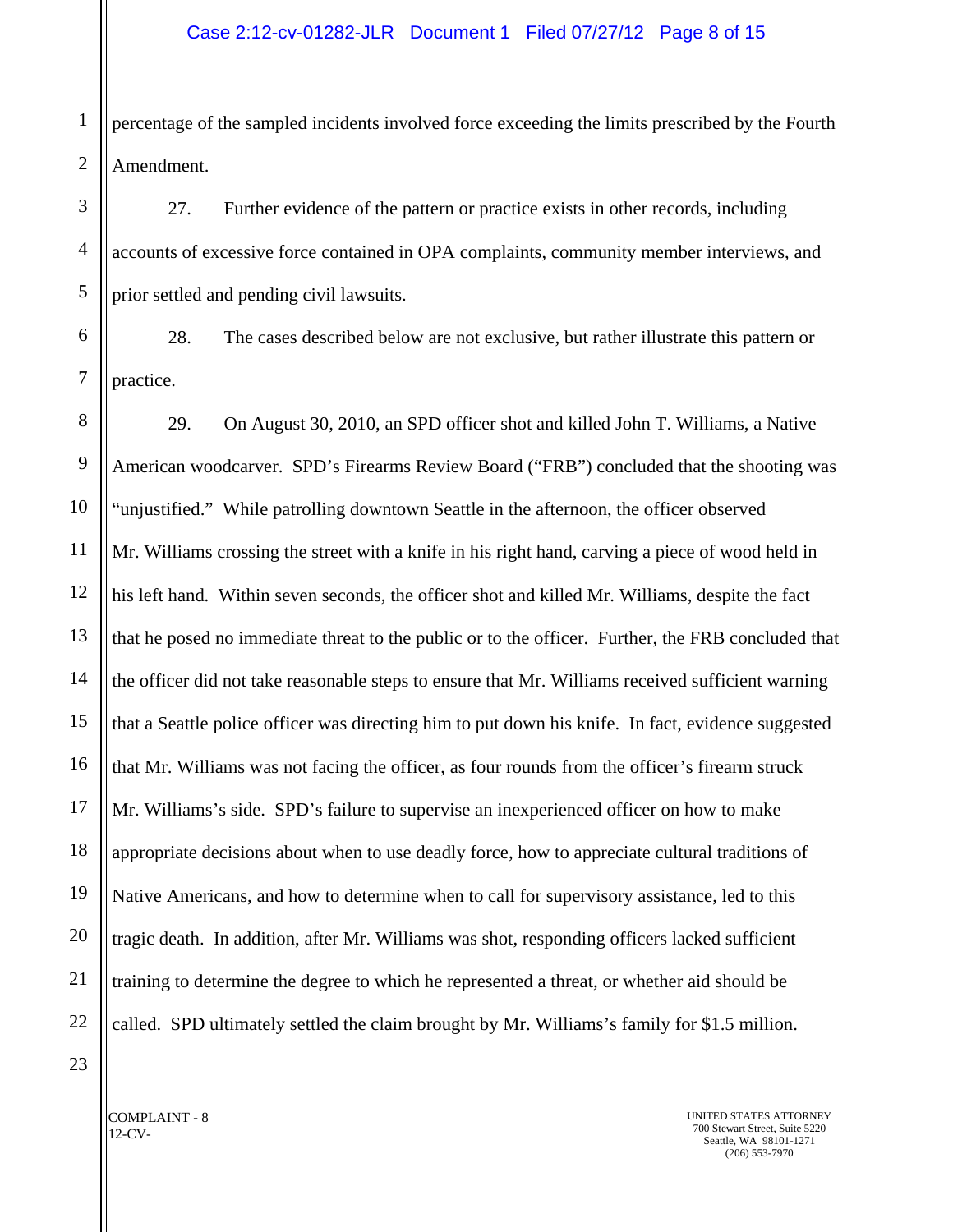1 2 3 4 5 6 7 8 9 10 11 12 13 14 15 16 17 18 30. On April 17, 2010, SPD officers stopped Martin Monetti, Jr., a Latino man they believed might be a robbery suspect. After ordering Mr. Monetti to lie face down on the ground, video shows that an officer threatened to "beat the fucking Mexican piss" out of him and referred to Mr. Monetti as "homey." Despite the fact that Mr. Monetti was under control and did not pose a threat, the officer kicked his head and stepped on his hands. Another officer stepped on his lower back or legs with her foot. Although two supervisors were present at the scene, no officer filed a use of force report or otherwise reported the conduct until a video was later made public. Only after the incident became widely publicized in the media, sparking an outcry in the Seattle community, did SPD take a harder look at the incident and discipline one of the involved officers. During a deposition in a subsequent civil lawsuit, the officer who stomped on Mr. Monetti testified that the racially inflammatory language was a "control tactic" and acknowledged that SPD had a culture of tolerating such language. The supervisor on the scene justified the failure to report the event by testifying that the threat to beat the "fucking Mexican piss out of you" was racially neutral and not derogatory, and that the use of force did not rise to the reportable level. After a federal district court denied the City's motion for summary judgment, SPD settled the lawsuit brought by Mr. Monetti for \$150,000. **D. SPD Has Failed to Institute Adequate Policies, Supervision, Training, and Procedures Relating to its Officers' Use of Force.** 

31. SPD's pattern or practice of using unlawful force derives from Defendant's systematic failure to implement adequate policies, procedures, training, and oversight. 32. SPD has a pattern or practice of failing to supervise its officers' use of force. SPD fails to demand full reporting of, and then to investigate adequately, individual use of force incidents; fails to hold officers accountable for uses of excessive force; fails to hold supervisors

COMPLAINT - 9 12-CV-

19

20

21

22

23

UNITED STATES ATTORNEY 700 Stewart Street, Suite 5220 Seattle, WA 98101-1271 (206) 553-7970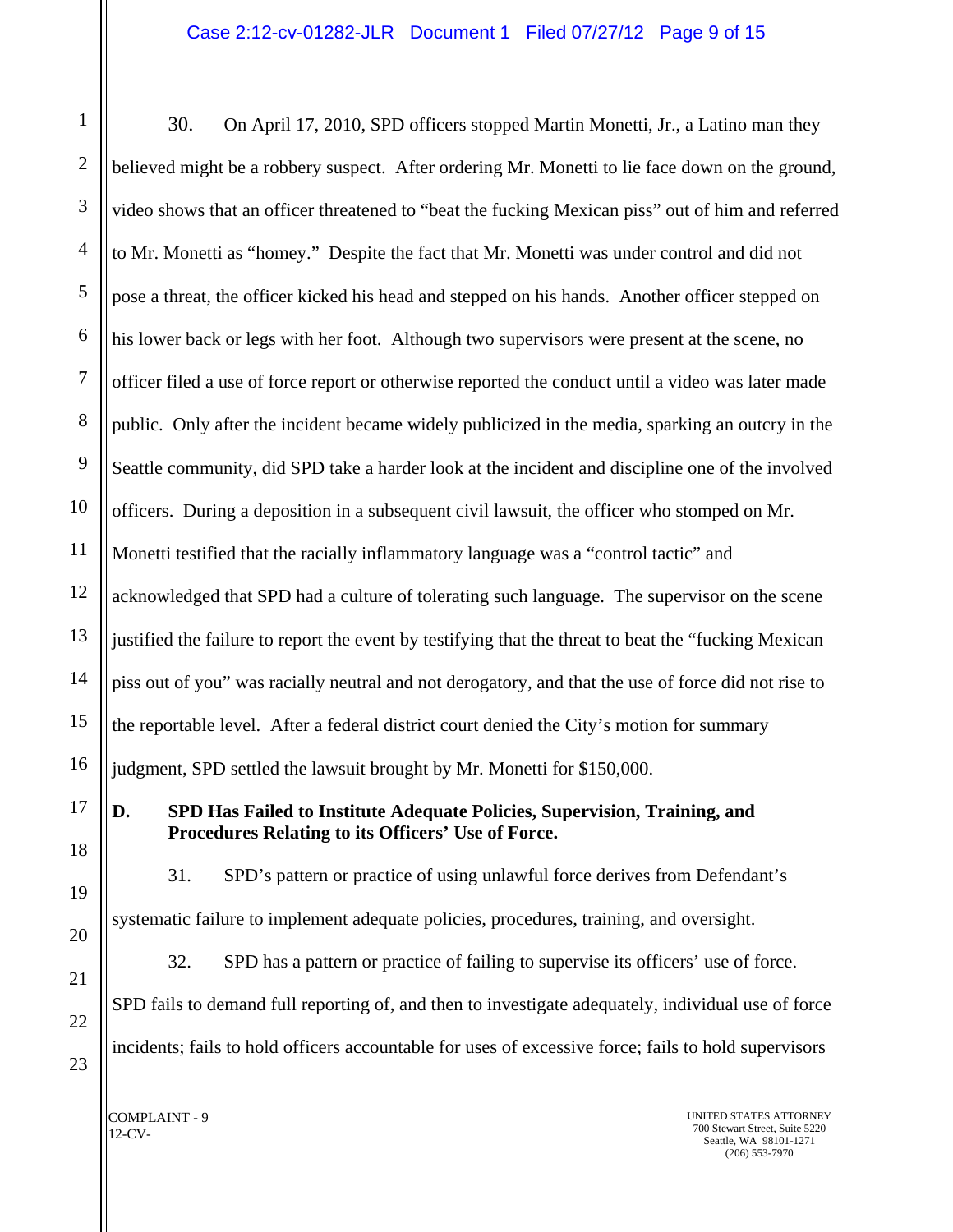1 accountable for inadequate supervision or deficient investigations; and fails to provide appropriate training or policy guidance.

33. Defendant's failures to supervise patrol officers' use of force occur at every level of SPD management, from the sergeant's on-scene investigation and review, to the chain of command and command staff's failure to hold officers or supervisors accountable for uses of excessive force.

34. SPD's use of force policy requires that use of force packets be forwarded through the chain of command, typically from a sergeant, to the watch lieutenant, to the precinct commander, and then to the employee's bureau commander, typically the Assistant Chief over Patrol Operations.

35. Sergeants routinely sign off on use of force reports without truly investigating whether the use of force is lawful and consistent with SPD policy.These deficient investigations fail to uncover unlawful uses of force, and almost never lead to the referral of an excessive use of force incident to OPA for investigation. Supervisors further fail to hold patrol officers accountable for insufficient use of force reports or for a failure to report use of force at all, which is a common occurrence.

36. Of the 1,230 use of force reports reviewed from January 1, 2009, through April 4, 2011 – many of which described plainly excessive force – only *five* were ever marked by reviewing supervisors as requiring further review. This means that a supervisor in the entire chain of command – sergeant, lieutenant, precinct commander, and bureau commander – only formally sought further review, investigation, or clarification of *0.4%* of the use of force packets over a two-and-a-quarter year period of time.

COMPLAINT - 10 12-CV-

23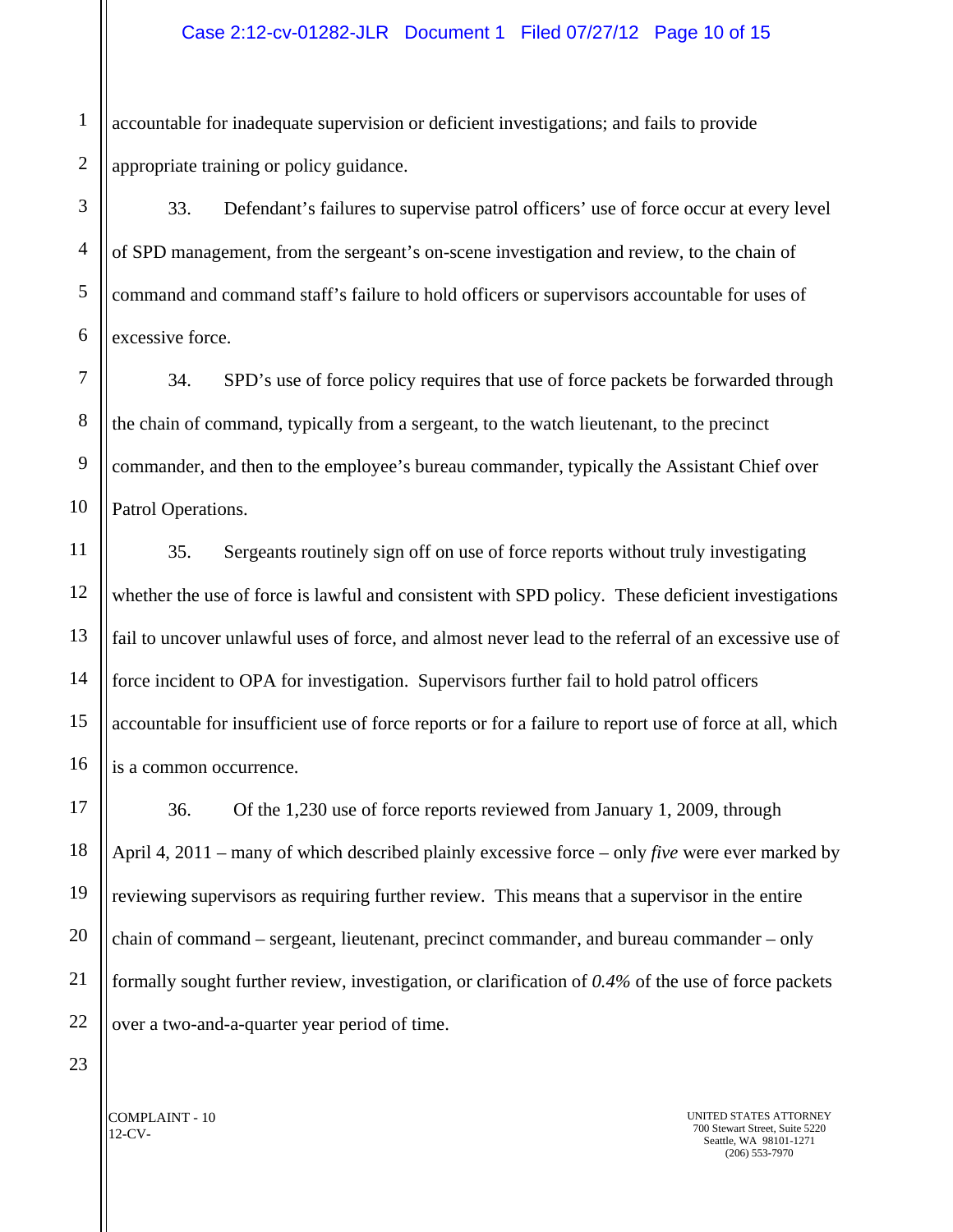37. SPD has not only failed to properly supervise individual use of force incidents, but has also engaged in a widespread failure to effectively monitor officers who use force repeatedly.

38. SPD's Early Intervention System ("EIS") does not serve as a meaningful mechanism for either mentoring/training officers or for identifying and curbing officers' use of force problems. For example, in one 14-month period, an officer participated in 20 uses of force and was the subject of four OPA complaints regarding his use of force. This led to four EIS interventions where supervisors were required to review the officer's use of force reports and identify any problematic behavior or issues that flag training or tactical questions. No issues were identified by the supervisors for the 20 uses of force. Instead, during each intervention, the reviewing supervisor approved the officer's use of force, without providing any additional training or tactical suggestions to avoid uses of force.

39. DOJ's investigation revealed that these failures are not isolated; SPD routinely failed to identify patterns of excessive force and take adequate measures to prevent their recurrence.

40. Similarly, SPD's OPA system has not provided the intended backstop for the failures of the direct supervisory review process. For years, SPD disposed of nearly two-thirds of citizens' complaints by sending them to SPD's precincts, where the quality of investigations is deficient, and where SPD provided no additional monitoring for alleged attempts to provide remedial training or other interventions for officers.

21 22 23 41. SPD's failure to supervise means that SPD leadership is unaware of which of its officers use force frequently, or why. In 2010, just 20 officers (four percent of its officers) used force seven or more times, participating in eighteen percent of the acknowledged use of force

COMPLAINT - 11 12-CV-

17

18

19

20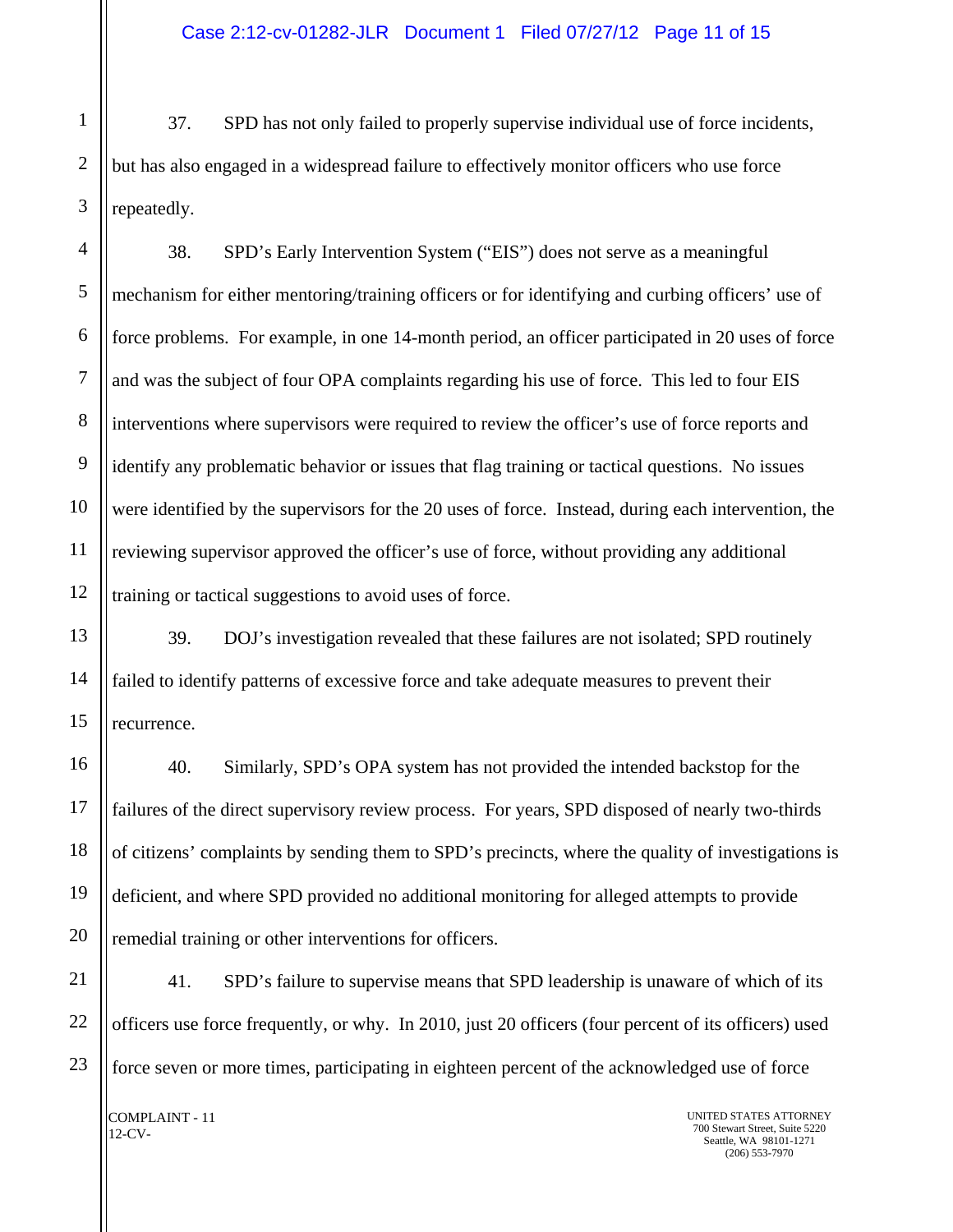1 2 3 4 incidents for the year. SPD did not conduct reviews of these officers' uses of force to understand why they used force, when they used force, and what training, rotation of duties, or other steps might be necessary to ensure that they are not continually put in situations where they need to use force. SPD's lack of oversight risks both officer and community safety.

5 6 7 8 9 10 42. SPD's systemic deficiencies in supervision extend to its failure to provide appropriate or adequate use of force training to SPD officers. This failure includes a lack of appropriate supervision and training to officers regarding impact weapons, such as batons and flashlights. Consistent with this, DOJ's pre-litigation investigation found that roughly half of all impact weapon use was excessive. Despite these high levels of excessive force, SPD has no policies in place governing the use of these weapons.

43. SPD's use of force policies are vague on their face, place a burden on subjects to complain, leave too much room for officer discretion in reporting force, and exclude the reporting of certain types of force that should be reported.

**E. The City Knew or Should Have Known that SPD's Inadequate Policies, Supervision, Training, and Procedures Would Cause Constitutional Violations.** 

44. SPD has long been on notice that its officers frequently use excessive force. In addition to the numerous incidents described above, the City has received notice of SPD's deficient policies, training, and oversight, and the resulting constitutional violations, from several sources: warnings from OPA officials; successful litigation against SPD and the City; and high profile incidents of SPD officers' alleged misconduct.

COMPLAINT - 12 UNITED STATES ATTORNEY 21 45. Indeed, for years OPA officials have repeatedly warned the City about SPD's deficiencies in policies, supervision, training, and procedures. Since as early as 2004, OPA's auditors have repeatedly recognized many of the same issues that DOJ's investigation uncovered, including the necessity of implementing training that assists officers in de-escalating

11

12

13

14

15

16

17

18

19

20

12-CV-

700 Stewart Street, Suite 5220 Seattle, WA 98101-1271 (206) 553-7970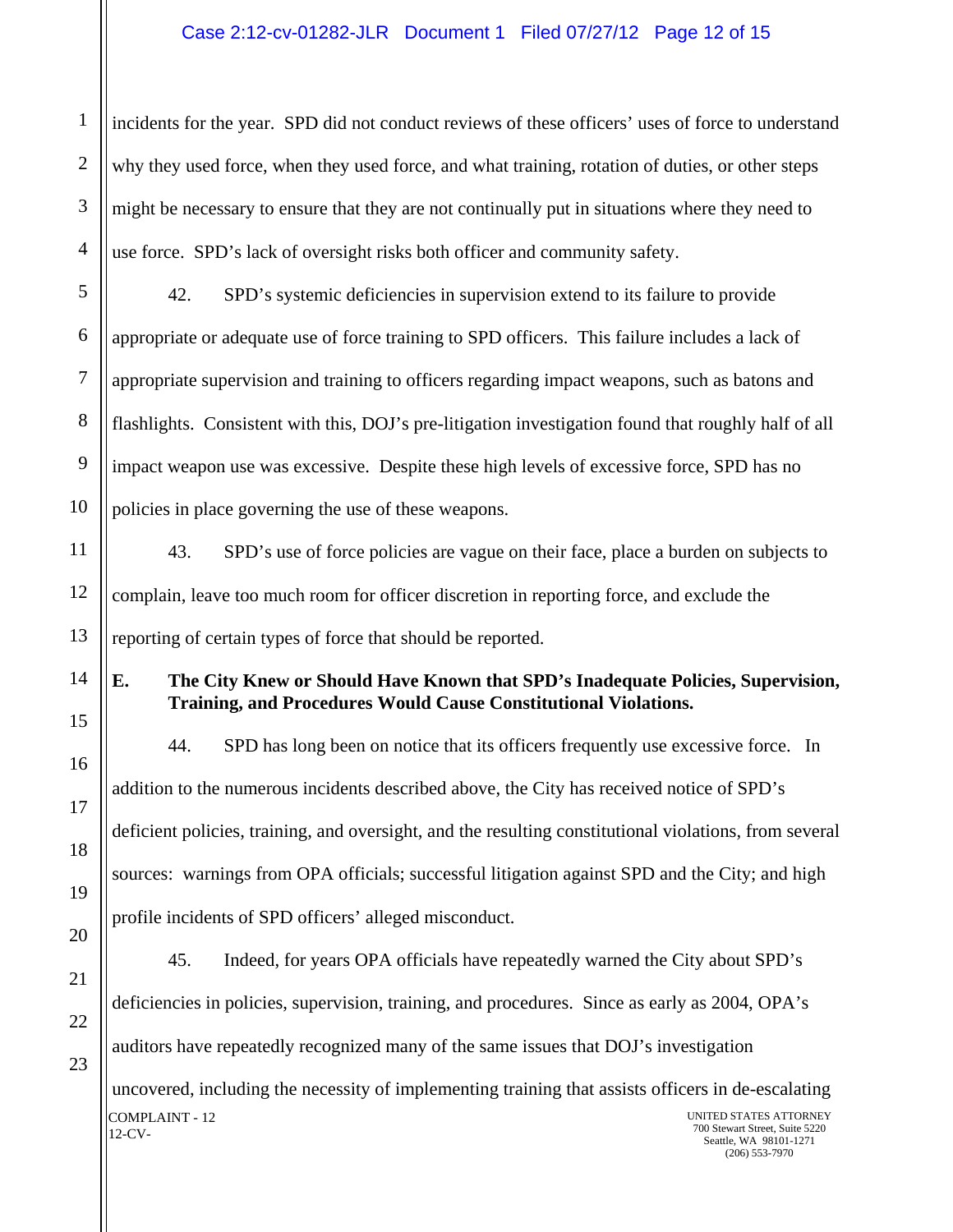situations and the failure to report uses of force. SPD has not made substantial progress towards implementing any of the recommendations made by OPA.

46. Further, SPD knew or should have known of its deficient policies, supervision, training, and procedures through the lawsuits the City has litigated and settled. The City has spent millions of dollars in attorneys' fees defending police misconduct cases. In the last six years, it has paid approximately \$3 million in settlements, verdicts and attorneys fees to plaintiffs. Many of these cases have provided the City with notice of, and are further evidence of, the pattern or practice alleged herein.

9 10 11 47. In short, SPD knew or should have known that its policies or practices, particularly its inadequate policies, training, supervision, and practices, would inevitably cause Fourth Amendment violations.

48. Despite these clear warnings, SPD has failed to implement policies, systems of supervision, adequate training or procedures that will protect against uses of excessive force. The fact that these institutional failures and constitutional violations persist, despite SPD's awareness of its deficiencies and officer use of force problems, demonstrates SPD's indifference to the risk of excessive force.

# **IV. CLAIM FOR RELIEF: DEFENDANT'S CONDUCT VIOLATES § 14141 AND THE FOURTH AMENDMENT**

49. The United States re-alleges and incorporates by reference the allegations set forth above.

50. Defendant engages in law enforcement practices that result in excessive force against persons in Seattle.

COMPLAINT - 13 12-CV-

UNITED STATES ATTORNEY 700 Stewart Street, Suite 5220 Seattle, WA 98101-1271 (206) 553-7970

4

5

6

7

8

12

13

14

15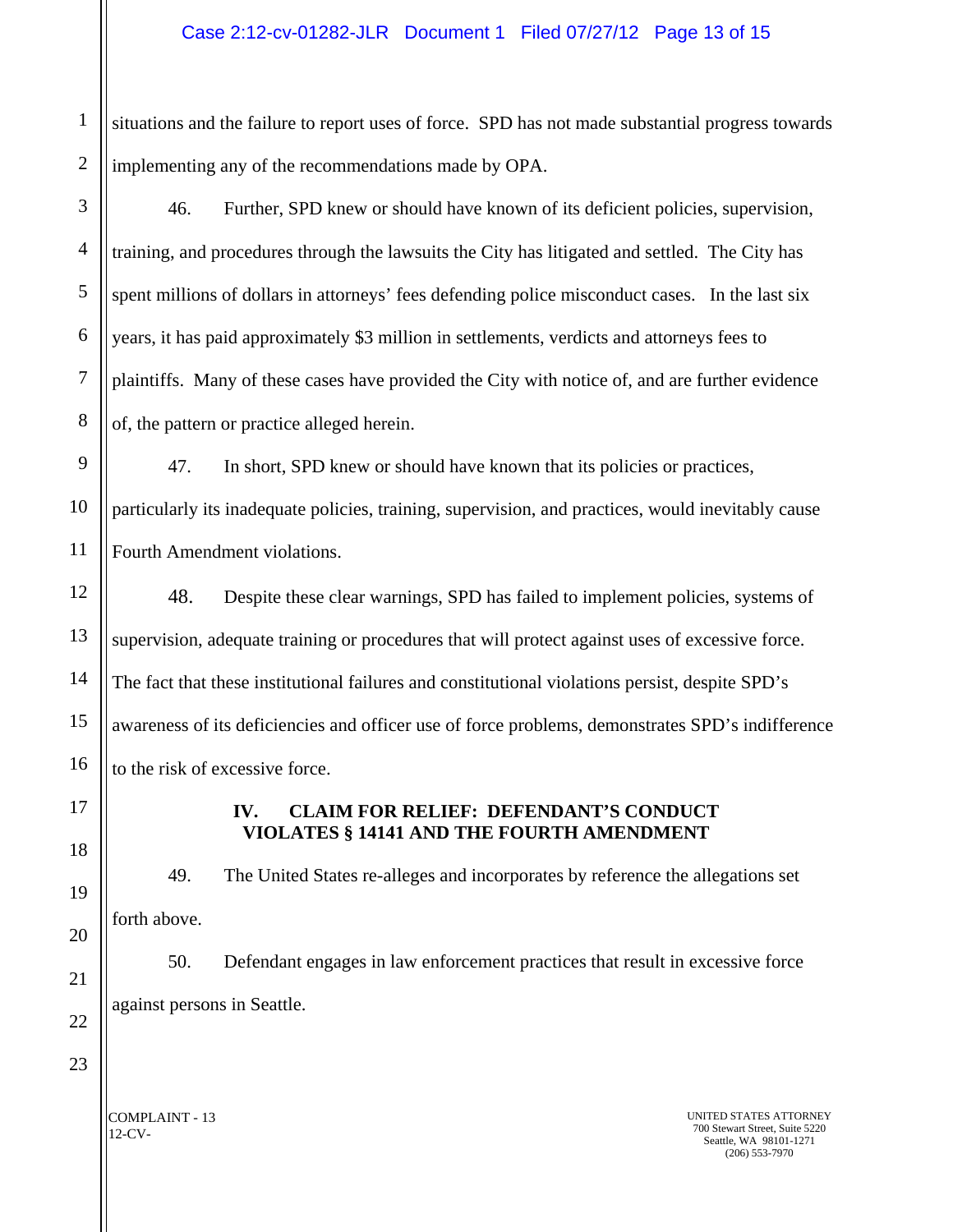Case 2:12-cv-01282-JLR Document 1 Filed 07/27/12 Page 14 of 15

1 2 3 51. Defendant's actions constitute a pattern or practice of conduct by law enforcement officers that deprives persons of their rights under the Fourth Amendment, in violation of § 14141.

4 5 6 52. Unless Defendant is restrained by this Court, SPD will continue to engage in the illegal conduct averred herein, or other similar illegal conduct, targeted against the people of Seattle.

7

8

9

10

11

12

13

14

15

16

17

18

19

20

21

#### **V. PRAYER FOR RELIEF**

WHEREFORE, the United States prays that the Court:

53. Declare that the Defendant has engaged in a pattern or practice of conduct by SPD officers that deprives persons of rights, privileges or immunities secured or protected by the Constitution or laws of the United States, in violation of § 14141;

54. Order the Defendant, its officers, agents, and employees to refrain from engaging in any of the predicate acts forming the basis of the pattern or practice of conduct described herein;

55. Order the Defendant, its officers, agents, and employees to adopt and implement the following to prevent SPD officers from depriving persons of rights, privileges, or immunities secured or protected by the Constitution or laws of the United States:

> a. Policies, procedures, and training regarding use of force, the reporting of use of force, and supervisory responsibilities regarding use of force;

- b. Improved supervision at the scene of use of force incidents, in the review of use of force reports, and in the review of officer activity;
- 22 23

COMPLAINT - 14 12-CV-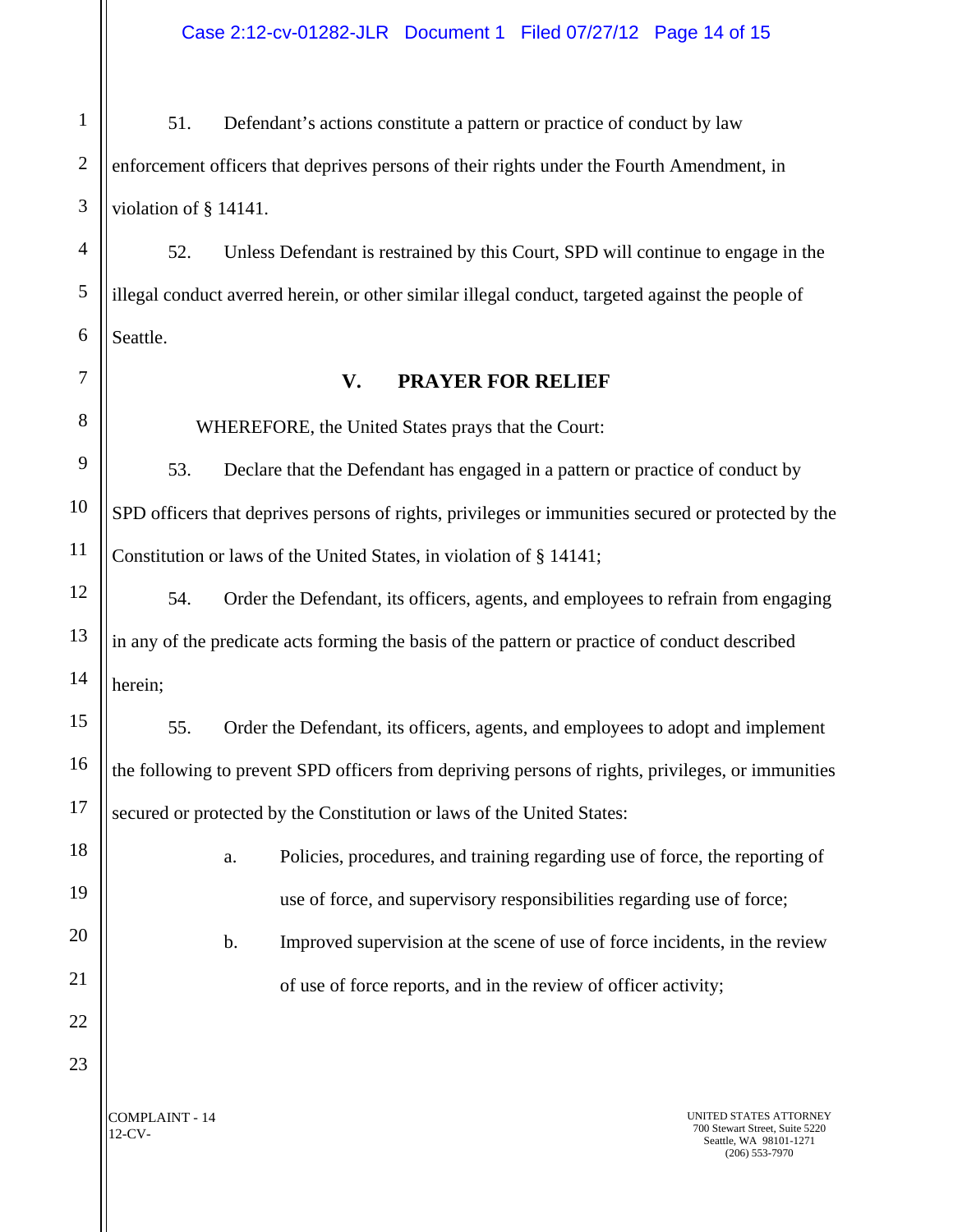| $\mathbf{1}$ |                                                                                        |                                                                        |  |  |  |  |
|--------------|----------------------------------------------------------------------------------------|------------------------------------------------------------------------|--|--|--|--|
|              | Policies, procedures, training, and supervision to address issues of<br>$\mathbf{c}$ . |                                                                        |  |  |  |  |
| 2            | discriminatory policing, including prohibiting the use of racially charged             |                                                                        |  |  |  |  |
| 3            | language directed towards individuals;                                                 |                                                                        |  |  |  |  |
| 4            | d.<br>Policies, procedures, training, and supervision regarding crisis                 |                                                                        |  |  |  |  |
| 5            | intervention, social contact, and investigatory stops, and strategies to               |                                                                        |  |  |  |  |
| 6            | prevent discriminatory policing; and                                                   |                                                                        |  |  |  |  |
| 7            | Accountability measures to hold officers and supervisors accountable for<br>e.         |                                                                        |  |  |  |  |
| 8            | uses of excessive force and discriminatory policing.                                   |                                                                        |  |  |  |  |
| 9            | 56.<br>Order such other appropriate relief as the interests of justice may require.    |                                                                        |  |  |  |  |
| 10           | Respectfully submitted on July 27, 2012.                                               |                                                                        |  |  |  |  |
| 11           |                                                                                        |                                                                        |  |  |  |  |
|              | For the UNITED STATES OF AMERICA:                                                      |                                                                        |  |  |  |  |
| 12           | ERIC H. HOLDER, JR.                                                                    |                                                                        |  |  |  |  |
| 13           | Attorney General of the United States of America                                       |                                                                        |  |  |  |  |
| 14           |                                                                                        |                                                                        |  |  |  |  |
| 15           | <u>/s/ Jenny A. Durkan</u>                                                             | /s/Thomas E. Perez                                                     |  |  |  |  |
|              | <b>JENNY A. DURKAN</b>                                                                 | THOMAS E. PEREZ                                                        |  |  |  |  |
| 16           | United States Attorney for the<br><b>Western District of Washington</b>                | <b>Assistant Attorney General</b><br><b>Civil Rights Division</b>      |  |  |  |  |
| 17           | Kerry J. Keefe, Civil Chief                                                            | Jonathan M. Smith, Chief                                               |  |  |  |  |
| 18           | J. Michael Diaz, Assistant United States Attorney                                      | Timothy D. Mygatt, Special Counsel                                     |  |  |  |  |
| 19           | Rebecca S. Cohen, Assistant United States Attorney<br>United States Attorney's Office  | Michelle L. Leung, Trial Attorney<br>Michael J. Songer, Trial Attorney |  |  |  |  |
|              | <b>Western District of Washington</b><br>700 Stewart Street, Suite 5220                | United States Department of Justice<br><b>Civil Rights Division</b>    |  |  |  |  |
| 20           | Seattle, Washington 98101-1271                                                         | <b>Special Litigation Section</b>                                      |  |  |  |  |
| 21           | Phone: (206) 553-7970<br>Fax: (206) 553-4073                                           | 950 Pennsylvania Avenue, NW<br>Washington, DC 20530                    |  |  |  |  |
| 22           | E-mail: Michael.Diaz@usdoj.gov                                                         | Phone: (202) 514-6255<br>Fax: (202) 514-4883                           |  |  |  |  |
| 23           |                                                                                        | E-mail: Michelle.Leung@usdoj.gov                                       |  |  |  |  |
|              |                                                                                        |                                                                        |  |  |  |  |

COMPLAINT - 15 12-CV-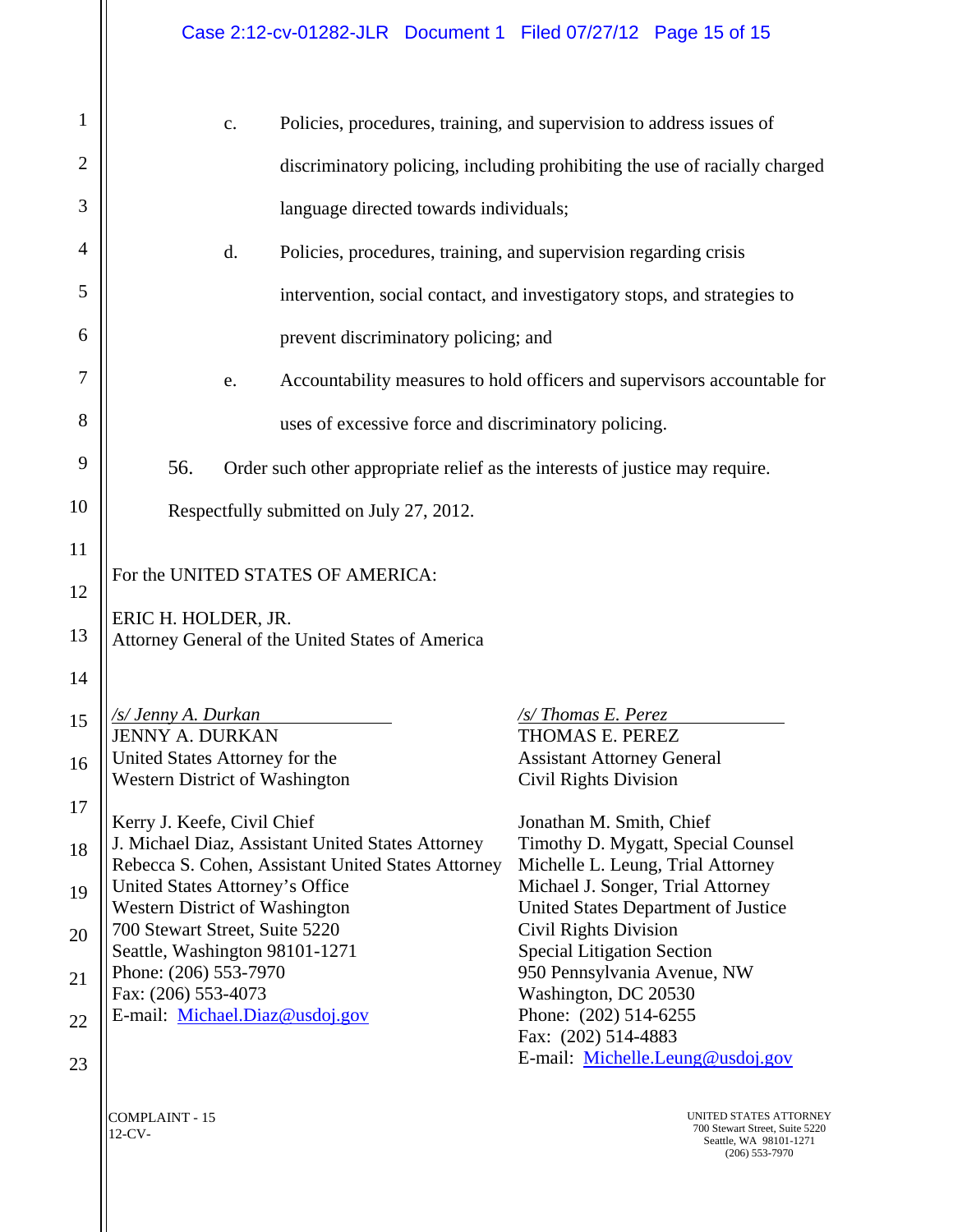# **EXHIBIT 1**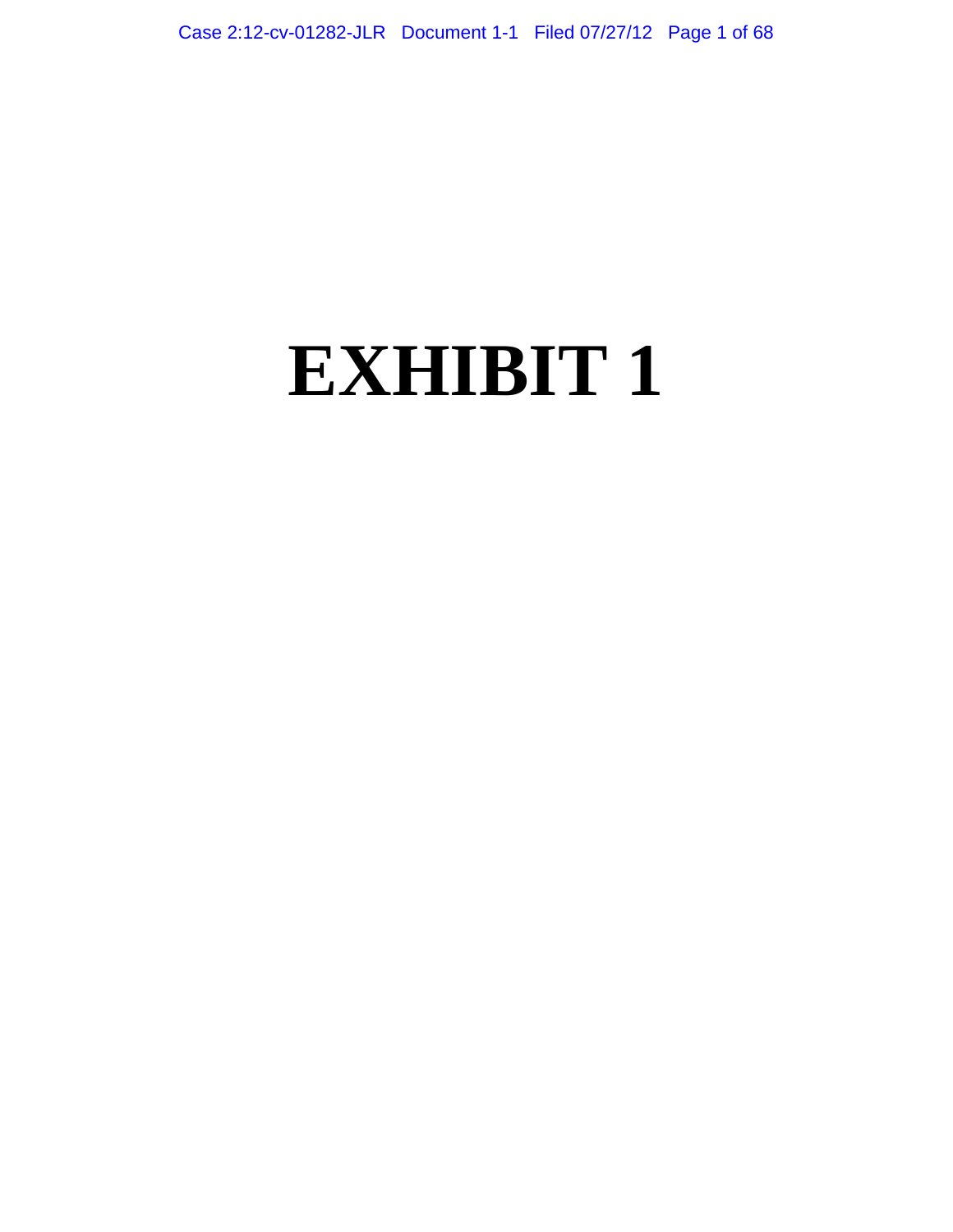# **Investigation of the Seattle Police Department**



United States Department of Justice Civil Rights Division

United States Attorney's Office Western District of Washington

December 16, 2011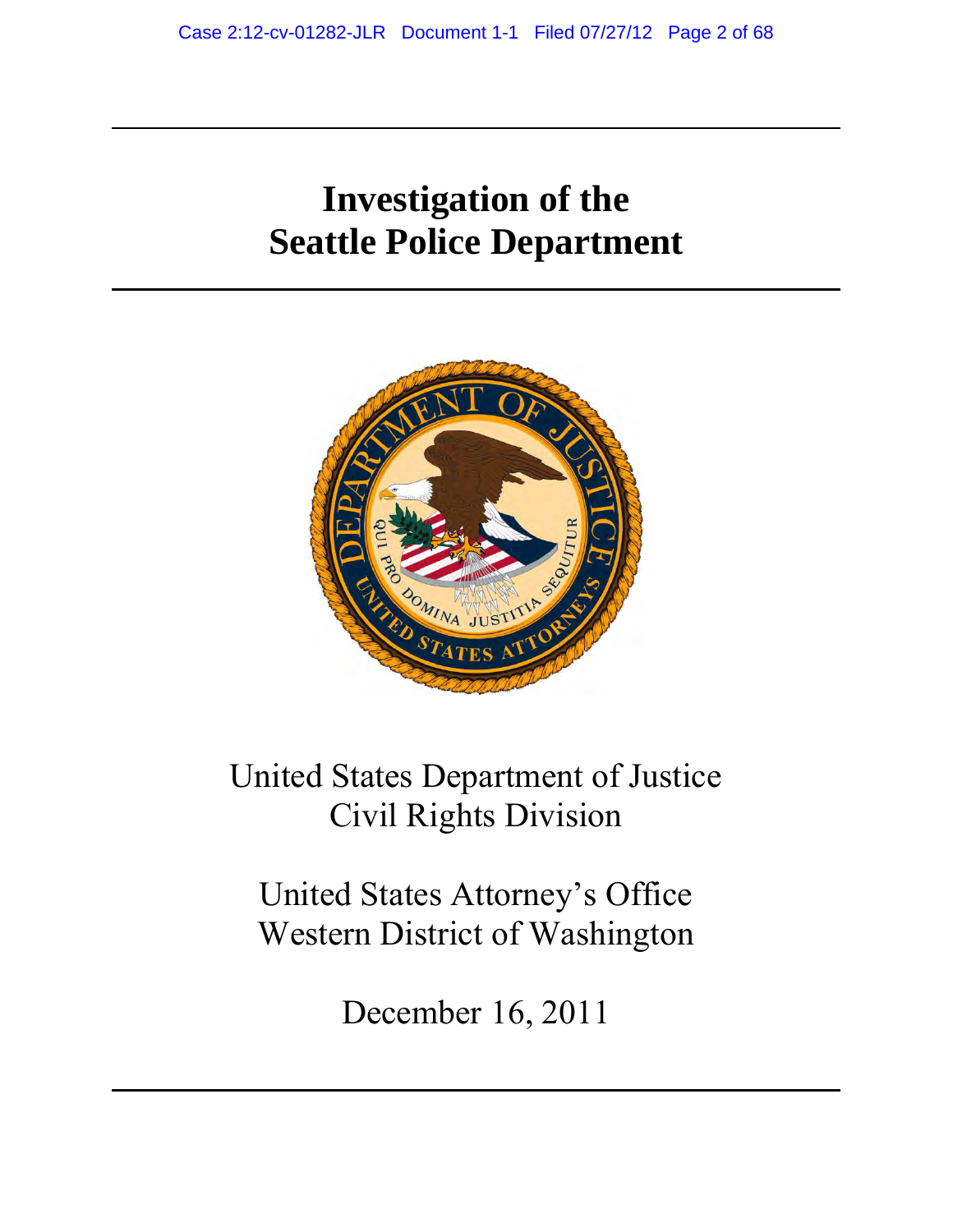

 **U.S. Department of Justice** 

# **Via Hand Delivery and First Class U.S. Mail**

The Honorable Michael McGinn Mayor City of Seattle 600 4th Avenue, 7th Floor Seattle, WA 98124-4749

#### Re: Seattle Police Department Civil Rights Pattern or Practice Investigation

Dear Mayor McGinn:

This letter reports the findings of the United States Department of Justice Civil Rights Division's and United States Attorney's Office for the Western District of Washington's (collectively, "DOJ") joint investigation of the Seattle Police Department ("SPD" or "the Department"). Our investigation is brought pursuant to the Violent Crime Control and Law Enforcement Act of 1994, 42 U.S.C. § 14141 ("Section 14141"), the Omnibus Crime Control and Safe Streets Act of 1968, 42 U.S.C. § 3789d ("Safe Streets Act"), and Title VI of the Civil Rights Act of 1964, 42 U.S.C. § 2000d ("Title VI"). These laws authorize DOJ to initiate a civil lawsuit to remedy patterns or practices of conduct by law enforcement agencies that deprive individuals of rights, privileges, or immunities secured by the Constitution or laws of the United States. As we stated in our notification letter of March 31, 2011, our investigation focused on whether SPD engaged in a pattern or practice of unconstitutional policing through (1) the use of excessive force; or (2) discriminatory policing.

Before sending our letter, we met in February 2011 with you, dozens of community stakeholders, City leaders, and SPD personnel and union members. While opinions differed on the causes, scope, and depth of the challenges facing SPD, there was agreement on some overarching principles. SPD's success depends upon recruiting the right officers, and then providing them with strong and consistent leadership, training, and oversight. The structural deficiencies that we identify in this report are exacerbated by the growing number of less-experienced officers in SPD. At the outset of our investigation, approximately one-third of officers had three years or less experience, and another 350 officers were retirement-eligible (meaning even more new hires and potentially half of the force with little experience). Proper leadership, training (including mentoring), and oversight are critical for molding this next generation of SPD officers. Unfortunately, most interviewed – internally and externally to SPD – believed that one or more of these critical elements is deficient. There was a clear consensus that both the source of and solution to SPD's problems would turn on the issues of leadership, training, and oversight. These early insights were borne out by our investigation. The issues and deficiencies found in our investigation will only be remedied by sustained, consistent and engaged leadership, coming from the top and carried out through every level of leadership in SPD.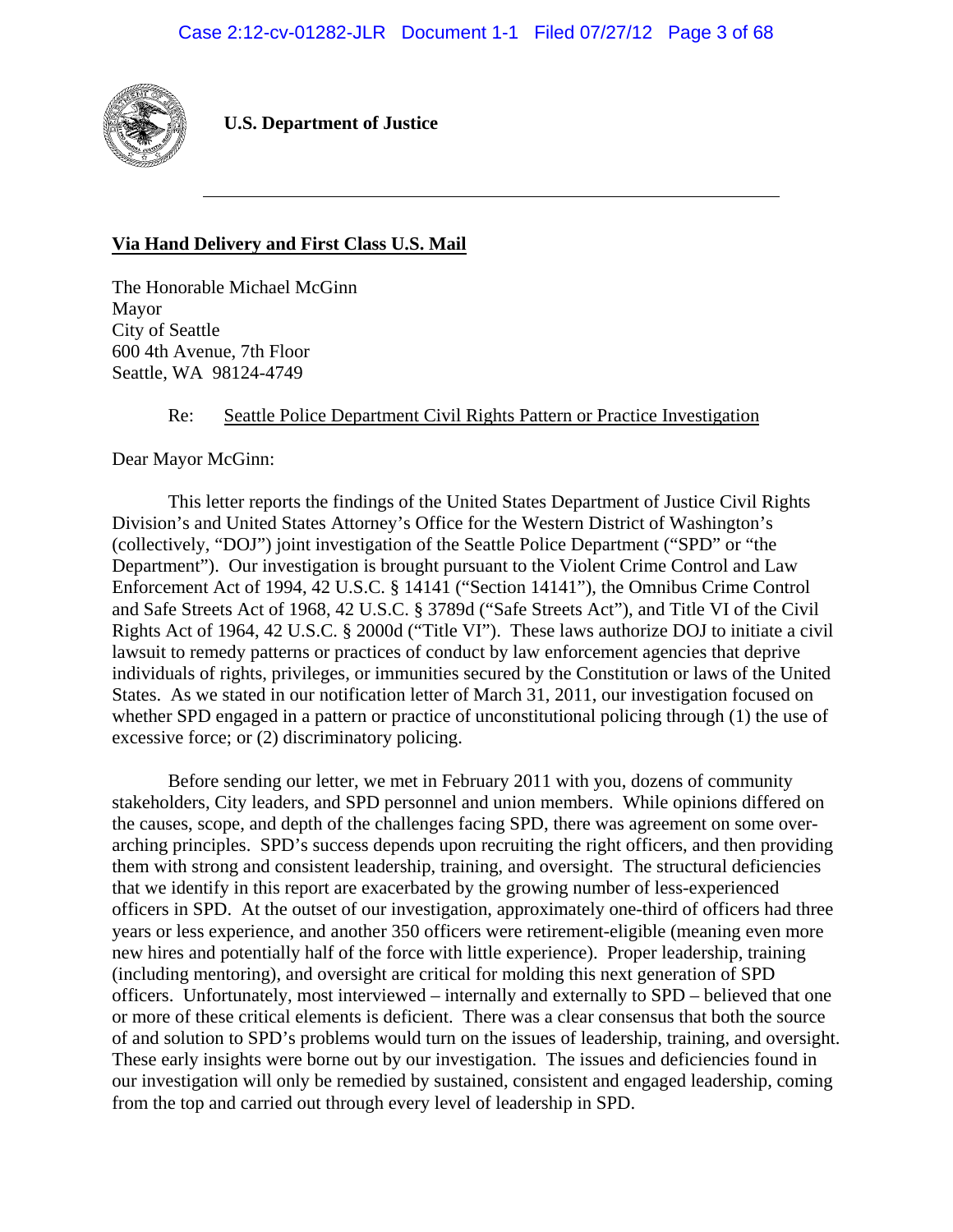Our investigation finds a pattern or practice of constitutional violations regarding the use of force that result from structural problems, as well as serious concerns about biased policing. Resolution of our findings will require a written, court-enforceable agreement that sets forth remedial measures to be taken within a fixed period of time. A disciplined remedial structure will provide all interested parties with the greatest assurance that violations of constitutional rights are corrected and will not reoccur. Efforts by SPD to address the findings in this letter will not only ensure that SPD meets its obligations under the United States Constitution, but will also improve public confidence in the Department and enhance its ability to provide for the public safety of all Seattle residents.

The City of Seattle and SPD were cooperative with our investigation, and we acknowledge the professionalism of all the City officials and counsel involved in this matter to date. In particular, we appreciate the openness and flexibility of City and SPD personnel during our two tours of SPD, as well as their diligence in providing requested information, including voluminous responsive documents, in a timely fashion.

Consistent with our commitment to conduct the investigation in a transparent manner, we provided technical assistance and advice to SPD. This letter formalizes and provides greater detail regarding concerns raised with SPD. We are encouraged by the many hours SPD devoted to meeting with us and in providing information, and by the preliminary steps that SPD has already taken to address concerns raised by our investigation. This leaves us optimistic that we will continue our collaborative relationship to craft agreed-upon remedies for the full scope of issues set out in this letter.

Finally, throughout our investigation we were mindful of the realities police officers face and the service they provide. For SPD those realities include the backdrop of the murders of five police officers in and around Seattle, and the attempted murder and wounding of a sixth officer. These deaths were the result of unprovoked, unexpected attacks against on-duty uniformed officers by members of the community. We do not underestimate the impact that these events have on all police, and particularly on SPD officers. Officers often place themselves in harm's way for the good of the community and we need to give them the tools they need to protect themselves and others. Our review of the Department was made in full appreciation for the fact that SPD must account for the risk of these types of events in its training, policies, and oversight.

# **I. EXECUTIVE SUMMARY OF DOJ'S FINDINGS AND CONCLUSIONS**

# **A. Background and Scope of Review**

The great majority of the City's police officers are honorable law enforcement professionals who risk their physical safety and well-being for the public good. However, a pattern of excessive force exists as a result of a subset of officers who use force improperly, and is caused by a number of systemic deficiencies that exist in spite of SPD's recent reform efforts.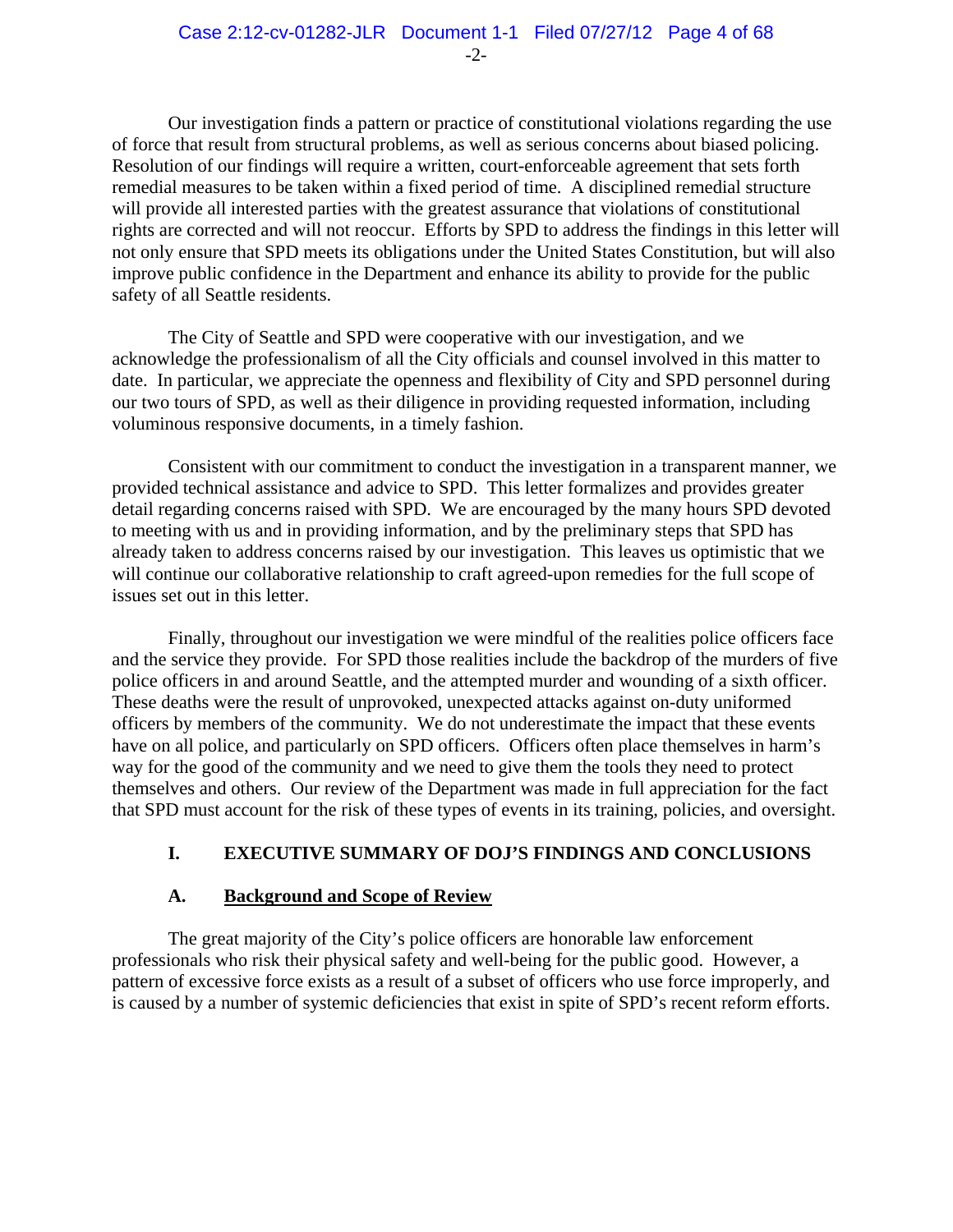-3-

For many years, the City of Seattle periodically has faced accusations of police misconduct, including claims of excessive force and discriminatory policing techniques. Over the last decade, the City has responded to these allegations by implementing significant measures to improve police oversight, including developing and refining an elaborate police accountability system.

Despite these efforts, recently there have been a number of widely publicized incidents involving use of force by the police, leading to understandable public concern. Our investigation was not prompted by any one particular incident. Nor did we focus on, or try to resolve the facts of, any of these high-profile events. Rather, we took a broader view. Specifically, with the assistance of our national policing experts, we systematically and thoroughly examined voluminous documents and records, including hundreds of hours of video footage, a variety of police reports, policy manuals, and SPD records related to its use of force and policing practices. This effort included obtaining and analyzing all use of force reports for the approximately twoyear period preceding our review. Moreover, we did not limit ourselves to a document review. We also conducted multiple site visits and interviewed hundreds of individuals, including community leaders, individuals alleging SPD officers had violated their constitutional rights, and SPD personnel, including front-line officers, their immediate supervisors, and command level staff.

# **B. Findings**

Use of Force – We find that SPD engages in a pattern or practice of using unnecessary or excessive force, in violation of the Fourth Amendment to the United States Constitution and Section 14141. Deficiencies in SPD's training, policies, and oversight with regard to the use of force contribute to the constitutional violations. Officers lack adequate training or policies on when and how to report force and when and how to use many impact weapons (such as batons and flashlights). We also find that, starting from the top, SPD supervisors often fail to meet their responsibility to provide oversight of the use of force by individual officers. Command staff does not always provide supervisors with clear direction or expectations of how to supervise the use of force.

Discriminatory Policing – We do not make a finding that SPD engages in a pattern or practice of discriminatory policing, but our investigation raises serious concerns on this issue.Some SPD policies and practices, particularly those related to pedestrian encounters, could result in unlawful policing. Moreover, many community members believe that SPD engages in discriminatory policing. This perception is rooted in a number of factors, including negative street encounters, recent well-publicized videos of force being used against people of color, incidents of overt discrimination, and concerns that the pattern of excessive force disproportionately affects minorities. This perception can significantly undermine the trust necessary for SPD to conduct effective policing in minority communities. The City and SPD need to thoroughly examine the issues raised, address the policies, procedures, and training that contribute to the problem, and conduct more sustained and effective community engagement.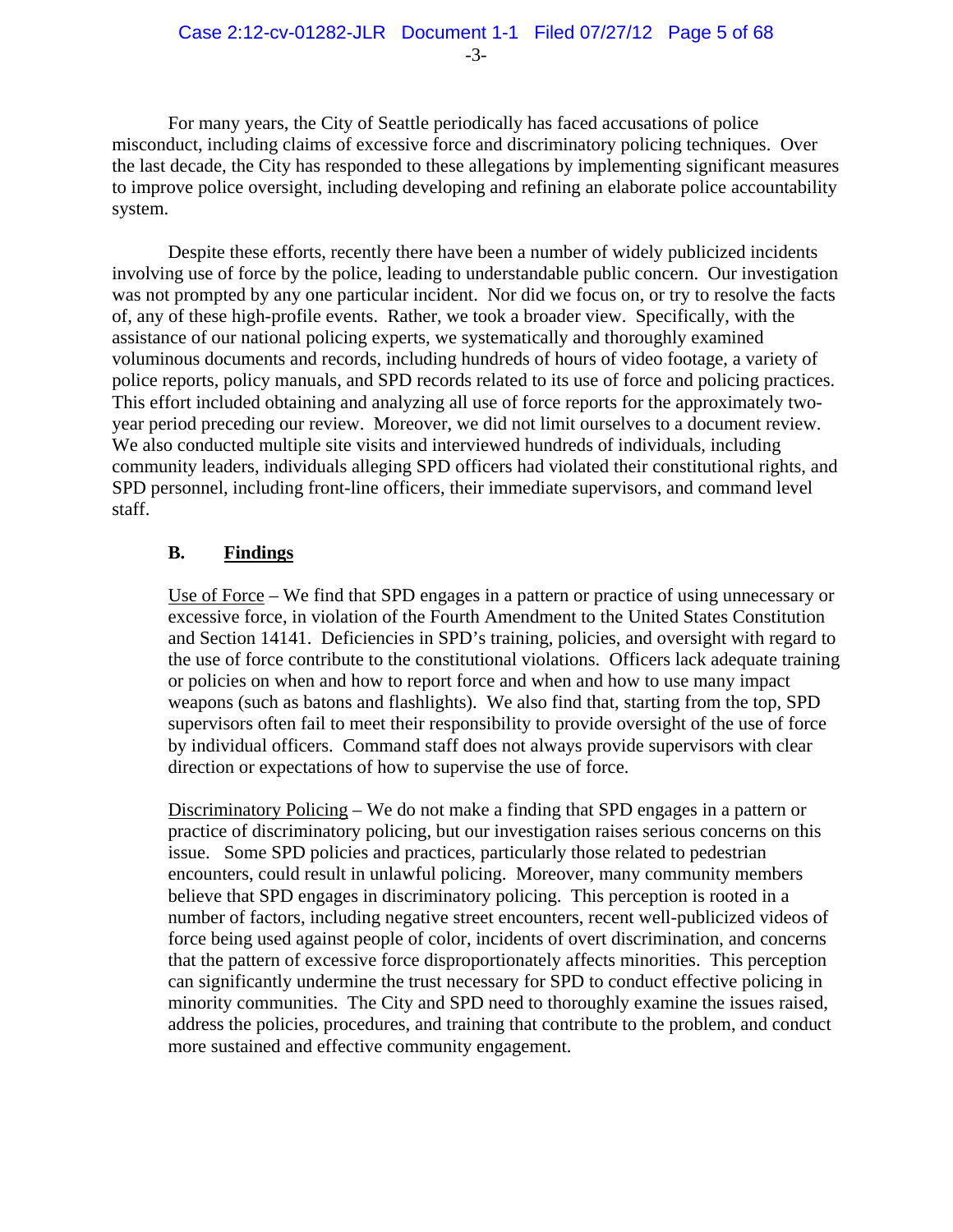# 1. **SPD's Use of Force**

We find that SPD engages in a pattern or practice of unnecessary or excessive force, in violation of the Fourth Amendment to the United States Constitution and Section 14141. We base our legal conclusion on numerous factual findings, including the following:

- When SPD officers use force, they do so in an unconstitutional manner nearly 20% of the time. This finding (as well as the factual findings identified below) is not based on citizen reports or complaints. Rather, it is based on a review of a randomized, stratified, and statistically valid sample of SPD's own internal use of force reports completed by officers and supervisors.
- SPD officers too quickly resort to the use of impact weapons, such as batons and flashlights. Indeed, we find that, when SPD officers use batons, 57% of the time it is either unnecessary or excessive.
- SPD officers escalate situations and use unnecessary or excessive force when arresting individuals for minor offenses. This trend is pronounced in encounters with persons with mental illnesses or those under the influence of alcohol or drugs. This is problematic because SPD estimates that 70% of use of force encounters involve these populations.
- Multiple SPD officers at a time use unnecessary or excessive force together against a single subject. Of the excessive use of force incidents we identified, 61% of the cases involved more than one officer.
- In any given year, a minority of officers account for a disproportionate number of use of force incidents. Over the more than two-year period reviewed, 11 officers used force 15 or more times, and 31 officers used force 10 or more times. In 2010, just 20 officers accounted for 18% of all force incidents. Yet, SPD has no effective supervisory techniques to better analyze why these officers use force more than other officers, whether their uses of force are necessary, or whether any of these officers would benefit from additional use of force training.

This pattern or practice is also the product of inadequate policy, training and supervision. SPD fails: (1) to properly monitor or investigate the use of force; (2) to implement adequate policies on the proper use of various force weapons; and (3) to adequately train its officers on the use of force, particularly the appropriate use of various force weapons. The chain of command does not properly investigate, analyze, or demand accountability from its subordinate officers for their uses of force. In particular, we further find that the secondary review process is little more than a formality that provides no substantive oversight or accountability. Tellingly, of the approximately 1,230 internal use of force reports we received, covering the period between January 1, 2009 and April 4, 2011, only five were referred for "further review" at any level within SPD. Moreover, in our investigation, we found no case in which a first-line supervisor was held accountable for the inadequate investigation or review of a use of force incident.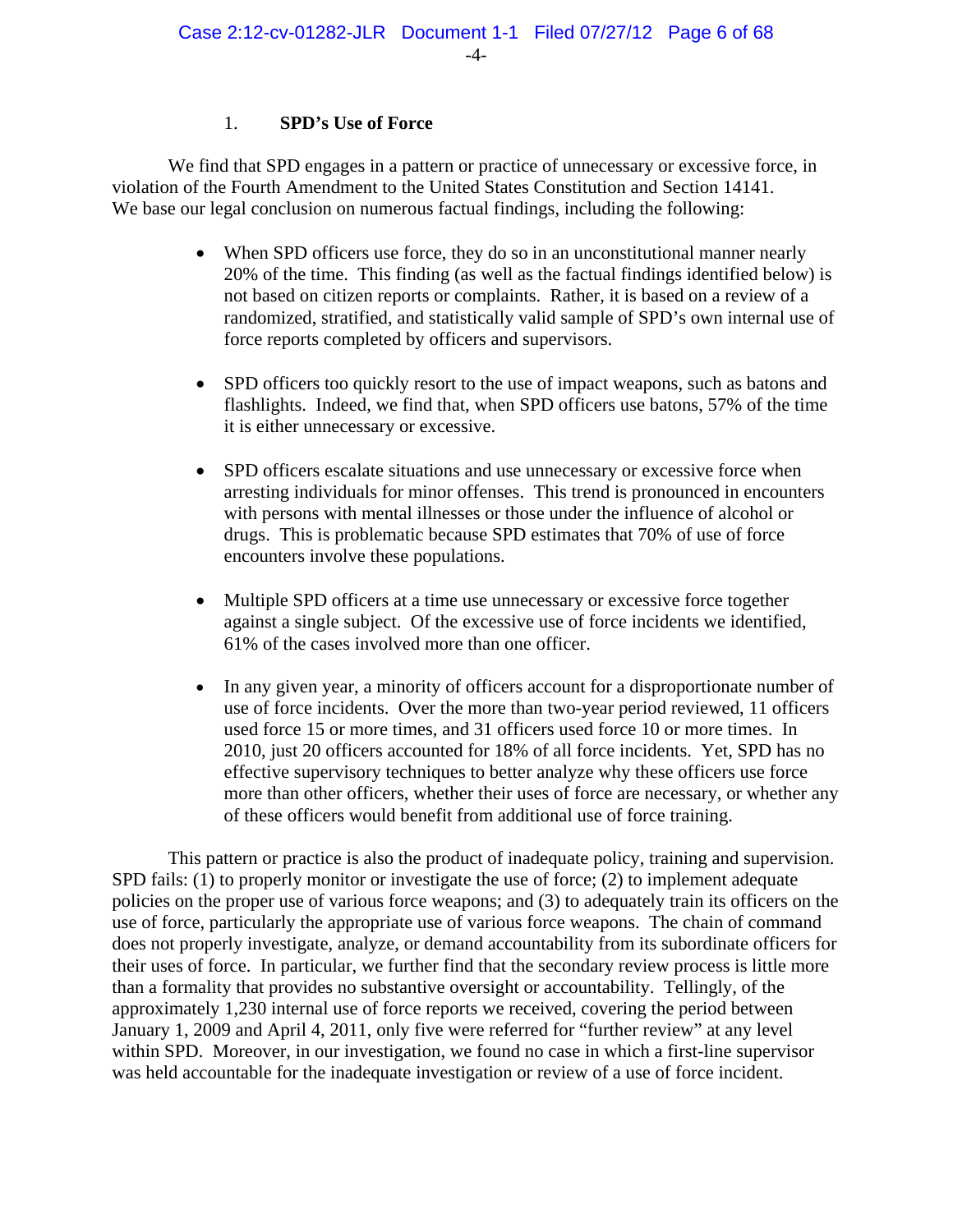We also find that SPD's vague Use of Force policy and inadequate training encourage pervasive underreporting and render the Department's statistics on its use of force incomplete.

Finally, we find that SPD's Early Intervention System ("EIS") and its internal affairs department (its Office of Professional Accountability, "OPA") do not provide the intended backstop for the failures of the direct supervisory review process, for the following reasons:

- OPA disposes of nearly two-thirds of citizens' complaints by sending them to SPD's precincts, where the quality of investigations is, according to one OPA supervisor, admittedly "appalling." (We understand that OPA has suspended the assignment of investigations to the chain of command.)
- OPA's current classification and findings systems are so complex that they damage OPA's credibility and undermine public confidence in OPA.
- OPA consistently overuses and misuses the finding "Supervisory Intervention," which results in neither a true finding nor a remediation of the officer. We find that Supervisory Interventions are often improperly used to dispose of allegations as serious as excessive use of force and discriminatory policing simply to avoid the "stigma" of a formal finding.

Although we find the structure of OPA is sound, and the investigations OPA itself conducts generally are thorough, these and other concerns render the system an additional deficiency contributing to the pattern or practice described above. Indeed, none of the uses of force our review finds to be excessive were referred to OPA for its review.

It is to SPD's credit that it has been open to our discussions on these topics, and that it is in the process of revamping its review of officer uses of force and OPA's classification and findings systems. We hope these findings add a sense of focused urgency and purpose to SPD's efforts.

Separately, we are aware of recent incidents involving the use of Oleoresin Capsicum ("OC") spray to disperse the so-called "Occupy Seattle" protesters on November 2, 2011 and November 15, 2011. Although these incidents concern us, we do not directly address them in this letter because they occurred outside of the timeframe of our review. However, we note that Seattle has previously been criticized for its response to demonstrators, including incidents related to the World Trade Organization meetings in 1999. In reviewing SPD's response to the WTO demonstrators, the Police Executive Research Forum noted: "There is a balance to be struck between, on the one hand, First Amendment rights and other civil liberties, and on the other hand, the interventions required to protect public safety and property." Police Management of Mass Demonstrations: Identifying Issues and Successful Approaches, PERF (2006) at 5. Our assessment of the constitutionality of police-citizen encounters in these protest scenarios is not limited to Seattle; we are paying close attention to police response to Occupy and other mass demonstrations across the country. As we resolve the issues addressed in this letter, we will review relevant information related to these events, including SPD's own review, and determine whether additional findings are necessary or appropriate.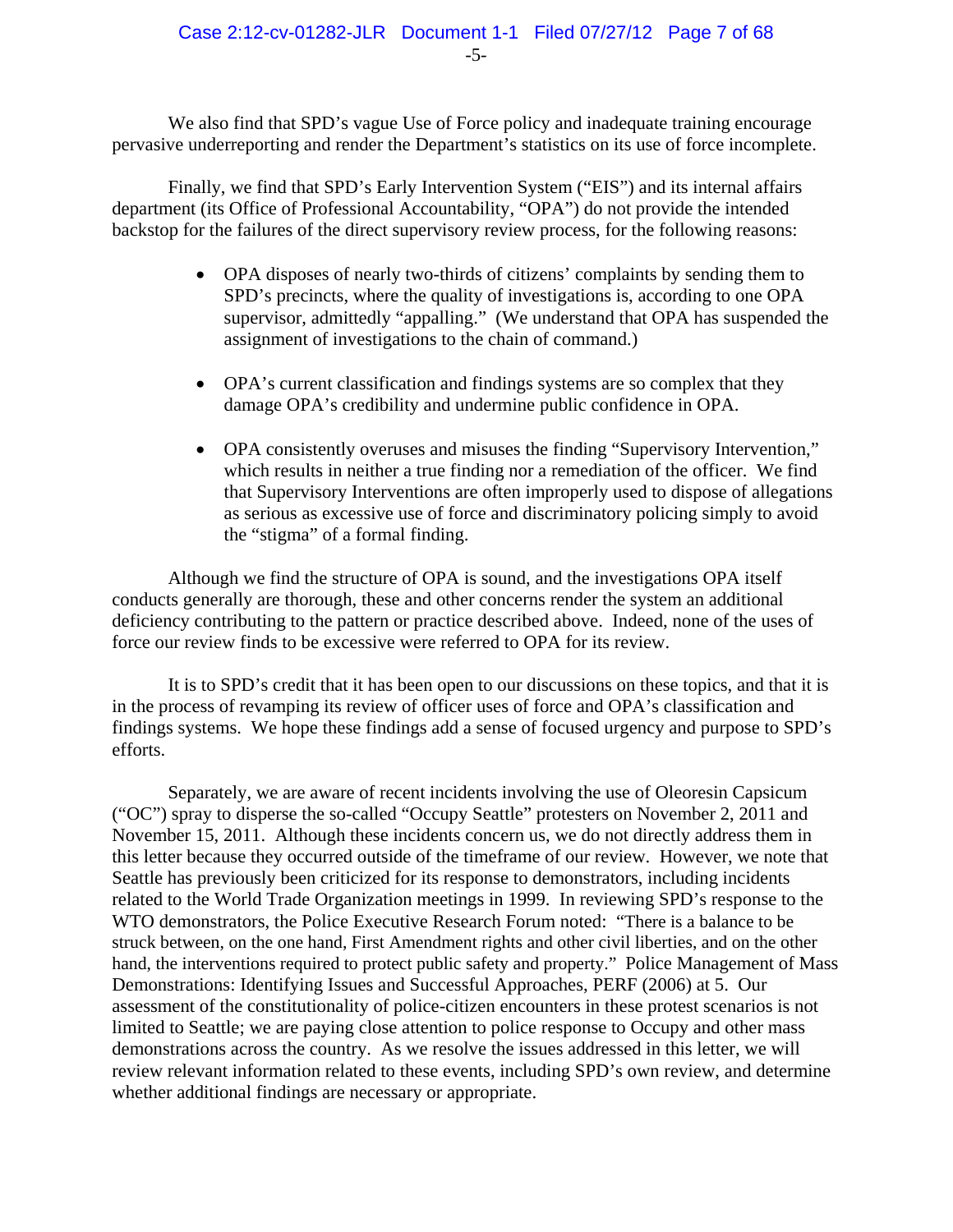# 2. **Discriminatory Policing**

Although we do not reach a finding of discriminatory policing, our investigation raises serious concerns about practices that could have a disparate impact on minority communities. These practices undermine SPD's ability to build trust among segments of Seattle's diverse communities. Our investigation revealed the following:

- SPD officers exhibit confusion between a casual, social contact and an investigative detention (a "*Terry*" stop). SPD must ensure its officers understand that, unless they have a sufficient factual basis to detain someone, a person is free to walk away from police and free to disregard a police request to come or stay. Officers should also understand that in such circumstances, the decision to "walk away" does not by itself create cause to detain. A person on the street is not always required to comply with police orders. While not conclusive, some data and citizen input suggest that inappropriate pedestrian encounters may disproportionately involve youth of color.
- Of the cases that we determined to be unnecessary or excessive uses of force, over 50% involved minorities.
- Analysis of limited data suggests that, in certain precincts, SPD officers may stop a disproportionate number of people of color where no offense or other police incident occurred.

We further find that SPD's ability to maintain the trust of the community is hindered by SPD's: (1) deficient policies that address the risk of biased policing and or govern pedestrian stops; (2) inadequate supervision and training of its officers on (a) how to avoid biased policing practices, (b) how to conduct proper pedestrian stops, and (c) tactical communications skills; (3) a failure to proactively and consistently engage the community; and (4) the failure to keep meaningful data that would permit SPD to evaluate and take action to address allegations of biased policing.

SPD appropriately encourages its officers to be proactive and engage with the community and people on the streets in a number of ways. Good policing requires regular and sustained interactions between police and the community. However, SPD must ensure that its officers understand the constitutional restrictions that guide pedestrian encounters.

In light of the problems that we found, it is incumbent on SPD to take reasonable measures to correct these deficiencies, prevent the risk of discriminatory policing, especially in the context of pedestrian encounters. Of the deficiencies we identified, perhaps the most important is SPD's failure to collect and analyze data that could address and respond to the perception that some of its officers engage in discriminatory policing. We recognize that there are a number of issues raised when a government agency collects data relating to someone's racial, ethnic, or other minority status. However, other police departments have succeeded in developing effective and reasonable protocols for obtaining such data.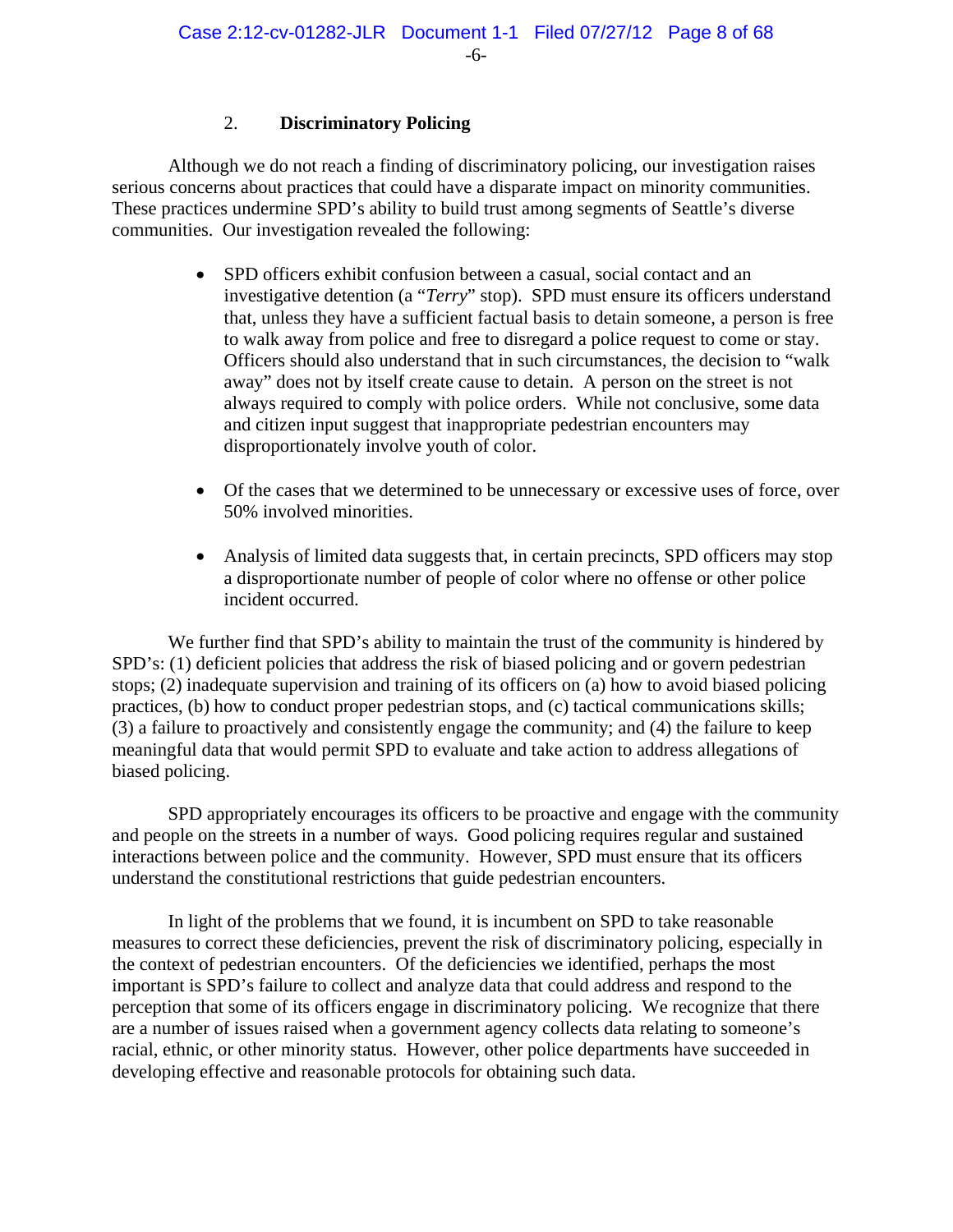#### **II. DOJ'S INVESTIGATION**

This investigation was conducted by the Civil Rights Division's Special Litigation Section and the United States Attorney's Office for the Western District of Washington. We engaged nationally recognized law enforcement professionals and a social scientist with expertise in biased policing. Their combined experience and knowledge have helped inform our findings. These professionals conducted an independent analysis of SPD policies, use of force and OPA reports, other data, and community sentiments toward SPD.

The City and SPD have provided full and open cooperation in the investigation. They timely provided us with access to documents, information, and personnel. As part of our investigation, we requested, received, and reviewed from the City and SPD hundreds of thousands of pages of documents, including SPD's written policies and procedures; its training materials; its internal use of force reports; SPD and OPA's public reports; OPA's complaints and investigative files; and data generated from SPD and OPA databases. The data included several hundred hours of video footage and raw computerized data, both of which we were permitted to select and retrieve. We additionally obtained thousands of pages of documents from the public record and the community. We also conducted hundreds of interviews and meetings with SPD officers, supervisors, and command staff, as well as Seattle City officials, local community advocates and attorneys, and members of the Seattle community at large. Additionally, in May and September 2011, we and our police practices experts conducted two on-site tours of SPD, meeting with SPD command staff and a range of personnel over several days. We also conducted six full days of interviews with community members, and attended separate community meetings with local advocates and community members. This letter and the specific incidents set forth in it are not meant to be an exhaustive review of all documents and incidents reviewed. However, the examples that we provide throughout the letter serve to illustrate our findings and to aid in the efficient resolution of this matter.

#### **III. BACKGROUND ON THE CITY OF SEATTLE, SPD, AND OPA**

Seattle is the largest city in the state of Washington and the Pacific Northwest with a population, during the last census, of 608,660 people. According to 2010 census data, Seattle's racial and ethnic demographics are as follows: 69.5% are white, 13.8% are Asian, 7.9% are Black, 6.6% are Latino, and 0.8% are Native American.

The Seattle Police Department is the largest department in Washington State, staffing approximately 1,300 sworn officers. John Diaz became the interim Chief of Police ("COP") on May 7, 2009, and on August 16, 2010, was sworn into the position permanently by Mayor Mike McGinn. SPD currently receives millions of dollars of federal grants from the Bureau of Justice Assistance, Community Oriented Policing Services, and the National Institute of Justice. For the first nine months of 2011, SPD reported that major crimes are down 7% compared with 2010, which was itself a historically low crime year.

The City has a three-part police accountability system. The first, and the cornerstone of the system, is OPA, which sits within SPD. A civilian Director leads OPA and reports directly to the COP, who is the ultimate arbiter of discipline. The second part of the system is the OPA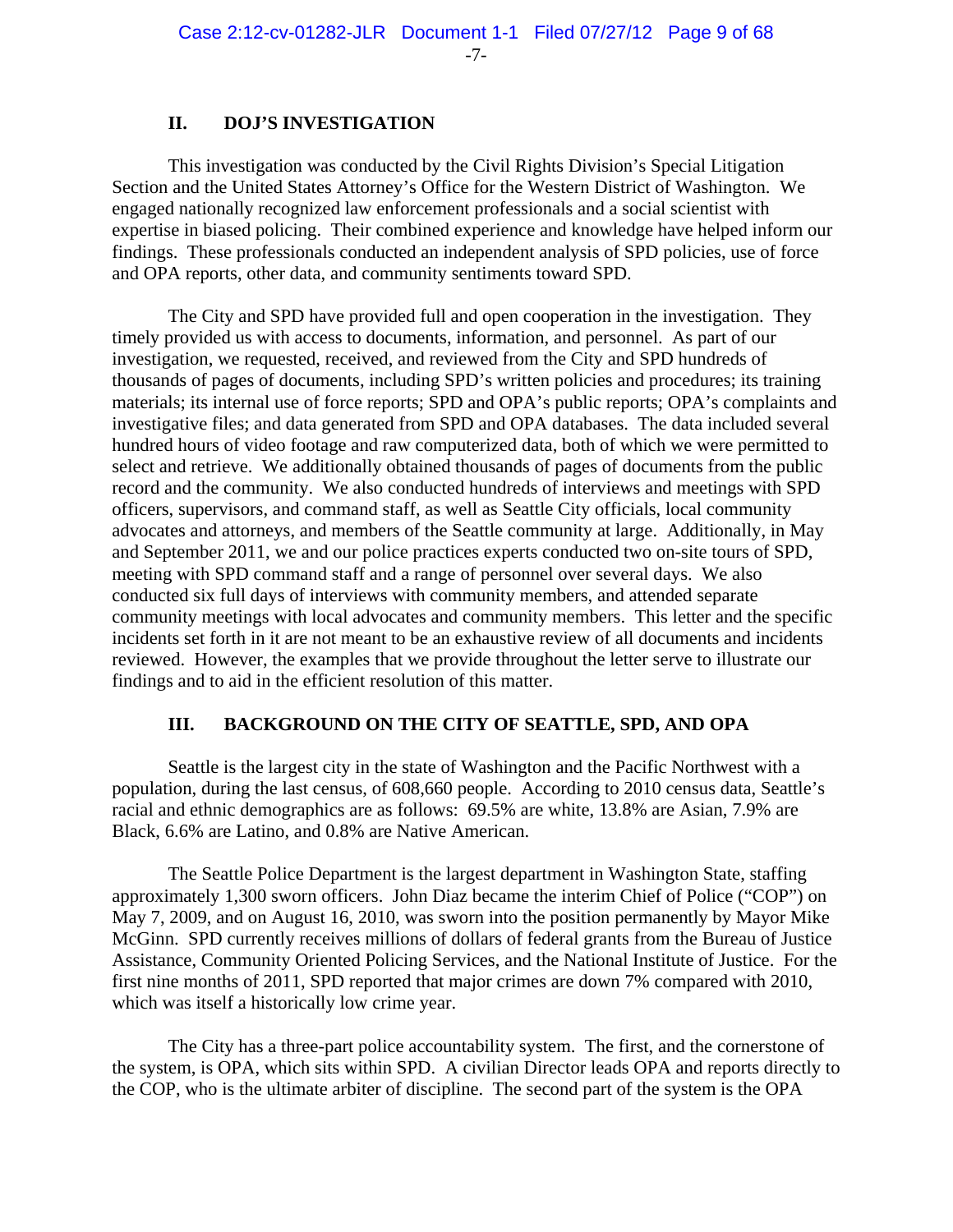Auditor, who does not sit within SPD, but serves as an independent civilian advisor to the City on the quality of OPA's investigations and SPD's policies. The third and final part of the system is the seven-member civilian OPA Review Board ("OPA-RB"). OPA-RB conducts community outreach regarding accountability issues and audits the operation of OPA by reviewing some of OPA's closed investigative files.

# **IV. FINDINGS AND CONCLUSIONS**

# **A. Use of Excessive Force**

We find that SPD officers engage in a pattern or practice of unnecessary or excessive force in violation of the Fourth Amendment to the United States Constitution and Section 14141. The pattern is the result of inadequate policies, supervision, discipline and training.

The use of excessive force in the course of an arrest, investigatory stop, or other seizure violates the Fourth Amendment. *Graham v. Connor*, 490 U.S. 386, 394-95 (1989). *See also Young v. Cnty. of Los Angeles*, -- F.3d --, 2011 WL 3771183, at \*3 (9th Cir. Aug. 26, 2011). Courts analyze claims of excessive force under an objective reasonableness standard. *Graham*, 490 U.S. at 394. Assessing the reasonableness of an officer's use of force is a fact-dependent inquiry based on the "totality of the circumstances." *Graham*, 490 U.S. at 394-96. Courts employ a balancing test that weighs the gravity of the particular intrusion on Fourth Amendment interests against the government's need for the intrusion. *Miller v. Clark Cnty.*, 340 F.3d 959, 964 (9th Cir. 2003); *Young*, 2011 WL 3771183, at \*3. In assessing the government's interest in the use of force, courts will examine the severity of the crime at issue, whether the subject posed an immediate threat to officer or public safety, and whether the suspect was actively resisting arrest or attempting to escape. *Id.* Assessing the totality of the circumstances requires consideration of "whatever specific factors may be appropriate in a particular case, whether or not listed in *Graham*." *Mattos v. Agarano*, -- F.3d --, 2011 WL 4908374, at \*6 (9th Cir. Oct. 17, 2011).

We did not reach this conclusion lightly, and only after carefully examining, with the assistance of our experts, hundreds of SPD use of force incidents. Specifically, we examined a randomized, stratified, and statistically valid sample of SPD's own use of force reports for a twoand-a-quarter year period from January 1, 2009 to April 4, 2011 (consisting of hundreds of use of force incident reports), as well as dozens of other cases from various other sources, including OPA reports, public sources, and those obtained during interviews of community members.

The findings we made from examining just SPD's own use of force statements are compelling. We find that approximately 20% of those incidents involved the unnecessary or excessive use of force. We also find that SPD officers were particularly prone to resorting to excessive force when employing batons, using unnecessary or excessive force 57% of the time. Additionally, we reviewed dozens of other cases that may have involved unconstitutional force, but that we could not conclusively categorize as such because of deficient reporting or incomplete evidence. Table 1 provides a visual illustration of the pattern of excessive force uncovered in our review of SPD use of force reports.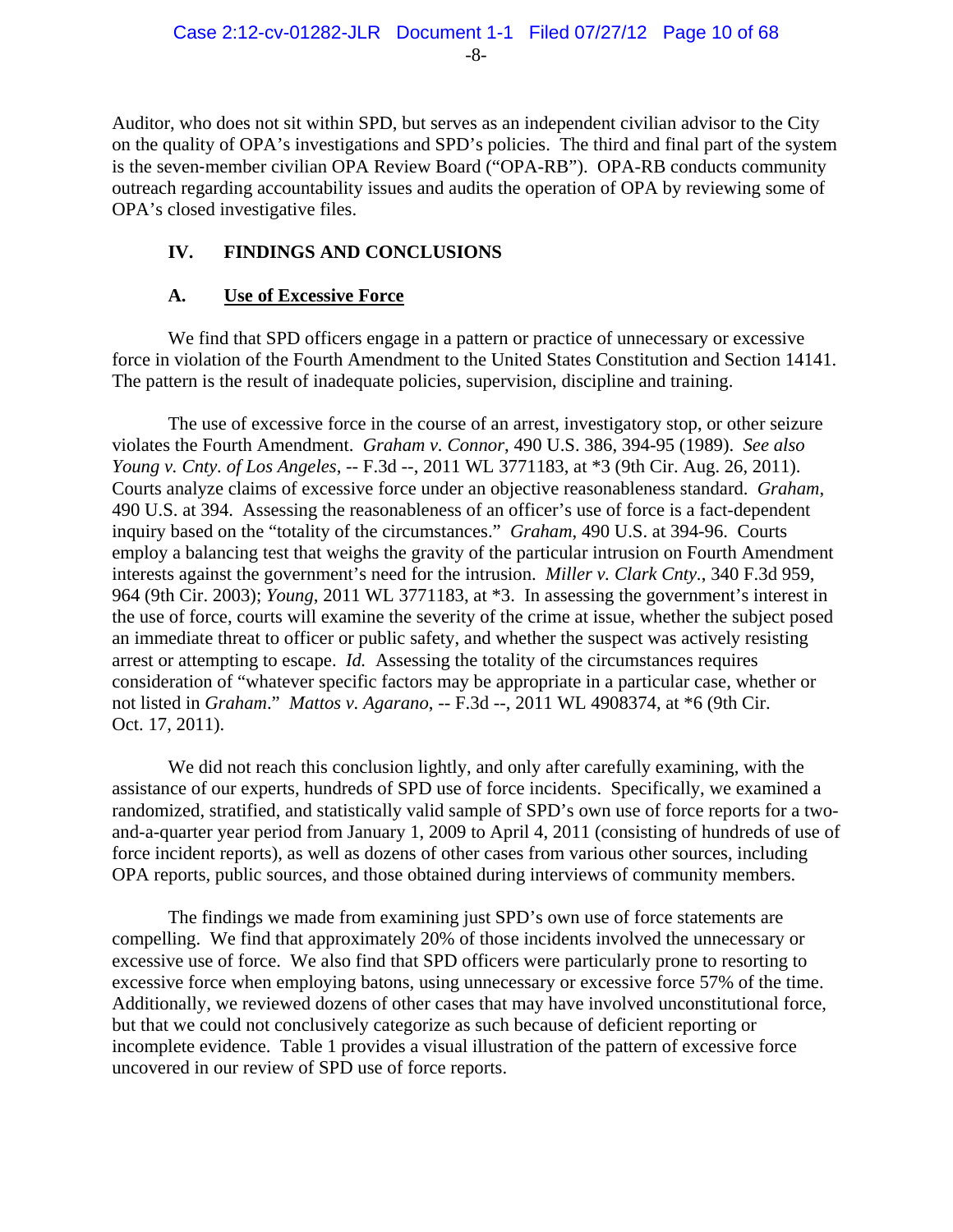

**Table 1: Uses of Excessive Force by Weapon**

Primarily through our review of SPD's own documents, we find the following unconstitutional patterns in SPD's use of force: (1) the use of excessive force in the course of arrests for minor offenses; (2) the use of excessive force inflicted by multiple officers on one person; (3) the premature or excessive use of impact weapons, such as batons and flashlights; (4) the use of excessive force on subjects who were already restrained; and (5) the use of excessive force in response to individuals' expression of their First Amendment rights. Below we discuss each of these five observed patterns.

# 1. **SPD Officers Use Excessive Force in Response to Minor Offenses.**

We find that SPD officers engage in a pattern or practice of using unnecessary or excessive force in the course of arresting individuals for minor offenses. Courts consider the severity of the underlying offense when determining whether a use of force is constitutional under the Fourth Amendment. *See Graham*, 490 U.S. at 396; *Mattos*, 2011 WL 4908374, at \*6 (speeding and failing to sign traffic citation did not constitute serious offenses and weighed against the reasonableness of use of force); *Winterrowd v. Nelson*, 480 F.3d 1181, 1186 (9th Cir. 2007) (holding that officer's manual manipulation of plaintiff's injured shoulder during pat down was objectively unreasonable for non-threatening suspect detained during traffic stop); *Blankenhorn v. City of Orange*, 485 F.3d 463, 478 (9th Cir. 2007) (misdemeanor trespass insufficient to warrant gang-tackling plaintiff).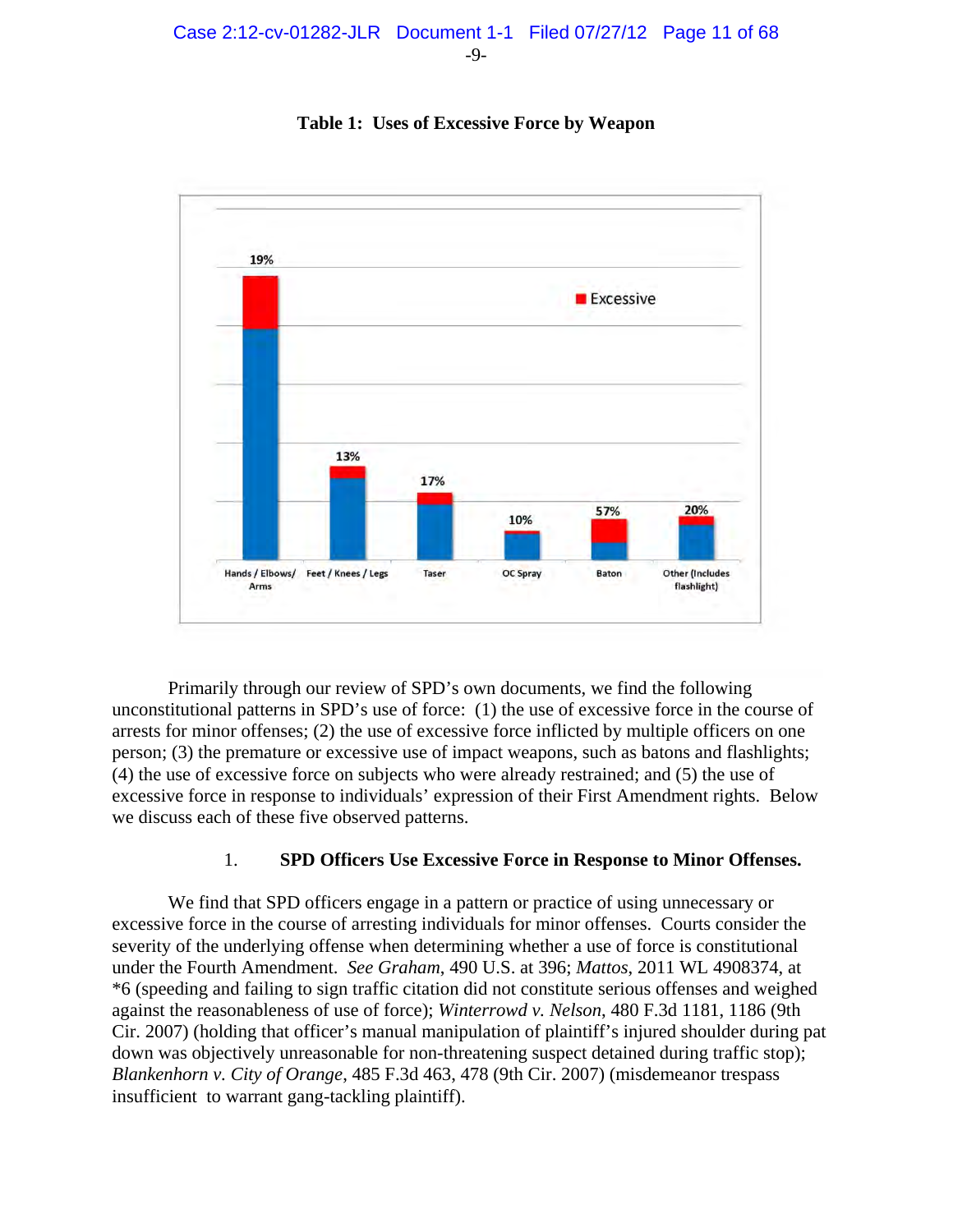The use of excessive force to arrest individuals for minor offenses is especially problematic when, given the nature of the underlying offense, the use of verbal tactics might have defused the situation without necessitating the use of force. The Ninth Circuit has rejected "police tactic[s] that needlessly or unreasonably create a dangerous situation necessitating an escalation in the use of force." *Deorle v. Rutherford*, 272 F.3d 1272, 1282 n.20 (9th Cir. 2001) (citing *Cunningham v. Gates*, 229 F.3d 1271, 1291 n.23 (9th Cir. 2000)).

Our investigation finds repeated uses of excessive force for charges related to minor offenses, including pedestrian interference, obstruction, open container violations, jaywalking, and shoplifting. In a number of incidents, failure to use tactics designed to de-escalate a situation, led to increased and unnecessary force. For example, in one incident, an officer viewed a man exhibiting irrational behavior. His stressed mental state was apparent. He was standing in the street yelling at traffic lights while holding a stuffed animal. He was sweating, his eyes were bulging, and he was talking incoherently. One officer ordered the man to move to the side of the road. The man did not respond and began to walk away, at which point the officer sprayed the man without warning with a powerful form of pepper spray. When the officer did catch up to the man, the officer reported that the man "balled up his fist." In response, the officer struck the man on the arm with a baton. The man then turned and ran. At this point, four officers chased down the man and administered between 14 to 18 punches for between 15- 30 seconds, five to seven elbow or knee strikes, and approximately three baton strikes, with one officer additionally striking the man on the thigh with his baton because he was reportedly attempting to kick the officers. Ultimately, they arrested the man on the minor charges of pedestrian interference and obstruction.

 In another incident, two officers used excessive force against a small woman who had just stolen a purse from a department store. When the woman tried to walk away from the officers, one officer grabbed her left wrist and the second officer grabbed her right arm. They bent her arms behind her back to try to place handcuffs on her, and the woman began to twist her body in an attempt to escape. Even though each officer had control of one of the woman's arms, one officer sprayed three to four bursts of OC spray to the woman's face and additionally delivered two to three punches to the woman's rib cage in response to the woman's twisting of her body and attempts to push herself up from the ground where she was pinned under the officer's knee. As a result of the officers' actions, the woman received a cut lip, stitches to her chin, and small abrasions to the right side of her face. These examples illustrate an unreasonable escalation of force in violation of federal law. *See Headwaters Forest Def. v. Cnty. of Humboldt*, 240 F.3d 1185, 1203 (9th Cir. 2000) ("[A] rational juror could conclude that the [] nonviolent misdemeanor offense of trespass did not render pepper spray necessary to effect the[] arrests.")

We also find that SPD's use of such excessive force often involves people with mental illness, or people under the influence of drugs or alcohol. There is no question that such individuals can pose a significant safety risk to both the public and officers. Seattle has seen some horrific murders committed by mentally ill offenders. However, the erratic nature of these individuals makes de-escalation techniques even more important. Assessing the appropriate force in light of a subject's mental state is not just smart policing, it is required. Officers must take into account the subject's mental state in determining the reasonableness of the use of force. *Hayes v. Cnty. of San Diego*, 638 F.3d 688, 697 (9th Cir. 2011) (citing *Deorle*, 272 F.3d at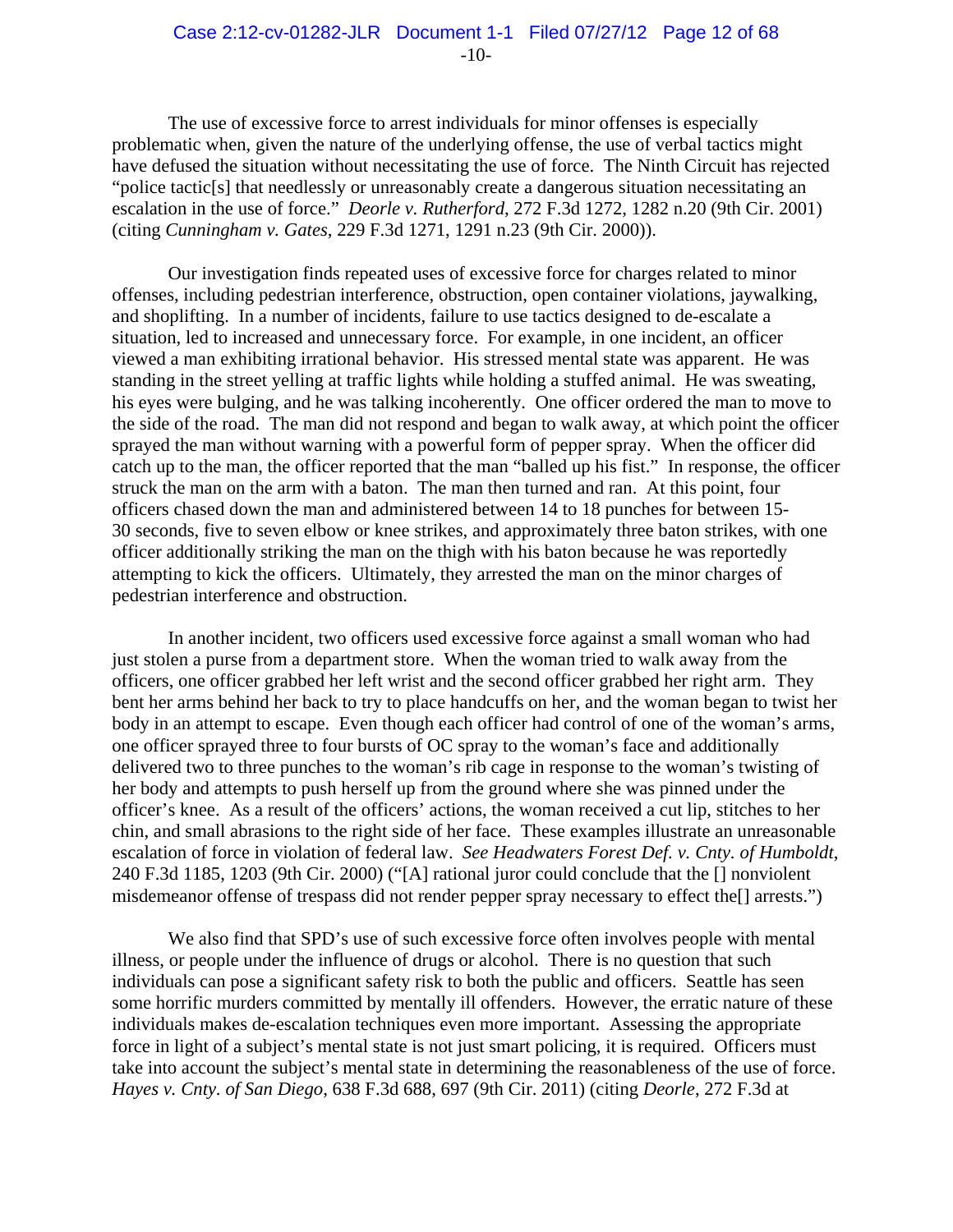1282). Instead of consistently attempting to de-escalate these encounters, SPD officers too often resort to force quickly and excessively when engaging with this population. This is especially problematic because, by SPD's own estimates, 70% of its use of force encounters involve this population.

For example, in one incident, two officers went to the home of a man that they knew was experiencing a mental health crisis. The officers chose not to enlist the assistance of the Crisis Intervention Team ("CIT"), which would have had the requisite expertise for handling an individual experiencing distress. In addition, the individual's acute mental state was apparent from the outset of the contact. When the man answered the door, his eyes were bulging and he appeared disoriented. The officers explained to him that he was under arrest for an outstanding warrant, and one officer grabbed the man's left arm in an attempt to handcuff him. The man immediately pulled away and refused to cooperate. In response, one officer swept the man's left leg with his foot and "placed him on the ground" to gain leverage. The officer then got on top of the man's body. After the man attempted to get up several times, the officer deployed his Electronically Controlled Weapon ("ECW," a.k.a. TASER) once into the man's left leg, and administered two additional ECW cycles on the man's upper back. At this point, the man began to crawl down the hallway, with both officers on top of his back. One officer delivered two strikes to the man's face with his right elbow because he reportedly feared that the man was trying to grab his firearm. The second officer struck the man several times in the back and hip area with a closed fist, and kneed him in the lower back. In the course of this incident, the man began to vomit, stopped breathing, and suffered a brain injury that has since left him hospitalized. Had the CIT team been used, or had the officers not escalated the situation, this outcome could have been averted.

In another example, two officers responded to a call to assist mental health professionals with the commitment of a man who refused to leave his house. After a few minutes of discussion, the officers told the man that he had no choice but to come with them, and one officer reached out to take hold of the man's sleeve. The man then grabbed the officer's wrist. In response, the officer raised his baton, and the second officer aimed his ECW at the man. This prompted the man to release the officer's wrist, but he then reportedly took a "fighting stance." This led to the application of the ECW twice by one officer, after which the man was struck with a baton by a second officer 10 to 12 times on his left leg, left side, and left arm. Officers were aware that they were approaching an individual with mental health issues, and that no urgency existed to commit him. Officers should have developed a plan to detain the subject that might have included calling in the CIT and employing some de-escalation tactics, instead of choosing a tactical course that quickly led to the use of force. *See Deorle*, 272 F.3d at 1282 (finding no substantial governmental interest in using force where there was no "immediate need to subdue" an individual before response group's arrival).

These incidents highlight the need for SPD to establish special protocols when making contact with persons suffering from mental illness. We note that SPD has already recognized the need to improve its interactions with this population by directing additional resources to CIT.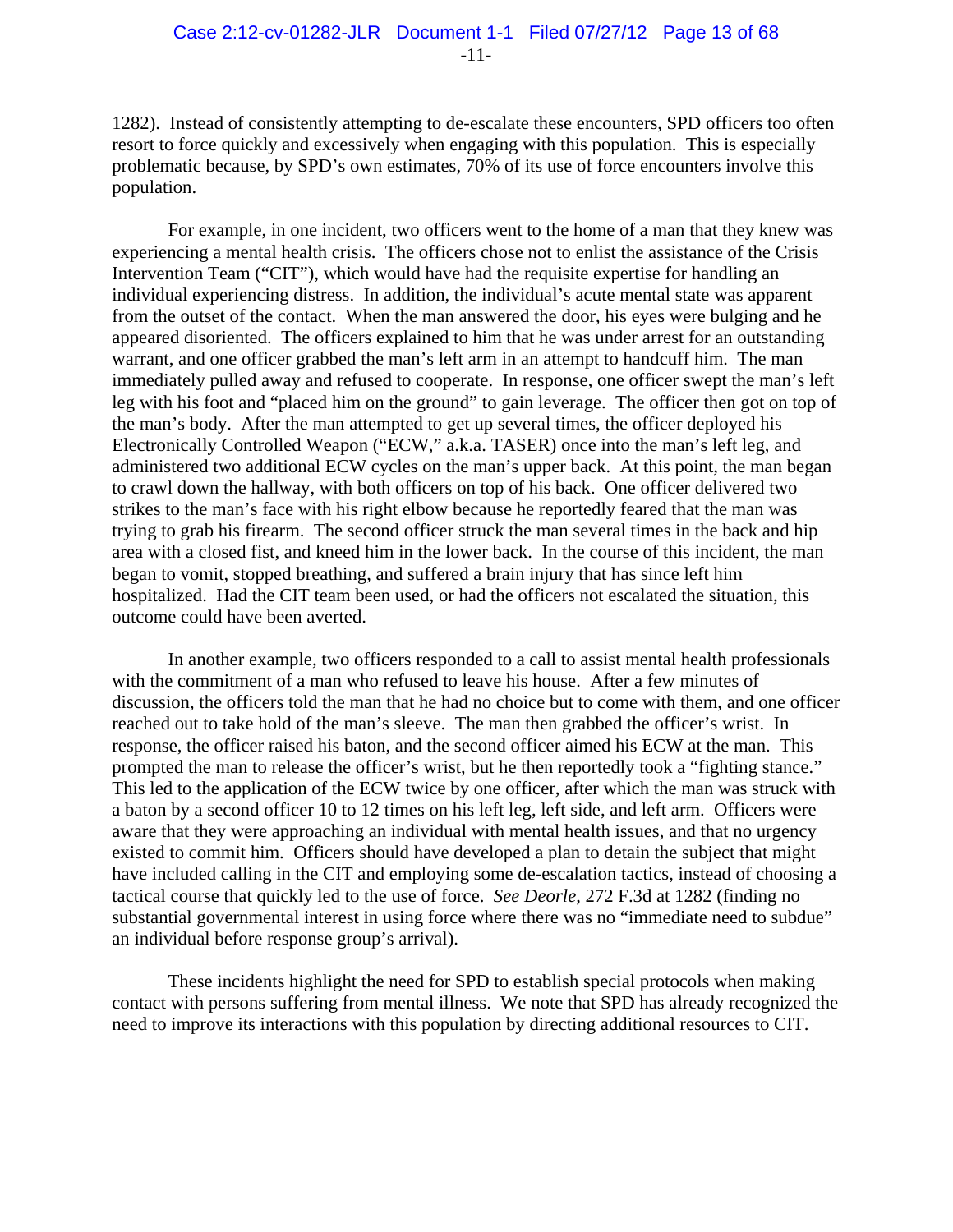#### 2. **SPD Officers Use Excessive Force When They Apply Force in Tandem Against a Single Individual.**

We find that SPD engages in a pattern or practice of excessive force when multiple officers use excessive force against a single individual. When multiple officers use force against one person, it becomes more difficult for officers to reasonably defend the use of force as necessary out of concern for an immediate threat to their safety or for the safety of the public. *See Graham*, 490 U.S. at 394. Officers are also required to intercede when fellow officers violate people's constitutional rights. *United States v. Koon*, 34 F.3d 1416, 1447 n. 25 (9th Cir.1994), *rev'd on other grounds*, 518 U.S. 81 (1996); *Cunningham v. Gates*, 229 F.3d 1271, 1289 (9th Cir. 2000) (holding that officers can be held liable for failing to intercede when they have an opportunity to do so).

The issue of the use of force by multiple officers is not new. In 2007, the former OPA director conducted an analysis of use of force from 2003 to 2005, and found a significant percentage of force complaints involved more than one officer. She stated, "[I]n 2005, more often than not, a force complaint involved more than one officer, and this was true about half of the time in 2003, and 43% of the time in 2004." Similarly, we found that in 61% of the cases in which we determined there was an unnecessary or excessive use of force, more than one officer was involved.

One recent incident illustrates the problem. Four officers were dispatched to a house to investigate a stabbing at a party and, upon searching the house, located a man lying face down in bed with his arm under a pillow. The man was asleep after having had too much to drink. The man was 49 years old, 5'3" tall, 130 pounds, and did not speak English as a first language. After the man failed to comply with orders to show his hands, officers reached the conclusion that the man was dangerous because his arm was out of view and tried to arrest him.

As officers made contact with the man, he began to kick at the officers while lying on his back. Officers cited this resistance as reasonable cause to use force. The four officers used excessive force as follows: one officer delivered five to seven punches to the man's face; a second officer struck the man three to four times in the head with a closed fist; a third officer struck the man three times with his knee to the side of his body; and a fourth officer struck the man multiple times with a flashlight to his midsection. The use of force by four officers on one unarmed man of relatively slight stature is excessive. The incoherent state of the subject is further illustrated by the fact that when officers took the man to the precinct for booking, he said that someone had beaten him up and thanked the SPD officer for saving him. Given his inebriated slumber, it is not clear from reports whether the man heard the officers. Officers clearly have good reason to require suspects to show their hands. Officer and public safety can be put at risk by hidden weapons. But force used to gain compliance must be gauged to the level of risk and the ultimate goal of determining whether weapons are present. Here, such an assessment did not occur.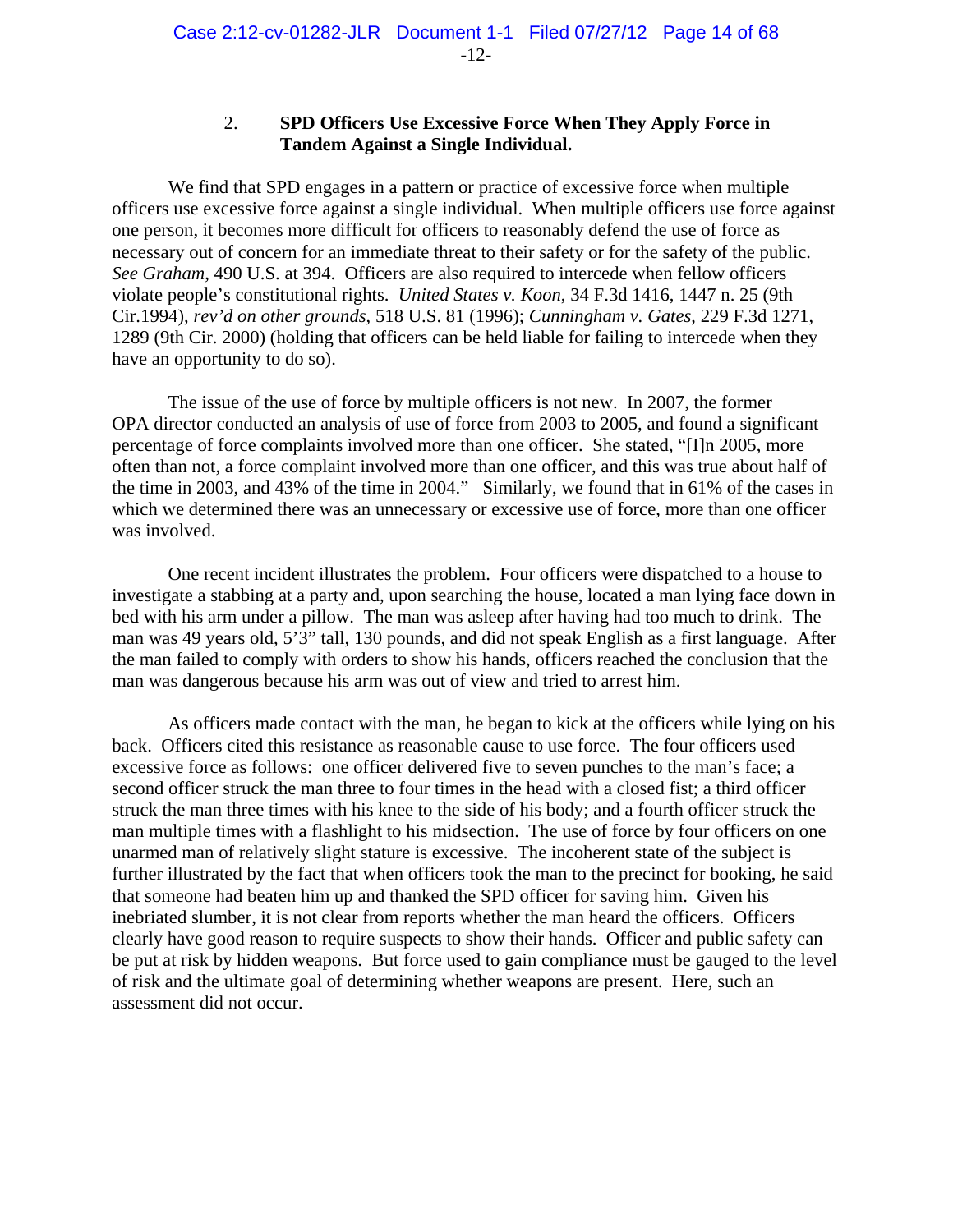#### 3. **SPD Officers Too Quickly and Unreasonably Resort to the Use of Impact Weapons.**

We find that SPD officers engage in a pattern or practice of excessive use of force when they too quickly resort to employing impact weapons, such as batons and flashlights, in nonexigent circumstances (*i.e*., not merely as weapons of necessity). Before resorting to impact weapons, officers should consider what other tactics are at their disposal. *Headwaters,* 240 F.3d at 1204 (holding that, before deploying pepper spray, police "were required to consider 'what other tactics if any were available' to effect [the] arrest."); *see also Smith v. City of Hemet*, 394 F.3d 689, 701 (9th Cir. 2005) (availability of alternative methods of capturing or subduing suspect may be a factor to consider in assessing reasonableness of use of force).

Table 1 in Section IV.A details the scope of the problem. Our expert consultants reviewed 50% of all uses of batons recorded in use of force reports, and of that statistically significant sample size, found that 57% of these uses were excessive. Additionally, our expert consultants found that 20% of the uses of "other" weapons, such as flashlights, were excessive. The findings relating to the use of batons is particularly troubling because they indicate that in a majority of cases in which SPD officers use batons, they use them in a way that either is excessive or unnecessary, in violation of the Fourth Amendment of the Constitution.

For example, in the course of one arrest, an officer made contact with a man whom he suspected had put a bag of crack cocaine into his mouth. The officer used his baton to pry the man's mouth open so that a second officer could take out the drugs. This is an inappropriate use of a baton. Yet, despite the fact that the officer's supervisor identified the inappropriate use of the baton, neither the supervisor nor anyone in the chain of command identified this incident as an unreasonable use of force.

In one of the incidents involving an individual with a mental illness, described in Section IV.A.1, an officer used his baton to strike a man 10 to 12 times on the leg, arm, and side, before resorting to any other weapon. The officer also used his baton after a second officer had already twice deployed his ECW. Under the circumstances, this use of force was excessive.

#### 4. **SPD Officers Use Excessive Force Against Individuals Who Are Already Under Physical Control.**

We find that SPD engages in a pattern or practice of using excessive force against individuals who are already under control. Under the "totality of circumstances" approach, it is more likely to be unreasonable to resort to force when a subject does not pose an immediate threat to the safety of the officer or the public. *See Graham*, 490 U.S. at 394. An officer should be extremely hesitant to use force against an arrestee who has already surrendered or who has been restrained or rendered helpless. *LaLonde v. Cnty. of Riverside*, 204 F.3d 947, 961 (9th Cir. 2001) ("[I]n a situation in which an arrestee surrenders and is rendered helpless, any reasonable officer would know that a continued use of the weapon or a refusal without cause to alleviate its harmful effects constitutes excessive force"); *Blankenhorn*, 485 F.3d at 480 (holding that an officer's punches were not reasonable where subject had stopped struggling). Our review of use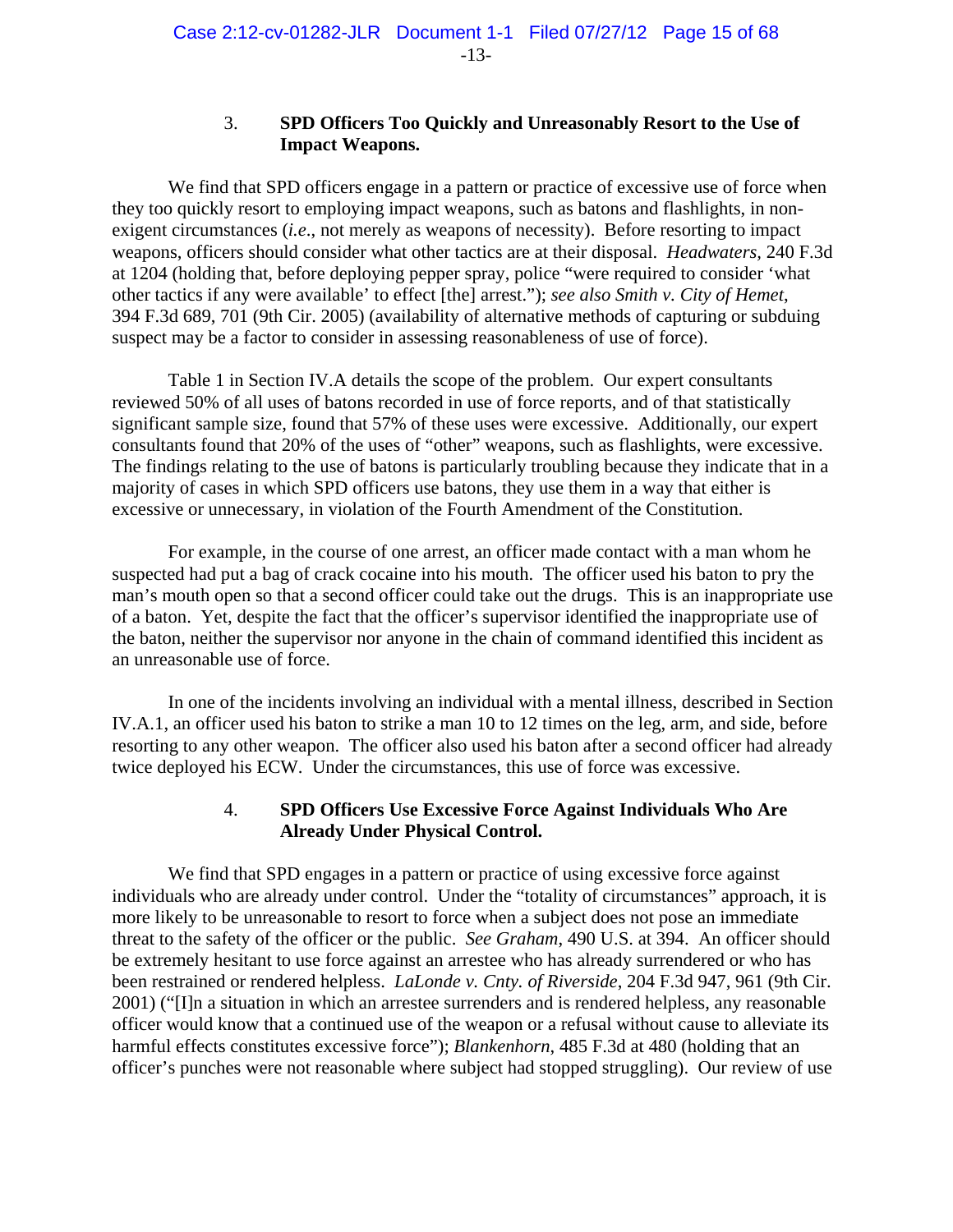of force reports identified multiple instances in which force was used against people who were handcuffed, prone, and/or otherwise under physical control.

Our investigation showed multiple incidents in which this rule was not observed. For example, in one incident, a handcuffed man was being seated in a patrol car when he started to kick his feet at two officers. One of the officers then punched the subject five times in the stomach and chest with a closed fist, rather than finding alternate ways to gain full compliance from this already restrained subject. *See Graham*, 490 U.S. at 396. While we recognize that feet can pose a safety risk, the amount of force used was not in scale with the level of risk presented.

# 5. **SPD Officers Use Excessive Force Against Individuals Who "Talk-Back."**

We find that SPD engages in a pattern or practice of using excessive force against individuals who express discontent with, or "talk back to," police officers. Similarly, SPD's use of force reports, and interviews with members of the community, reveal multiple incidents in which officers resort to the use of force when verbally confronted by individuals. It is both unconstitutional and unreasonable for officers to use force to prevent the exercise of free speech, even when such speech constitutes a verbal attack on the police. *Hartman v. Moore*, 547 U.S. 250, 251 (2006) (holding that official reprisal for protected speech offends the Constitution because it threatens to inhibit exercise of a protected right) (internal citations omitted); *Winterrowd*, 480 F.3d at 1185 (holding that a belligerent attitude and calling officers "cowards" and "thugs" did not justify the use of force).

The following two incidents, which were reported to OPA by third parties and detailed in OPA's records, illustrate such incidents. In one incident, an officer contacted a male pedestrian at a bus stop. The pedestrian was swearing and heckling the officer. When the officer challenged the pedestrian and asked him "what the hell was wrong" and otherwise insulted him, the pedestrian asked if he was allowed to yell at the officer. The officer then shoved the pedestrian in his chest and shoulder, causing the pedestrian to lose his balance and stumble backward. While the officer did not ultimately arrest the pedestrian as a result of this incident, he did use force to retaliate against the pedestrian, even though the incident involved only verbal heckling and the pedestrian posed no threat to the officer. *See Winterrowd*, 480 F.3d at 1185 (stating that a belligerent attitude "poses no physical danger" and does not justify the use of force).

In another incident, officers responded to a call regarding a disturbance. They arrested a young man for his refusal to comply with an officer's orders to go down to his knees. After they put the young man in handcuffs face down on the ground, he turned around, looked at one of the officers and said, "Go ahead, do what you got to do." After the man's reported refusal to comply and turn face down again, the officer punched the young man in his diaphragm and struck him with his right knee. Because he was already prone and handcuffed, and there was no documentation that turning his head posed any safety risk, this level of force was unnecessary. The use of excessive force in retaliation for verbal challenges underscores SPD's pattern of escalating minor situations unnecessarily. It also raises the question of whether the officers were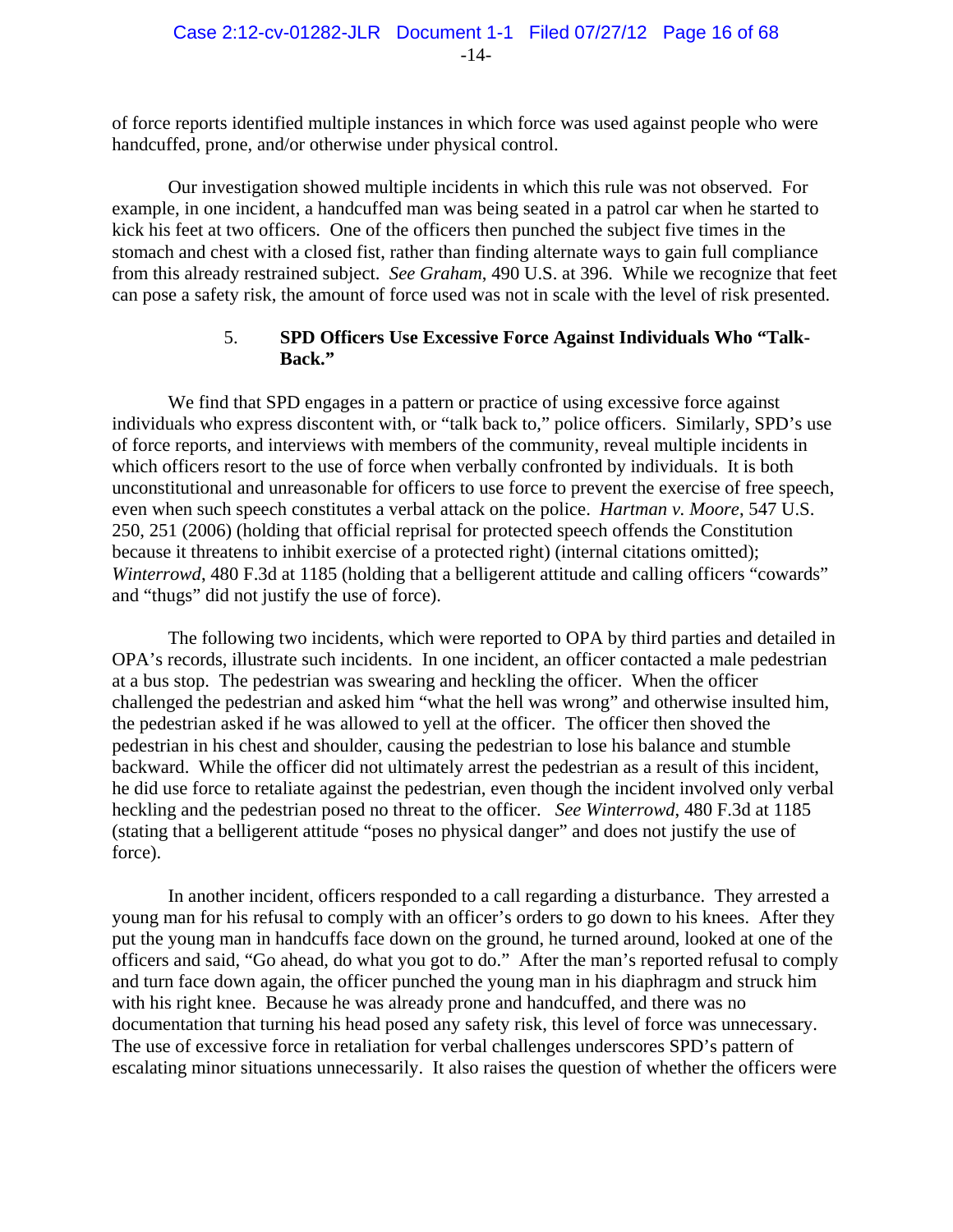seeking compliance for safety reasons, or whether they just wanted submission from their exercise of force.

# **B. Deficiencies Contributing to Pattern or Practice of Excessive Force**

We find that the following systemic deficiencies have led to the above-described pattern or practice of excessive use of force.

# 1. **Failure to Report Use of Force.**

We identified multiple cases in which SPD officers failed to report the use of force at all, including incidents involving pushing and shoving. In some cases, the officers used euphemisms such as "escorts to the ground" and "guiding" suspects to the ground. Additionally, our investigation uncovered at least 17 instances in which officers were identified as using force in other officers' use of force statements, but were omitted from the summary portion of the use of force packet. This means that SPD did not track these officers' uses of force. Furthermore, half of OPA Investigation Section ("IS") investigations we reviewed that related to complaints of use of force did not have an accompanying use of force report, despite the clear application of some level of force. Officers also consistently describe their actions in use of force incidents in isolation without referencing whether other officers used force or the timing of other officers' uses of force. This hinders the ability of supervisors or OPA to determine the full scope of the use of force at any incident.

We also find that when officers do report, they routinely use patterned and nondescriptive language in their use of force reports to justify their actions. For example, instead of clearly articulating the type, nature, and seriousness of resistance exhibited by the subject that preceded the use of force, officers consistently use language such as, "the subject continued to resist," or the subject "took a fighting stance" or "struggled." Additionally, we consistently saw cases in which officers justified their uses of force by reporting that an individual "refused to remove his arms from underneath his body" or "tucked his hand under his body." Obviously, as discussed above, officers have good reason to require a subject to show his hands. However, if these situations are a common cause of the need to use force, SPD should review them carefully to determine if additional training or other tactics could accomplish safe compliance.

The reporting failures relating to use of force are caused, in part, by deficiencies in SPD policies relating to the reporting of use of force. Currently, SPD's policy requires that force be reported whenever an officer "uses deadly force, physical force or less lethal force as defined in Section I of the policy." Department Policy & Procedures ("DP&P") 6.240.XI.A. SPD defines "physical force" as anything less than deadly or less lethal force that "causes an injury, could reasonably be expected to cause an injury, or results in complaint of injury." DP&P 6.240.I.D. The policy on its face is vague, leaves too much room for officer discretion in reporting force, and excludes the reporting of force that should be reported, as will be discussed below.

These policy shortcomings are compounded by failures in training and supervision. As with other aspects of SPD officer training (discussed below), SPD supervisors and command staff are unfamiliar with the training concerning reporting obligations their officers receive at the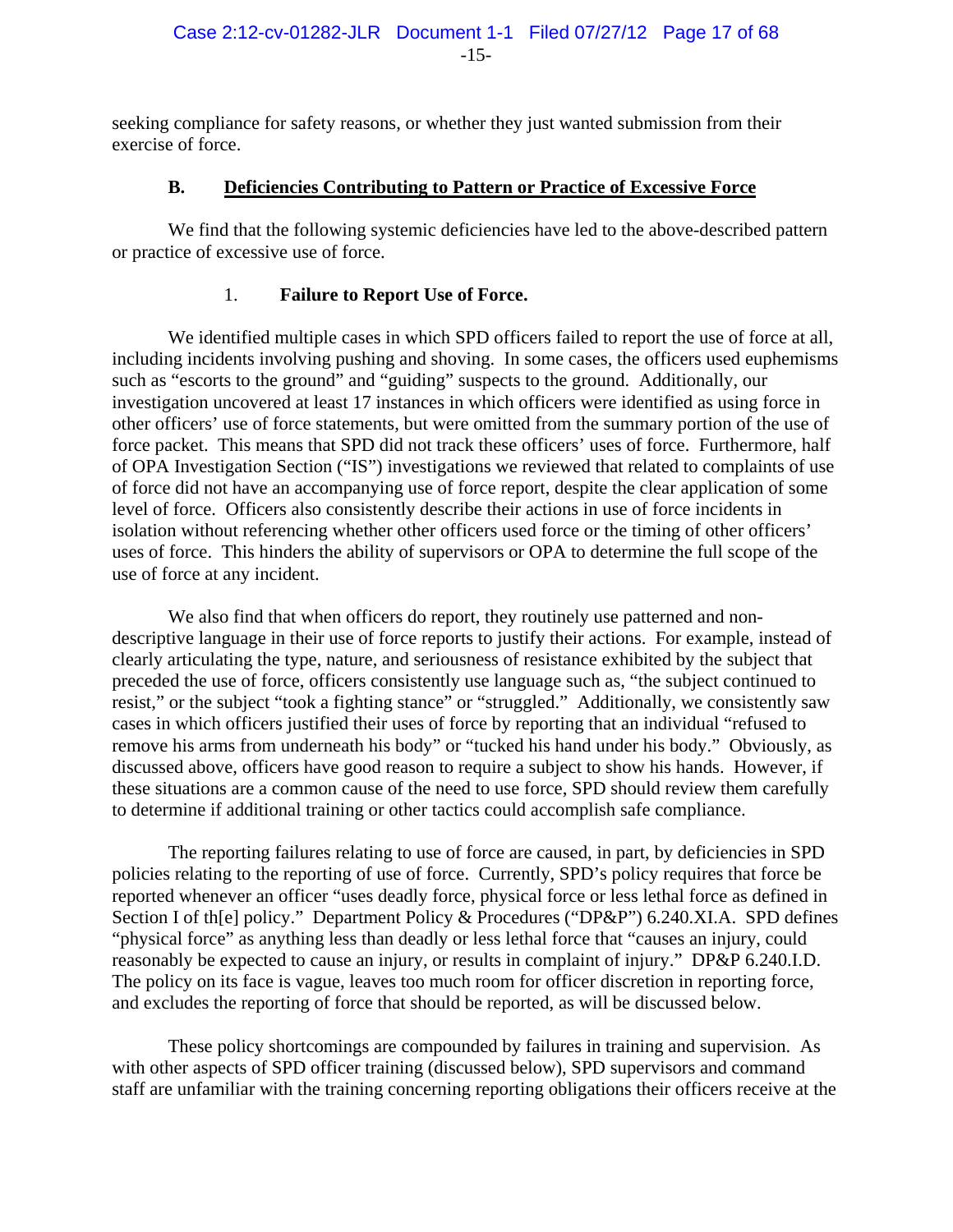Washington State police academy (Basic Law Enforcement Academy ("BLEA")). This disconnect creates confusion as to what supervisors can and should expect from their officers when it comes time for them to report on their uses of force.

Because of these problems, SPD officers have an inconsistent understanding of when force should be reported, including in high profile incidents. During our investigation, we heard from some officers that force should be reported only when an injury occurred, others believed that the policy required reporting if an arrestee complained about the force, and still other officers understood that the policy additionally required reporting when media attention was expected. The standard should be clear, and all officers should know what it is.

SPD has expressed an intent to improve its use of force policies and practices, including those practices relating to the reporting of the use of force. SPD has recently implemented a 48-hour training on the use of force, and SPD policy and expectations. We encourage SPD to emphasize the importance of use of force reporting requirements in this training to address these deficiencies. We also urge the Department to continue to develop its working relationship with BLEA so that officers receive consistent training. Only when use of force policies and reporting expectations are consistent with one another can SPD accurately track its officers' uses of force.

More specifically, to avoid any uncertainty, the use of force policy should require a use of force statement for any use of force above unresisted handcuffing, including the active pointing of firearms. A clear policy will also improve the reliability of SPD's internally generated statistics or reports about use of force, and militate against the "stigma" of completing a use of force report. Universal reporting standards will also provide SPD with another way of tracking officers' interactions with individuals, which can help SPD determine whether any problematic correlations exist between use of force and the race of the individual who is the subject of that use of force.

# 2. **Failure to Develop Adequate Policies and Training Relating to Specific Force Weapons.**

 Although SPD has a general policy regarding Use of Force (DP&P 6.240) and a specific policy regarding Firearms (DP&P 8.010-8.080), it does not have individualized policies governing the appropriate use of specific force weapons, such as the use of OC spray, batons, or the ECW. To adequately convey Department expectations regarding other uses of force, we recommend that SPD create individualized policies specific to each weapon. In particular, the policies should create clear directives about the appropriate application of these weapons, including when it is appropriate to use the weapon, how often, and the amount of force used per weapon (*i.e.*, number of bursts of OC spray, number of cycles of an ECW, etc.). Additionally, the policy should clearly direct the preservation of evidence when these weapons are used.

SPD may want to consider providing intermediary weapons to a broader swath of officers following the development of policies and training, so that officers refrain from resorting to the use of batons and the unauthorized use of flashlights so quickly. *See* Section IV.A.3. Impact weapons are especially dangerous, even deadly, when applied to sensitive areas of the body, such as the head. Currently, SPD only requires officers to carry a firearm, baton, and flashlight,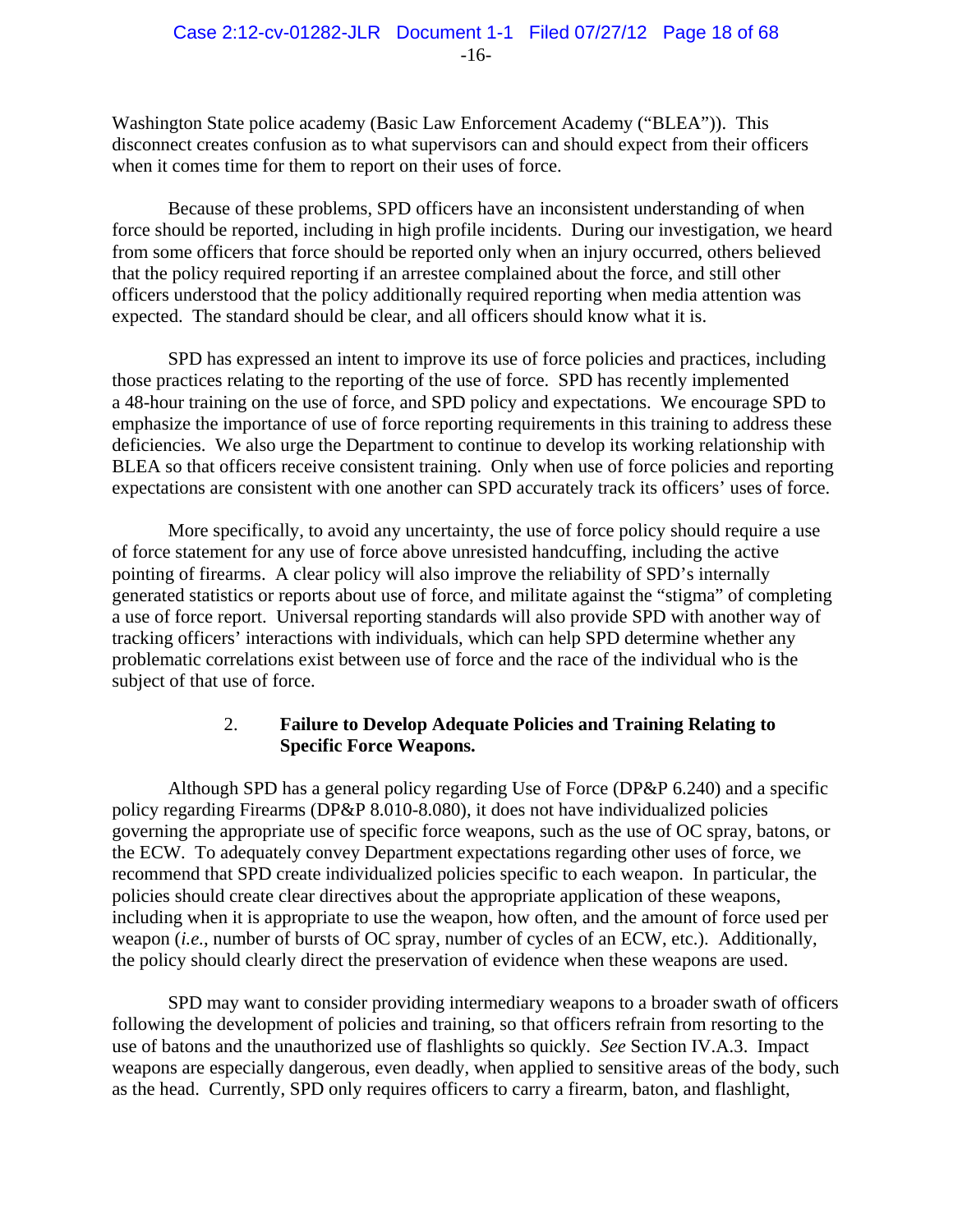although confusion exists about this, even at the command staff level. Moreover, SPD policy is inconsistent about whether flashlights are considered an authorized less lethal use of force. *Compare* DP&P 6.240.I.D and 6.240.X.E.Broader use of intermediate weapons would enable officers to use less dangerous weapons when engaging a suspect. Of course, if SPD issues intermediate weapons, it should also be careful to ensure the careful reporting of their use, and effective training on using these weapons appropriately and safely.

# 3. **Inadequate Supervision of Use of Force.**

Perhaps most importantly, SPD has tacitly allowed a pattern or practice of excessive use of force by failing to provide adequate supervision of force. The failure to supervise patrol officers' use of force has occurred at every level, from the first-line supervisor's (typically a sergeant) investigation and review, to the chain of command's secondary review of that investigation, to the final review by command staff. Supervisors and the entire chain of command must receive clear direction and oversight from command staff. Supervisors then must take a more active role in demanding improved reporting, more careful on-scene investigations, and more thorough secondary review.

# a. Inadequate First-Line Supervisory Review of Use of Force Incidents

# i. Insufficient On-Scene Supervisory Investigation

The Use of Force policy fails to provide adequate guidance for supervisors. First, the policy does not require supervisory investigation following all uses of reportable force, and instead requires supervisors only to "respond to the scene of any use of force incident that involved three or more TASER applications and/or circumstances requiring an on-scene medical evaluation," absent extenuating circumstances. DP&P 6.240.XII.B.1. Thus, the policy allows all use of force incidents, except those narrowly defined by the policy, to occur without supervisory on-scene investigation. This means that officers have to decide when medical attention is needed. Further, this also means that supervisors often rely only on the involved officer statements in the use of force reports to determine whether a use of force was consistent with policy. Second, the policy fails to provide supervisors with guidance about how to investigate whether a use of force was unnecessary, excessive, or otherwise inconsistent with policy. The policy does not provide guidelines about how supervisors can identify discrepancies in different versions of the incident, how to compare injuries to the officer's reported force, or what to do should the supervisor have questions about the appropriateness of the use of force.

Where Department policy does clearly delineate supervisory responsibilities, supervisors frequently neglect their duty to investigate the use of force. DP&P 6.240.XII.B. First, the supervisory summary routinely fails to include a detailed description of the force used by the officer and suspect, or a detailed description of all incident-related injuries, complaint of injuries, or lack of injuries. DP&P 6.240.XII.B.8.b-c. Instead, typically the supervisory summary loosely cobbles together the individual officers' reports. In some instances, the sergeant's summary simply references and directs the second-line reviewer to the officers' statements. Supervisor summaries should detail every use of force used by every officer and every injury sustained by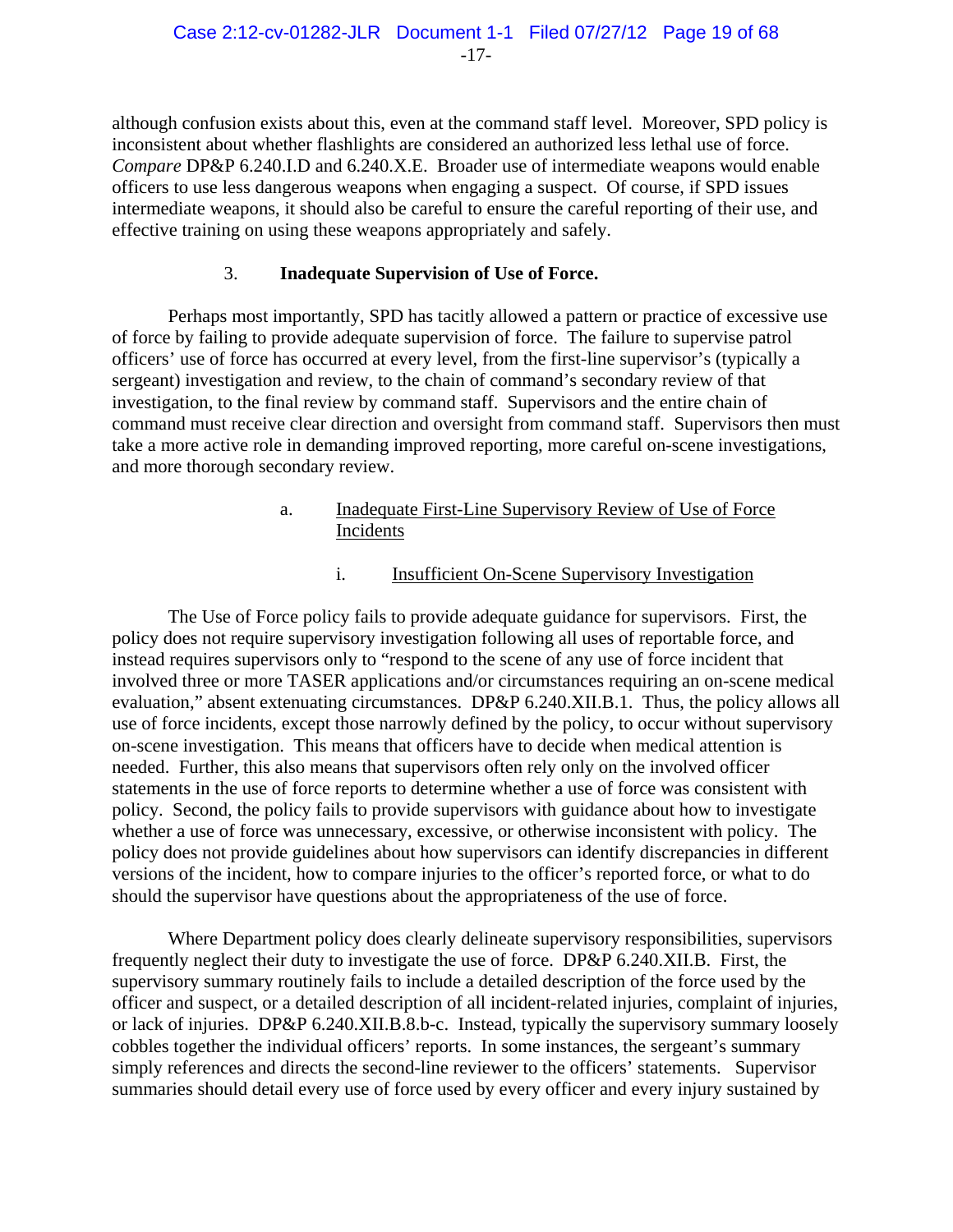the subject, but often, much of this information is omitted. In addition, each officer at the scene should be required to describe what he or she did and saw.

Given that the vast majority of police encounters involve no use of force, enhanced supervisory responsibilities should not impose undue administrative burdens. The recommendations stated above will not impose onerous additional use of force reporting requirements on officers and will improve efficiency of the review process. In addition, as issues are identified and corrective action taken, excessive use of force incidents should decline, with a commensurate decline in required reporting.

Second, supervisors also consistently fail to canvass for, interview, or obtain statements from material civilian or officer witnesses. Gathering witness statements is a crucial piece of evidence collection that greatly aids a supervisor's determination of the accuracy of an officer's use of force statement and helps resolve discrepancies in accounts of the incident. The vast majority of the use of force cases that we reviewed only describe the officer's own version of events without describing other officers' actions. Interviews with the subjects of the force are also frequently inadequate, as the questioning fails to elicit what actions may have caused the officer to use force, and what amount and type of force was used by each officer.

Third, supervisors often fail to take photographs of the suspect's injury "regardless of the presence or absence of visible injury," as SPD's own policies require. DP&P 6.240.XII.4-6.

Finally, supervisors do not always respond to the scene of use of force incidents when onscene medical evaluations are required. DP&P 6.240.II.D. These consistent departures from SPD policy and generally accepted police practices make it difficult to adequately supervise officers.

#### ii. Insufficient Analysis of Use of Force Incidents

Effective oversight of the use of force requires adequate supervisory analysis, which we often found significantly lacking at SPD. The sergeant should piece together the sequence of events from each officer's use of force statements and other evidence the sergeant has obtained to "make sense" of what happened. Such analysis would provide a commander reviewing the sergeant's analysis a complete understanding of the incident from beginning to end, including crucially when each officer used force, why the force was necessary at each point in time, and how each injury, if any, occurred. Ultimately, this analysis should enable a sergeant to determine if the use of force was within the Department's policy. DP&P 6.240.XII.B.8.

The supervisor should also make a good faith effort to resolve any discrepancies that may exist between various subject, officer, or witness statements, to determine whether an officer's use of force statement is consistent with the types of injuries sustained by the subject, and to determine whether the type of force was proportional to the resistance offered by the subject. If a supervisor is unable to assess these questions, the supervisor should conduct further investigation, or, if misconduct seems possible, refer the complaint to OPA.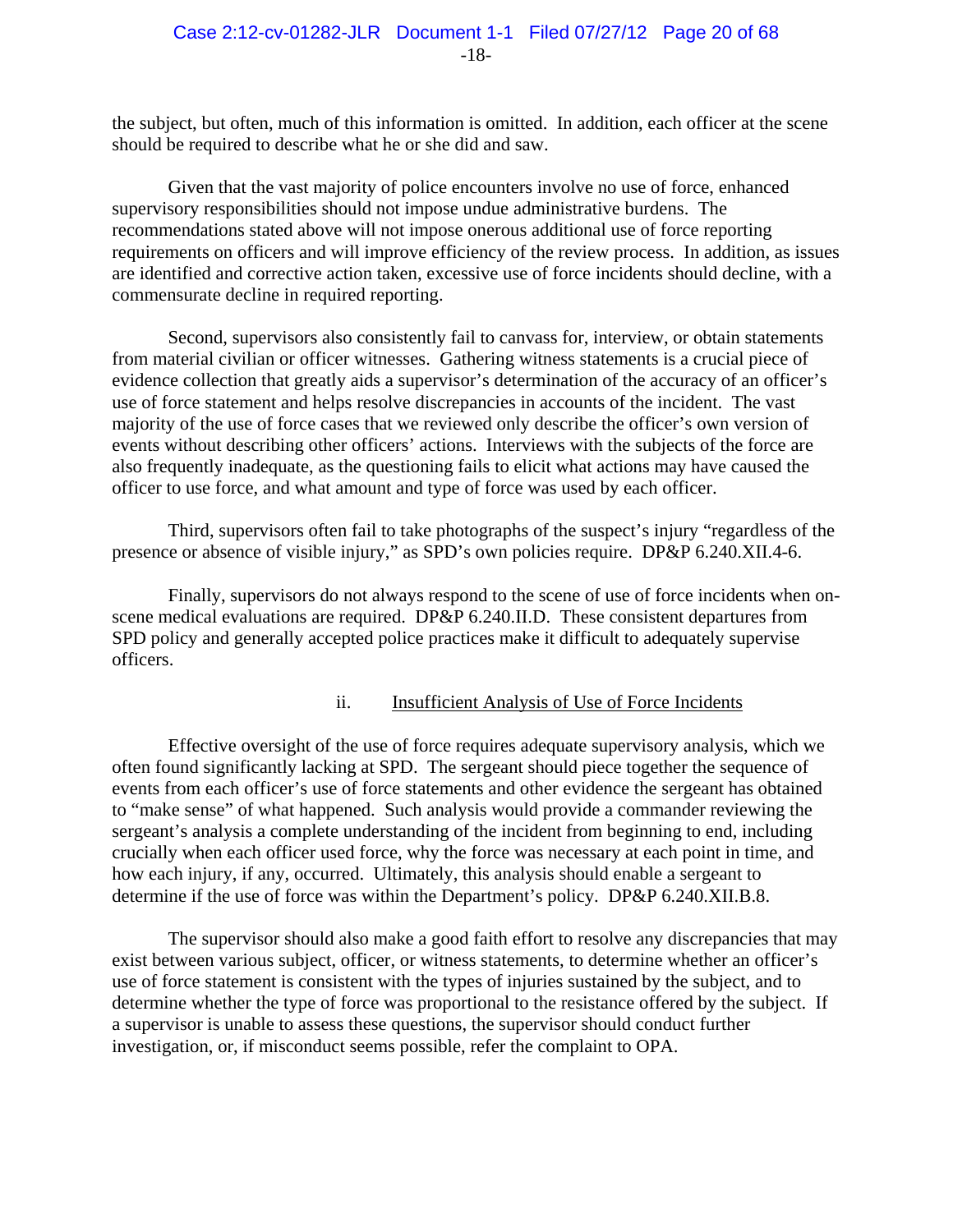#### b. Inadequate Training on How to Investigate a Use of Force

Again, our investigation revealed that sergeants do not have a clear sense of their responsibilities as investigators of the use of force, as outlined above in Section IV.B.3.a, which results in unconstitutional uses of force by inadequately supervised officers. The importance of training sergeant supervisors to properly investigate use of force incidents cannot be overstated. Sergeants are first-line supervisors who respond to use of force incidents and oversee their officers' activities on a daily basis.

We understand that SPD has begun to clarify expectations and improve training for sergeants, including rolling out a new sergeant's training that all SPD sergeants and the top 20 officers on the Sergeants Promotion list are required to attend by the end of 2011. However, we urge SPD to continue to develop this training by regularly meeting with other units, including the new Force Review Committee (discussed below), to determine what areas of supervisory training require the most development. SPD sergeant training should not be limited to use of force investigations. SPD sergeants should receive general training about how to conduct thorough and effective investigations, as we have also seen deficiencies in general OPA line investigations (Section IV.B.6.a.iii.(b)), as well as in investigations of biased policing allegations (Section IV.D.3.b).

#### c. Inadequate Oversight and Review of Use of Force

 The Use of Force policy requires that use of force packets be forwarded through the chain of command, typically from a sergeant, to the watch Lieutenant, to the Captain of the Precinct, and to the employee's Bureau Commander, typically the Assistant Chief over Patrol Operations. DP&P 6.240.XII.B.12. We find that this process is a mere formality, almost a rubber stamp of the first-line supervisor's conclusion. We have found little evidence that management and Department executives conduct a meaningful review of the use of force.

 On a macro level, Appendix A shows how many times each individual SPD officer used force between January 1, 2009 and April 4, 2011. The 600+ officers are placed in random order. The chart shows that during this period, 11 officers used force 15 or more times, and 31 officers used force 10 or more times. Of all officers who used force 10 or more times, only one officer received administrative review of any kind. This statistic indicates that there is minimal supervisory oversight over officers who frequently use force. Effective supervisory techniques should focus on the relatively small number of officers who use force frequently to better understand why they use force, when they use force, and what training or other remedies, if any, are needed to minimize the use of force. The supervisory technique of collecting data and examining the activity of particularly active officers should be extended to examining the activity of officers who may be outliers in other aspects of policing, including, but not limited to pedestrian stops. Extending supervision and data collection in this way is important to reduce the number of excessive force incidents because the officers who are outliers in use of force are often the same officers who are outliers in the context of seizures such as pedestrian stops.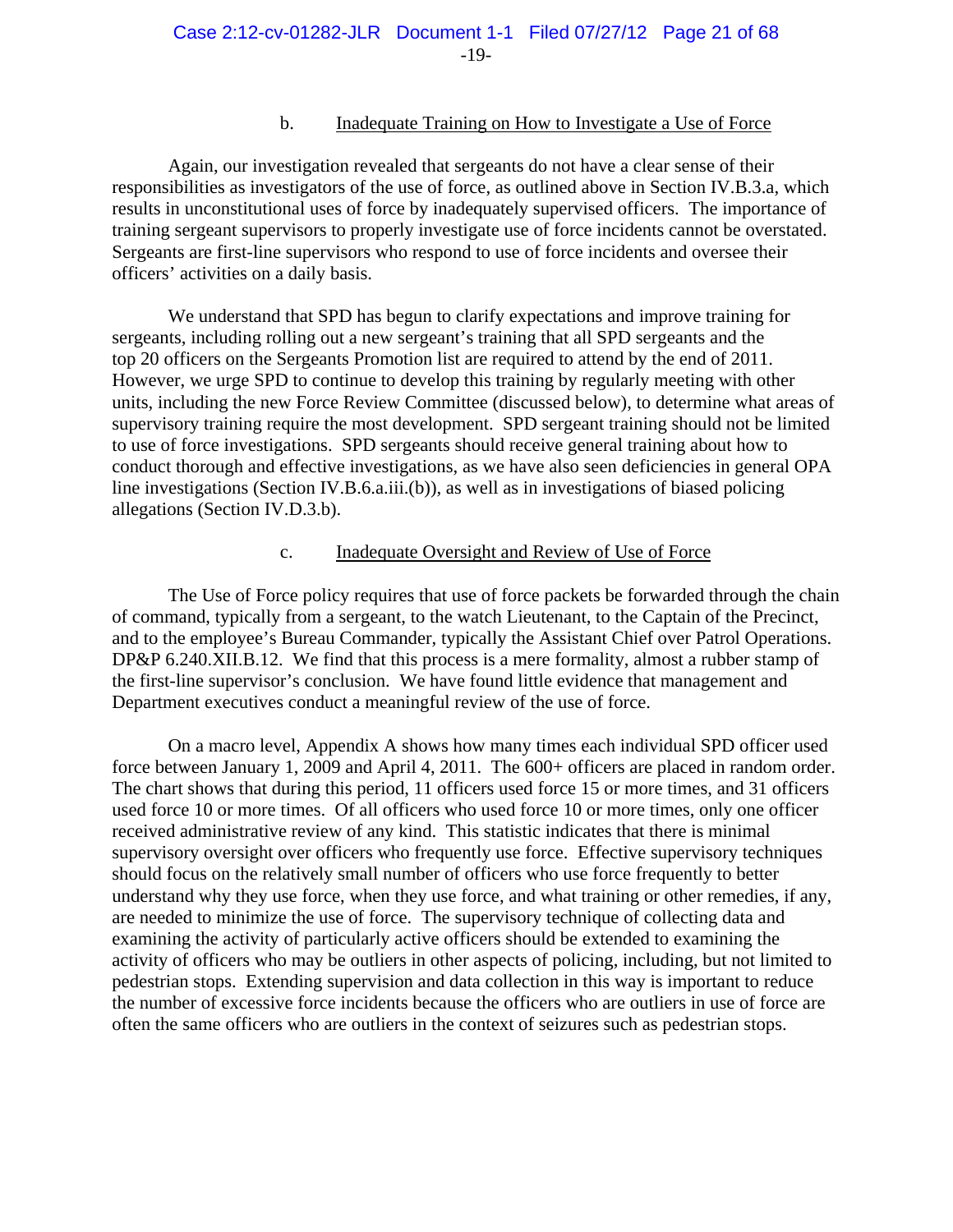

Table 2A below shows the total number of use of force events in 2010, broken down by the number of times an officer used force. It shows that the majority of the 461 officers who used force did so once or twice. A very small number of officers are using force frequently.



 Table 2B below shows that the 461 officers who used force represent only approximately 37% of all the sworn officers. We note that the total number of officers includes officers who are unlikely to use force due to their rank/title or assignment. Again, we make this observation to highlight the fact that the kind of enhanced supervision and oversight that SPD needs to provide officers is limited to a subset of its force.



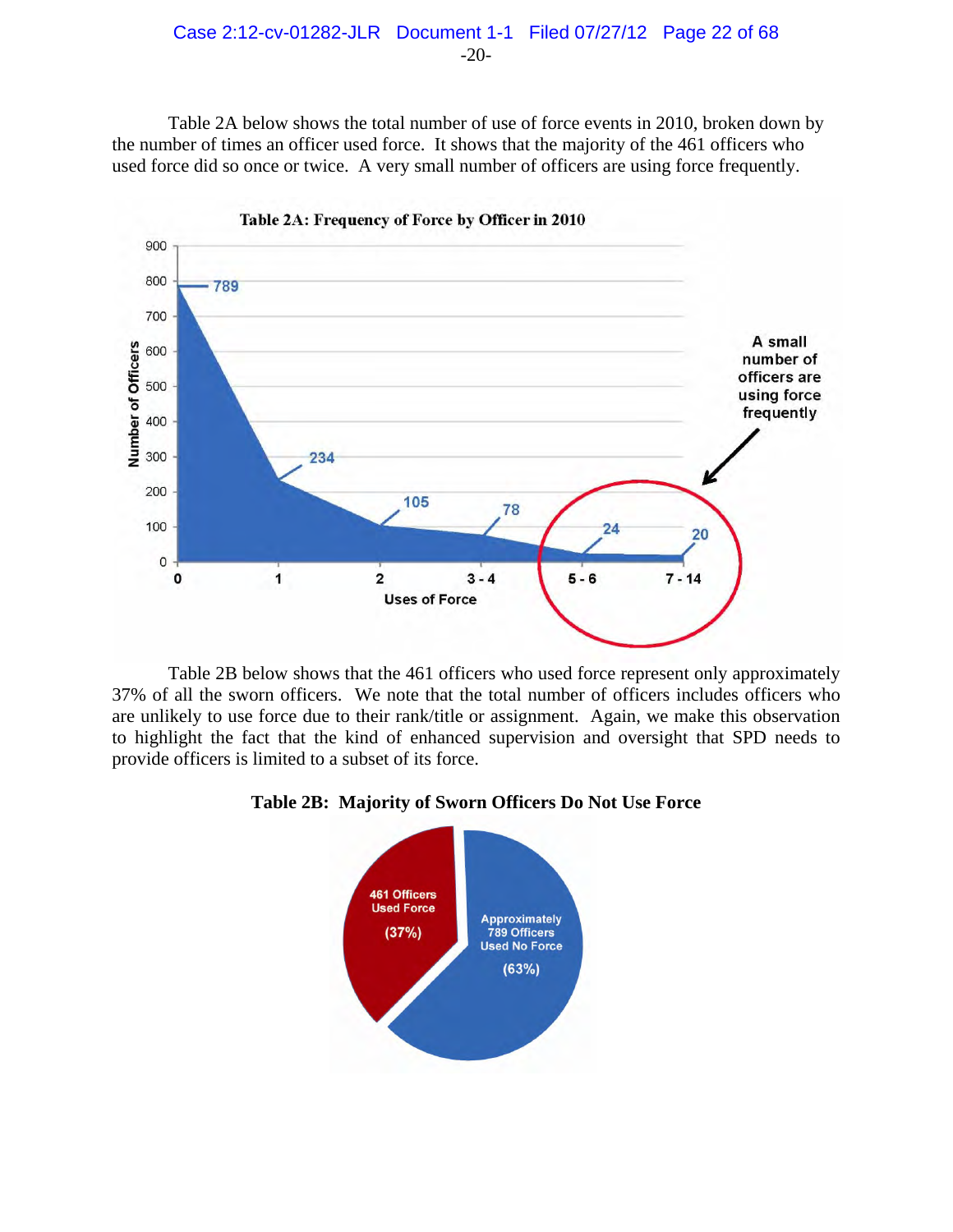Table 2C below shows that the 20 officers who used force seven or more times participated in 18% of the use of force events for 2010. In other words, these 20 officers used proportionally 50% more force than the 24 officers who used force five to six times in a year (12% vs. 18%), and almost as much proportionally as the 105 officers who used force just twice in the year (21% vs. 18%). This happened, despite the fact that these 20 officers represent just 4.34% of the 461 officers who used force in 2010, as Table 2C below shows. Only one of these 20 officers (the same officer referenced above) received administrative review, while the remaining 19 officers did not receive any. The tables show that the potential overuse of force is not limited to one or two potentially problem officers, and provide helpful analysis that we encourage SPD supervisors to conduct. Our intent is not, however, to show that the pattern or practice of the use of excessive force is attributed only to those officers who use force more than one time in a year. An officer who uses force multiple times, or just one time in a year, may not necessarily be using excessive force.





Given the failures in intervention, it is not surprising that, when we met with community members, many complained that SPD does not hold its officers accountable for misconduct, and instead empowers the relatively small number of officers who do engage in misconduct. In the future, identifying the few officers who may overuse force will help prevent abuses and the appearance of wider-spread problems.

We also noted that for each individual use of force report, every reviewer in the chain of command may select one of two checkboxes on a Use of Force form to indicate whether the "force appears to be within guidelines" or whether the "force incident requires further review." As noted above, many packets were plainly insufficient. Yet, of the approximately 1,230 use of force reports reviewed in the two-and-a-quarter-year time period, only *five* use of force packets were referred at any level for further review, which translates to approximately 0.4% of the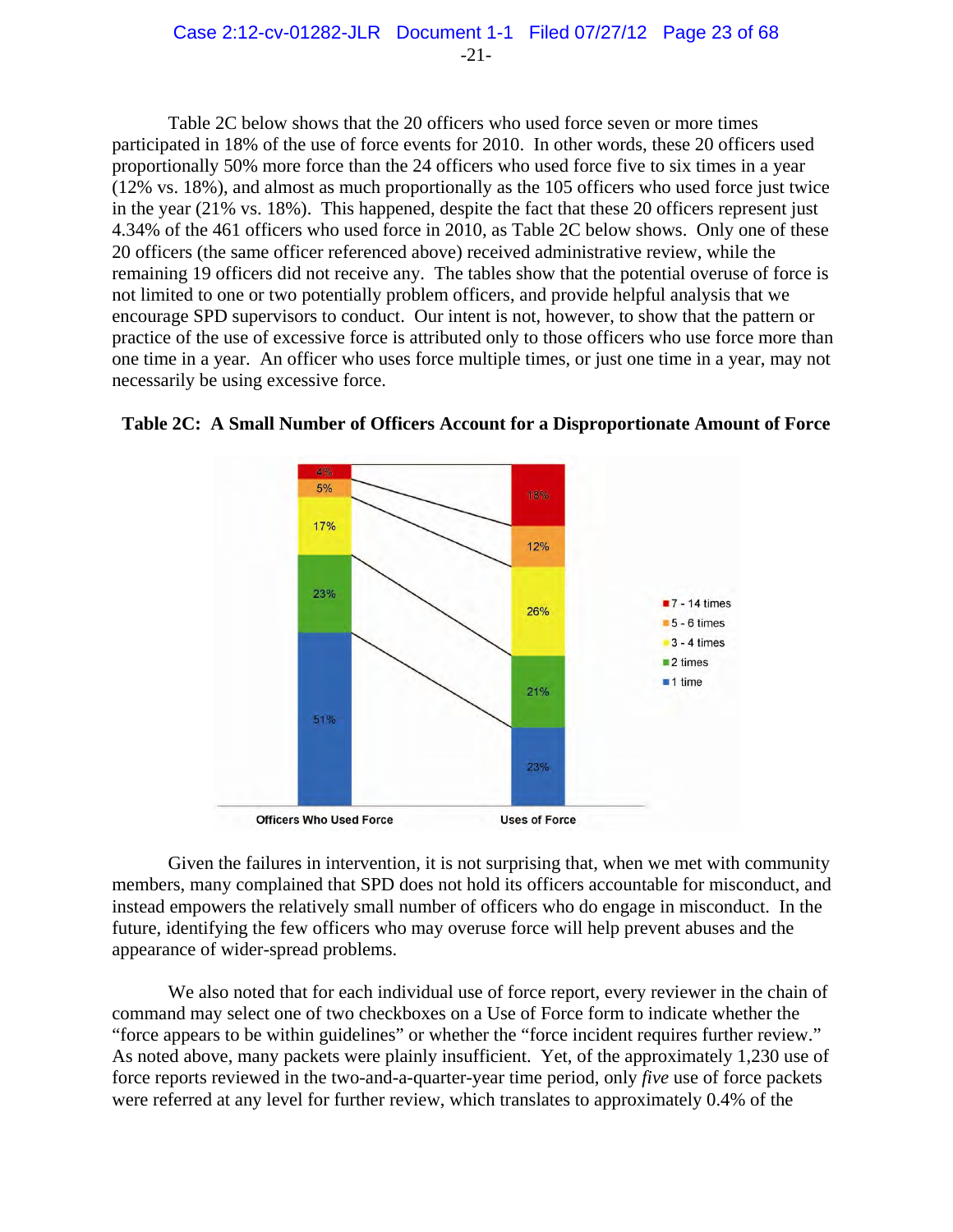packets. No watch commander referred a use of force packet for further review in this period. Although we were told during our investigation that the chain of command may require further review informally, we have received no documentation substantiating this practice. More generally, we are aware of no case in which a first-line supervisor was held accountable for the deficient investigation or review of a use of force incident.

The inadequate secondary review of use of force incidents can be attributed, in part, to the onerous responsibility left to the patrol operations bureau commander to review approximately 500 use of force reports each year.

We understand that SPD has recognized the inadequacy of its current first-line investigatory and secondary review process and are pleased to learn that, in response, SPD has recently created a Force Review Committee to give commanders greater assistance in reviewing use of force reports, and in identifying problematic use of force patterns and training deficiencies. In contrast to the past practice, we understand that this Committee is demanding more investigations of use of force incidents and is routinely sending back cases to the first-line supervisors for "further review." We look forward to further discussion and refinement of the Committee's role, including the codification of its procedures.

## d. The Early Intervention System is Broken

We find systemic deficiencies in SPD's Early Intervention System ("EIS"), which is designed to identify employees who may be experiencing "symptoms of job stress, training deficiencies and/or personal problems that may affect job performance." DP&P 3.070. An effective EIS is a powerful tool that should enable SPD to identify officers whose at-risk behaviors exceed department guidelines, even if direct supervision of use of force incidents fail or otherwise find the force incident "within policy." SPD employs indicator criteria and threshold levels to identify employees exhibiting job performance, training, or other indicators, and then attempts to intervene on the employee's behalf in a positive manner. More specifically, the EIS is triggered if an employee participates in seven uses of force, or receives three OPA complaints, in a period of six months. When an officer is identified by the EIS, the department intervenes by conducting a review of the officer's pattern of behavior that triggered the system.

The EIS's failures are best exemplified by examining EIS interventions made in 2010 on behalf of two employees, Officer A and Officer B. In 2010, Officer A received three separate EIS interventions, all of which related to five OPA complaints (four of which related to use of force). This officer was also involved in 14 uses of force in a two-year time period between October 2008 and October 2010. *See* Appendix B for a timeline of the interventions and the precipitating incidents.

Officer A's pattern of force very clearly demonstrates several flaws of the EIS system. First, the EIS thresholds are far too high and interventions on officers' behavior far too late. SPD should not allow an officer to take part in as many as seven uses of force before the department intervenes to further examine the behavior, or as many as 14 uses of force in one year. SPD should: (1) adjust EIS thresholds to identify at least 3-5% of the line officer population; (2) revise the aggregate indicator to include uses of force (DP&P 3.070.II.I);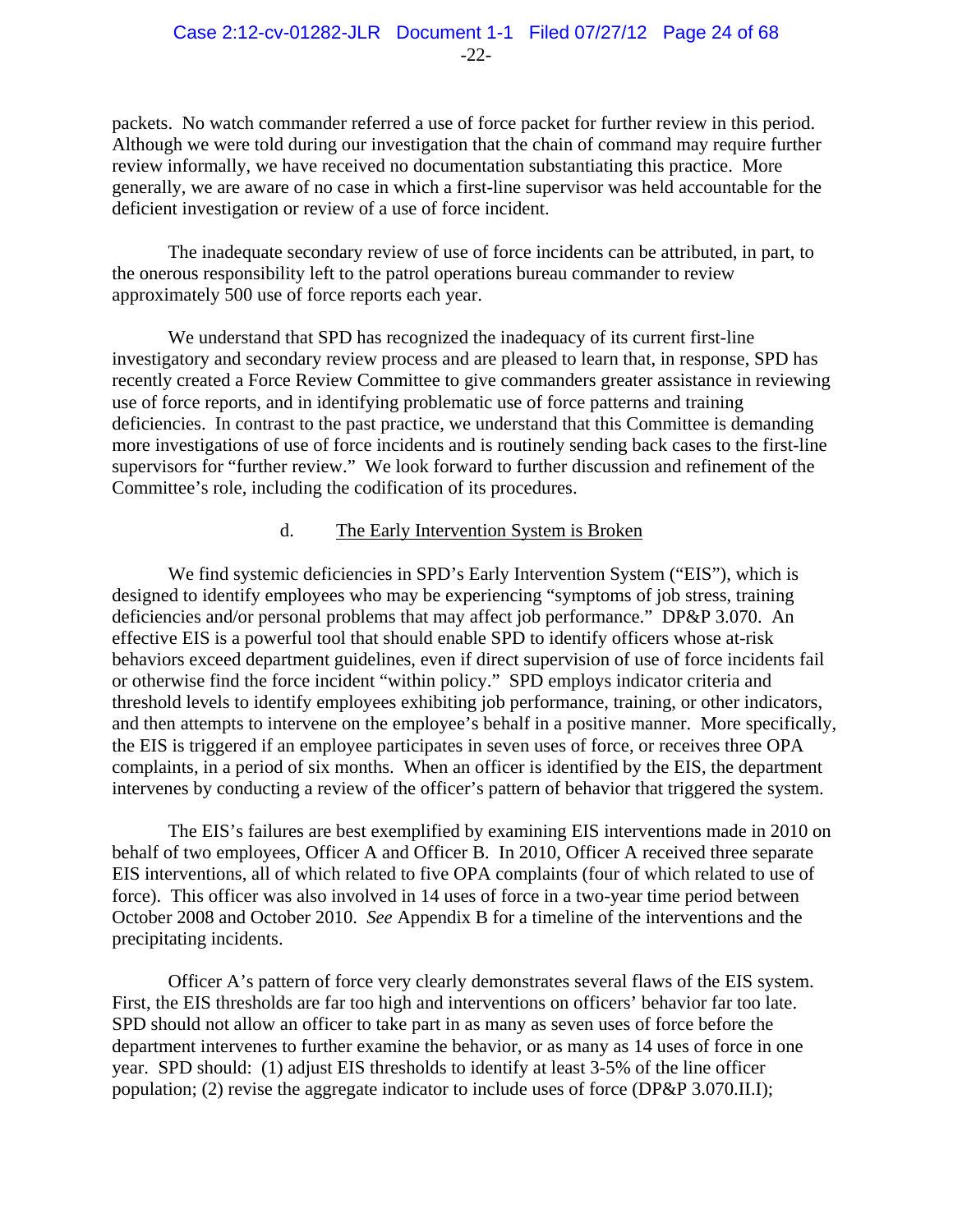(3) create single-event thresholds for events so critical that they require immediate department intervention; (4) implement rolling thresholds, thereby ensuring that an officer who has received an intervention for use of force is not permitted to engage in seven additional uses of force before again triggering EIS; and (5) include a threshold specifically related to biased policing complaints.

Second, the interventions that follow an EIS trigger happen far too long after the triggering incident, which diminishes the effectiveness of the intervention and the ability to remedy an officer's behavior. For example, between September 2009 and March 2010, Officer A participated in seven uses of force, averaging approximately one use of force per month. Even though the seventh use of force incident occurred in March 2010, the intervention did not occur until almost seven months later in October 2010. In the interim period, Officer A participated in another six uses of force, almost enough to trigger the EIS again.

Third, the EIS review by the supervisor is superficial at best, as evidenced in the EIS reviews of Officer B. *See* Appendix C. In a 14-month period, Officer B participated in 20 uses of force and was the subject of four OPA complaints regarding the use of force. In his four EIS interventions, the reviewing supervisor noted that Officer B applied many best practices and acted with good reason, and that his uses of force were in accordance with Department policy. Meanwhile, our investigation revealed several noteworthy patterns that Officer B's supervisor should have identified. In Officer B's 20 uses of force, we observed that he used a flashlight and/or baton in 60% of those incidents, some of which we found to constitute excessive force. In eight of those incidents, Officer B used force with the same partner officer. A supervisor should have discussed these patterns with Officer B as part of the EIS review and come up with appropriate resolutions or training opportunities specifically targeted to these particular issues. In addition, it is worth noting that, in some instances, the supervising Captain's recommendations were never completed.

Finally, several other deficiencies with EIS exist. SPD fails to track officers over time to see if interventions have successfully curbed the behavior that initially triggered the EIS; SPD allows the sergeant who initially signed off on the use of force subject to the EIS to review the EIS; officer participation in the EIS process is voluntary; and officer performance evaluations frequently fail to reference EIS interventions.

# 4. **Inadequate Verbal De-Escalation Training.**

In addition to the shortcomings in training relating to use of force weapons (such as batons), use of force reporting, and sergeant training discussed above, we also find deficiencies in training relating to verbal de-escalation techniques. The incidents discussed in our findings, in Section IV.A, illustrate that force could have been avoided in many cases if the officers had better strategies for using verbal commands before resorting to the use of force.

SPD's most recent Special Report on the Use of Force (2006-2009) emphasized the "command and control" culture at SPD. It states: "To put it bluntly, officers are not trained to fight fair. Instead officers are trained to take appropriate action to bring a situation under control as quickly as possible in order to minimize the risk of harm to everyone. There is no matching of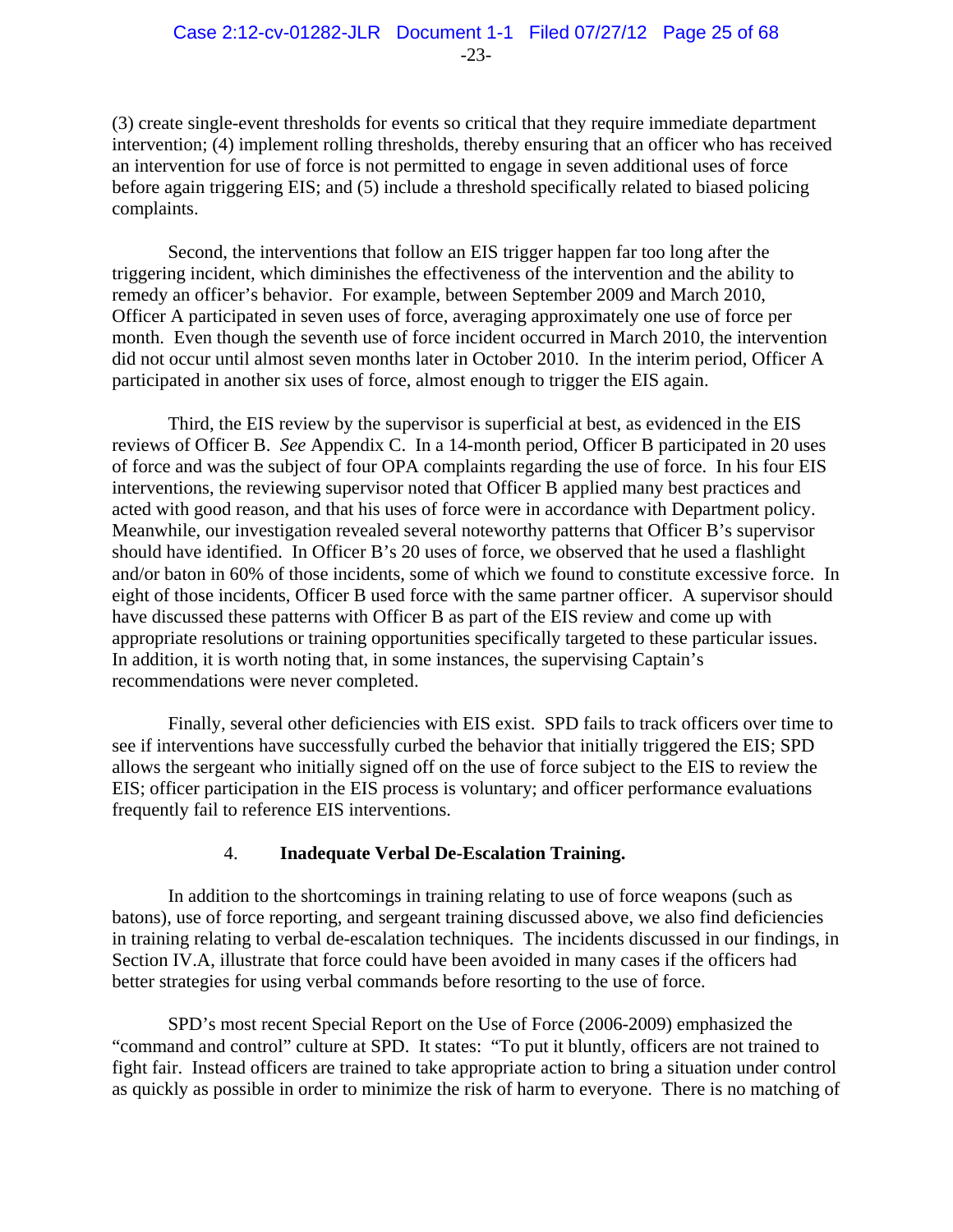action/reaction, and no requirement to try varying levels of force."In other words, officers are trained how to win conflict, but not how to avoid it. In response, OPA auditors have repeatedly recognized, since as early as 2004, the necessity of implementing training that assists officers in learning how to de-escalate situations to avoid "the escalation of minor street confrontations into situations involving forceful arrests" and to make "better early tactical decisions" to avoid forceful arrests. Many community members we spoke to also emphasized that they believe SPD officers should be doing much more to de-escalate confrontations.

We understand that SPD has committed to develop the LEED (Listen and Explain with Equity and Dignity) training, which will focus on respect, listening skills, and the use of verbal tactics as an alternative to the use of force. This is a positive step forward, and particularly important in terms of developing SPD officers' skills on communicating with the diverse communities and populations they encounter on a daily basis. We also encourage SPD to expand its training of officers, in conjunction with its CIT unit, on how to handle encounters with people who have mental illness or are under the influence of alcohol or drugs.

We urge SPD and the Training Unit to maintain its sense of urgency with respect to its priorities and implementation plans, and to make improvements swiftly.

# 5. *Garrity* **Protections.**

A significant systemic contributor to our finding of a pattern or practice of unconstitutional uses of force by SPD officers are SPD's policies relating to *Garrity* protections. They compromise use of force reporting, investigations, and supervision, and make it difficult to conduct effective OPA investigations. Given the serious nature of our concerns, we provided specific guidance regarding SPD's *Garrity* policies and practices in a separate letter, dated November 23, 2011. *See* Appendix E. We understand that SPD has charged its newly-instituted Professional Standards Section with reviewing our recommendations, and look forward to working closely with them on reform.

# 6. **OPA Has Not Provided the Necessary Accountability.**

As with EIS, we find that OPA does not provide the intended backstop for the failures of the direct supervisory review process. We are particularly concerned with: (1) the quality of the investigations performed by the precincts; (2) the consistent overuse and misuse of the finding, "Supervisory Intervention," and (3) OPA's current classification and findings systems, which we find damage OPA's transparency and accessibility to the public.

Attached as Appendix D is a complete discussion of our findings regarding OPA. The Appendix reviews each stage of the OPA complaint process.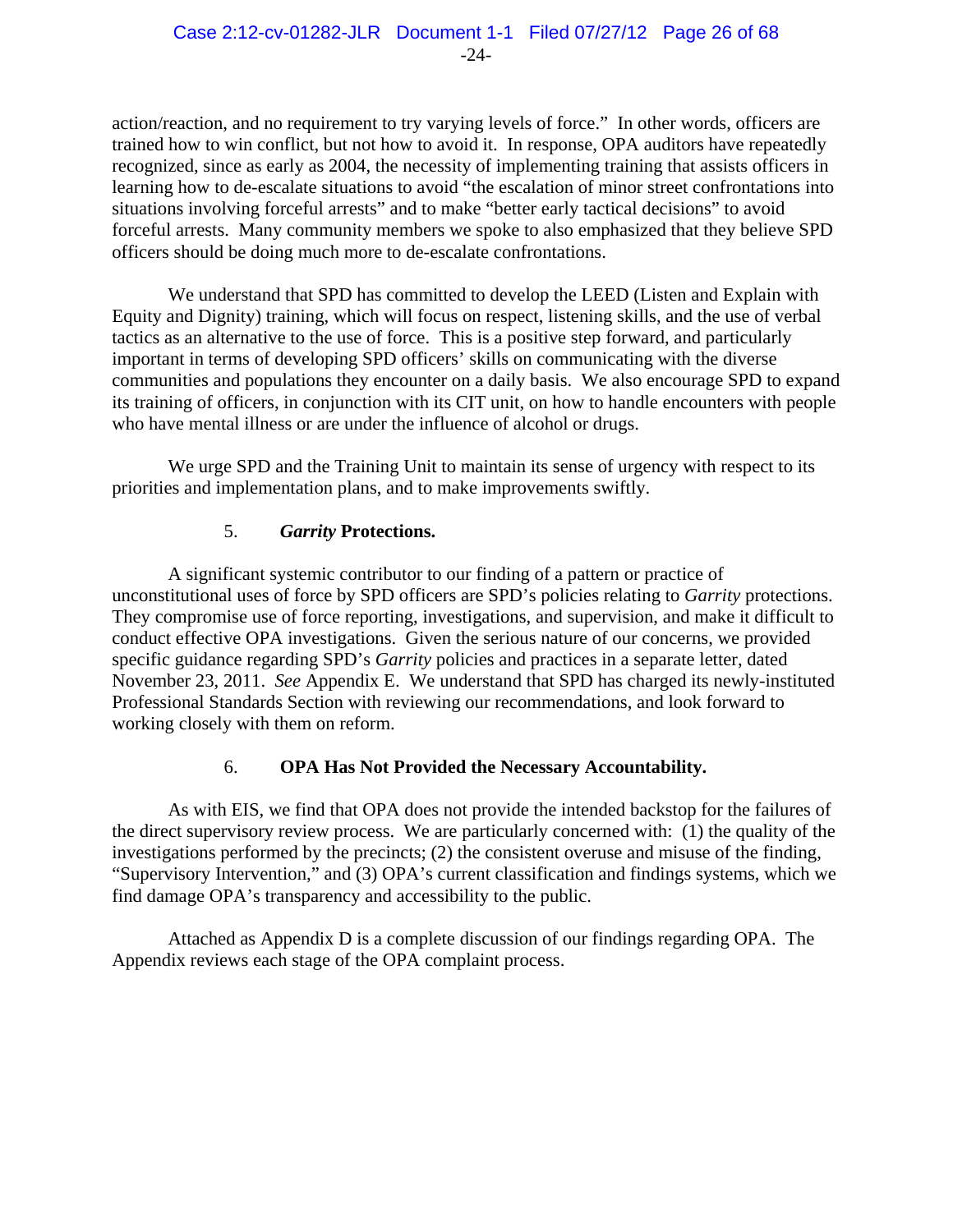## **C. Discriminatory Policing**

Although we do not make a finding on the issue, our investigation found troubling practices that could have a disproportionate impact on minority communities. At a minimum, there is a strong perception among segments of Seattle's diverse communities that SPD officers engage in discriminatory policing practices against racial and ethnic minorities, in violation of the Fourteenth Amendment, the Safe Streets Act, and Title VI.

The Equal Protection Clause of the Fourteenth Amendment prohibits selective or discriminatory enforcement of the law. *Whren v. United States*, 517 U.S. 806, 813 (1996). The Equal Protection Clause is violated when a government official administers a facially neutral law in a way that is motivated by a discriminatory purpose and results in a discriminatory effect. *See Washington v. Davis*, 426 U.S. 229-40 (1976). Evidence of discriminatory effect may include evidence of similarly situated individuals who were not subjected to the enforcement actions, statistical evidence, or both. *United States v. Armstrong*, 517 U.S. 456, 467 (1996). Discrimination – whether overt or implicit – results in an equal protection violation. *Gonzalez-Rivera v. I.N.S.*, 22 F.3d 1441, 1450 (9th Cir. 1994) (recognizing the unconscious effects of impermissible biases on law enforcement decision-making). In addition to prohibiting the intentional discrimination described above, Title VI's implementing regulations and the Safe Streets Act also proscribe recipients of federal funding, such as SPD, from engaging in law enforcement activities that exert a discriminatory effect on the basis of race, color, or national origin. 42 U.S.C. § 2000d; 42 U.S.C. § 3789d(c)(1); *see also Alexander v. Sandoval*, 532 U.S. 275, 281-82 (2001).

Over the years, SPD has grappled with complaints regarding its treatment of racial and ethnic minorities. The OPA Auditor's 2009 Report about SPD's Relationship with Diverse Communities found that 43% of residents and 56% of Blacks believe that racial profiling by the police is a problem in Seattle. The report also found that a third of pedestrians felt that the police did not treat them professionally, and 40% felt the police did not have a valid reason to stop them. This is an area where community perceptions can have significantly detrimental consequences on a police department's ability to perform its mission, and it is an area where SPD faces real challenges.

SPD has implemented measures in response to allegations of discriminatory policing. For example, the Department began collecting traffic stop data in response to allegations of racial profiling in traffic stops; OPA has conducted studies, reviews, and audits to identify problems and offer recommendations and solutions; and SPD has expanded its community outreach programs to include cultural competency seminars and meetings with community members and youth. We reviewed these steps and took them into account during our investigation.

Despite SPD's reform efforts, our investigation showed SPD has more work to do, and there are some indicators of potentially biased policing that SPD needs to address. A critical area of concern is SPD's policies and practices regarding pedestrian stops. SPD's policy does not clearly distinguish a casual, social contact from an investigatory stop. Many in the community perceive that pedestrian stops are over-used and target minorities. This was evident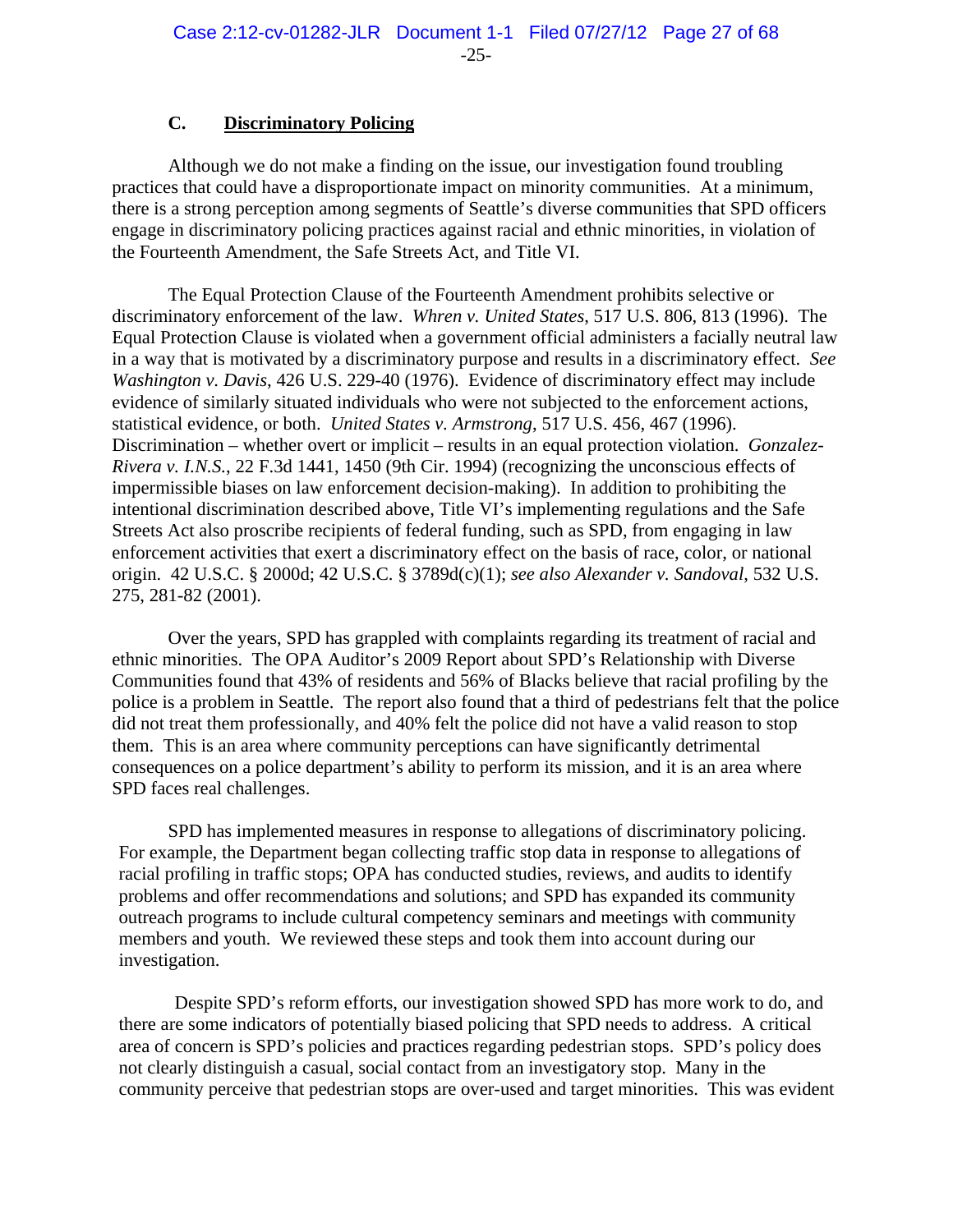both in the reports we heard in community meetings and in our review of various SPD documents and reports. This perception has been hardened by recent publicized videos of force being used against people of color, incidents of overt discrimination and, to a limited degree, the collateral consequences of the pattern or practice of excessive force discussed above. Our conclusions were drawn based on several factors, including the lack of complete data, structural shortcomings, accounts shared by community members, and implicit bias. Our use of force analysis and two categories of data we did review raise a red flag about the potential of biased policing that SPD should fully investigate. Our investigation identified three systemic deficiencies that contribute to the problem that SPD should correct: (a) the failure to adequately collect data necessary to assess allegations of discriminatory policing; (b) the failure to develop adequate policies and procedures; and (c) the failure to develop appropriate training curricula that properly addresses the potential for implicit bias. Solid social science establishes that certain police officers will unconsciously engage in prohibited biased policing without proper accountability systems in place to prevent this. Although SPD has taken some steps to address concerns of bias, systemic failures in policies, training, and supervision may explain why indicators of discriminatory policing still exist.

## 1. **Unlawful Pedestrian Encounters.**

Our investigation raises serious concerns about SPD's practices related to pedestrian stops. SPD appropriately encourages its officers to be proactive and engage with the community and people on the streets in a number of ways. Good policing requires regular and sustained interactions between police and the community. However, SPD must ensure that its officers understand the constitutional restrictions that guide pedestrian encounters. Officers must have a sufficient factual basis to detain or investigate someone, or a person is free to walk away from police and free to disregard a police request to come or stay. In these circumstances, a person's decision to "walk away" does not by itself create cause to detain.

SPD's policy and practices blur the line between a social contact or casual encounter, and a temporary investigatory detention pursuant to *Terry v. Ohio*, 392 U.S. 1, 30 (1968). Consequently, officers lack adequate guidance as to when someone must heed an "order" to stop or stay. This means that Seattle residents may be detained for an investigatory or *Terry* stop by officers who are entitled to no more than a casual social contact with that individual. SPD needs to implement better policies, training, and supervision to ensure officers constitutionally detain someone in a pedestrian encounter.

Federal and state laws do not allow officers to detain an individual for anything less than reasonable suspicion. However, it is well established that the "Fourth Amendment is not implicated when law enforcement officers merely approach an individual in public and ask him if he is willing to answer questions." *United States v. Washington*, 490 F.3d 765, 770 (9th Cir. 2007), citing *Muehler v. Mena,* 544 U.S. 93, 101 (2005).In *State v. Harrington*, the Washington Supreme Court has also stated that the term "'social contact' does not suggest an investigative component." 222 P.3d 92, 96 (2009).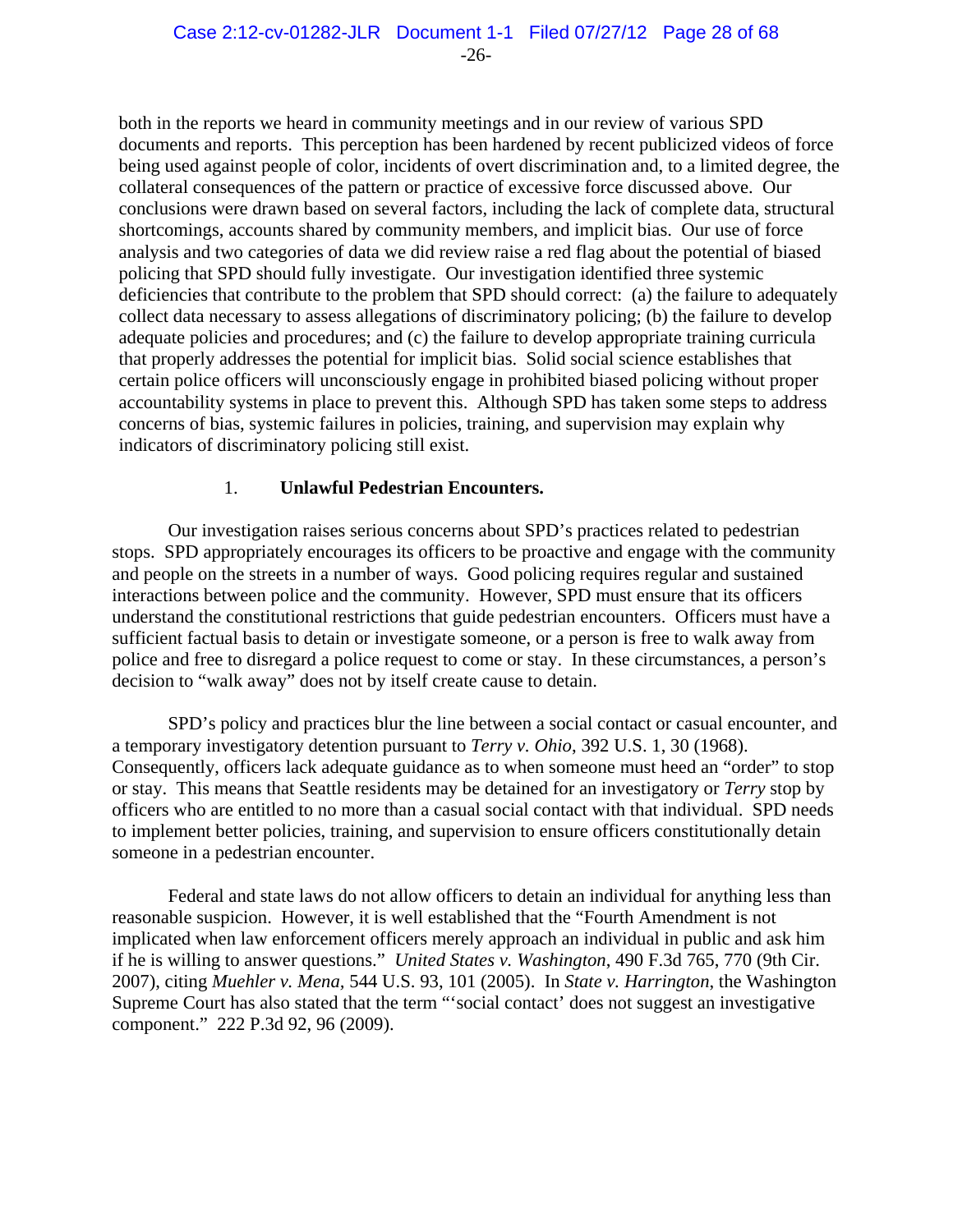SPD's policy manual states that a social contact is "voluntary or 'consensual,'" which means that the individual "is under no obligation to answer any questions and is free to leave at any point." DP&P 6.220.II.A.2. Even though an officer may engage in the encounter for the purpose of asking questions and gathering information, an officer does not need to have reasonable suspicion or probable cause to initiate the contact. DP&P 6.220II.A-A.1. As the OPA Auditor noted in a 2008 annual report, during a social contact, an "individual is free to walk away, refuse identification or even take off running."

We are concerned that these inappropriate practices may particularly affect racial and ethnic minorities, which would constitute a violation of the Fourteenth Amendment's Equal Protection Clause. That is certainly the perception of a significant segment of communities of color. During our community interviews, individuals reported several instances in which SPD officers reportedly interacted with individuals in ways that, if accurate, went well beyond social contact stops. In these reported instances, officers stopped individuals without reasonable suspicion or cause, detained them, and indicated to them that they were not free to leave. Many of the incidents reported involved officers stopping youths of color. These reports often involve people who do not understand they are free to walk away, and are afraid to disobey officers' unlawful commands to stay and answer questions. We understand that the reported events represent only one side of the story; however, the stories are numerous enough that they clearly contribute to the negative perception of SPD within segments of the community.

Since social encounters should be very brief encounters that are not necessarily recorded, it is of the utmost importance that SPD officers properly conduct these stops so as not to violate law or generally accepted police practices. The limited data that SPD was able to provide us with raises concerns that, in some precincts, there are disproportionate stops of non-whites, even when no offense or other police incident has occurred.

# 2. **Incidents of Overt Discrimination Contribute to the Problem.**

Perceptions of biased policing are hardened by recent videos of police employing force against minorities, and are also caused by incidents in which SPD officers have used racially insensitive or racially inflammatory language toward, and against, racial and ethnic minorities. During our investigation, a number of individuals reported incidents in which racial epithets were used or minorities were singled out for harsh treatment. We also reviewed the video of the notorious incidents involving an officer's threat to "beat the f'ing Mexican piss" out of a suspect. It is troubling that the use of this racial epithet failed to provoke any of the surrounding officers to react, suggesting a department culture that tolerates this kind of abuse. Of greatest concern, neither of the two supervisors present admonished the officer at the scene. Nor did anyone report the incident to OPA until a third-party video of the incident was posted publicly. The number of people present, the failure to correct the officer, and the failure to immediately report the conduct all could be seen as a reflection of a hardened culture of accepting racially charged language.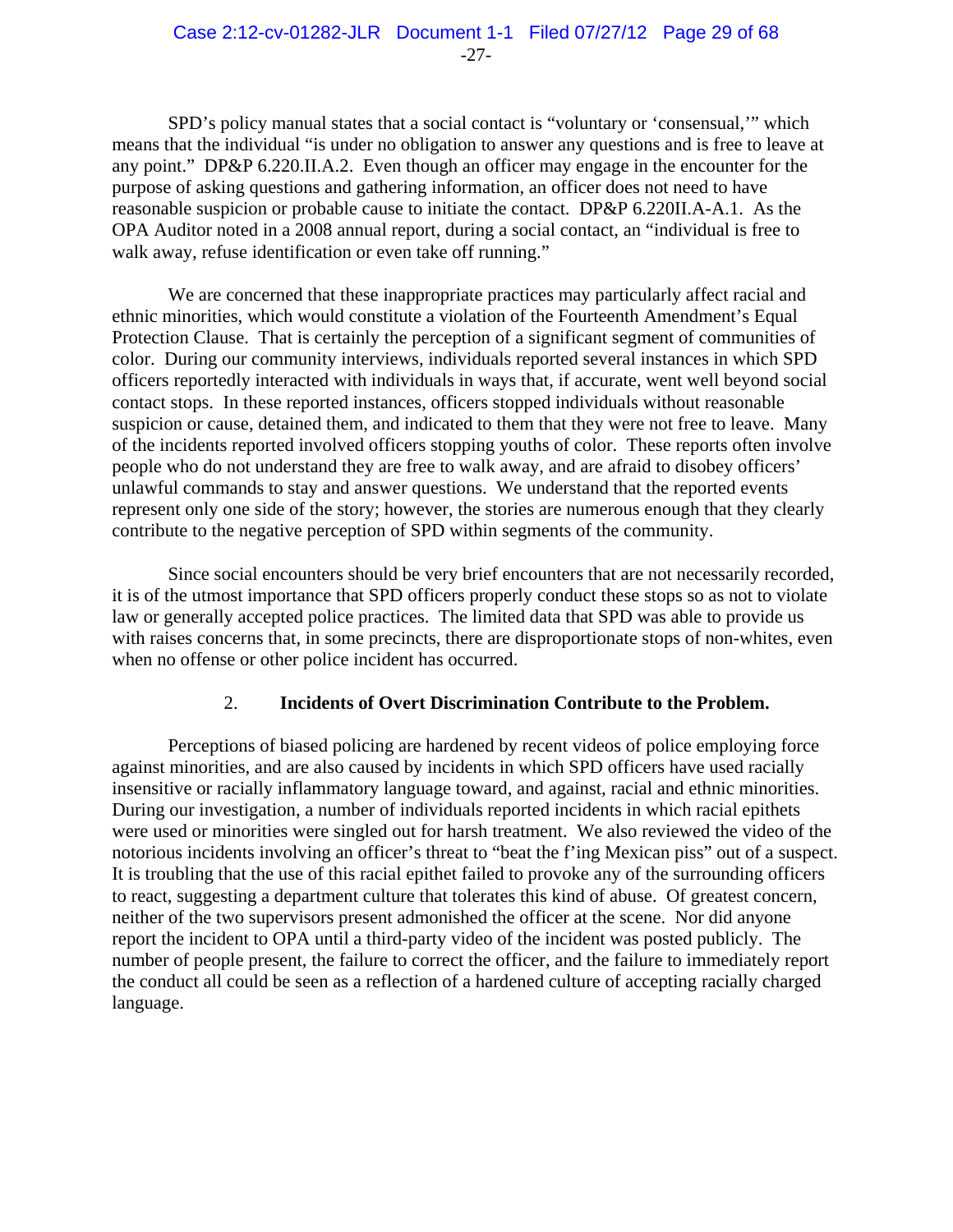In a similar incident reported to us by the community, an SPD officer, who was in the process of detaining a Native American suspect, referred to him as a "f'ing Indian." In another incident, a Black male bystander at an accident asked the SPD officer on site if he could help because he worked at a hospital. The officer replied, "[w]hat are you the janitor?" A white bystander watching the encounter reported the incident as a biased policing complaint to OPA because she believed the officer's statement contained some racially insensitive undertones. Despite agreeing to the complainant's version of the facts, the officer was not formally disciplined for lack of professionalism, and only received counseling from his commander.

As acknowledged by SPD, incidents involving the use of overt discriminatory language cause great concern and undermine public trust.

## 3. **Additional Indicators of Potential Biased Policing**.

Again, perceptions persist that SPD exhibits bias both in its street encounters, and in its use of force. As discussed above, similar issues have been addressed over the years by various oversight entities, including a review of "contempt of cop" cases, and a report of SPD Relations with Diverse Communities.

However, our findings and analysis relating to the use of excessive force also may implicate the issue of biased policing. Of the cases our investigation determined involved excessive or unreasonable uses of force, more than half involved non-white subjects. While this single statistic does not establish the existence of bias it should be a source for concern given how disproportionate it is to the size of Seattle's minority population. Moreover, we note that previous reports have touched upon (but did not resolve) the issue of disparate impacts of SPD policing on communities of color. For example, OPA's review of use of force complaints from 2003 to 2005 revealed that "a high proportion of complaints about force [were] made by citizens of color." And in 2008, following a report in a local newspaper examining the racial disparities in SPD's contempt of cop charges, the OPA Auditor wrote a report examining patterns related to obstruction arrests. The OPA report did not resolve the issue of biased policing. However, the report did show that among the 76 "obstruction only" charges reviewed, 51% involved Black individuals. While the Auditor noted that this data was consistent with rates of arrests for violent offenses, this disparity, and those discussed above, warrant further investigation.

Finally, while SPD does not collect or maintain adequate data relating to issues of biased policing, it does collect some data relating both to its street stops and through its Computer Aided Dispatch ("CAD") system. This data too is incomplete and not sufficient to support any conclusion one way or the other with regard to biased policing. However, as discussed below, the data does raise red flags regarding whether minorities are subjected to a disproportionate amount of policing. Taken together, sufficient indicators exist to prompt SPD to conduct a more rigorous analysis of these issues.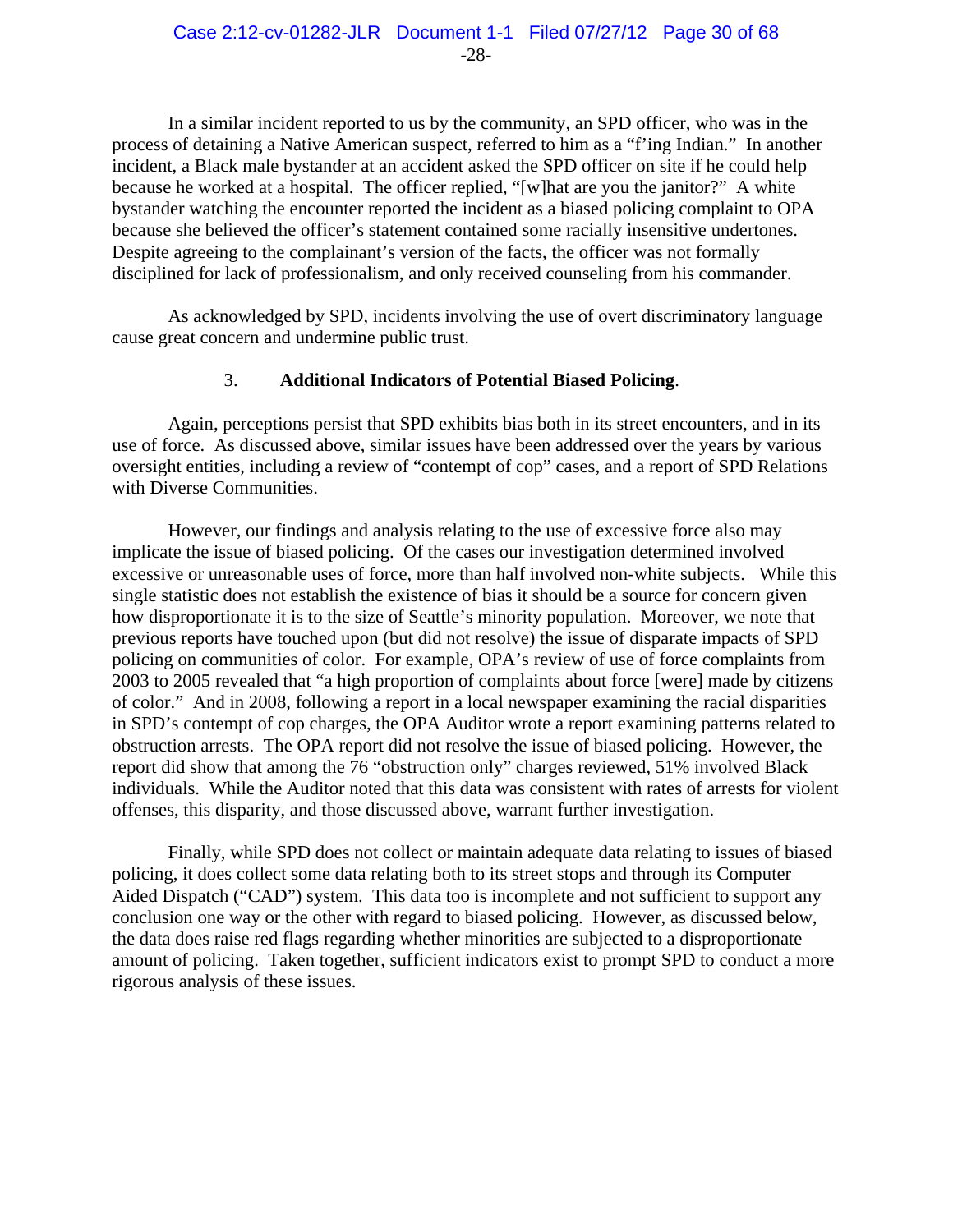# **D. Deficiencies Contributing to Potential Discriminatory Police Practices**

## 1. **Inadequate Biased Policing and Pedestrian Stop Policies.**

SPD has two primary policies that contribute to concerns regarding discriminatory policing: (1) Unbiased Policing, SPD Policy 5.140, and (2) Social Contacts, *Terry* Stops & Arrests, SPD Policy 6.220.

## a. The Unbiased Policing Policy

The current policy states that "race or ethnicity shall not be motivating factors in making law enforcement decisions...." DP&P 5.140.I.C.2. The policy lacks precise language regarding the definition of biased policing, and fails to clearly identify prohibited acts covered by the policy that officers might not think of as biased policing, including issues related to gender, religion, and sexual orientation. We recommend that the Department revise its policy to provide more guidance to SPD officers about how to avoid biased policing practices.

Supervisors are essential to ensure their officers do not engage in discriminatory policing. We, therefore, also urge SPD to revise the policy to amplify the importance of supervisory responsibility and to formalize the mechanism by which supervisors confirm that their officers are both familiar with the policy and operating in compliance with it. Currently, the policy states that "supervisors shall ensure that all personnel in their command are familiar with the content of this policy and are operating in compliance with it." DP&P 5.140.I.E. We believe that the policy should also contain clearly delineated procedures for a supervisor to follow when investigating a potential biased policing incident, including on-scene investigation and incident analysis. This dovetails with our recommendations regarding additional training on biased policing for OPA detective sergeants.

## b. Social Contacts, *Terry* Stops & Arrests

Additionally, as we discussed in Section IV.C.1, SPD's policy on Social Contacts, *Terry* Stops & Arrests blurs the lines between a social contact and a *Terry* stop, and thus encourages officers to conduct stops that do not comport with federal and Washington law or nationally accepted police practices.

We recommend amending the policy to provide clearer guidance regarding what constitutes a social contact. The policy currently defines a social contact to be "for the purpose of asking questions and gathering information." A social contact should be a purely voluntary encounter. The language regarding "asking questions and gathering information" blurs the distinction between a social contact and an investigative *Terry* stop, when officers do "stop a person for questioning." DP&P 6.220.II.A and 6.220.III.A.1.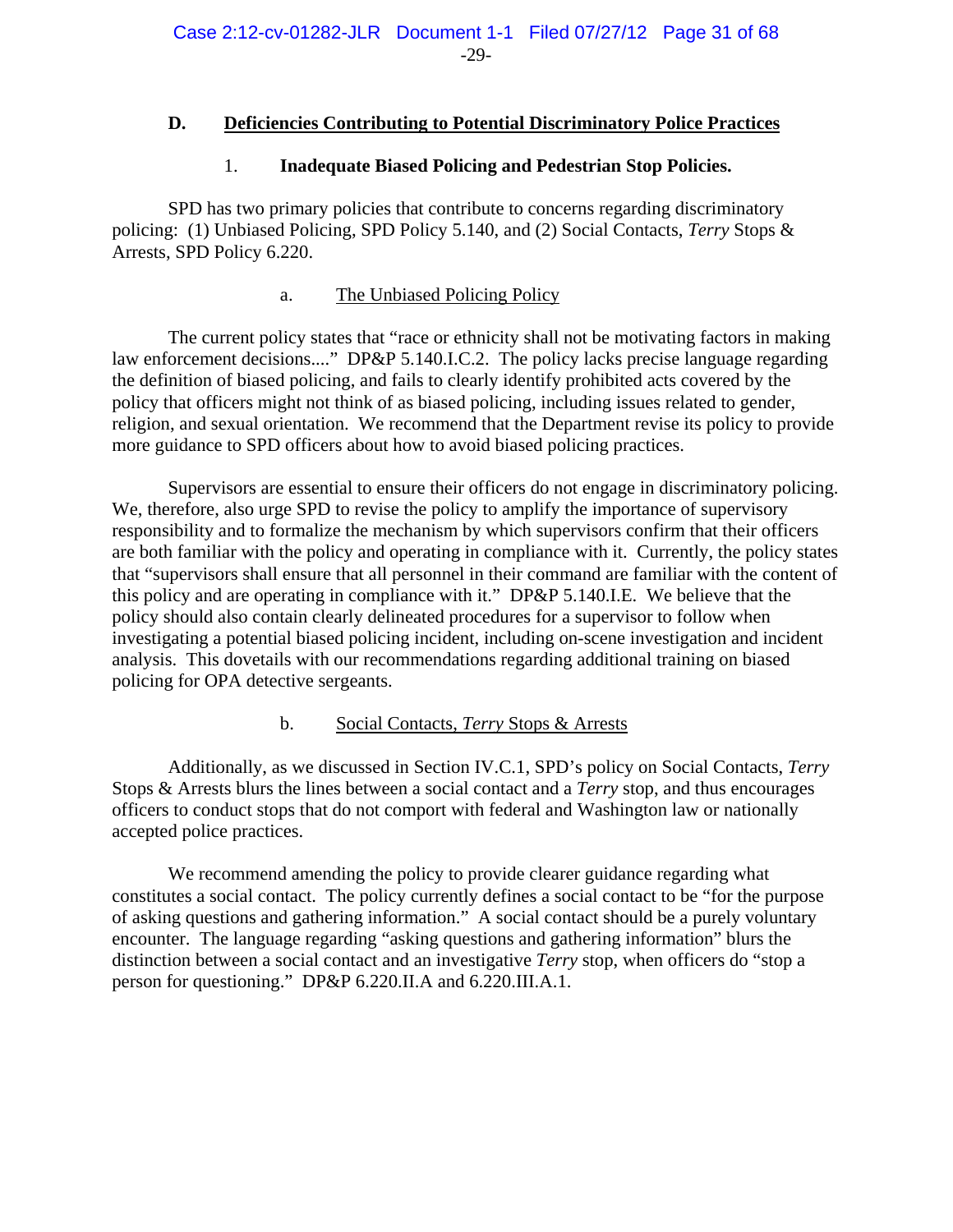Consistent training and supervisory review on these issues is also critical. Our investigation revealed that the language of the policy, in combination with the training provided at the Washington state BLEA (discussed below), contributes to officers' improper stops of pedestrians. A policy that clarifies when officers can lawfully detain individuals should have the effect of decreasing the number of incidents that might lead to uses of force, especially in situations when officers may incorrectly believe that they have the right to detain individuals, and may resort to the use of force when those individuals assert their right to leave.

Lastly, we also recommend that SPD review its policy to be consistent with State constitutional requirements regarding pretextual stops. *See, e.g., State v. Ladson*, 138 Wash. 2d 343, 979 P.2d 833 (1999) ("Article 1 sec. 7 [of the Washington State] Constitution forbids the use of a pretext as a justification for warrantless searches and seizures because our constitution requires we look beyond the formal justification for the stop to the actual one. In the case of pretext, the actual reason for the stop is inherently unreasonable; otherwise the use of pretext would be unnecessary.") Terminology, policies, and training should be in accordance with federal and state constitutional law.

# 2. **Inadequate Data Collection.**

SPD does not collect adequate data to self-assess whether biased policing is occurring. The collection and analysis of data, particularly in pedestrian encounters, will assist the Department in identifying trends, patterns, and practices that are or could be perceived as biased policing. This in turn will allow the Department to address the community's concerns in a proactive manner. Accordingly, to address concerns regarding unlawful pedestrian encounters, especially as they affect communities of color, we recommend that SPD concentrate on data collection efforts to better track officer activity related to pedestrian stops. We note that the OPA Auditor has also previously recommended that SPD collect data on pedestrian stops as a means of addressing biased policing concerns.

Data collection is just one piece necessary to address discriminatory policing practices. Other necessary remedies include heightened supervision, revised policies and procedures, and training that address the root causes of discriminatory practices, including implicit bias.

## a. Demographic Data Collection

Standing alone, disparities in stop and arrest data are insufficient to show discriminatory policing. Still, it can be one indicator as to whether a Department needs to look further to determine if the data can be explained or if it is a reflection of discriminatory policing. SPD does not track demographic data by City precinct or district. This failure prevents SPD from tracking the information it collects through its various databases. Without the ability to identify the racial and ethnic demographics of the community they serve, SPD cannot compare how stop and arrest data relate to the demographics. Without this, SPD lacks an important tool to identify potential biased policing trends.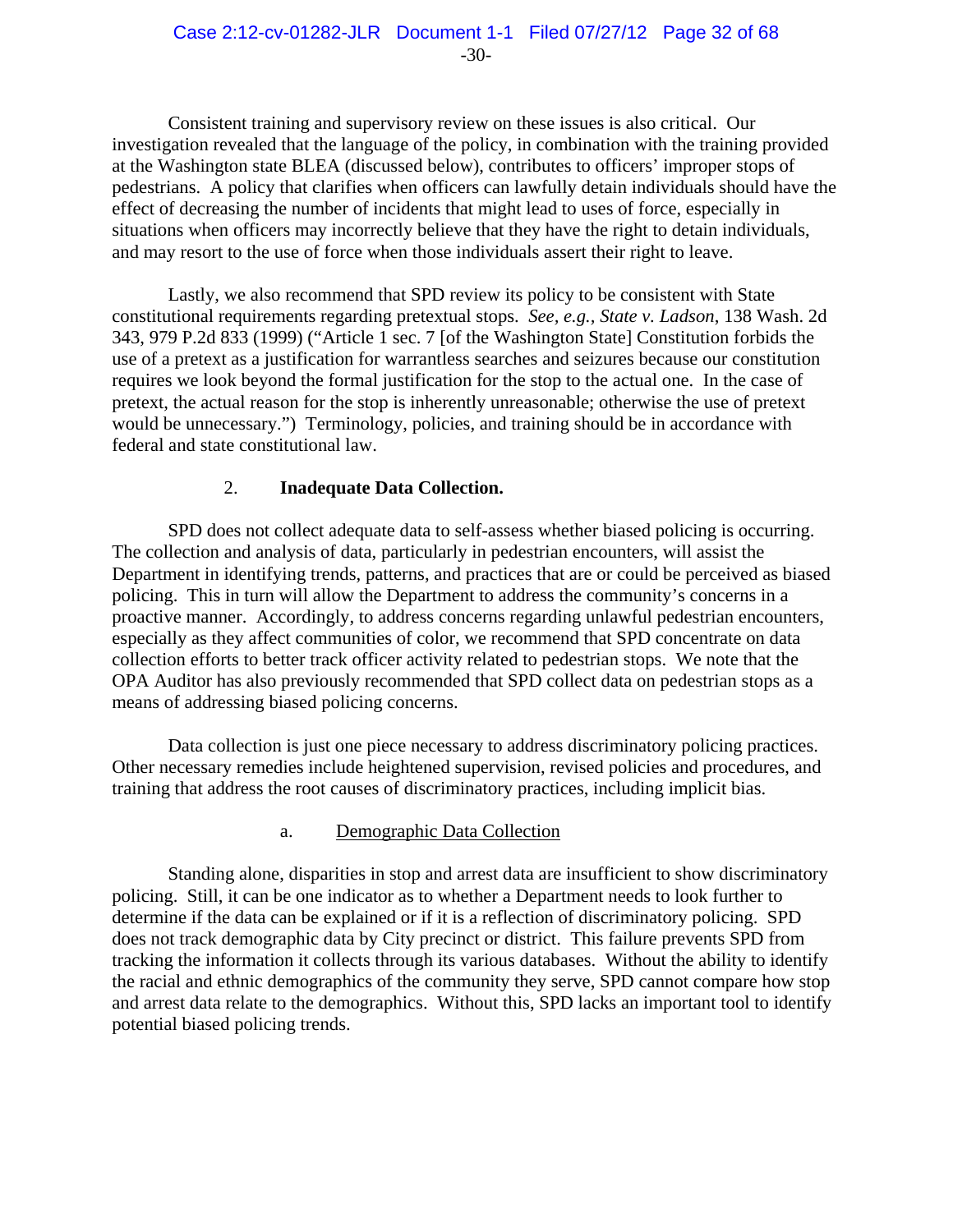#### b. Street Check Database

The Street Check database is the primary SPD database that collects information related to the types of pedestrian encounters that are most susceptible to concerns regarding biased policing. Officers enter "street checks" to create a record for encounters with individuals even if no offense or other police incident has occurred. The Street Check database "provide[s] other officers and detectives with information concerning suspicious activity," observations an officer makes that may lead to suspicious activity, and situations when a pedestrian is arrested but ultimately released in the field. DP&P 6.220 and 6.010.

We believe that the Street Check database is limited in its effectiveness for the following reasons. First, SPD does not have an official policy or standard operating procedure that clearly defines the purpose of this database, or describes when officers should use the database. We believe that developing clear guidance will lead to more accurate and complete data collection.

Second, as a result of the lack of clear guidance, officers do not consistently enter encounters into the Street Check database, and sometimes enter these encounters incorrectly into the CAD database. Confusion still exists regarding when officers should use the database, which means that the data only provide a partial picture of SPD officer activity. We understand that SPD is already in the process of updating its training manual and database to ensure uniform reporting to proper databases. Although this is a good start, we recommend that SPD also conduct periodic audits to make sure that officers are accurately entering and reporting their activity to the proper database.

Third, officers are not required to input demographic data such as race, ethnicity, or gender into the Street Check database. As a result, SPD's ability to analyze the impact of its activities on various subpopulations is limited. We recommend that SPD begin collecting demographic data for all Street Check encounters.

In sum, improved data collection would assist SPD in identifying outlier officers and trends relating to discriminatory policing, and provide the community with helpful information. Data collection allows a police department to respond to community concerns of discriminatory policing. On the flip side, the failure to collect this data does not absolve a department of its duty to ensure racially neutral treatment and policing that meets constitutional standards.

## 3. **Inadequate Supervision.**

Our investigation indicates that SPD fails to provide adequate supervision to assess biased policing concerns by (1) failing to conduct data analysis regarding its officers' activity and (2) failing to conduct thorough investigations of biased policing allegations.

## a. Data Analysis

Data analysis will provide SPD command staff and supervisors with a potentially powerful supervisory tool to monitor officer activity and pedestrian encounters, some of which may relate to biased policing concerns. This section summarizes the results of our data analysis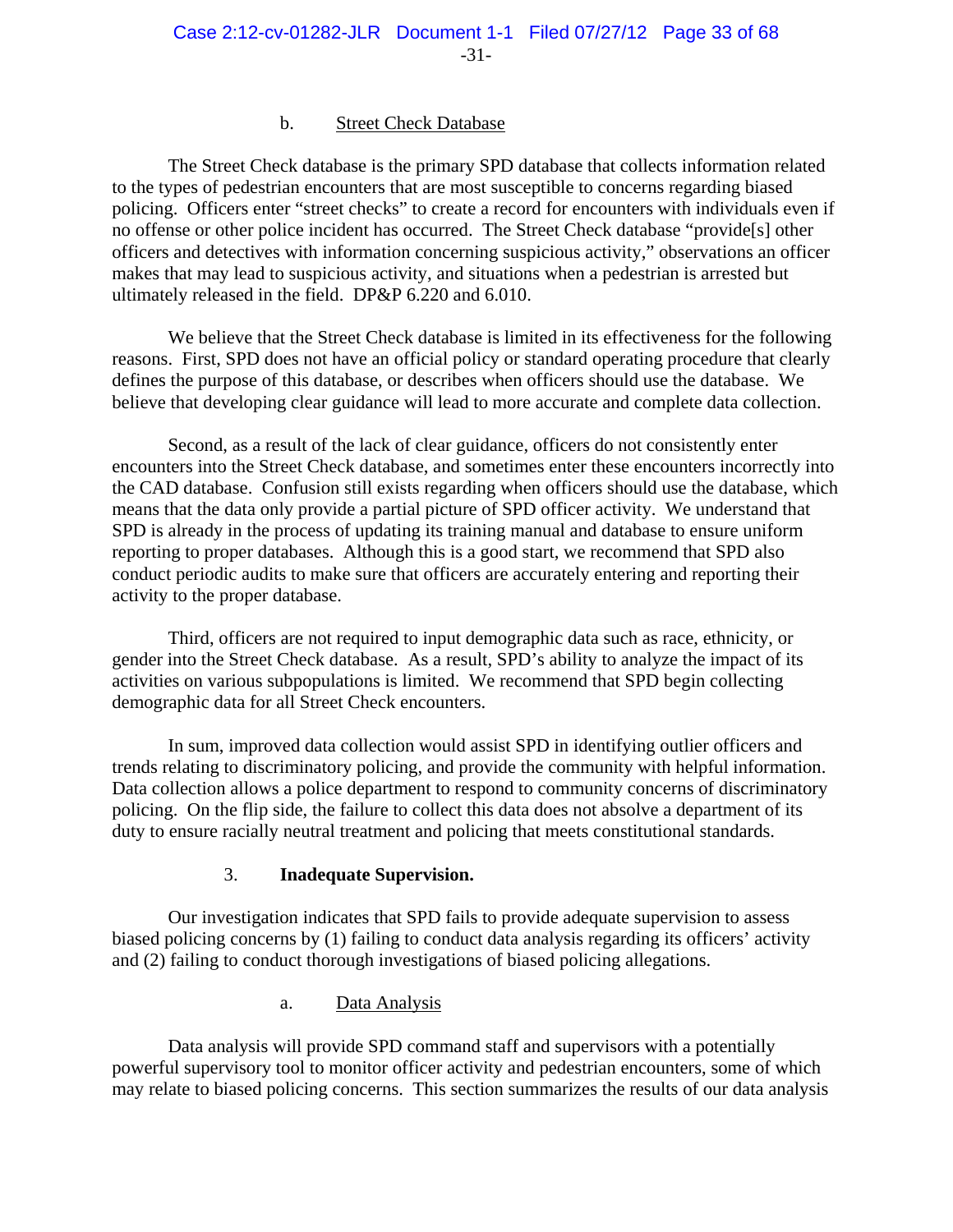that identifies outlier precincts, officers, and activity. Although we do have concerns that SPD's data are not complete, our observations are based on a thorough and complete examination of the available data. In combination with implementing controls to ensure that officers consistently report data related to pedestrian encounters, we also urge SPD to conduct similar data analysis on a regular basis as a means of preventing or identifying possible biased policing trends.

#### iii. Street Check Database

When an officer makes either a social or *Terry* stop, the officer is directed to enter information regarding the stop and individual into a Street Check database. Obviously, these data are limited in nature, not complete, and not sufficient to support any conclusion. In particular, the data do not show the reasons or context of such stops. Accordingly, we do not suggest that this data standing alone can prove or disprove the existence of biased policing. However, the data can provide useful information on trends, including where and when stops are happening, who is being stopped, and which officers are using stops most frequently. SPD command staff and supervisors should more carefully collect and examine the data to identify any issues or trend that may relate to biased policing.

For example, we made the following observations based on our analysis of the Street Check database. First, it suggests that SPD officers may conduct a disproportionate number of street checks on people of color in certain precincts when compared to population percentages. For example, in the East precinct, non-whites make up only 33% of the population, however, they made up 64% of the street checks. Similarly, in the West precinct, non-whites only make up 26% of the population, but made up 47% of the street checks. In the Southwest precinct, nonwhites make up 32% of the population, but made up 49% of the street checks. Again, the data are limited in nature, and other factors may explain or contribute to these numbers. Still, the disproportionate ratios should be reviewed.

Second, we recommend that SPD focus particularly on street checks that result from officer discretion. When street checks are conducted in response to suspicion (as opposed to responses to complaints, event/incidents, and other), such encounters are considered discretionary officer-initiated activity. According to our analysis, the three districts with the greatest proportion of officer-initiated suspicion street checks are all located in the West precinct. This is also one of the areas of Seattle with the greatest racial and ethnic disparities in the overall number of street checks, as compared to a representative population.

For example, Officer B, whose use of force activity was discussed in Section IV.B.3.d, also had high activity levels that could have biased policing implications. Not only was Officer B in the top 25% of officers with the most CAD activity in his respective district, Officer B's CAD activity indicated that 23% of his stops, the highest percentage of all of his stops, were stops of suspicious people, which tends to be a highly discretionary activity. This data does not alone establish proper or improper practices, but it should have prompted the Department to analyze his activity more carefully.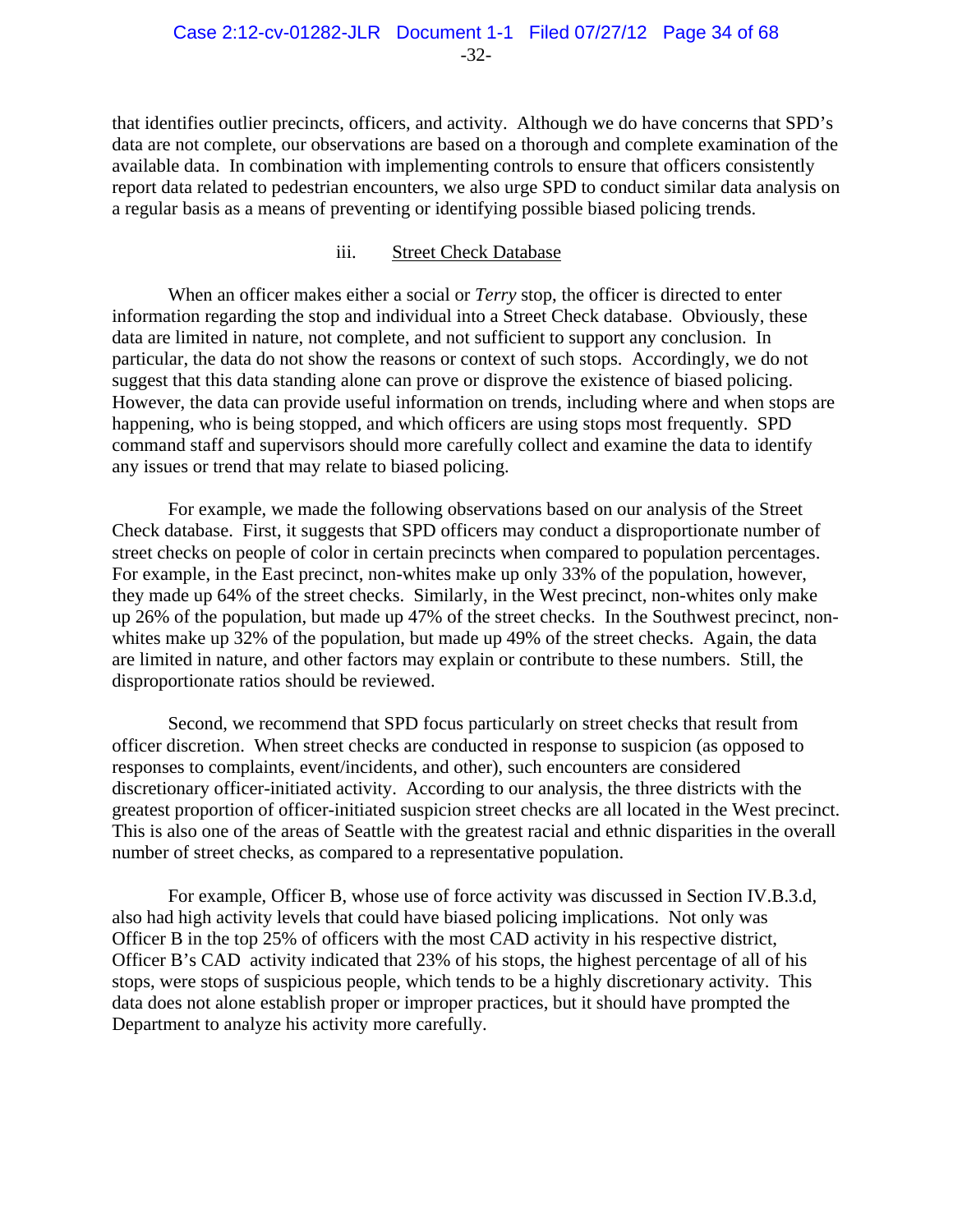Third, we observed some disparities in the street checks data regarding stops of youth. In two different districts in the South precinct, there was a lower mean age of individuals stopped as compared to other districts. Since the South precinct is comprised of 71% people of color, this is an area where SPD should review to determine if this reflects an issue related to pedestrian stops of youth of color or whether it is anomalous.

## iv. CAD Database ("Computer-Aided Dispatch")

The CAD database captures officer activity that originates from emergency 911 calls made by Seattle community members to police dispatchers, and from officers making calls to dispatchers to announce the activities in which they are engaged. As with the Street Check database, we recommend that SPD conduct an in-depth analysis of officer activity, both by precinct and district, in order to identify and address any trends in officer activity deserving of further review. Although the scope of the CAD data collected by SPD appears reasonable, the Department must do a better job of using these data as a supervisory tool for analyzing officer activity.

For example, through our examination of 2010 CAD data, we discovered that a very small proportion of officers take the majority of calls for service. In fact, just 5% of responding officers account for 20% of all CAD recorded activity. This may reflect appropriate proactive policing. However, if any of these officers were to engage in inappropriate or overaggressive policing practices, they would have a disproportionately negative effect on the community in which they work. Moreover, SPD should ensure that the workforce demands are not shouldered by too few officers. A stressed officer with an excessive workload itself can lead to problems.

In short, CAD data can be a tool for identifying outlier officers, whether overactive or underactive, and some policing trends in precincts and districts where they work. This could provide supervisors with the ability to focus on a smaller subset of officers whose activity may warrant additional attention. Additionally, analyzing the data would enable supervisors to better incorporate real life data into Department training.

## b. Investigations

We are concerned about the thoroughness of SPD's investigations of biased policing allegations. OPA at times improperly classifies cases involving allegations of discriminatory policing. Some of the cases OPA classifies as involving something other than biased policing should in fact be classified as biased policing cases. Further, too many of the cases that have been designated as biased policing are classified as less serious. Because of these classification failures, OPA often fails to investigate allegations involving bias, make formal findings on those cases, or (where a case is sustained) issue discipline. *See* Appendix D. Instead, complaints may get referred to the individual's supervisor for investigation. We believe OPA should investigate all such allegations itself. In the event OPA sends any such allegations to the precincts, we urge SPD to develop more stringent supervisory responsibilities for supervisors investigating biased policing complaints.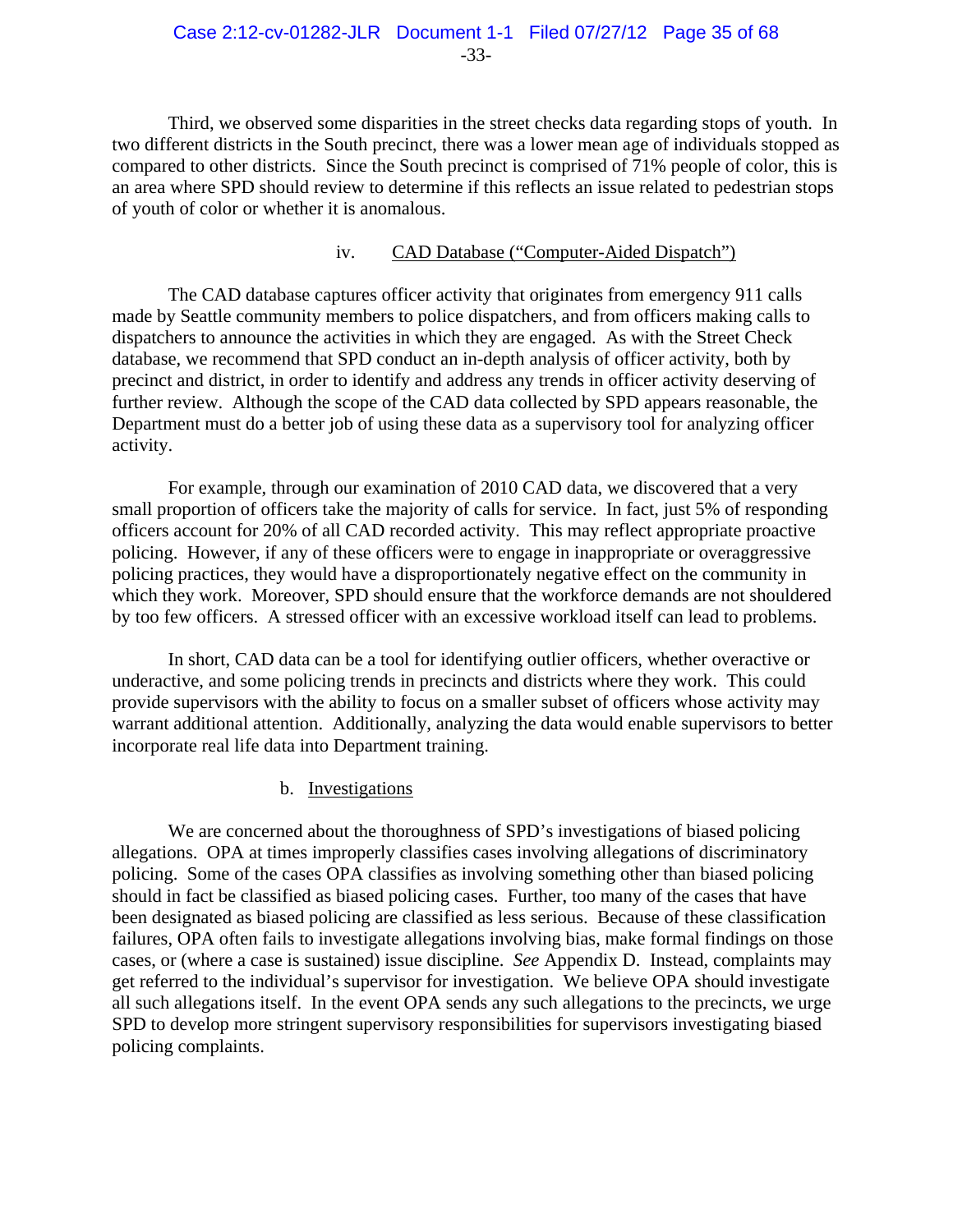We additionally recommend the following improvements for discriminatory policing investigations by OPA: (1) improve efforts to identify the subject officer; (2) interview all witnesses; and (3) clearly establish that officer testimony will not automatically be granted greater credibility. Further discussion of SPD investigations can be found in Appendix D.

## 4. **Insufficient Training**

## a. Unbiased Policing Training

SPD uses two principal unbiased policing training modules: Perspectives in Profiling, and Race, the Power of Illusion. The Unbiased Policing policy also requires that the "Department's ongoing training curriculum [] include regular biased policing updates." DP&P 5.140.I.H. The modules narrowly address biased policing, the effects of institutional discrimination, and constitutional requirements.

SPD's current training fails to adequately address some of the underlying causes of racially biased policing, namely, that biased policing is not primarily about the ill-intentioned officer but rather the officer who engages in discriminatory practices subconsciously. A wellmeaning officer can violate the Equal Protection Clause of the United States Constitution by engaging in racially biased policing based on implicit biases that impact that officer's behavior or perceptions. *Gonzalez-Rivera*, 22 F.3d at 1450. Understanding this phenomenon is the first step toward safe and effective policing. Several well-respected organizations have analyzed how to avoid discriminatory policing involving implicit as well as explicit discriminatory biases, including DOJ's Community Oriented Policing Services (COPS) Office, the Community Policing Consortium, the National Organization of Black Law Enforcement (NOBLE), the International Association of Chiefs of Police (IACP), the Police Executive Research Forum (PERF), and the Commission on Accreditation for Law Enforcement Agencies (CALEA). SPD has a relationship with CALEA, and has undergone its routine certification audit. It could also benefit from the solid social science that has come to the fore in recent years relating to implicit bias in policing and the training practices that have been developed to address the problem.

We encourage SPD to work with Seattle's diverse communities to address cultural competency skill building. We also urge SPD to emphasize the importance of unbiased police training at all levels of SPD command staff and supervisors. Lastly, we also encourage SPD to conduct informal training and roll-calls as part of SPD's "regular biased policing updates." *Id*.

## b. Social Contact and *Terry* Stop Training

Based on our review of State Academy training materials related to pedestrian stops, it appears the officers are being trained incorrectly. We believe that the training materials' incorrect definition of a "social contact" encourages officers to respond only to suspicions lacking in specific and articulable facts, and has the predictable effect of inviting officers to act on their conscious and subconscious biases and prejudices. Moreover, it has the unfortunate consequence of blurring the line between *Terry* stops and social contacts. Any attempt to investigate criminal activity should be based on real indicators as opposed to vague and nonspecific hunches. We urge SPD to devise supplemental training regarding social contacts and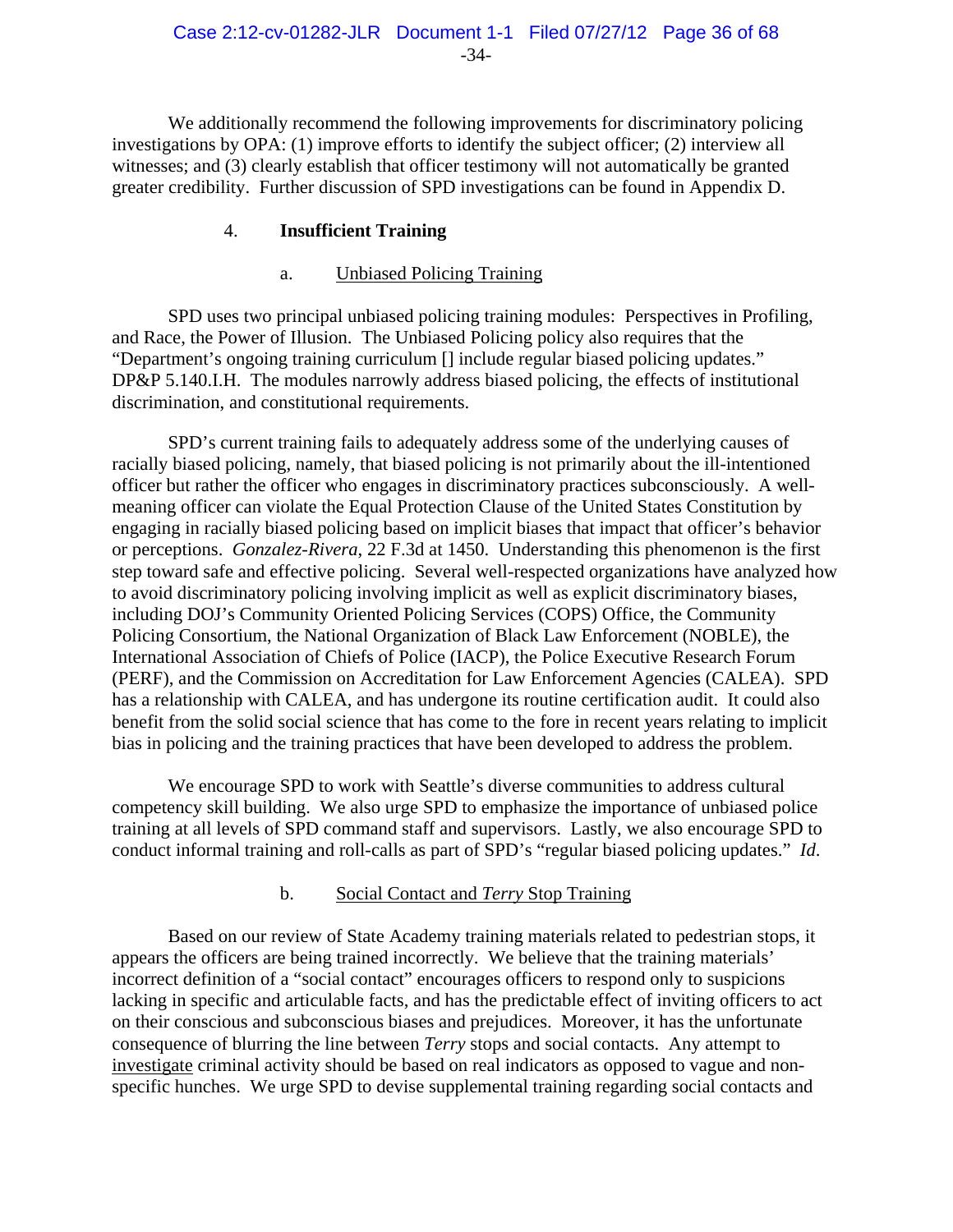*Terry* stops, and to make this training a part of the mandatory annual Street Skills training, as the OPA Director advised long ago.

# c. Communication Skills Training

SPD recognizes the need to revise its training related to communication skills. OPA also has recognized that "disrespectful officer conduct cuts against the public trust necessary for effective policing." In an attempt to address this issue, SPD is partnering with the King County Sheriff's Office and the Criminal Justice Training Commission to develop training for officers focused on promoting dignified and respectful treatment of citizens. This program stresses four basic principles – Listen and Explain with Equity and Dignity – and encourages professional interactions, and emphasizes use of verbal tactics as an alternative to use of force, where practical and without compromising officer or public safety. The OPA Director is coordinating with the Training Unit in the development of this curriculum and its completion is anticipated in 2012. In the interim, we understand that supervisors and command staff have received in-service training on these core principles.

# 5. **Community Engagement.**

Community trust is critical to effective policing. A series of high-profile incidents – both related to use of force and discriminatory policing – has eroded the relationship between SPD and the community it serves. Many community members we met with appreciated the steps taken by Chief Diaz and his command staff to address their concerns, but they felt that more sustainable programs were needed. Some residents expressed concern that while the Department's outreach following a highly publicized incident may be strong and targeted, the outreach itself is limited and short-lived. This is particularly noteworthy when SPD does not operate in as transparent a manner as possible. Any notable decrease in SPD's community outreach after the proverbial "storm has passed" does not effectively resolve the community's concerns and may exacerbate the tension. SPD's community outreach initiatives should be proactive and sustained rather than a reaction to a particular crisis. As the Department conducts outreach to inform the community of its efforts and initiatives, it should remember that an equally important purpose of these outreach efforts is to listen carefully to the community's input, and to establish a constructive two-way dialogue.

# **V. RECOMMENDED REMEDIAL MEASURES**

During the course of our investigation, we provided technical assistance and advice to SPD on the above findings. As we have noted throughout this letter, we are encouraged by the steps that SPD has taken in response to that technical assistance and commend it for beginning corrective actions even before our findings were concluded. These actions by SPD include:

> • SPD has recently created a Force Review Committee to give the commander greater assistance in reviewing use of force reports, and identifying problematic use of force patterns and training deficiencies. We look forward to further discussion and refinement of the Committee's role, including the codification of its procedures.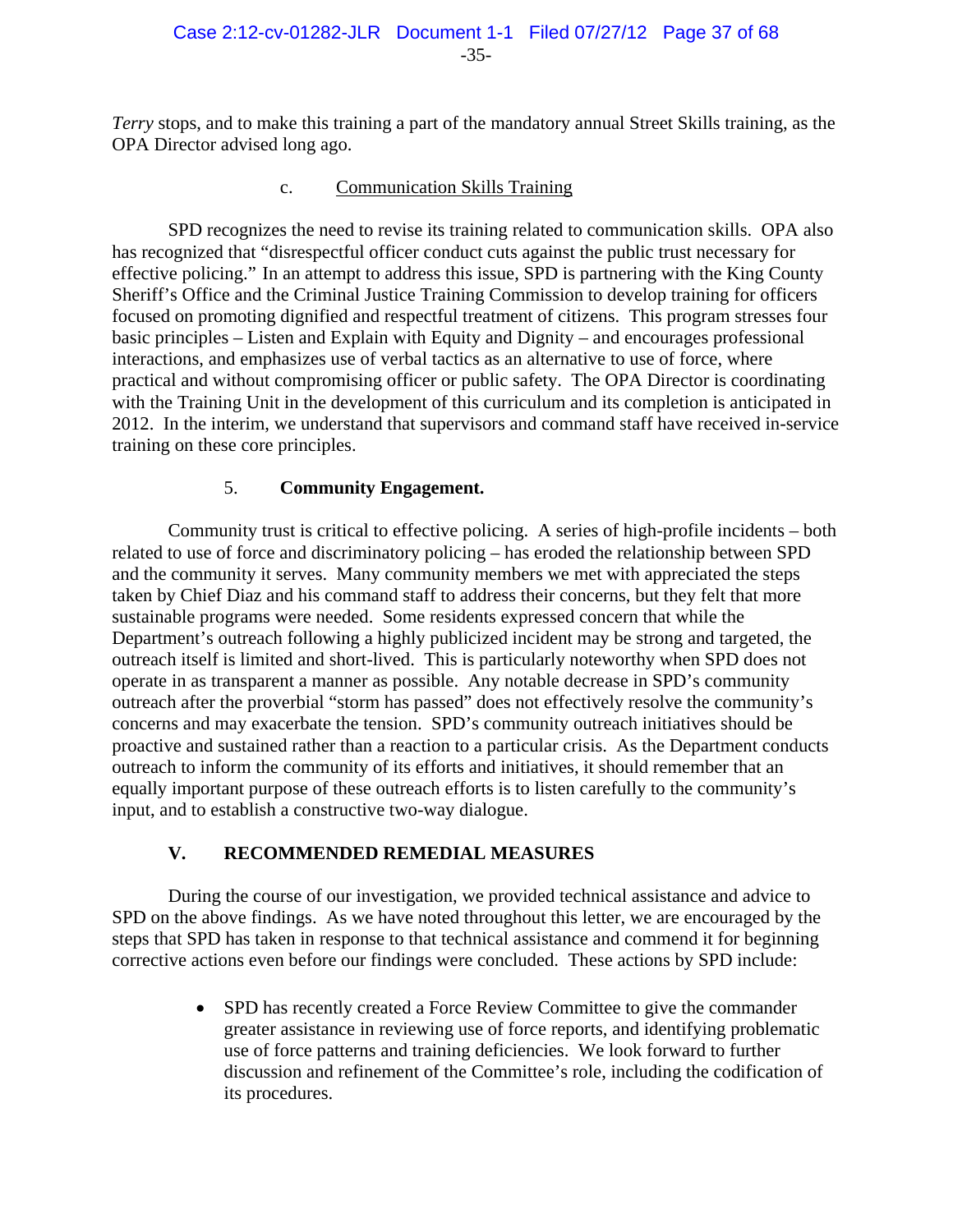- SPD has recently developed a Professional Standards Section, which will be responsible for conducting research on standards and best practices, internal audits and inspections, and managing strategic initiatives. This Section will also specifically address the recommendations laid out in the DOJ's November 23, 2011, technical assistance letter regarding *Garrity* protections.
- SPD has directed additional resources to CIT.
- SPD has recently implemented a 48-hour training on the use of force, and SPD policy and expectations.
- SPD has begun to clarify expectations and improve training for sergeants, including rolling out a new sergeant's training that all SPD sergeants and the top 20 officers on the Sergeants Promotion list will attend in 2011.
- SPD has committed to develop the LEED (Listen and Explain with Equity and Dignity) training, which will focus on respect, listening skills, and the use of verbal tactics as an alternative to the use of force.
- SPD has instituted a zero-tolerance policy for racially inflammatory language.
- A Working Group comprised of the OPA Director, OPA Auditor, and representatives of OPA-RB has convened to simplify the classification and findings systems, to provide a clearer delineation of the new classification and findings categories, and to improve turnaround time to its target time of 120 days. We eagerly anticipate the results of the Working Group.
- OPA recently has suspended referring complaints for investigation to the chain of command until sergeants receive additional training on how to conduct such investigations.
- SPD has made renewed efforts in community outreach.

In addition to formalizing the above improvements, some additional remedies are needed to address the deficiencies identified in this letter. Below we review some of the important remedial measures SPD should take in order to avoid engaging in a pattern or practice of unconstitutional conduct by its officers. While we understand that many of the issues identified in this letter may implicate some aspects of the SPD Collective Bargaining Agreement, Seattle's policing community has an established history of coming together to address shortcomings. We have every reason to believe it will do so now. The measures are based on professional and generally accepted practices in the field of local law enforcement. They are not meant to be exhaustive, but they include this letter's key recommendations.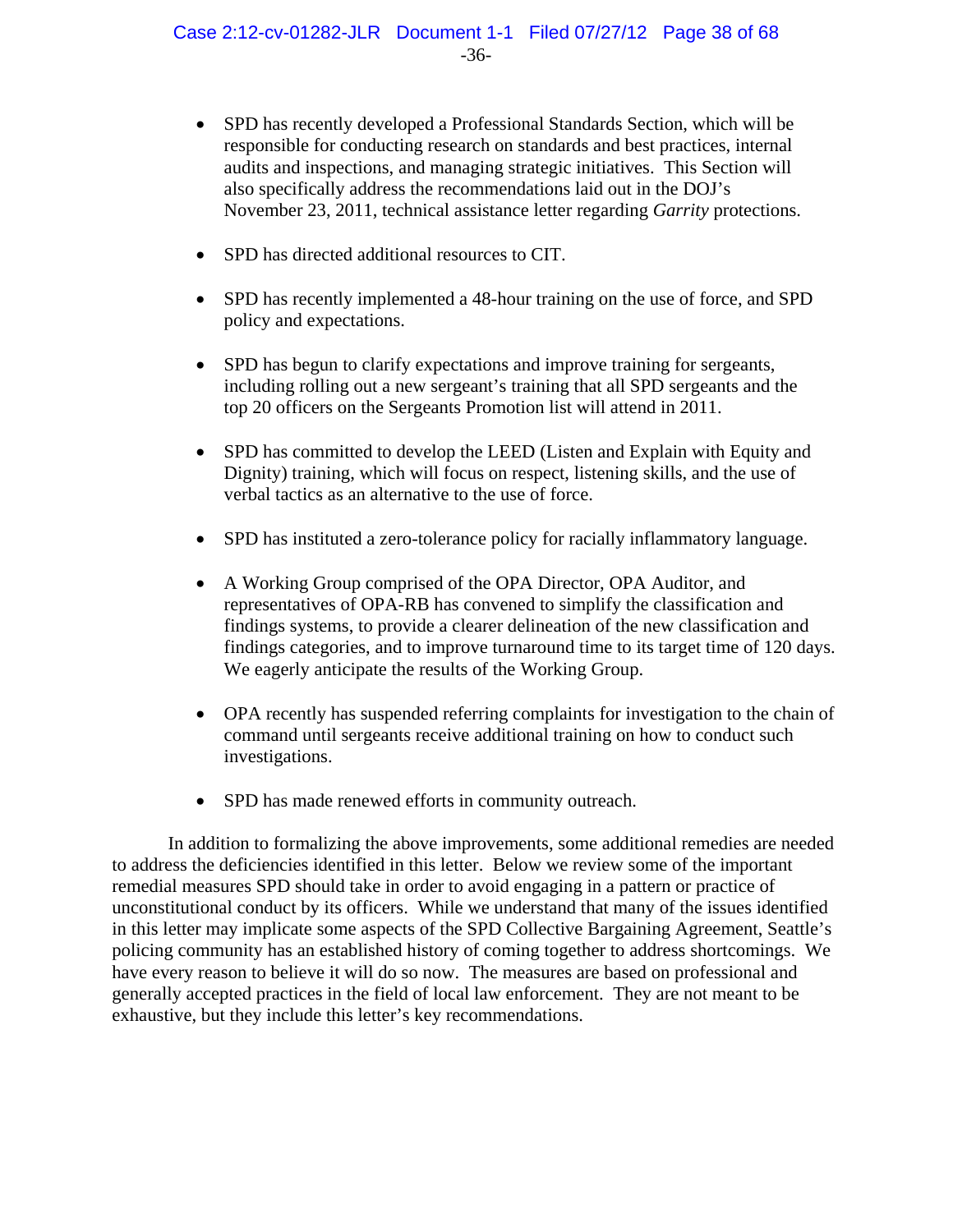# **A. USE OF FORCE**

- 1. SPD should revise its Use of Force policy to clarify that officers must report any use of force above un-resisted handcuffing, including the active pointing of firearms. Even in cases of un-resisted handcuffing, force should be reported if the subject complains of injury or excessive force.
- 2. SPD should develop and implement a use of force policy that includes a specific force policy for each and every weapon available to SPD officers, including the following: OC spray, flashlights, ECW, batons, and the active pointing of a firearm. These policies should clearly define and describe when, how, and how much force is appropriate, and when such force will be considered deadly force. SPD should also consider providing intermediate weapons to more of its officers, but only following the development of policies and training.
- 3. SPD should develop and implement protocols with the CIT unit on how to handle interactions with individuals with mental health issues and individuals who appear to be under the influence of drugs and or alcohol. The protocols should include when CIT should be consulted, and how situations involving impaired subjects should be addressed when CIT cannot respond.
- 4. SPD should ensure that supervisors perform the following actions in response to any use of force incident: (a) ensure that a medical unit report to the scene of every use of force resulting in injury, actual or complained; (b) conduct a thorough analysis of the incident based on all obtainable physical evidence, adequately descriptive use of force reports, witness statements, and independent investigation; (c) resolve any discrepancies in use of force reports or witness accounts and explain and document all injuries; and (d) complete a summary analysis regarding the reasonableness, proportionality, and legality of the force used. If the supervisor cannot resolve any factual discrepancies, determine the source of any injury, or determine the lawfulness of a use of force, the supervisor should refer the matter immediately and directly to his/her supervisor and to OPA. Every level of supervision thereafter should be held accountable for the quality of the first-line supervisor's force investigation.
- 5. SPD should use multidisciplinary roll-out teams, including OPA, the Training Unit, and a prosecutor to investigate incidents involving serious uses of force. Serious uses of force can be defined either by the injury sustained by a subject, or as any use of deadly force or unjustified force, regardless of the severity of the injury. Trained investigators should roll-out to officer involved shootings and other serious incidents to make the determination about whether to consult a prosecutor.
- 6. Following SPD Use of Force Policy 6.240.XII.A.7, SPD should require officers to submit use of force statements before they go off-duty, including following officer-involved shootings. Exceptions may be made if an officer is physically or mentally incapacitated.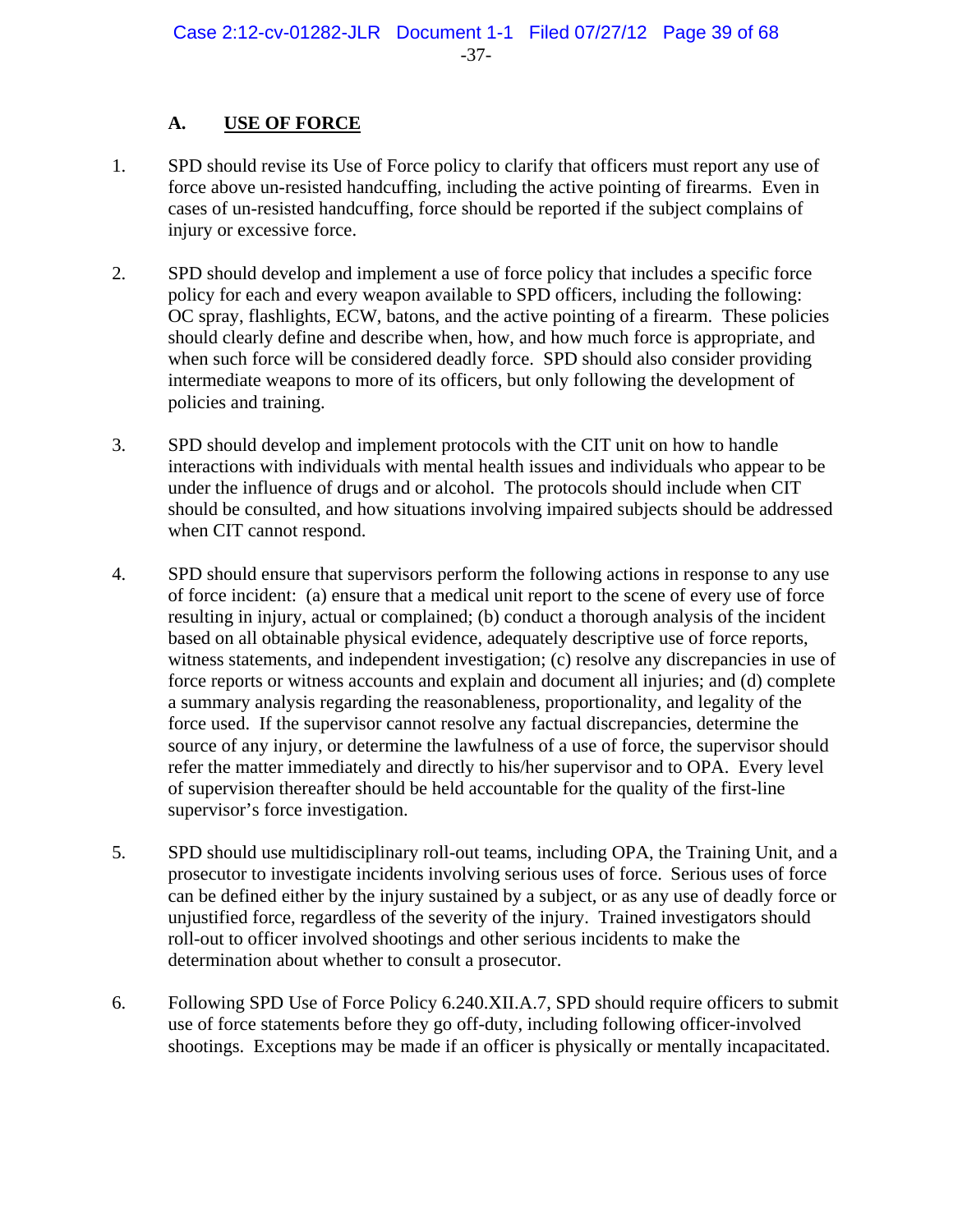- 7. Supervisors should review and take appropriate disciplinary or non-disciplinary corrective action, when warranted, in situations in which he or she becomes aware of potential misconduct or criminal behavior by an officer.
- 8. Supervisors should conduct focused reviews of any officers involved in a disproportionately high number of use of force incidents for any training or discipline issues. When the supervisor becomes aware of potential misconduct or criminal behavior by an officer, the supervisor should take appropriate disciplinary or non-disciplinary corrective action
- 9. SPD should track the prosecutorial disposition of all arrests as one tool to identify possible trends in abuse of law enforcement discretion.
- 10. EIS reviews should be conducted by a higher level supervisor, such as a captain. The supervisor should conduct a timely EIS review that identifies patterns in officer behavior and specific training deficiencies. Officers in the EIS program should have a monitoring supervisor designated to ensure that all training and other Department-initiated remedial steps are taken and documented, and that the officer's performance is closely monitored and evaluated. At the end of the monitoring period, the precinct captain should either certify that the officer has successfully completed the EIS program or initiate another plan for improvement.
- 11. EIS should be expanded to track supervisor and precinct activity. Participation in EIS must be mandatory.
- 12. The following changes to EIS thresholds should be made: (a) adjust EIS thresholds to identify at least 3-5% of the line officer population; (b) revise the aggregate indicator to include uses of force (DP&P 3.070.II.I); (c) create single-event thresholds for events so critical that they require immediate department intervention; (d) implement rolling thresholds, such that after an officer who has received an intervention for use of force should not, for example, be permitted to engage in seven additional uses of force before again triggering EIS; and (e) include a threshold specifically related to biased policing complaints.

# **B. OFFICE OF PROFESSIONAL ACCOUNTABLILTY** (See Appendix D)

- 1. An independent expert should conduct a bi-yearly randomized, stratified audit of OPA intake.
- 2. Intake sergeants and lieutenants should receive formal orientation, training, and written protocols that conform to best national practices regarding (a) intake, (b) complaint classifications, (c) when an investigation is necessary, and (d) how to avoid conflicts of interest in investigations.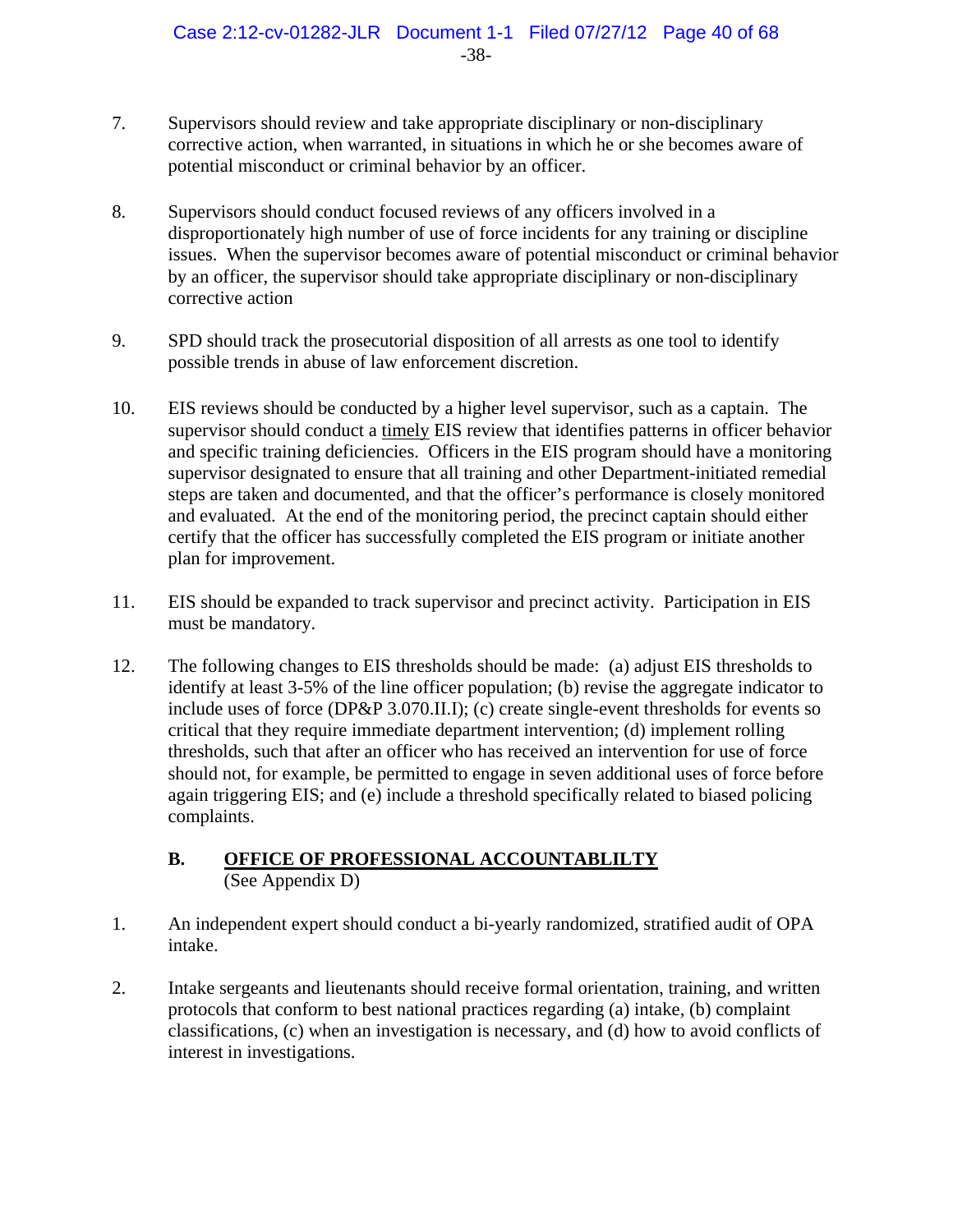- 3. OPA should develop protocols with its officers, precincts, and any other outside agency that receive complaints, so that all police misconduct complaints are timely received by OPA for its review and investigation.
- 4. OPA or the City should conduct anonymous Integrity Checks. That is, OPA (or third party auditor) should retain a qualified individual to file dummy complaints with OPA (and with the precinct or City) and report on how the complaint is directed and handled.
- 5. OPA should provide final approval of any action or inaction taken in Preliminary Investigative Review and Supervisory Referral matters, and the outcome should be reported back to the precinct.
- 6. SPD should expand upon existing investigation techniques and continue to train all of its investigators on: what factors to consider when evaluating complainant and witness credibility; examination and interrogation of accused officers and other witnesses; identifying misconduct, even if it is not specifically named in the complaint; and using the preponderance of the evidence standard as the appropriate burden of proof. An SPD officer's statement should not be given any preference over a civilian's statement, nor should SPD completely disregard a witness's statement merely because the witness has some connection to the complainant. OPA investigators should make efforts to resolve material inconsistencies between witness statements.
- 7. Supervisory Interventions should only be allowed once SPD has issued a definitive and true finding.
- 8. OPA should simplify its classifications, and have two findings, for purposes of reporting to the complainant ("Sustained" or "Not Sustained"), for each allegation against each officer. OPA may explain to the Complainant, named officer, and public what remedial steps will be taken in Sustained complaints (*i.e.*, "Formal Discipline" or "Training") or why a complaint was Not Sustained, whether because the conduct was "Exonerated/Lawful," "Unfounded/Officer Not Involved," "Inconclusive," or "Administrative/Procedural" reasons.
- 9. SPD, in consultation with OPA and appropriate experts, should consider issuing a discipline matrix that guides the Director and the COP when making disciplinary decisions.
- 10. Each precinct should have an Integrity Control Officer ("ICO"). The ICO, who would report directly to the OPA Director, would review the quality of Line Investigation investigations and the disposition of PIRs and SRs (or its equivalents). The ICO would also review the completeness of use of force files.
- 11. SPD and OPA should ensure that all in car video recordings are made available to supervisors for review.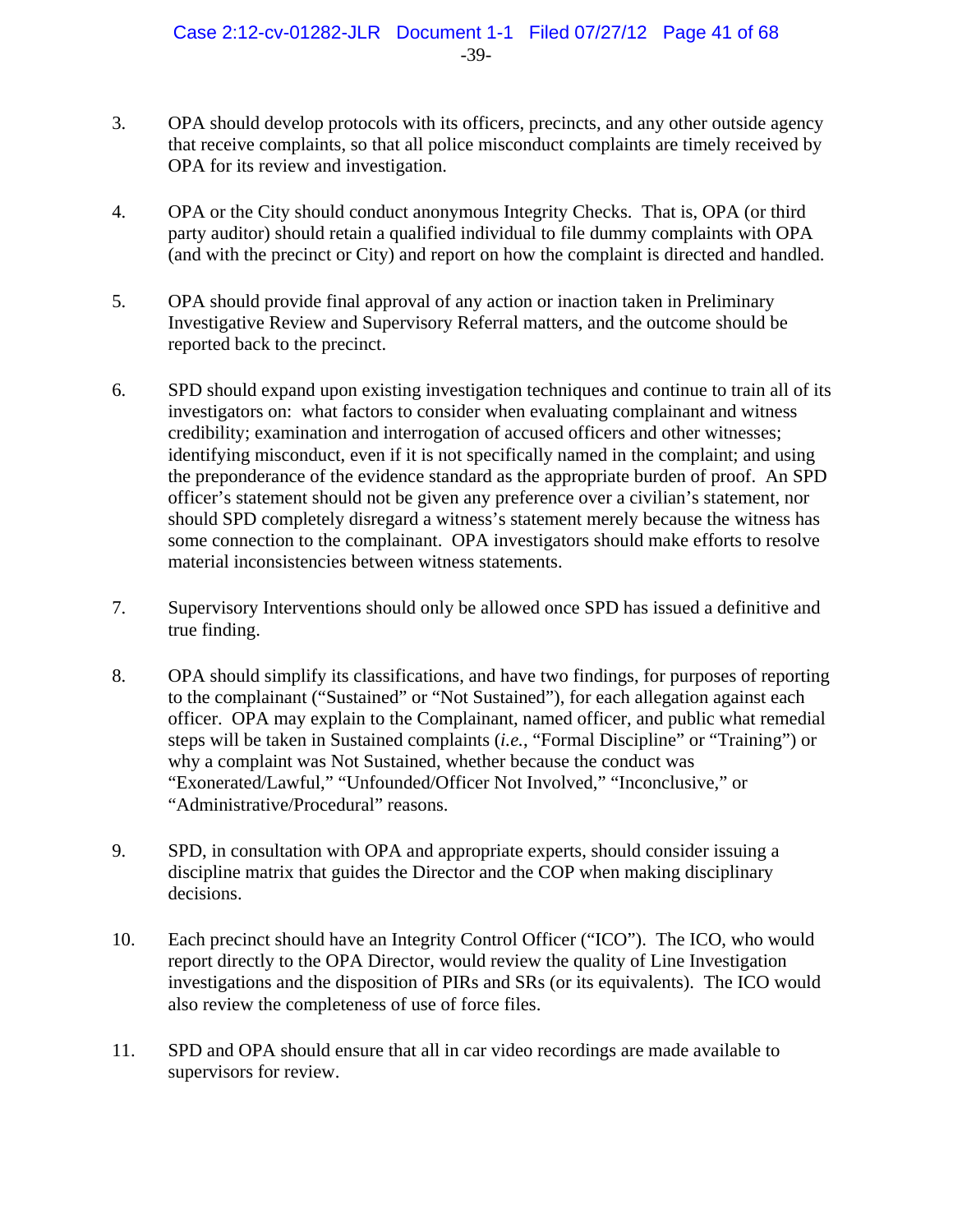# **C. DISCRIMINATORY POLICING**

- 1. Each precinct should regularly collect the demographic data for their area, including districts.
- 2. The Training Unit and Special Operations Bureau should update SPD databases and training materials to ensure that all officers report pedestrian stop-related activity to the proper database.
- 3. SPD should conduct regular audits of SPD databases, including the CAD and Street Check Databases, to ensure compliance with the reporting requirements of each database.
- 4. SPD command staff, precinct commanders, and supervisors should conduct regular analysis of officer activity data produced by the Street Check and CAD databases.
- 5. SPD should revise the Social Contact, *Terry* Stop, & Arrest Policy to ensure that definitions of social contacts and *Terry* stops are in accordance with individuals' constitutional rights.
- 6. SPD should revise the Unbiased Policing Policy to outline what behavior(s) are impermissible and to identify supervisory responsibility in investigations of biased policing incidents.
- 7. SPD should increase training and understanding regarding (a) investigatory encounters and temporary investigatory detentions pursuant to *Terry v. Ohio*, 392 U.S. 1, 30 (1968), (b) pretextual encounters, (c) discriminatory policing investigations, and (d) communication skills and cultural competency.
- 8. Supervisors should, in conjunction with the SPD Training Unit and OPA, develop a roll call training curriculum that reviews issues related to discriminatory policing, including activity identified within the Department.

# **VI. CONCLUSION**

We have attempted to conduct this investigation as transparently as possible. On more than one occasion, we discussed with SPD some of the problematic trends our investigation has shown and the remedial steps we were contemplating. We again commend SPD for the amount of time it has devoted to meeting with us, and the seriousness with which it has taken our requests and technical assistance. We now look forward to engaging the City in a more in-depth dialogue about how to remedy the deficiencies we have identified in the context of structured formal discussions. We are confident we can maintain the momentum of the investigation and engage in an aggressive timeline to resolve the issues we have raised. Ultimately, a resolution will be formalized by written, court-enforceable agreement that sets forth remedial measures to be taken within a fixed period of time. Such a disciplined remedial structure would provide all interested parties with the greatest assurance that violations of constitutional rights are corrected and will not reoccur.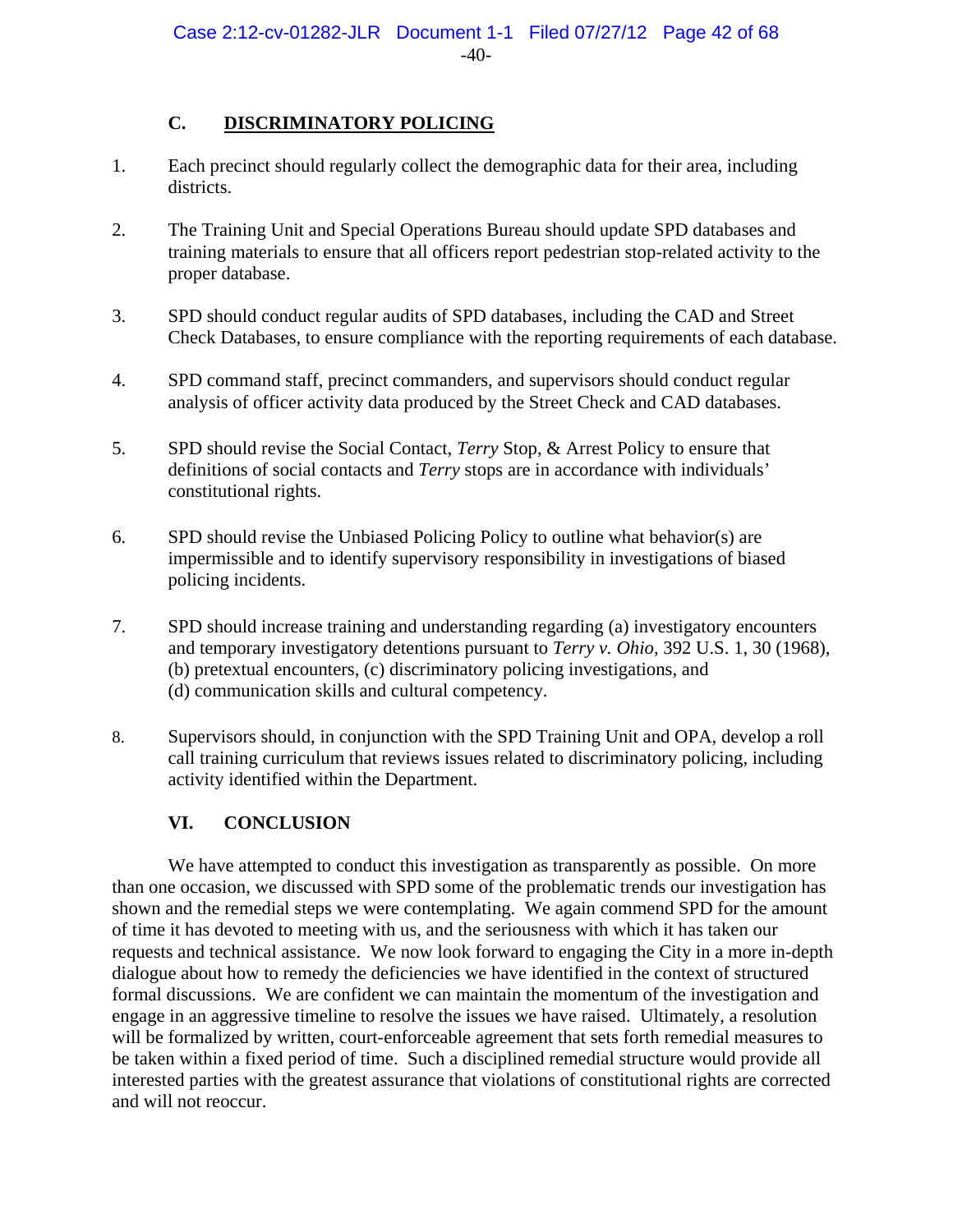$-41-$ 

Thank you again for your ongoing cooperation in this matter. Because of that cooperation, and the productive working relationship we have created, we are optimistic that we can resolve these issues.

We will contact you soon to discuss the issues referenced in this letter, and to set a date and time to meet in person to discuss a remedial framework. Please note that this letter is a public document and will be posted to the Civil Rights Division's website. If you have any questions, please feel free to contact us.

Sincerely,

Thomas E. Perez **Assistant Attorney General Civil Rights Division** 

Tenny A Durken

ly A. Dunkah United States Attorney Western District of Washington

John Diaz cc: Chief of Police

> Peter Holmes Seattle City Attorney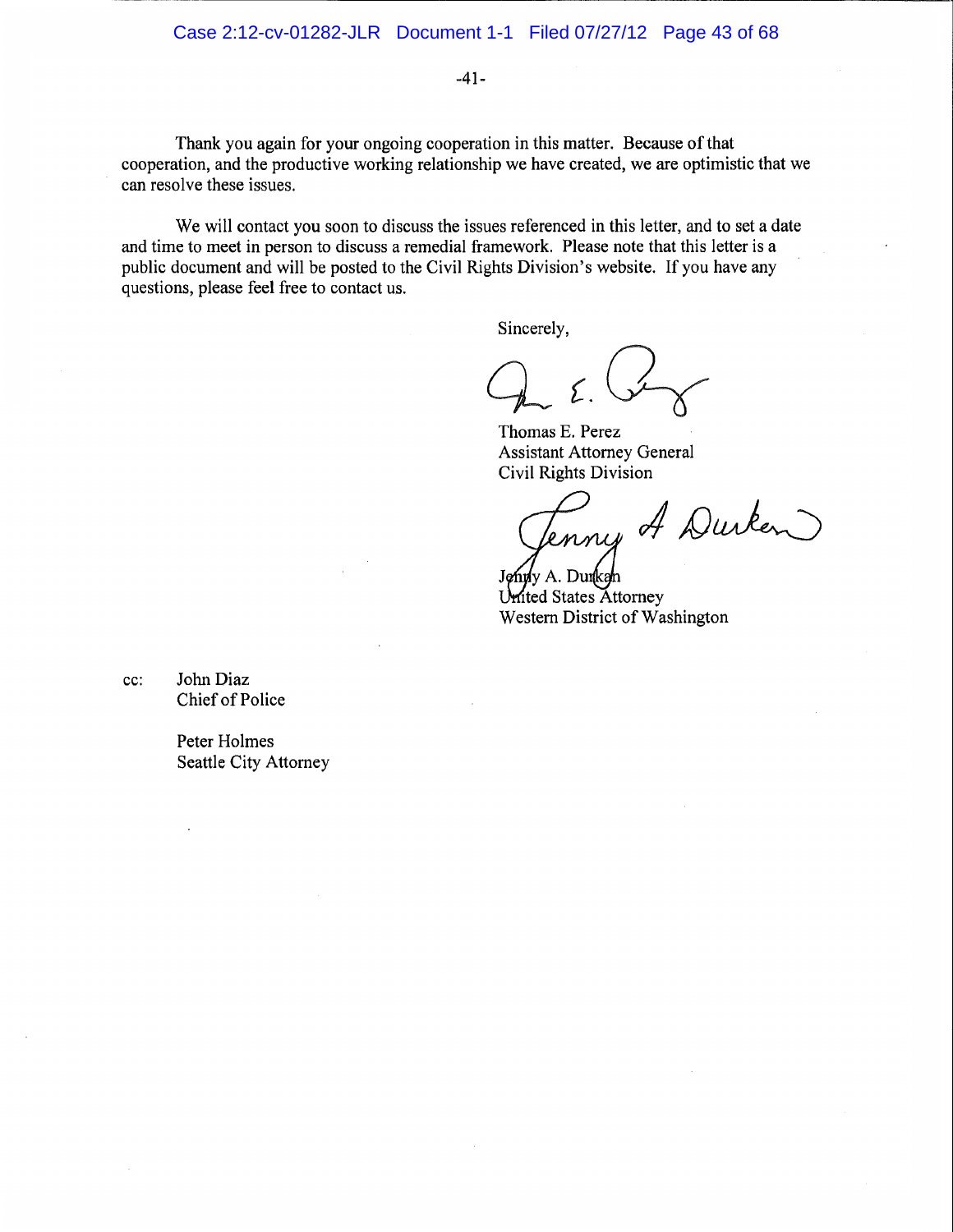# **APPENDIX A: JANUARY 2009 – APRIL 2011 USES OF FORCE BY INDIVIDUAL OFFICERS**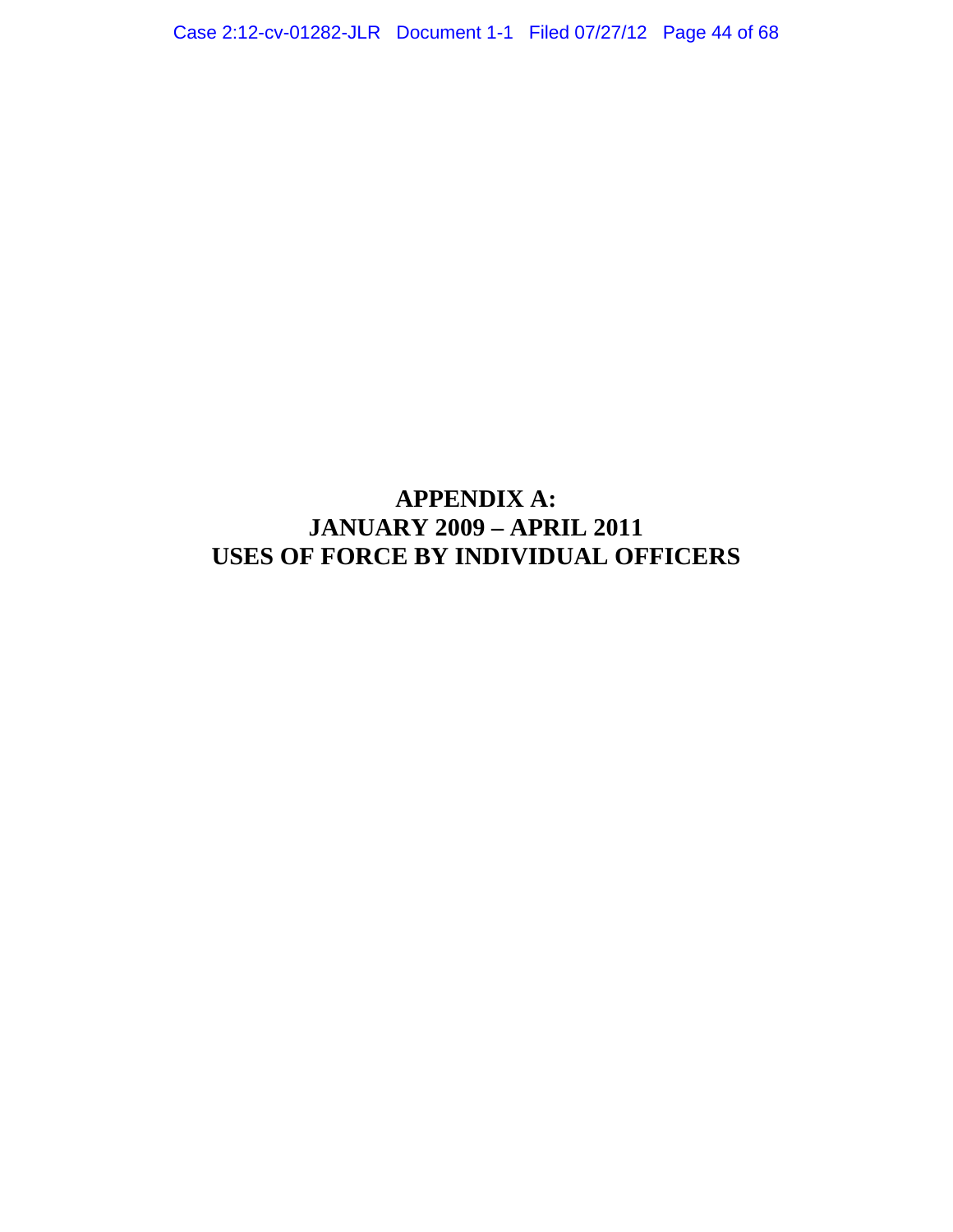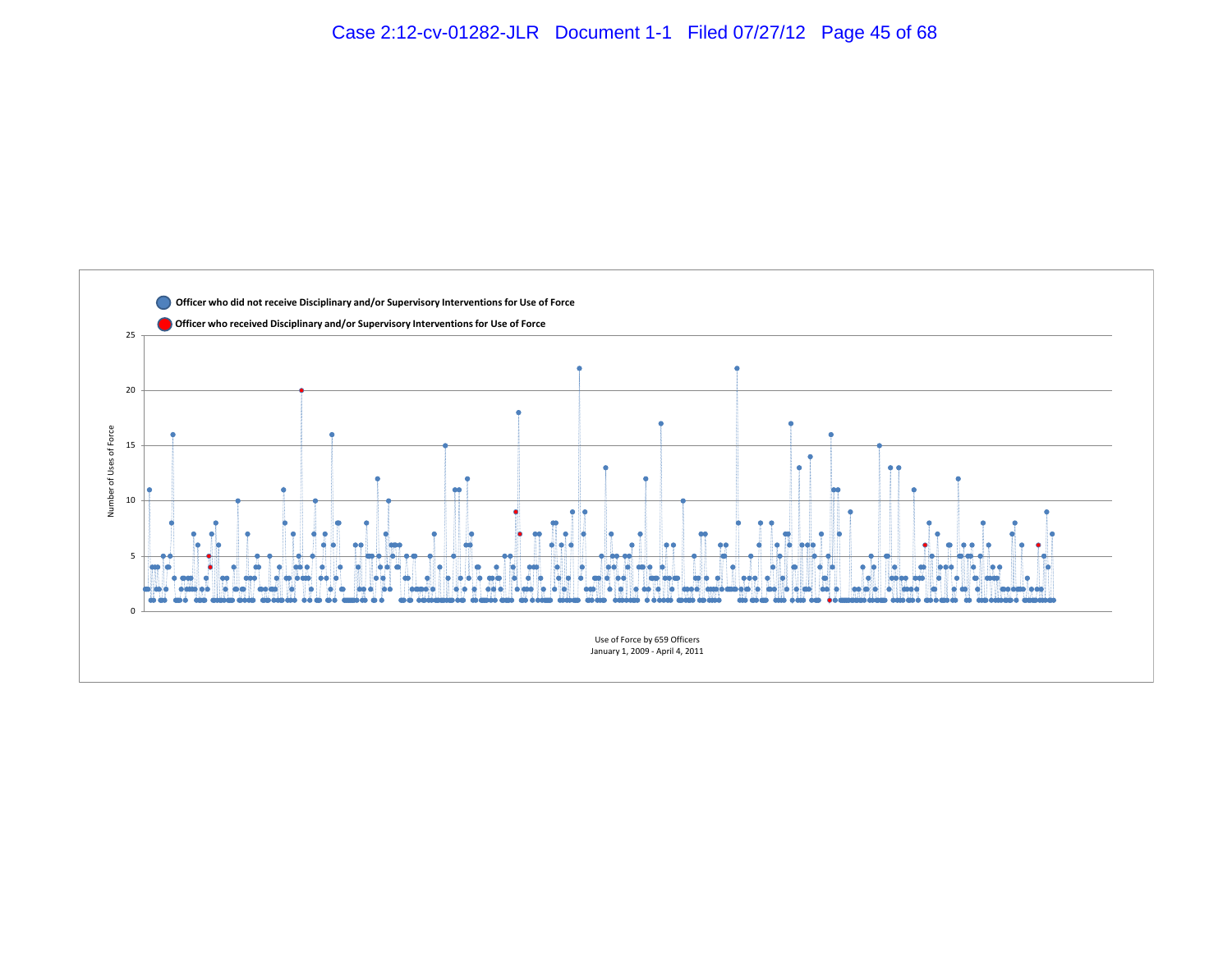Case 2:12-cv-01282-JLR Document 1-1 Filed 07/27/12 Page 46 of 68

# **APPENDIX B: OFFICER "A" 2010 INTERVENTIONS**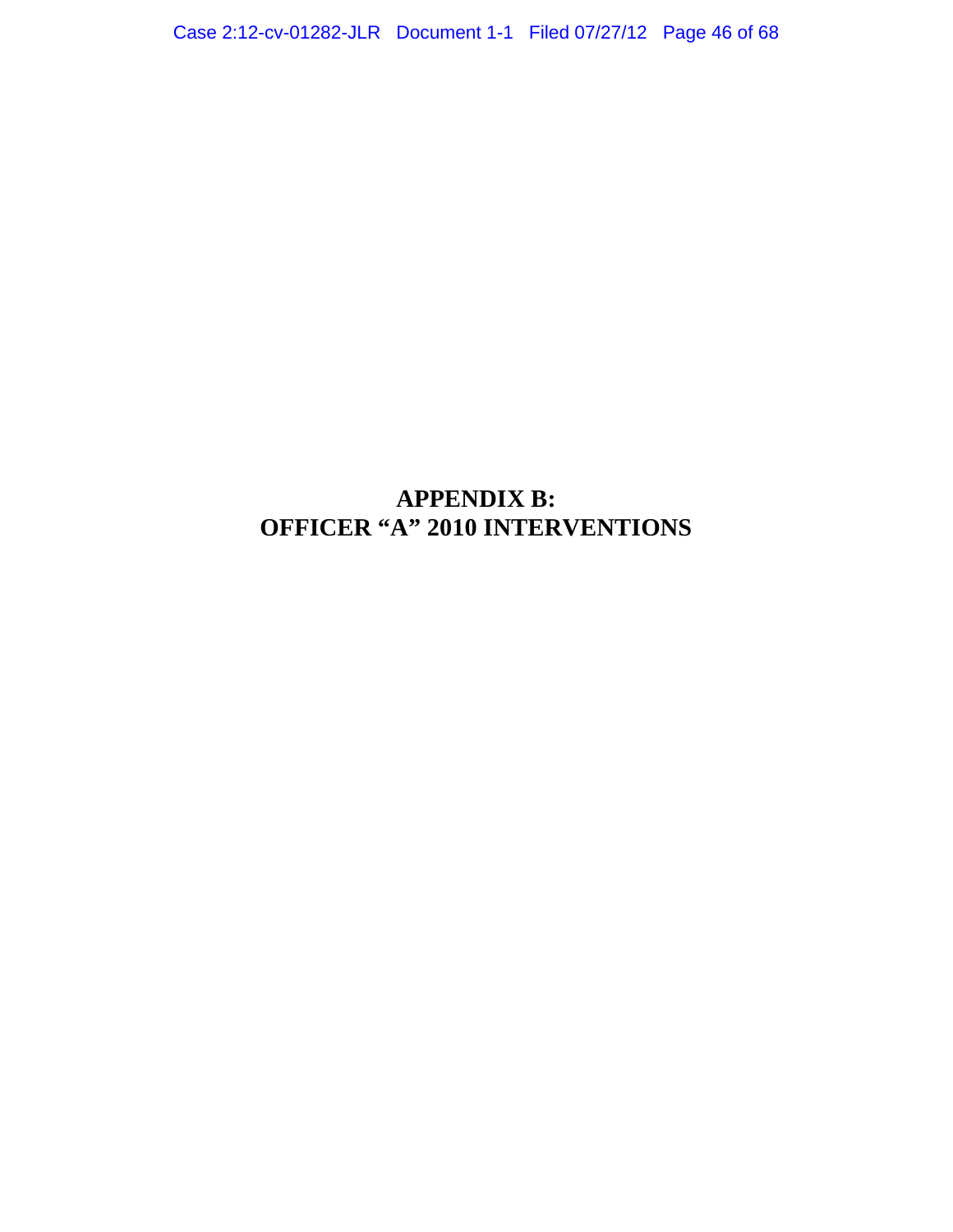

# **Sep 16, 2010**

**Use of Force** Review: Force within guidelines

#### **Oct 9, 2010**

**Use of Force** Review: Force within guidelines

## **Jan 1, 2011**

**Performance Evaluation 12/29/2009 - 11/15/2010** "Fully competent."

### **Oct 2, 2010**

**Officer "A" - Second EIS** Recommendation: No further action

required. Identified troubling pattern with use of force, provided additional training, and chain of command will continue to monitor.

#### **Feb 18, 2011**

**Officer "A" - Third EIS** Recommendatio n: Unknown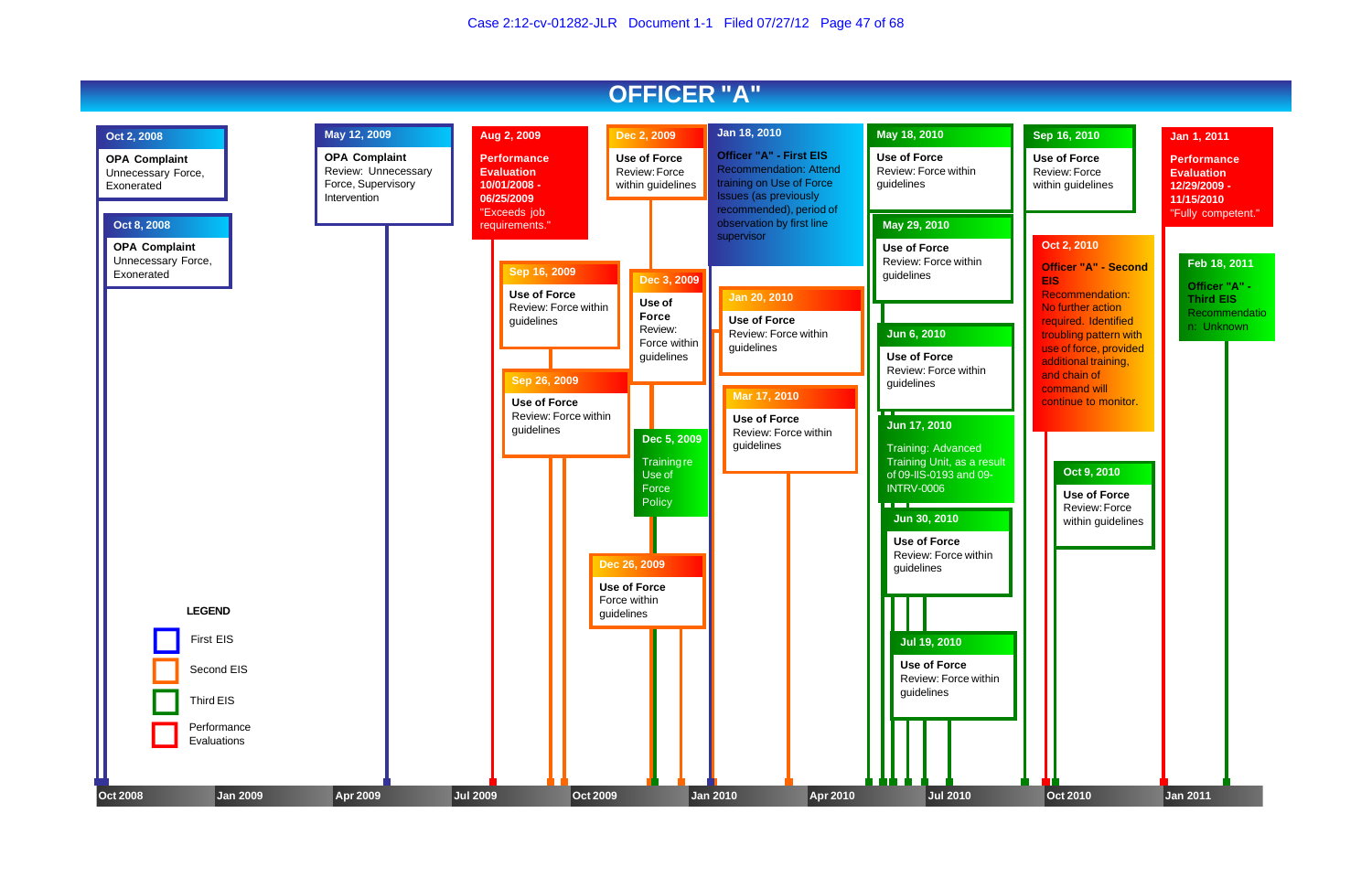Case 2:12-cv-01282-JLR Document 1-1 Filed 07/27/12 Page 48 of 68

# **APPENDIX C: OFFICER "B" 2010 INTERVENTIONS**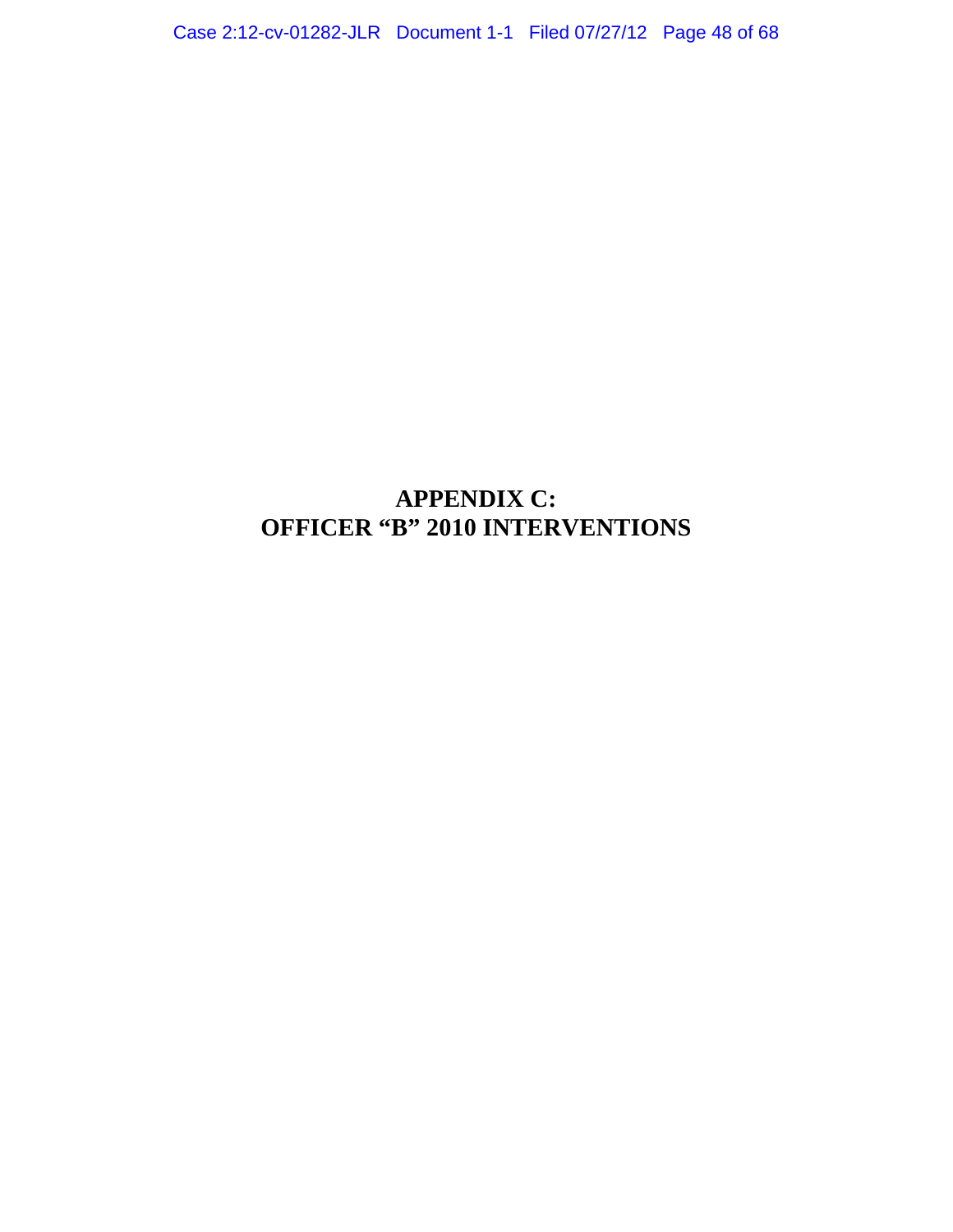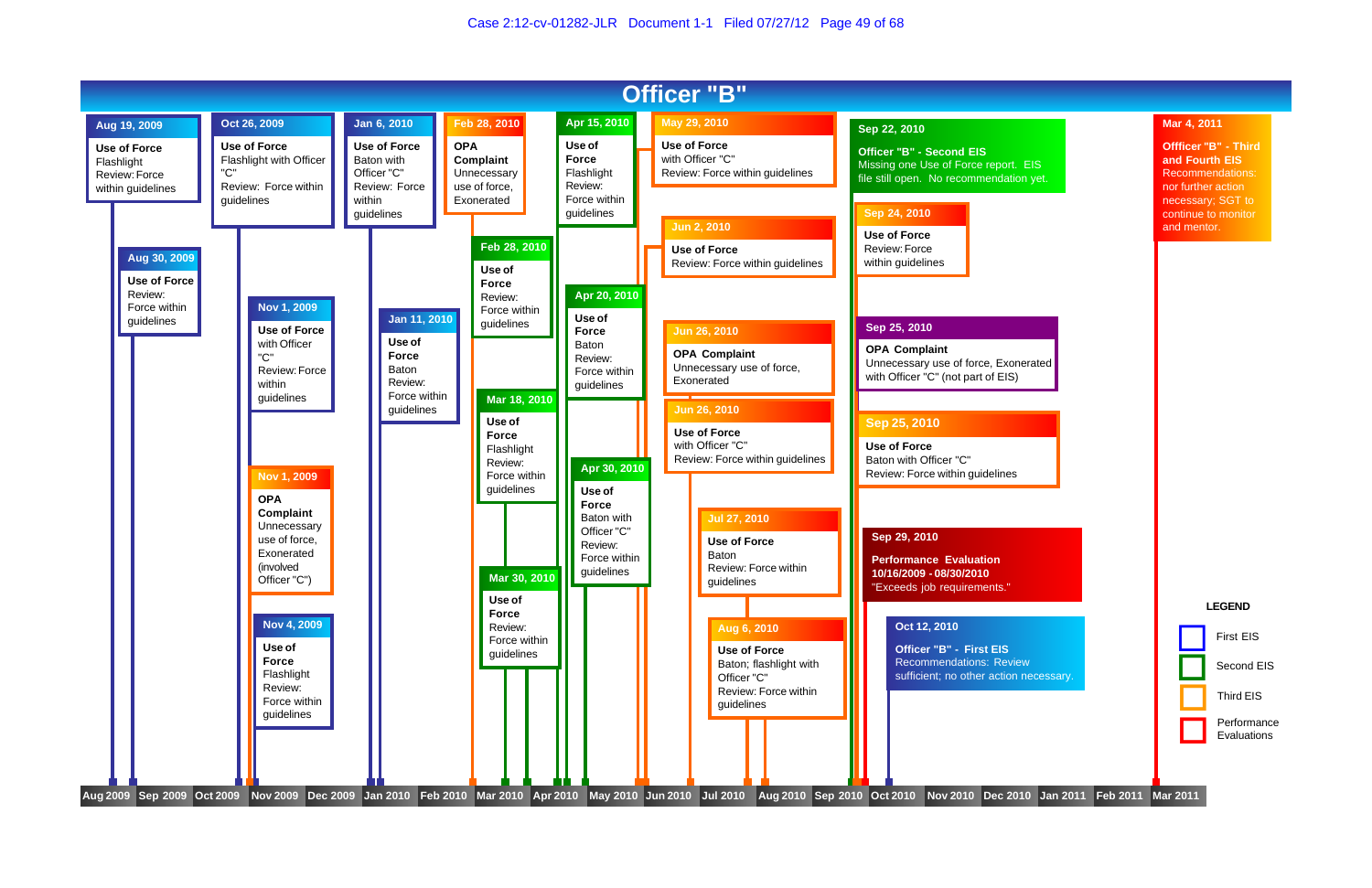Case 2:12-cv-01282-JLR Document 1-1 Filed 07/27/12 Page 50 of 68

# **APPENDIX D: OFFICE OF PROFESSIONAL ACCOUNTABILITY**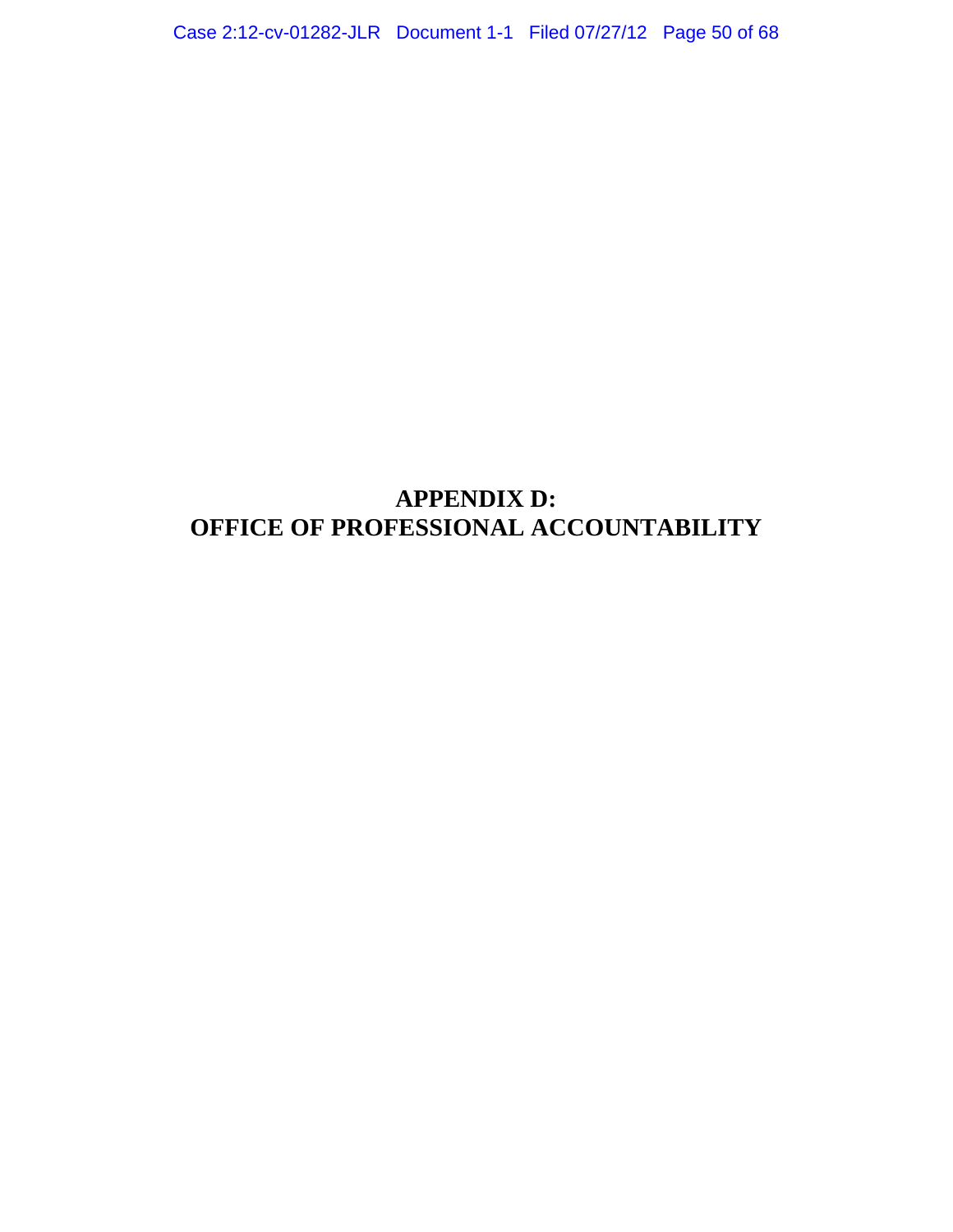# **APPENDIX D: OPA Has Not Provided the Necessary Accountability**

# 1. Additional Background on Seattle's Police Accountability System

As previously stated, a civilian director leads OPA and its five to seven detective Sergeants, two Lieutenants, and Captain. The Director, who is nominated by the Mayor and confirmed by the Seattle City Council, serves as a member of the COP's command staff and reports directly to the COP. The OPA Director may serve up to three (3) three-year terms. In addition to policy review, the OPA Director oversees the receipt, classification, and investigation of complaints of misconduct and related issues concerning police practices. When OPA sustains a complaint, OPA recommends disciplinary action to the COP. The COP, however, is the ultimate arbiter of discipline.

Conversely, the OPA Auditor, who also is nominated by the Mayor and confirmed by the City Council, does not report to the COP and does not sit within SPD. Instead, the Auditor serves as an independent civilian advisor to the City as a whole. More specifically, the Auditor reviews OPA's classification and completed investigations of (still) open complaints, as well as SPD's policies and procedures; contemporaneously reviews all OPA investigations completed in a given week and has the discretion to order additional investigation; and issues written reports to the public at large on a routine basis.

## 2. A Summary of Our Findings on the Accountability System

Although we believe that the structure of OPA is sound, and the investigations OPA itself conducts are thorough, we find that OPA fails to provide adequate oversight to prevent a pattern or practice of excessive force. We are particularly concerned with: (1) the quality of the investigations performed by the precincts; (2) the consistent overuse and misuse of the finding: "Supervisory Intervention"; and (3) OPA's current classification and findings systems, which we find damage OPA's transparency and accessibility to the public. However, as detailed below, we have identified problems with each stage of OPA complaint process:

## a. Intake

Although OPA tracks every citizen contact with OPA, it does not capture, for tracking or statistical purposes, complaints made directly to individual officers, to the precincts, or to the City itself (*i.e.*, through the Mayor's complaint line). We have discovered written complaints by citizens regarding significant issues (*i.e.*, use of force) directed to such locations, that were not referred to OPA for appropriate action. If OPA does not capture all such complaints, they likely will not be investigated.Accordingly, OPA should develop a protocol with its officers, precincts, and any other outside agency that receives complaints, so that all police misconduct complaints are timely received by OPA for its review and possible investigation.

 Second, the current intake audit process requires the Director, Auditor, and perhaps an OPA Lieutenant alone to review literally hundreds of contacts with OPA per quarter. For instance, in the most recent report, covering two quarters, the Director and Auditor reviewed 681 complaints or inquiries. We believe that it asks too much of the Director and Auditor to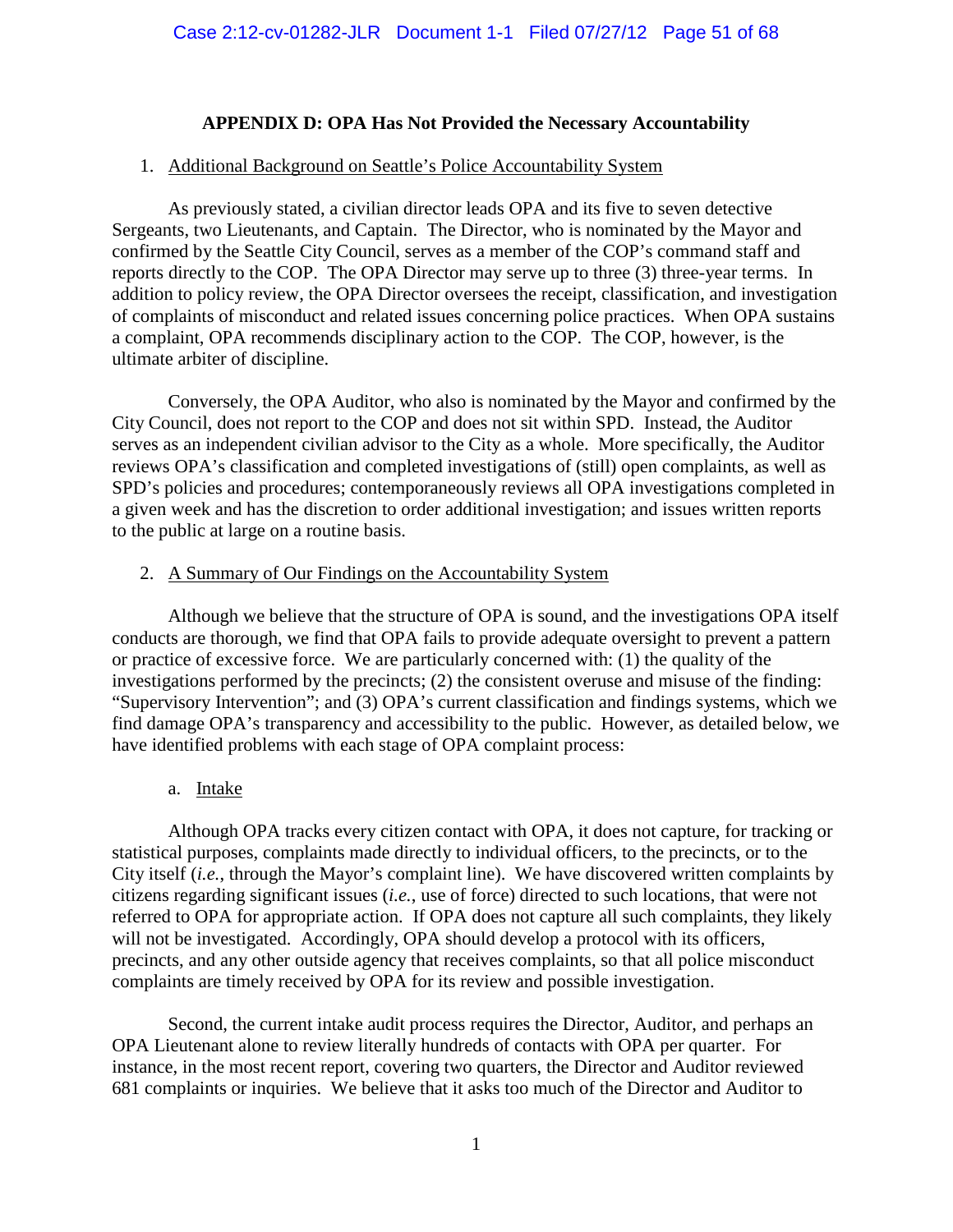provide a thoroughly documented, detached, reliable, and systematic audit of the intake of all citizen complaints.

 Third, not every complaint made by telephone or in person is audio-recorded. This is not a minor concern because nearly 38% of all OPA complaints over the past two years have come via telephone. OPA should, by default, audio-record all complaints, allowing a more thorough audit of intake.

 Fourth, OPA's Intake Sergeants lack substantive, written guidance, and formal training, on how to assess the nature of the claims citizens present. Intake Sergeants are often the newest members of OPA and, as such, they require formal orientation, training, and written protocols on the intake process. Without further guidance, Intake Sergeants may misunderstand what citizens are actually complaining about and what evidence they should be eliciting.

 Finally, and most importantly, during our investigation, we were told that referrals from supervisors about misconduct by their supervisees are admittedly "rare to non-existent." We understand that no supervisor has ever been disciplined for failure to report misconduct to OPA. As discussed in more detail above, SPD needs to clarify and strengthen the obligations of supervisors (and all employees) to report misconduct or potential misconduct to OPA, and not merely undefined "serious" misconduct.

## b. Classification

In public documents, OPA rightly asserts that "[t]ransparency and accountability to the public are the key ingredients for an effective program." We find that OPA's current classification (a "triage") system is not transparent or accessible because, by OPA's own admission, it is far too complicated. Currently, OPA classifies complaints into four categories: Investigation Section ("OPA-IS") Investigations; Line Investigations ("LIs"), *i.e*., those conducted by the precincts; Preliminary Investigation Reports ("PIRs"); and "Supervisory Referrals" ("SRs").

We understand that a Working Group comprised of the Director, Auditor, and representatives of OPA-RB has convened since at least the beginning of this year to simplify the classification system and provide a clearer delineation of the new categories. We eagerly anticipate the results of the Working Group and hope this finding adds to the Working Group's sense of urgency.

Nonetheless, we have found several other deficiencies in the current classification system that the Working Group should seek to avoid repeating.

First, in OPA's 2010 Statistics Report, the Director notes that over 60% of the complaints OPA received were sent to the officer's supervisors at the precinct level for handling as PIRs or SRs – neither of which can result in formal findings or any discipline. As a result of this classification, OPA does not investigate or play an active role in such complaints. None of this on its own is objectionable, but OPA must still monitor how all complaints are handled at the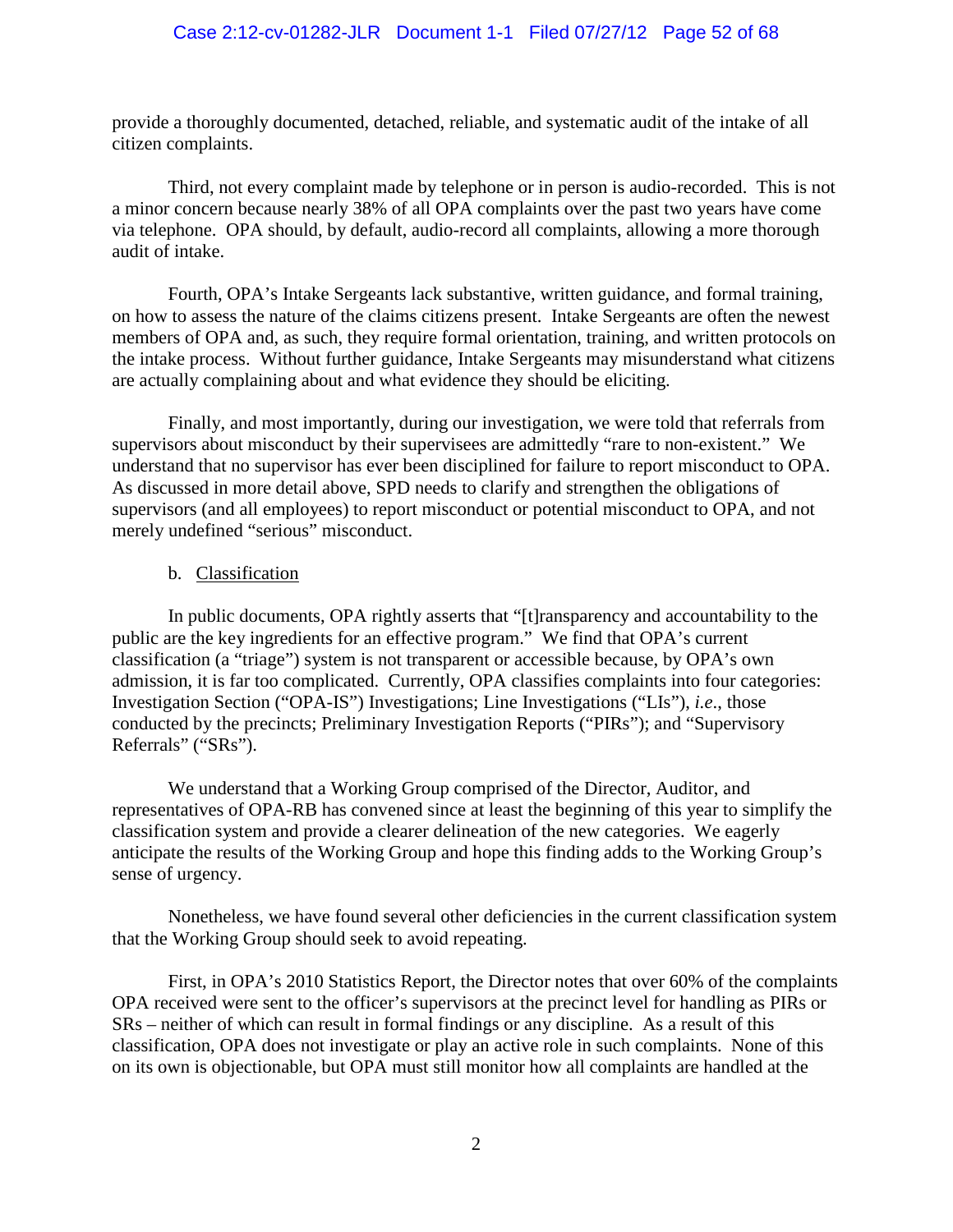precincts. Based on our review of PIRs and SRs, we find that OPA does not sufficiently monitor or review the disposition of PIRs and SRs.

This failure of oversight is significant because DOJ additionally finds that the line supervisors in the precincts, for the most part, fail to adequately review, document, or remediate PIRs and SRs, whether in the form of one-time counseling, more thorough training, or more recurrent mentoring. OPA's failure to document its remediation is particularly concerning. The files, at most, contain a one paragraph memorandum to the file that simply states that the supervisor (often the sergeant) spoke to the named officer. No further documentation of followup is included to show whether the one-time counseling session was effective. OPA is the ultimate repository of all citizens' complaints. Thus, OPA must provide final approval of any action or inaction on those investigations, including on those redirected to the precincts.

Second, the Working Group must provide adequate guidance to the Intake Sergeants and Lieutenants to ensure a consistent application of the new classifications. As with Intake, the Intake Sergeants and Lieutenants must have clear guidance as to (a) when it is appropriate to classify a certain type of complaint as a PIR or SR; (b) when an investigation of some kind is necessary; and (c) how to avoid any conflicts of interest in investigations, perceived or otherwise.

Third, use of force and discriminatory policing complaints have been categorized as PIRs and SRs. This means that, contrary to public reports, some allegations of use of force were referred to the officer's supervisor, but not investigated, or subject to findings or discipline. Similarly, in 2010, only 2 of the 17 allegations of discriminatory policing were investigated by OPA itself; only one was sent for investigation by the officer's supervisor. The remaining allegations were classified as PIRs or SRs.This should not happen. An OPA detective Sergeant should always investigate allegations as serious as excessive use of force and discriminatory policing. If the allegations are indeed unfounded or insignificant, an OPA detective Sergeant should have the skill and discretion to appropriately review and so conclude, and then document that conclusion.

## c. Investigation

Complaints that OPA determines require investigation are classified either as (a) OPA-IS investigations that are conducted directly by OPA detective Sergeant Investigators and overseen by OPA Lieutenants, or (b) LI Investigations that are conducted by the officer's chain of command. In 2010, the line of command handled 13% of all complaints sent for investigation.

## (1) OPA-IS Investigations

DOJ finds that OPA-IS investigations are generally thorough, well-organized, welldocumented, and thoughtful. However, in our review, we have discovered the following recurrent problems with OPA-IS investigations: an overabundance of leading questions, particularly favorable leading questions of the named officer; gaps in evidence collection; a misunderstanding of the nature of (and an apparent underlying lack of training regarding) unbiased policing investigations; and a tendency to give the named officer's testimony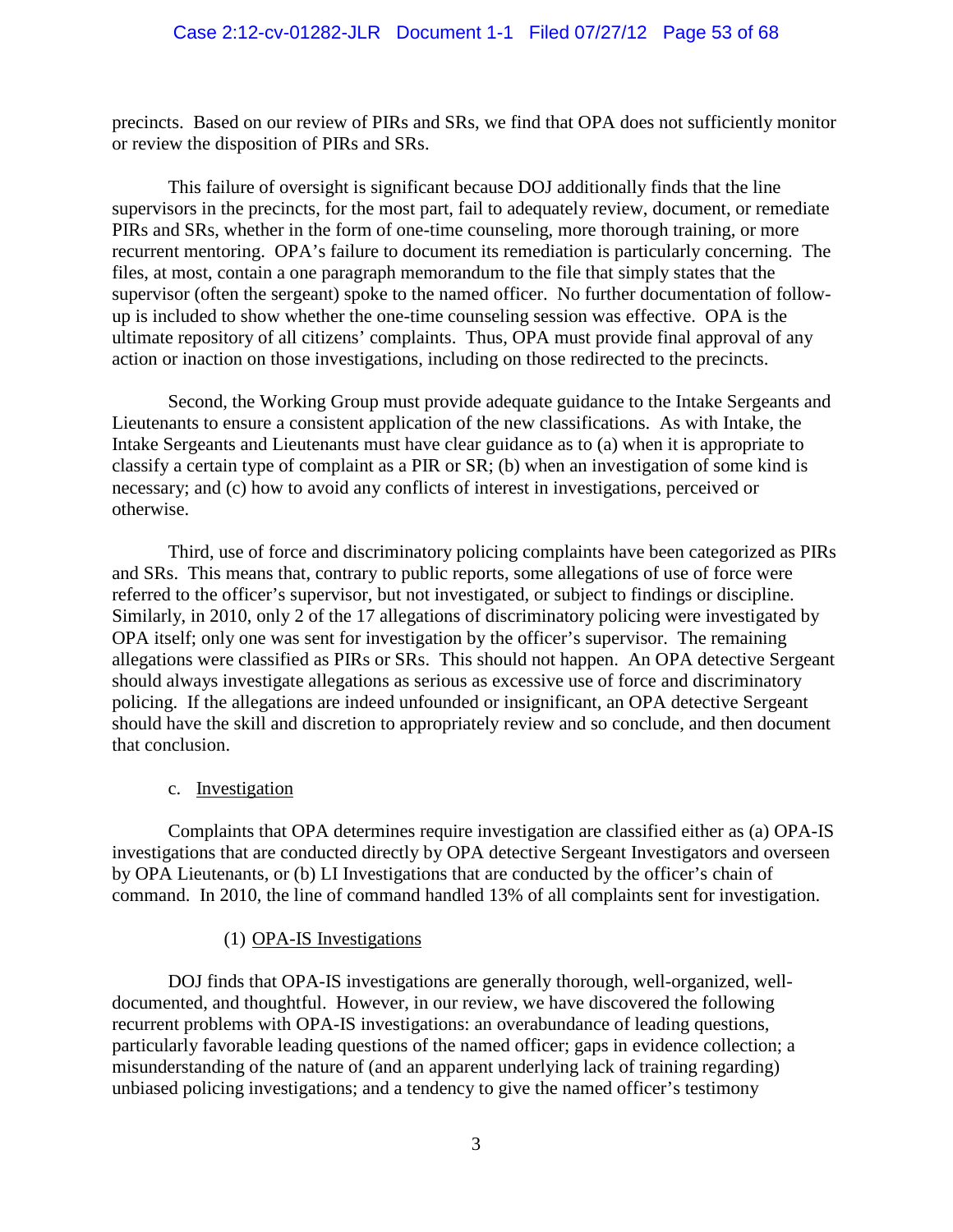## Case 2:12-cv-01282-JLR Document 1-1 Filed 07/27/12 Page 54 of 68

disproportionate weight based on credibility over that of the complainant and, even, over other third-party witnesses. Additionally, we have reviewed files in which a labor representative, who is rightly present during the interview of the named officer, does not remain silent, but appears to be coaching responses to the investigating Sergeant's questions.

We understand that the Director is working on a Training and Operations Manual for OPA that will codify OPA's policies, best practices, and its training requirements. This is overdue and, again, we hope that these findings provide a sense of urgency to complete this vital resource.

#### (2) LI Investigations

In unfortunate contrast to OPA-IS investigations, DOJ finds that the quality of the LI investigations is, by OPA's own admission, "appalling." Among other problems, OPA fails to probe the substance of the complaint, collect evidence, interview witnesses (even named witnesses or other officers on scene), avoid leading questions, and perform a thorough analysis of and justification for the proposed disposition.

We understand that, because of such failures, OPA recently suspended referring complaints for investigation to the chain of command until sergeants receive additional training on how to conduct such investigations.

The importance of this systemic failure should not be underestimated. When combined with the precincts' deficient treatment of PIRs and SRs described above, this means that (for example in 2010) nearly two-thirds (63%) of citizens' complaints are at great risk of being mishandled, unmonitored, or investigated inadequately.

Finally, as OPA itself recognizes, these investigations, whether OPA-IS or LI, take a very long time. In 2010, the average investigation took 177 days, 3 days short of the 180 days permitted by the governing labor agreement, and just shy of six months. OPA recognizes this deficiency and is exploring in its Working Group how to improve turnaround time to its target time of 120 days, which would be nearly 33% quicker than the current average. In our consultant's experience, police departments of comparable size complete most internal affairs investigations within 90 days.

## d. Findings

All investigations end with a finding. Currently, OPA uses eight types of findings: Sustained, Supervisory Intervention, Exonerated, Not Sustained, Unfounded, Administratively Unfounded, Administratively Exonerated, and Administratively Inactivated. DOJ has three concerns with OPA's practices at this stage of its investigations.

First, and most importantly, OPA has overused and misused the quasi-finding of Supervisory Intervention ("SI"). According to public documents, a "finding" of SI means, "while there may have been a violation of policy, it was not a willful violation and/or the violation did not amount to misconduct. The employee's chain of command is to provide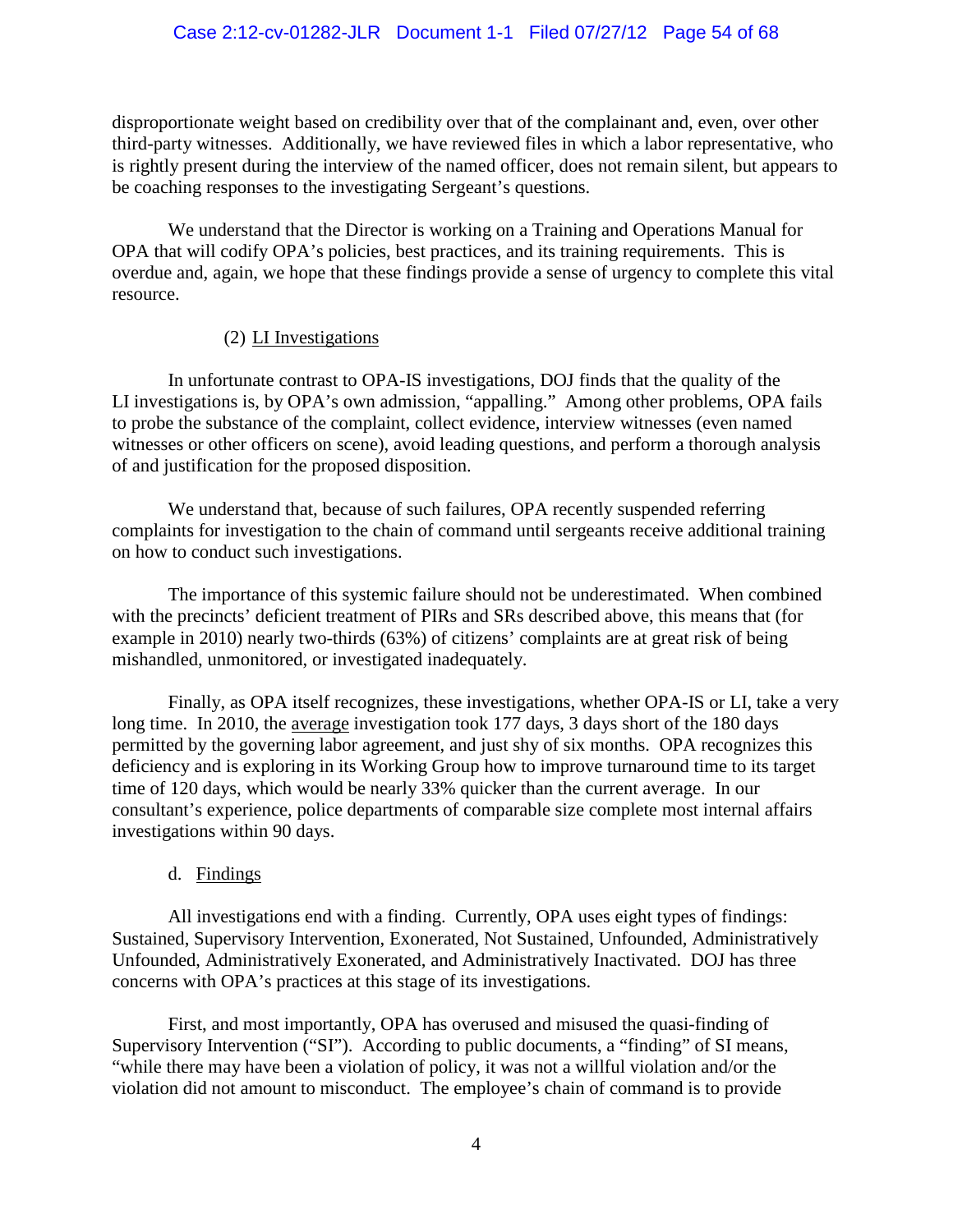appropriate training, counseling and/or to review for deficient policies or inadequate training." Between 2008 and 2010, significant percentages (between 12% and 19%) of OPA investigations were closed as SIs.

As OPA personnel have admitted, an SI is not really a finding (*i.e*., a "ruling" or conclusion on the merits) and, under the labor contract, does not subject an officer to formal discipline. Furthermore, we learned that OPA uses SIs to avoid the "stigma" of finding misconduct and discipline in favor of (the laudable goal of) rehabilitating the named officer. However, in its review of OPA files, DOJ finds that later confirmation of rehabilitation has been weak, at best. An SI usually is followed by a one-time "counseling" session. Thereafter, neither OPA nor the employee's supervisor vigorously tracks an officer's improvement.Additionally, the quasi-finding of SI is not placed in an employee's personnel file and, historically, the underlying OPA file has not been subject to public disclosure, both in contrast to Sustained complaints. Both facts further undermine accountability and the expressed goal of rehabilitation.

Complaints of significant importance, including allegations related to Use of Force and Discriminatory Policing, were often closed as SIs. Indeed, more often than not, between 2009 and 2011, when a complaint related to a Use of Force appeared factually founded, an SI was nonetheless the "finding." This should not happen.

Second, as with its current classification system, DOJ finds that OPA's current findings system is not transparent or accessible because, by OPA's own admission, it confuses rather than illuminates an investigation's final conclusion. The demarcation line between the various findings is hazy at best, and not well understood by officers or the public. DOJ finds that this system discourages citizens from making complaints and, thus, lessens police accountability in Seattle.

OPA has recognized the many shortcomings of this system and the aforementioned Working Group is seeking ways to simplify the findings system and clarify each finding's definition, so that it is more easily understood by the public. Again, we look forward to the results of the Working Group and hope this finding adds to the Working Group's sense of urgency.

Third, and more generally, OPA's communications with the Complainant and the named Officers should be clearer, more regular, and as transparent as allowable under state and federal disclosure law. Currently, OPA sends one letter upon receipt and one letter at disposition. Unless the Complaint is sustained, there are no further communications or releases of documents. This practice does not encourage citizen participation.

## e. Director's Role and Certification

When an OPA detective Sergeant and his supervising Lieutenant complete an investigation, they produce and send a Proposed Disposition Memo ("PDM") to the named officer's commander (*i.e.*, Captain of the employee's Precinct) for comment. The PDM includes the Sergeant's and Lieutenant's analysis of the facts and law, and provides their proposed finding(s). Following the commander's review, the Director reviews the PDM and the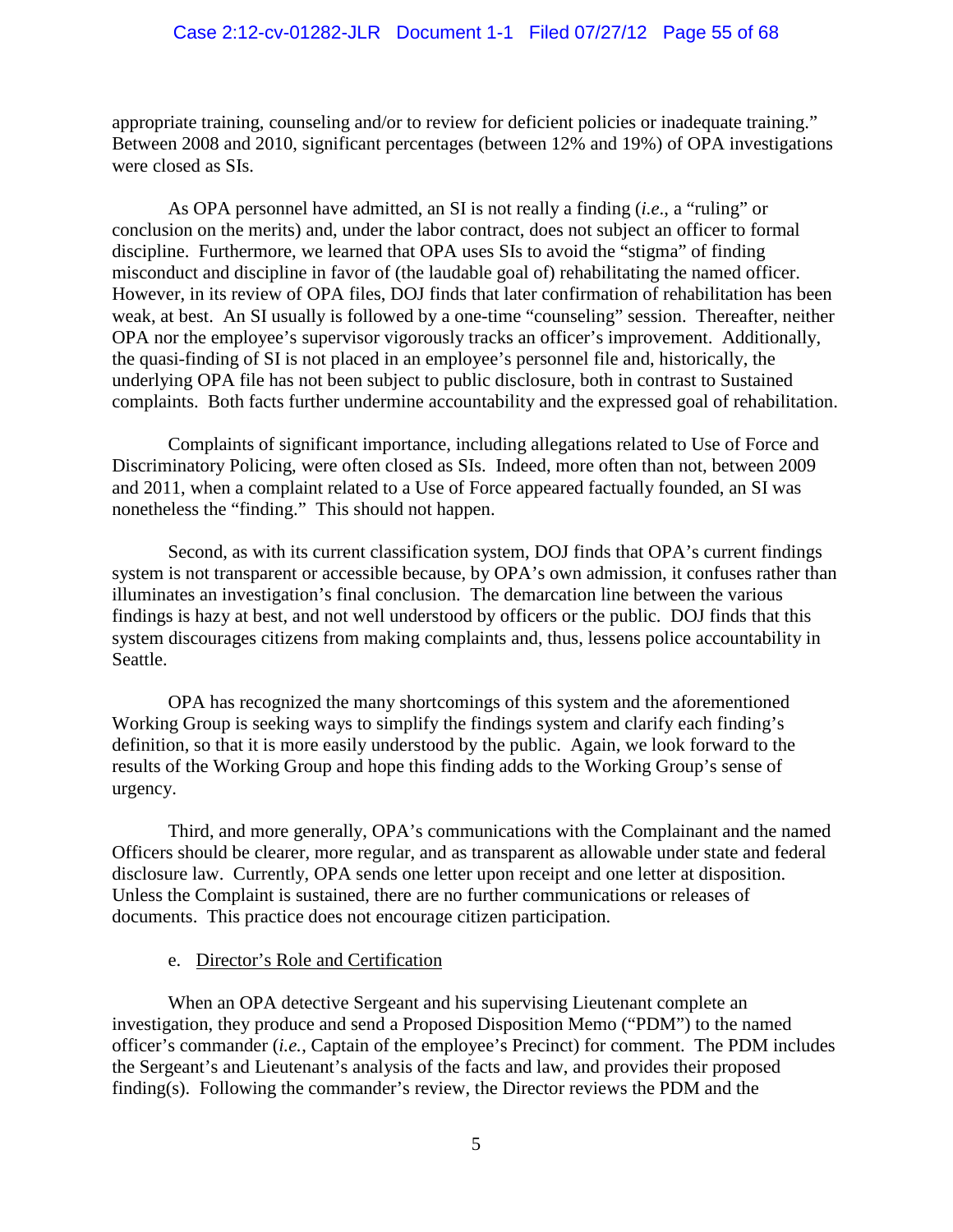commander's comments and, if it is a finding other than Sustained, the Director certifies the completion of the investigation. OPA then transmits the outcome of the complaint in a final letter to the employee and the complainant. Again, generally, that letter is the only substantive information, and the end of all communications from OPA to the citizen.

We have several concerns with this process. First, we understand that, in addition to comments from the employee's commander, undocumented communications occur between the Director and the command staff prior to the Director's certification. We believe that the Director and command staff should not communicate prior to the certification. The Director's decision whether to certify an investigation should be free from any influence, perceived or otherwise, of the command staff. Technical or tactical questions should be directed to the detective Sergeants and Lieutenants, who also should have the requisite expertise in this area.

Second, we similarly question why the commander's concurrence is sought prior to the Director's certification. The Director should have no contact with those outside of OPA prior to certification. If the commander does not concur with the finding, that fact can be brought to the COP's attention following certification. The back and forth between the commander and the Director tolerated under the current system undermines the Director's independence and risks compromising the outcome of the investigation.

Third, OPA personnel have acknowledged that it is "not an unusual" occurrence that a PDM is overturned following the Director's discussions with the commander. It is our position that there should not only be a very high bar to overturning a PDM, but the Director should also provide ample documentation validating this decision. The City should consider whether OPA-RB or the Auditor should have a formal auditing role in evaluating the findings, if not the discipline, in such situations.

# f. Discipline

When a complaint is Sustained, the Director recommends discipline to the COP. An intermediary disciplinary meeting then is held with the Deputy Chief of Police ("D/C"), but without the COP. The D/C then proposes discipline to the COP, at which time the COP makes a preliminary disciplinary decision. The employee is then afforded an opportunity to present his or her position directly to the COP (referred to as a *Loudermill* hearing). The Chief then makes a final disciplinary decision, which, of course, can be appealed or grieved.

We have two concerns with this process. First, this process, which already follows an investigation that on average lasts six months, further delays resolution to the dissatisfaction of the officer and the complainant. To cut down on the delay, SPD should consider dispensing with the intermediary meeting between D/C and OPA, so that OPA's recommendation can proceed straight to the COP. Additionally, we understand that parallel administrative and criminal investigations are permitted under the current labor union contract. Consistent with our recommendations in our prior *Garrity* letter, we would encourage exploring this possibility in certain cases.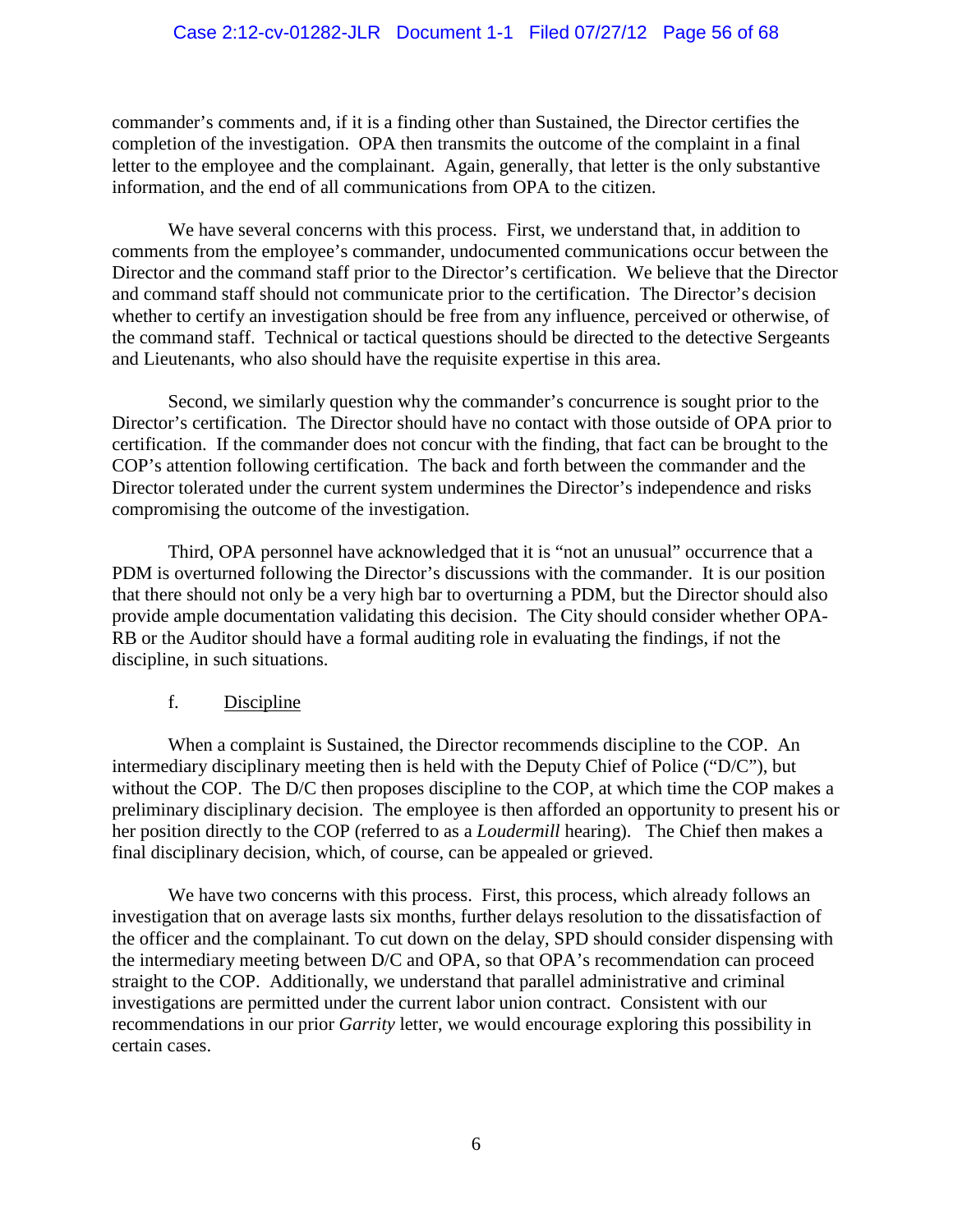Second, there are wide-spread concerns that discipline is inconsistently applied. As previous Directors have recommended, SPD, in consultation with OPA, should consider the development of a discipline matrix that guides the Director and the COP when making disciplinary decisions. Of course, special circumstances may arise that necessitate deviation from the matrix. However disciplinary guidelines that are applicable to most situations will provide for a greater degree of uniformity, fairness, and accountability throughout the Department.

## 3. Additional Concerns about the Accountability System

a. Structural Concerns Regarding OPA

 The independence of OPA's civilian Director is the lynchpin of the public's trust in the system. This independence must be both actual and perceived. Unfortunately, concerns about the independence of the OPA Director have arisen in our investigation from a broad range of persons and communities. An OPA Director must never become or be widely seen as an advocate of SPD, but must remain objective and welcoming of any criticism of SPD practices from persons of good will. This is more easily said than done, particularly as the Director reports to the COP, sits horizontally as an equal to the command staff, and leads a team of sworn SPD personnel. It is a tough job.

 To further promote the Director's independence, we recommend that the City consider a shorter number of terms (from three to two) for the Director and set a term that ends a short time after the election of the Mayor, who appoints the Director and should be responsible for the Director's actions and responsive to the community's perceptions. We also recommend that a springing mandatory review occur at the end of the Director's term or upon the election of a new Mayor. This review should expressly require community input. The City should also consider enumerating the situations in which the Director should report an event directly to the Mayor's office, as opposed to reporting to the COP or to the public at large about policy matters. These reporting requirements could include, for example, reporting to the Mayor those communications with command staff prior to certification, or cases in which the COP does not follow the Director's recommendation.

 Additionally, there currently is no operational Captain of OPA-IS, as there traditionally has been. The lack of an operational Captain may undermine the stature of OPA in the eyes of SPD personnel. Presently, a Captain embedded within OPA leads an "Ethics and OPA-IS" hybrid. This position does not have a clearly defined role at the moment.

Furthermore, although the quality of OPA-IS investigations is high and the personnel strong, we recommend institutionalizing the strength of this important department. OPA duty must be mandatory for any aspiring Sergeant. There should be minimum scores and competency for OPA duty. As in other departments, OPA must be drawn, and be seen to draw from the best of the best investigators. Increased pay or a bonus for OPA investigators should also be considered.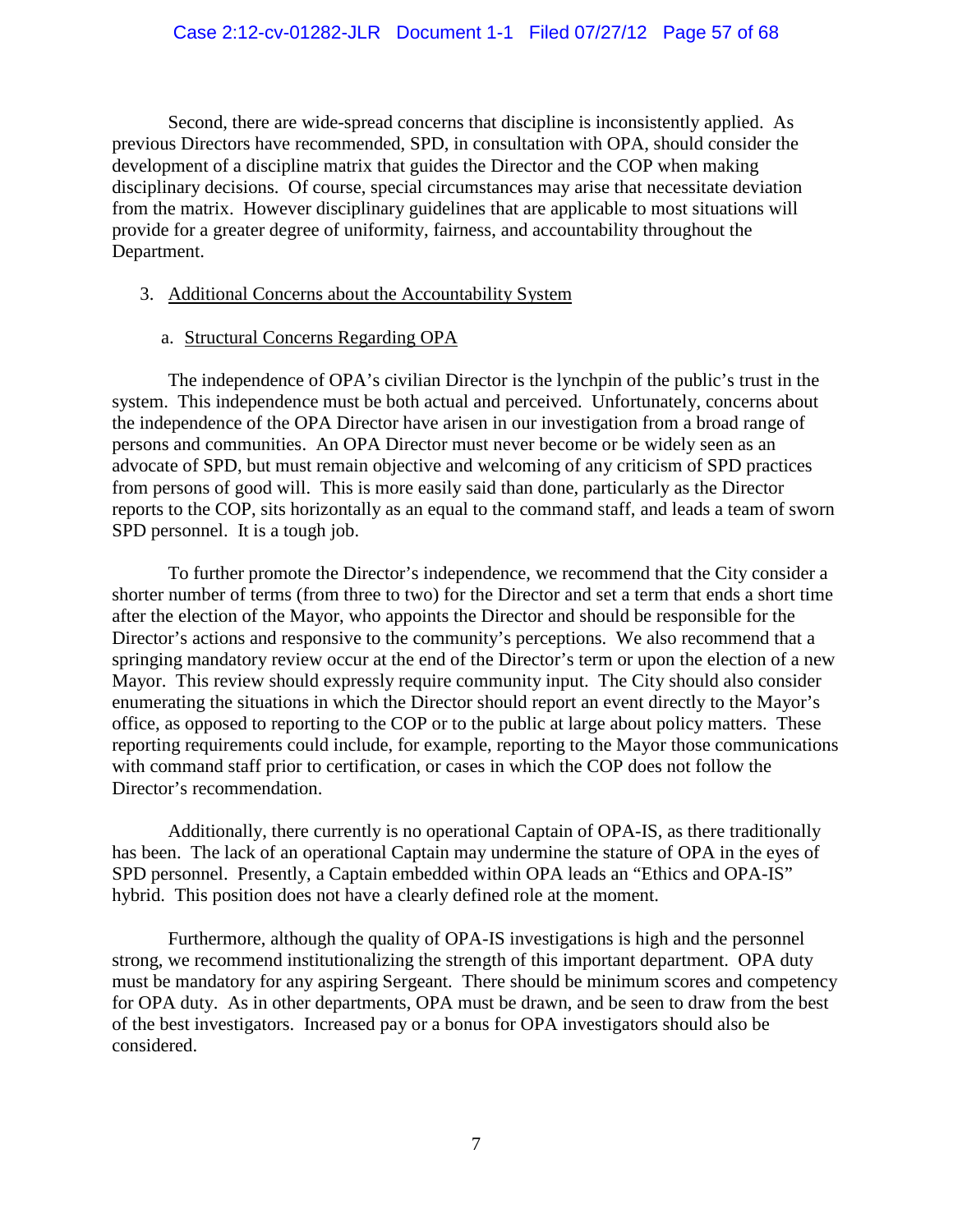### Case 2:12-cv-01282-JLR Document 1-1 Filed 07/27/12 Page 58 of 68

 Finally, consistent with SPD Manual and City policy generally, SPD must have and vigorously enforce a zero-tolerance policy regarding any interference with OPA-IS or LI investigations.

#### b. In car video

Over ten years ago, in July 2011, SPD began a pilot program that equipped patrol cars with video cameras. Unfortunately, the policies governing the use of video remain unclear in several key respects and the training for the proper use of video is inconsistent. Additionally, several technical issues with synching and preservation remain unresolved. More importantly, it is our position that, contrary to SPD's apparent current policy, supervisors need access to videos to adequately supervise and train their officers and thus that SPD must preserve patrol videos for supervisory and administrative review.

 We understand that the Director, Auditor, and COP have formed an Audit Committee that will issue a report on these failings (as well as developments in other data tracking) soon. We look forward to receipt of this report.

#### c. OPA-RB

OPA-RB faces the following three difficulties in performing its tasks. First, a fine line exists between educating the community about the accountability system and appearing to advocate for it. Likewise, a tension exists between those outreach efforts and making recommendations to improve the system. Second, OPA-RB has reported encountering reluctance from other branches of the oversight system to review cases and engage in outreach. Finally, unpaid volunteers do all of the work of OPA-RB. If the City Council finds this arm of police accountability to be valuable (and we believe it could play a valuable oversight role), then the City needs to staff the board with paid employees and needs to provide it enumerated authority sufficient to insulate it from these difficulties.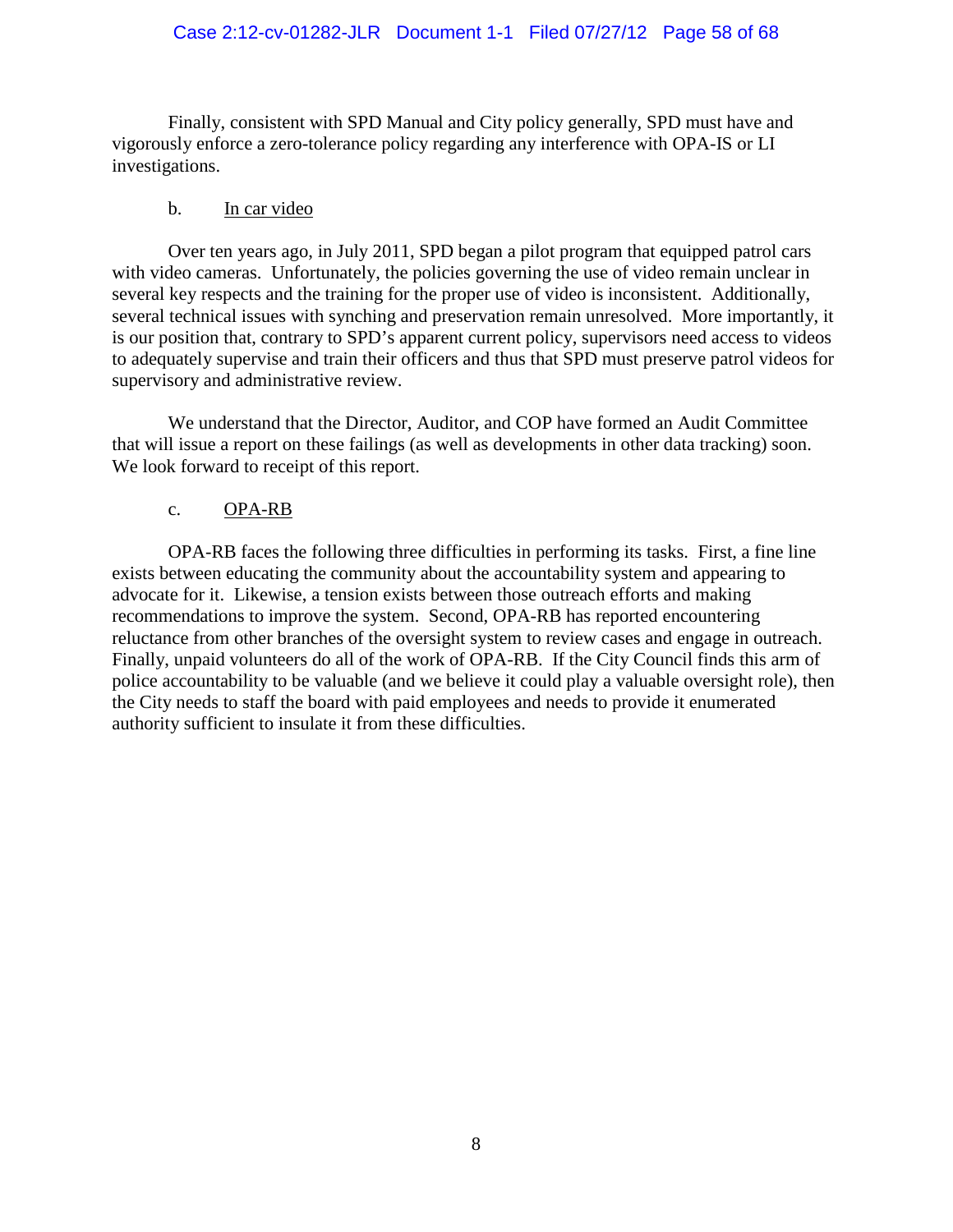Case 2:12-cv-01282-JLR Document 1-1 Filed 07/27/12 Page 59 of 68

# **APPENDIX E:**  *GARRITY* **LETTER**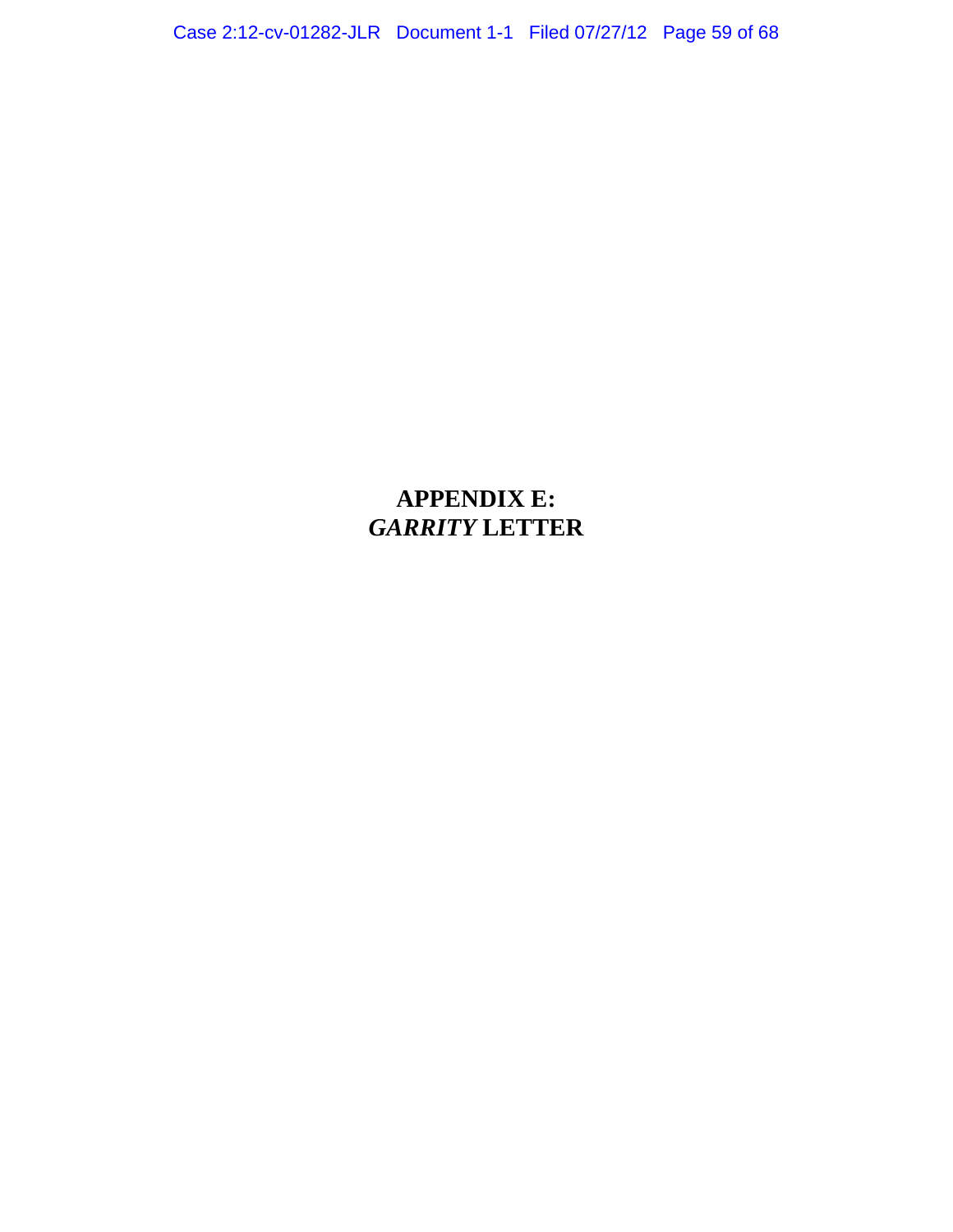2:12-cv-01282-JLR Document 1-1U. Sileubon/binet 2 o Phastice of 68



Civil Rights Division

Special Litigation Section - PHB 950 Pennsylvania Ave. NW Washington DC 20530

## NOV 23 2011

The Honorable Michael McGinn Mavor City of Seattle 600 4th Avenue, 7th Floor Seattle, WA 98124-4749

> United States' Investigation of the Seattle Police Department -Re: Garrity Protections

Dear Mayor McGinn:

On March 31, 2011, the Civil Rights Division and the United States Attorney's Office for the Western District of Washington initiated an investigation of the Seattle Police Department ("SPD"), pursuant to the Violent Crime Control and Law Enforcement Act of 1994, 42 U.S.C. § 14141, as well as the anti-discrimination provisions of the Omnibus Crime Control and Safe Streets Act of 1968, 42 U.S.C. § 3789d, and Title VI of the Civil Rights Act of 1964, 42 U.S.C. § 2000d.

At the beginning of our investigation, we committed to providing SPD with real time technical assistance to enhance SPD practices and procedures, and to ensure compliance with constitutional rights. During our meetings with Chief Diaz and the SPD command staff in May 2011 and September 2011, we advised that, if appropriate, we would provide in writing specific recommendations prior to completion of our investigation. In this letter, we convey our recommendations regarding SPD's practices relating to an officer's protections against selfincrimination pursuant to *Garrity v. New Jersey*, 385 U.S. 493 (1967).

Garrity provides important and fundamental protections for police officers, but its protections are limited. Our investigation has shown that SPD attempts to apply *Garrity* to all use of force and police involved shooting incidents. SPD's inappropriate blanket invocation of *Garrity* may result in the exclusion of important evidence from an investigation. Moreover, SPD's failure to shield criminal investigators from *Garrity* materials could taint and render unusable other critical evidence. These practices compromise both SPD's ability to supervise officers' use of force, and its ability to fully and efficiently conduct criminal and administrative investigations. Put simply: This practice makes it too difficult to quickly exonerate officers who have followed policy and to properly discipline officers who have not. Further, these practices compromise the ability of prosecutors or other outside agencies to adequately assess incidents and to hold officers accountable for their actions. The net effect of these consequences is diminished public trust in SPD.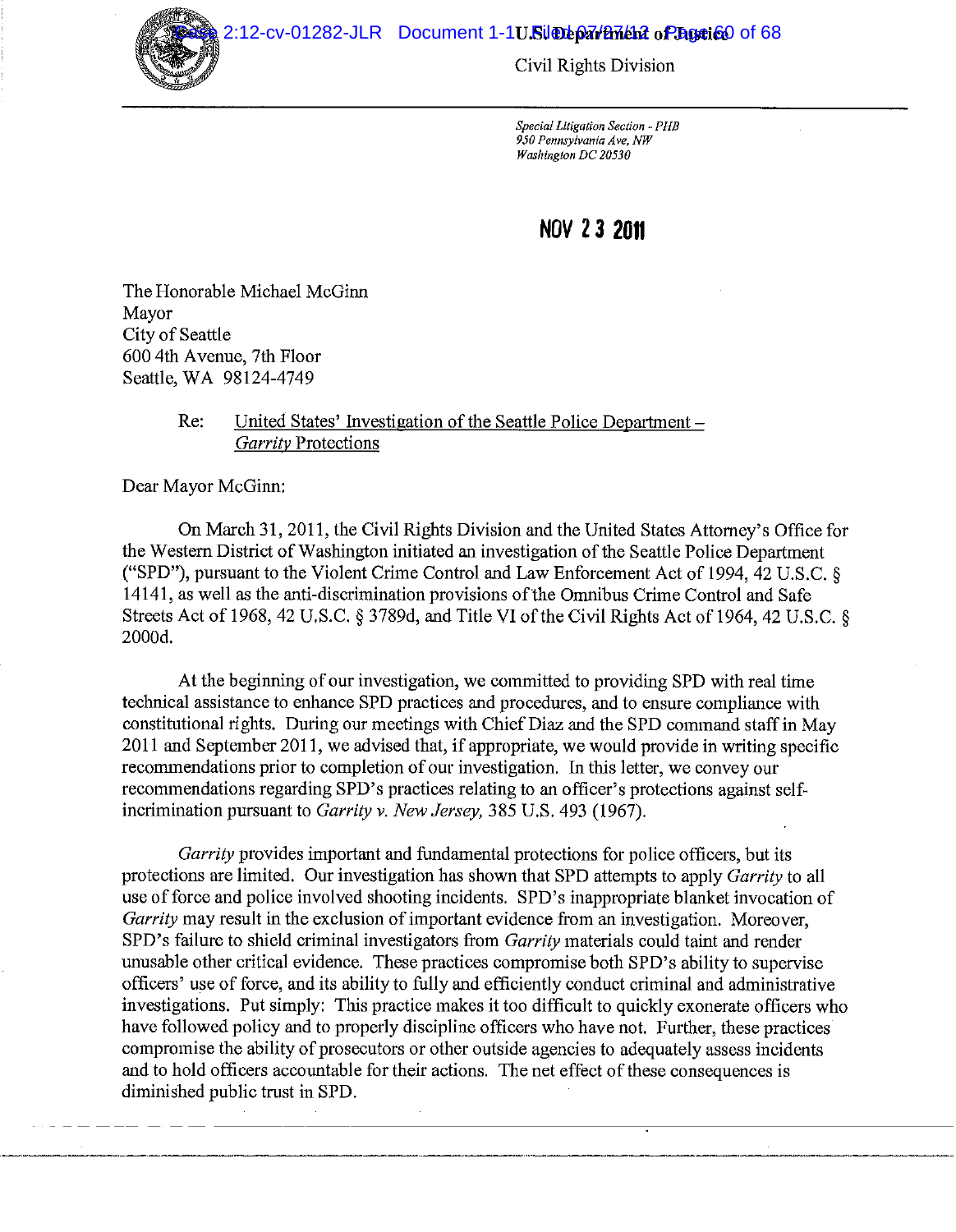This risk created by current SPD *Garrity*-related policies and practice is illustrated by a recent Seattle City Attorney's prosecution of an officer for fourth degree assault. It is our understanding that the defendant officer has filed a motion to dismiss the charge, claiming that prosecutors improperly used his "compelled and involuntary use of force statement" in deciding to bring the charges. While we take no position on the ultimate merits of the motions or this particular case, SPD's policies and practices on *Garrity* have exposed it to these claims, which have the potential to weaken both external public trust, and internal trust among the rank and file, who deserve a clear understanding of how their statements may be used.

Given the serious nature of our concerns, we are providing this technical assistance in a stand-alone letter that highlights our recommendations. The recommendations detailed below were developed in close consultation with our police practices consultants, who include a former chief of police and deputy sheriff, and follow the productive dialogue we have had with SPD to date. We strongly urge SPD to consider these recommendations immediately in revising its policies, procedures, practices, and training associated with *Garrity* admonitions. This letter is limited to providing guidance regarding the issues associated with improper administration of *Garrity* warnings, and does not address any other areas of our investigation.

#### **I.** *Garrity v. New Jersey*

In *Garrity v. New Jersey*, 385 U.S. 493 (1967), the Supreme Court held that an incriminating statement made by a police officer is inadmissible against the officer in a criminal trial if the officer made the statement under the threat that the officer would lose his or her job if the officer invoked the right to remain silent. The Court concluded that, under those narrow circumstances, the statement would be considered coerced because the officer was denied any meaningful opportunity to assert his Fifth Amendment rights. *Id.* at 499-500.

*Garrity* is premised on the fact that it is coercive for the government to put an officer "between a rock and a whirlpool," *Garrity*, 385 U.S. at 498, by forcing the officer to choose whether to incriminate himself or to lose his job for invoking the Fifth Amendment. *United States v. Cook,* 526 F. Supp. 2d 1, 6-7 (D.D.C. 2007). In order for an officer to establish that a statement is *Garrity*-compelled, he must demonstrate that he wanted to invoke the Fifth Amendment, but was prevented from doing so by an express or implied threat that he would be fired if he remained silent. *United States v. Trevino*, No. 05-51309, 215 Fed. App'x. 319, 321-22 (5th Cir. 2007). To make this showing, he must establish both that he subjectively believed that he would be fired for refusing to talk, and that this belief was objectively reasonable. *Cook*, 526 F. Supp. 2d at 7-8; *United States v. Vangates*, 287 F.3d 1315, 1322 (11th Cir. 2002).

*Garrity* is intended to apply narrowly to situations where the officer is required to give a statement or face termination, and the officer reasonably believes that the statement could be self-incriminating. It is not meant to apply to officers' routine documentation of their activities, including, for example, the completion of incident and use of force reports, or to discussing the same with department officials. *Cook*, 526 F. Supp. 2d at 8 ("*Garrity* does not stand for the proposition that a statement made in a standard report is coerced whenever an officer faces both the remote possibility of criminal prosecution if he files the report and the arguably even more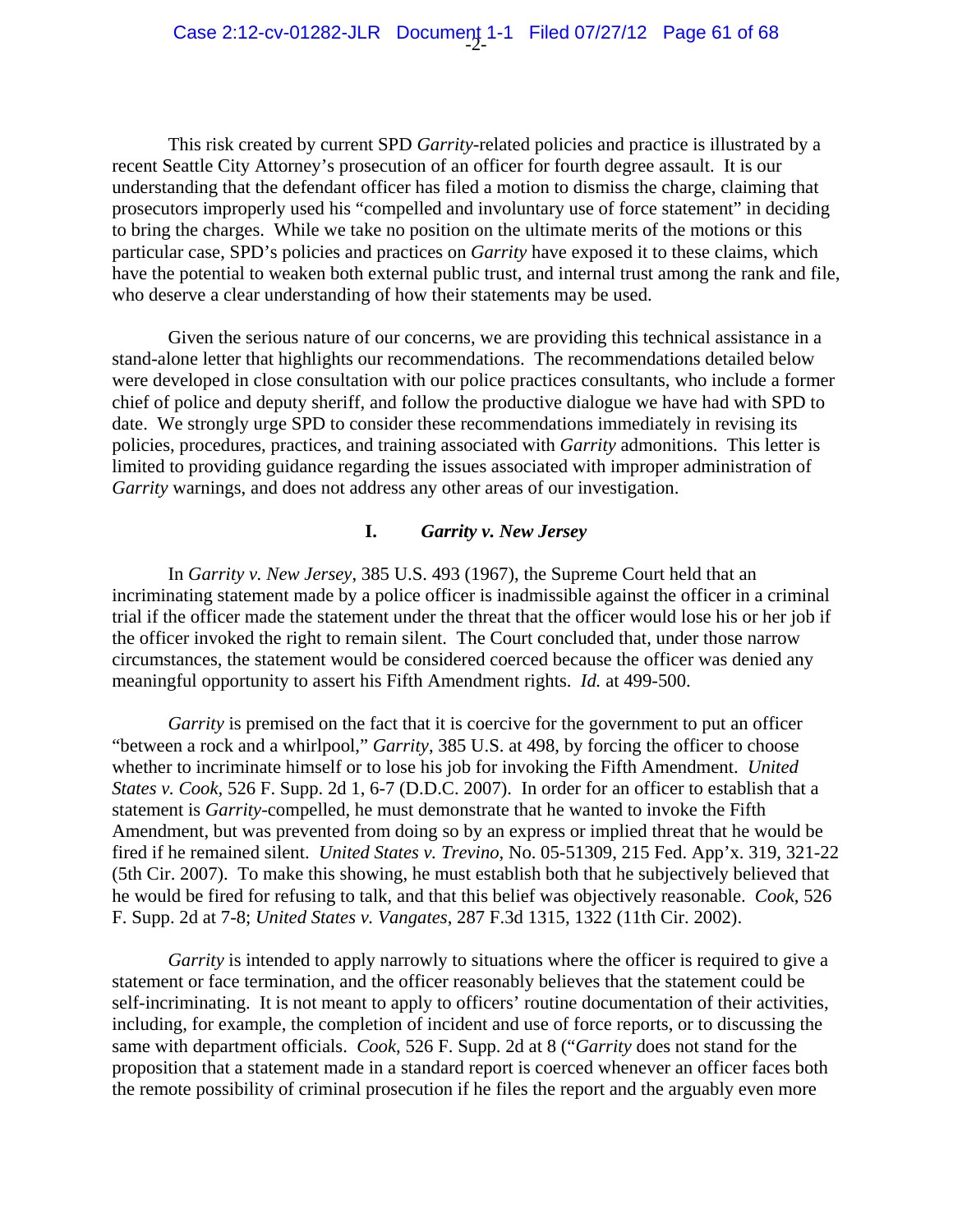speculative possibility of termination if he declines to do so."); *United States v. Camacho*, 739 F. Supp. 1504, 1516 (S.D. Fla. 1990) (declining to find that "the mere existence of a departmental policy of disciplining those officers who refuse to give statements always operates as a matter of law to render officer statements involuntary"); *United States v. Tsou*, 1993 WL 14872, at \*4-5 (5th Cir. Jan. 18, 1993) (unpublished) (holding that an FBI agent's statement was not compelled, despite an FBI policy requiring agents to cooperate with any administrative investigation).

#### **II. Recommended** *Garrity* **Reforms**

### **A. Standard Use of Force Statements Are Not Compelled Statements Under**  *Garrity.*

We recommend that SPD amend its Use of Force policy to clarify that standard use of force statements are not compelled under *Garrity*. Currently, SPD's Use of Force policy requires that each use of force statement be preceded by the following language: "This is a true and involuntary statement given by me in compliance with Section 6.240 of the Seattle Police Department Manual." The policy clarifies that "[n]o other language will be acceptable." SPD Department Policy and Procedure ("DP&P") 6.240.XII.A.4. Mandating the inclusion of this language in all use of force statements has resulted in all such statements being treated by some as potentially *Garrity*-compelled. Some SPD officers have stated that they subjectively believe that use of force statements are considered *Garrity*-compelled, and the SPD Office of Professional Accountability ("OPA") also mistakenly considers this language to be a grant of *Garrity* protection. This shared understanding by various audiences could undermine a valid assertion that these routine use of force statements are not *Garrity*-compelled, and could severely limit the ability of prosecuting agencies to review and possibly use the statements.

 Attempting to provide blanket *Garrity* protection for every use of force statement is bad policy and goes beyond what is required by law or necessary to protect officers' Fifth Amendment rights. Use of force is sometimes unavoidable in police work, but is a serious event. Routine police practice requires departments to accurately record the circumstances surrounding uses of force. Use of force statements are an invaluable training and officer-safety tool, and they are critical for maintaining accountability and managing risk. A use of force statement should be a factual recitation of events that constitutes a necessary and routine part of an officer's job duty. SPD officers file approximately 500 use of force reports each year as an obligatory part of their professional responsibilities. Of these 500 matters, we are aware of a very small number that resulted in a criminal referral, much less prosecution. Thus, in any given case, the completion of a report carries only a "remote possibility" of criminal prosecution or administrative investigation. *See Watson v. Cnty. of Riverside*, 976 F. Supp. 951, 955 (C.D. Cal. 1997) (finding that officer's report regarding an arrest and use of force was "a requirement of [officer's] job and did not constitute a compelled self-incrimination"); *United States v. Hill*, No. 1:09-CR-199- TWT, 2010 WL 234798, at \*9 (N.D. Ga. Jan. 13, 2010) (finding that a Sheriff's Department policy stating that adverse action may be taken against employees for refusal to cooperate in investigations was insufficient to invoke *Garrity*, as that interpretation would mean that "every public employee statement is subject to *Garrity* immunity"); *Devine v. Goodstein*, 680 F.2d 243, 247 (D.C. Cir. 1982) (holding that a public employee could not have reasonably believed that preparation of a routine report would be used in a criminal investigation).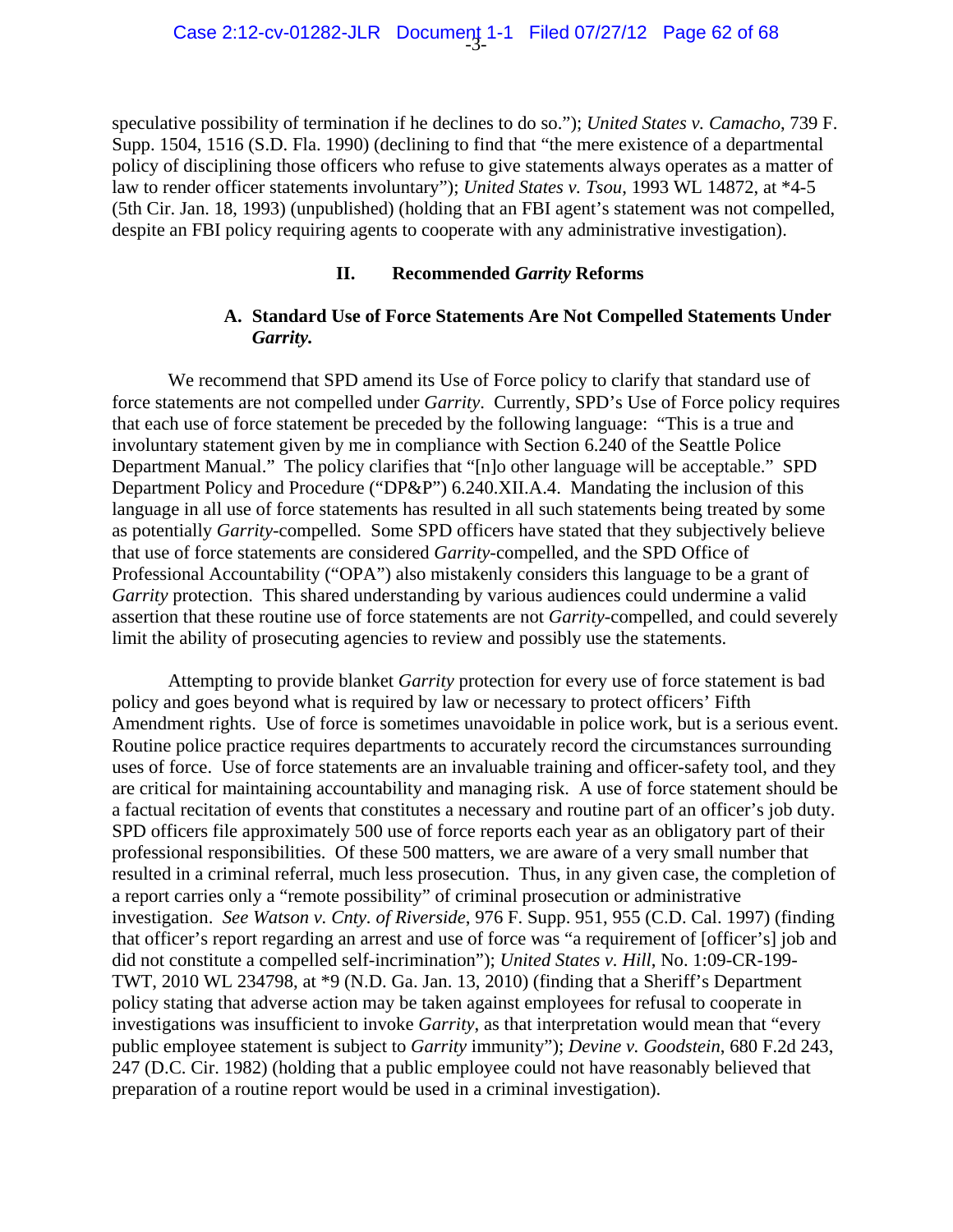SPD's attempt to treat all use of force statements as *Garrity* protected does not conform with best practices and is unlike its treatment of other SPD reports. For example, SPD does not require *Garrity* language to precede SPD incident reports, log sheets or booking records, even though those reports could expose officers to the same hypothetical jeopardy. Treating use of force statements differently is unnecessary. Moreover, the presumption implicit in SPD policy and practice, *i.e.* that every use of force implicates criminal conduct by an officer, is unfounded and undermines public trust. It also compromises the ability to hold officers accountable in those infrequent instances where there is officer misconduct. In those rare circumstances where an officer reasonably believes that a truthful statement will be self-incriminating, the officer can affirmatively exercise his or her Fifth Amendment rights and refuse to make a statement. However, the Fifth Amendment privilege should only apply where "the claimant is confronted by substantial and 'real,' and not merely trifling or imaginary, hazards of incrimination." *Marchetti v. United States*, 390 U.S. 39, 53 (1968); *see also Hiibel v. Sixth Judicial District Court of Nevada, Humboldt Cnty.* 542 U.S. 177, 190 (2004) (defendant may invoke the Fifth Amendment privilege where there is "reasonable cause to apprehend danger from a direct answer"). Once an officer has invoked the right to refuse to make a statement, SPD, after consulting with a prosecutor as discussed below, can determine if the officer's statement should be compelled.

#### **B. Officer-Involved Shooting Statements Should Not Be Treated As Compelled Under** *Garrity.*

We recommend that SPD revise DP&P 8.060 regarding Officer Discharges of Firearm so that SPD does not treat all statements provided during officer-involved shooting ("OIS") investigations as *Garrity*-compelled. Currently, when a shooting results in death or injury, SPD's policies direct that SPD compel the following statements from the involved officer: (1) a public safety statement at the scene of the shooting, where a supervisor orders an involved officer to answer standardized questions related to the firearms discharge, such as suspects' descriptions, whether evidence requires protection, and whether there are any known witnesses; (2) a verbal narrative of what occurred with the Homicide/Assault Unit either on scene or at the office; (3) a scene walkthrough; and (4) a written use of force statement to be submitted within three days. DP&P 8.060.III.B.6.a-d; 8.060.I.D. This "*Garrity* advisement" "orders" the Involved Officer to answer questions and states that a "refus[al] to answer questions relating to the performance of ... official duties … could result in dismissal."

 For the same reasons stated in the preceding section, SPD should not attempt to confer automatic *Garrity* protections on the verbal and written statements provided following an OIS. As these are some of the most serious uses of force, SPD should also shield criminal investigators from any *Garrity* statements to avoid any potential issue of taint. As explained above, an officer may invoke the Fifth Amendment privilege if he or she believes a truthful answer will be self-incriminating. Absent affirmative invocation, SPD should not universally attempt to render these statements compelled under *Garrity*.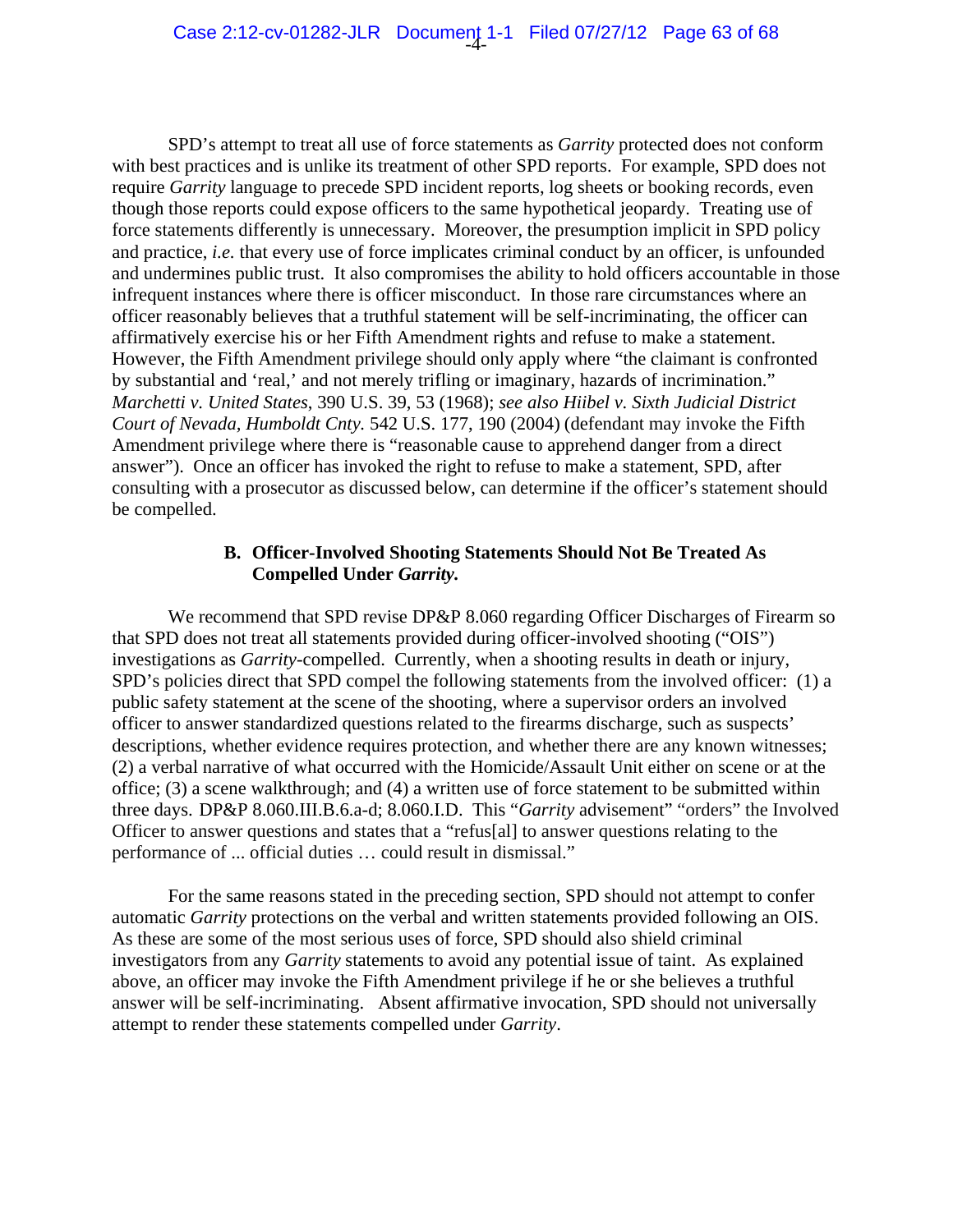#### **C. SPD Should Provide All Officers with the Opportunity to Give Voluntary Statements Following Use of Force Incidents.**

One significant concern with SPD's policy is that the policy makes it more difficult for an officer to provide a voluntary statement. While SPD must abide by an officer's Fifth Amendment right against self-incrimination, SPD's application of *Garrity* attempts to overly expand this protection. In practice, this may undermine the enforcement of other constitutional rights by compromising prosecutors' ability to investigate and prosecute potential criminal misconduct by officers.

Attempting to automatically "Garritize" all officer statements risks generating protracted litigation that could result in inconsistent treatment of statements and create uncertainty as to the exact scope of the officer's protections. Use of force is a necessary reality in law enforcement. However, it is critical that the community has confidence that force will be used appropriately, and that individuals will be held accountable when it is not. As many agencies and officers recognize, it is almost always in an officer's best interest to provide his or her own statement regarding the force that was used. Even in the minority of cases that may result in a referral to a prosecutor, a review of an officer's statement usually provides a more complete view of an incident that quickly ends an investigation.

In those relatively rare circumstances where an officer might have engaged in criminal misconduct, it is a disservice to the Department, those officers who follow the law, and the community to unnecessarily create artificial obstacles to holding that officer accountable. SPD's current policies and practices do just that. SPD's automatic wholesale *Garrity* invocations could result in the exclusion of important evidence from an investigation, and SPD's failure to shield criminal investigators from *Garrity* materials could result in unnecessary litigation over the effects of any taint. While taint seldom constitutes the prohibited use contemplated by *Garrity*, careless practices can result in confusion, unnecessary litigation, and the unnecessary expenditure of resources. In short, these policies could prevent prosecutors from using statements that would make an officer's culpability more clear, which in turn has the effect of undermining the community's ability to hold officers accountable when they commit criminal misconduct.

In the San Diego Police Department's ("SDPD") peer review of the August 30, 2010, SPD shooting of the late John T. Williams, SDPD provided a description of its *Garrity* procedures, which appear consistent with generally accepted practices. The SDPD Homicide Unit "does not compel statements from shooting officers, since they would be inadmissible in a District Attorney's review." (emphasis in original).<sup>1</sup> Instead, when a shooting incident occurs, an officer's attorney is sent to the scene, and SDPD "ask[s] the attorney if the officer is willing to participate in a voluntary walk-through of the incident scene and provide a voluntary statement about the incident" (emphasis in original). If the officer agrees, the officer participates in both with an attorney present. *Id.* If the attorney or officer does not agree, the investigation continues without the officer's participation, even though, as SDPD recognizes, "the most important part of

 $\frac{1}{1}$  Letter from San Diego Police Department Lieutenant Kevin Rooney to Chief of Police John Diaz, Seattle Police Department, re August 30, 2010 Shooting Involving Officer Ian Birk #7505, Jan. 20, 2011, *available at* http://www.seattle.gov/police/OPA/Docs/Birk/SanDiego\_Report.pdf.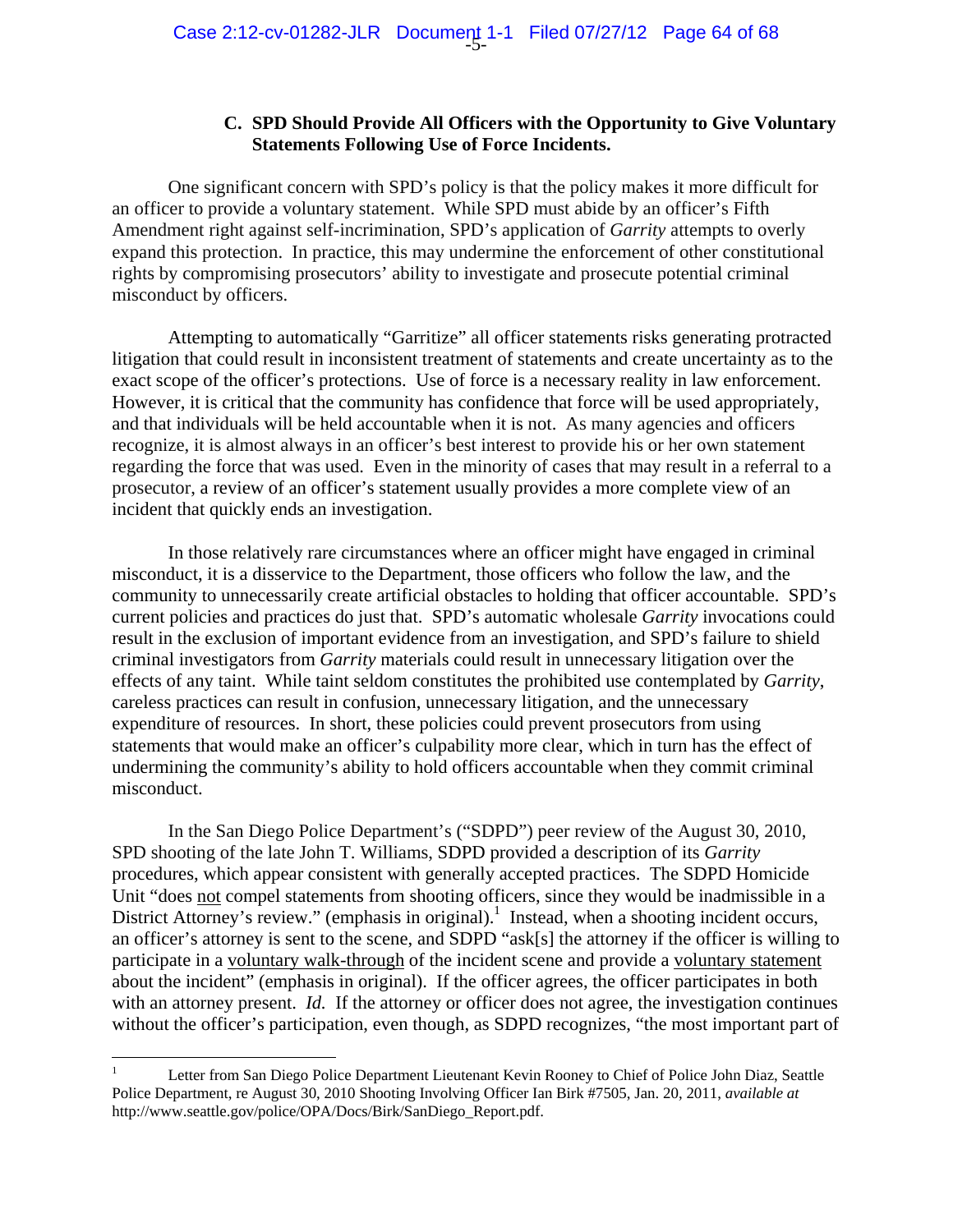an officer-involved shooting investigation is the shooting officer's statement." *Id.* In the peer review, SDPD Lieutenant Kevin Rooney observes that "absence of a legally-admissible officer statement" in the SPD shooting of the late John T. Williams made it "impossible to know what Officer Birk saw, how he felt, and why he chose to use deadly force" because there was "no first person account of what happened." *Id.* Adopting a similar type of protocol to SDPD would give an SPD officer the choice of providing a voluntary statement, as well as facilitate a full and fair investigation.

### **D. SPD Should Consult with the Prosecuting Agency Before Administering**  *Garrity* **Admonitions Following Officer Involvement in Serious Use of Force Incidents.**

 As noted above, it is a best practice in law enforcement to not compel statements pursuant to *Garrity*, at least until the completion of the criminal investigation. If the officer invokes his or her Fifth Amendment right against self-incrimination, the criminal investigation proceeds without the officer's statement. Where a statement from the officer is compelled, usually after closure of the criminal investigation and as part of the agency's internal administrative investigation, a generally accepted practice is to consult with a prosecutor before compelling the statement and thereby granting *Garrity* protections. In contrast, SPD's policies automatically attempt to grant *Garrity* protection, depriving SPD of the opportunity to consult with prosecutors based on the circumstances of each incident. The protections of the Fifth Amendment should involve incident-specific consultation with a prosecutor in advance of granting Fifth Amendment privileges.

 SPD should develop a formal process for conferring, from the outset, with prosecutors in every serious use of force or potentially criminal matter to determine whether a criminal investigation or prosecution is warranted. To ensure that this process is not itself an obstacle, serious uses of force can be defined by the level of injury sustained by a subject, or any use of deadly force, regardless of the severity of the injury. Trained investigators should roll-out to OIS and other serious uses of force to make the determination about whether to consult a prosecutor. Supervisors should similarly be trained to make determinations on scene about when to refer use of force incidents to OPA, which can then decide whether to refer the incident to a criminal prosecutor.

 After consultation with prosecutors, SPD may learn that a criminal investigation is not warranted or viable and decide to compel the statement of the officer. If so, SPD should compel a statement only after taking appropriate steps (outlined below) to ensure the separation of the criminal and OPA administrative investigations in order to maintain the integrity of the criminal investigation, should it later become apparent that a criminal prosecution is appropriate.

### **E. SPD Should Carefully Administer Bifurcated Criminal and Administrative Investigations.**

 There is no question that SPD has its own need to determine what happened in an officerinvolved shooting or use of force. Thorough, fair, and timely administrative investigations are one of the most critical responsibilities of a police department. Effective investigations of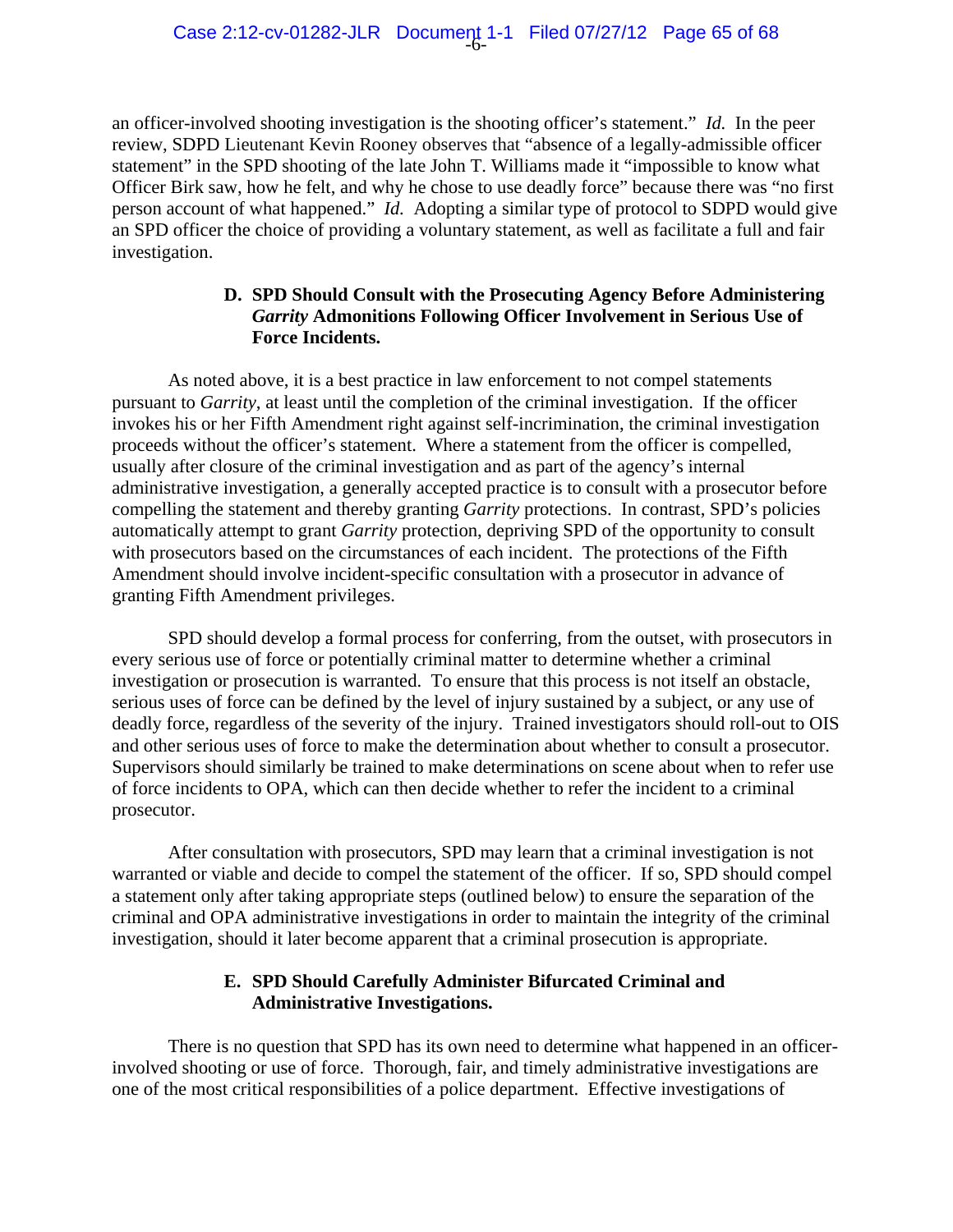shooting or use of force incidents can quickly identify whether there are any policy, training, officer-safety, or accountability concerns. Currently, SPD tolls its administrative OPA investigations pending the completion of a criminal investigation, which creates several problems. First, this can result in a lengthy time delay, which in turn can compromise an investigation as witness memories fade and facts become more difficult to gather. Second, a delay in corrective action diminishes the meaningfulness of the intervention or disciplinary action on the individual officer and the department as a whole. Third, unnecessary delays in completing an administrative investigation undermines the public's confidence that SPD takes police misconduct allegations seriously, and creates additional stress for the employee who awaits the final determination of the investigation.

 To avoid the problems inherent in tolling an administrative investigation, we recommend that SPD develop procedures for conducting effective parallel criminal and administrative investigations that do not compromise the integrity of either investigation. To do so, SPD should not compel a statement from the subject officer until it has been determined that a criminal investigation is not viable or has been completed. This determination should be made in consultation with the prosecuting agency and the OPA Director. With the exception of compelling the officer's statement, the administrative investigation may proceed even while the criminal investigation is ongoing. SPD must also develop and implement processes to ensure the separation of the criminal and administrative investigations in the event that a statement is *Garrity-*compelled before completion of the criminal investigation. This process will ensure that any information learned from a *Garrity*-compelled interview statement does not accidentally taint other parts of the criminal investigation.

### **III. Recommended Remedial Measures**

We recommend that SPD revise the following policies pursuant to the recommendations contained in this letter. These measures are not meant to be exhaustive, but highlight key recommendations that will remedy the deficiencies described in this letter. SPD should:

- 1. Revise SPD "Use of Force" Policy, "DP&P" 6.240.XII.A.4. SPD should make clear that all officer statements in use of force reports are part of each officer's routine job duties and are not compelled statements under *Garrity*. SPD DP&P 6.240.XII.A.4 should make clear that all use of force statements should be true and voluntary.
- 2. Add a provision to the SPD manual that officer's statements and reports are voluntary and provided as part of an officer's routine job duty. The only officer statements to be considered compelled under *Garrity* are those given following an explicit written *Garrity* advisement
- 3. Revise SPD "Officer Discharge of Firearm" Policy, DP&P 8.060:
	- a. Revise DP&P 8.060.I.D and 8.060.III.B.2 to eliminate any reference to the public safety statement being compelled or "*Garrity* protected."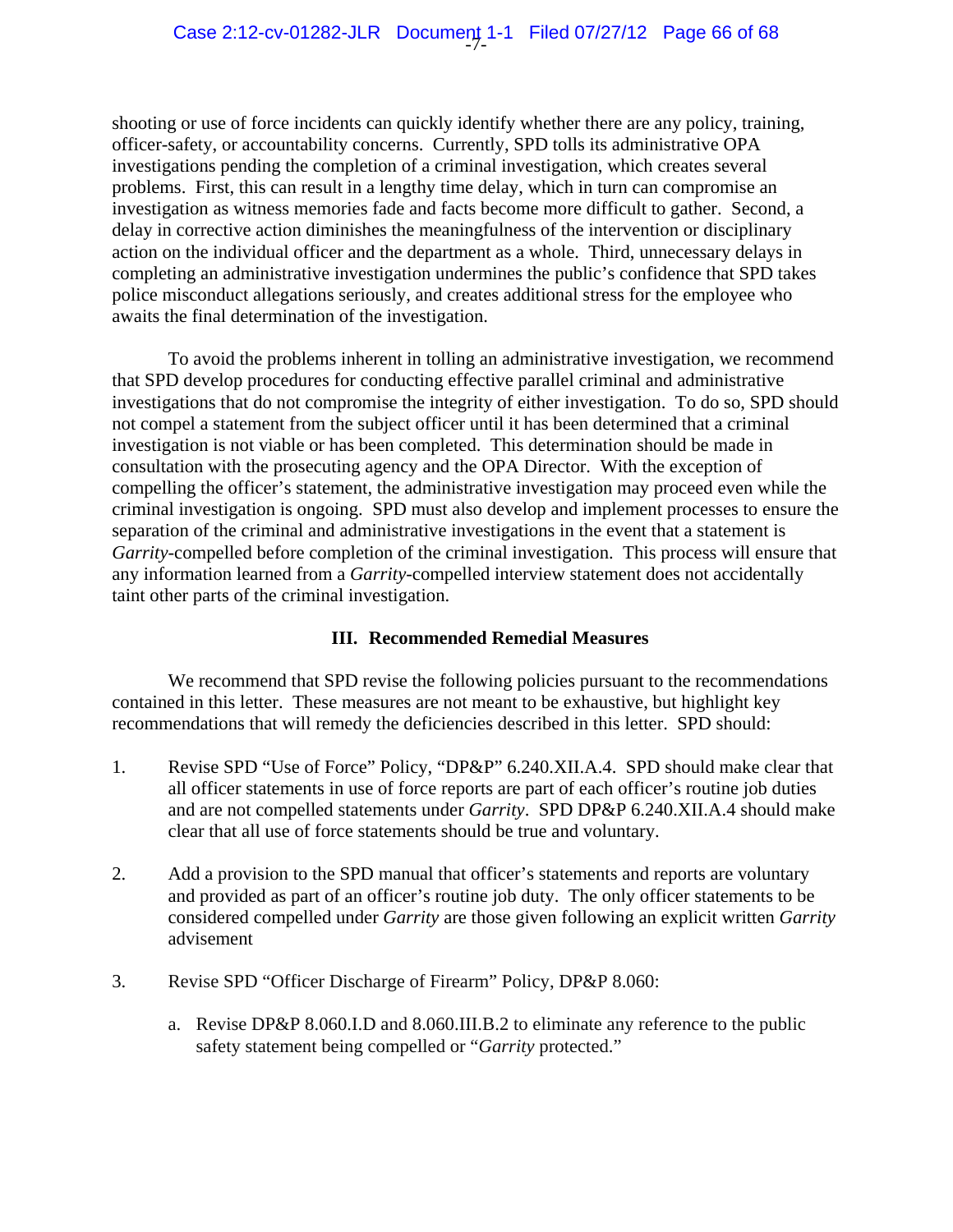Case 2:12-cv-01282-JLR Document 1-1 Filed 07/27/12 Page 67 of 68

- b. Revise DP&P 8.060.III.B.6 to eliminate the reference to the *Garrity* advisement so that the policy reads: "In summary, when a shooting results in death or injury, the Involved Officers may expect the following requests for information." Where an officer believes that providing a verbal or written statement will be self-incriminating, the officer should not be compelled to provide a statement without a prior consultation with the prosecuting attorney's office and the OPA Director subsequent to the completion of any criminal investigation.<sup>2</sup>
- 4. Ensure that criminal investigators and prosecuting attorneys are appropriately shielded from any *Garrity* compelled statement.
- 5. Develop a policy regarding the referral of potentially criminal conduct to the prosecuting agency by an OPA investigator or SPD supervisor who may determine whether there is sufficient reason to indicate that an officer or employee has engaged in criminal conduct in the course of complaint intake or investigation.
- 6. Revise SPD "Public and Internal Complaint Process" Policy, DP&P 11.001.V.J., to state that OPA administrative investigations will begin immediately, irrespective of the initiation of criminal proceedings, provided that the OPA administrative investigation does not interfere with a criminal investigation. The subject officer shall not be compelled to provide a statement to OPA where there is a potential or ongoing criminal investigation or prosecution of an officer, until the remainder of the OPA investigation has been completed, and only after consultation with the prosecuting agency and the OPA Director.

\* \* \* \*

 $\frac{1}{2}$  If an officer consults with counsel on whether to invoke his constitutional rights, it is important that counsel be independent and not be counsel for SPD, the City of Seattle or a prosecuting agency.